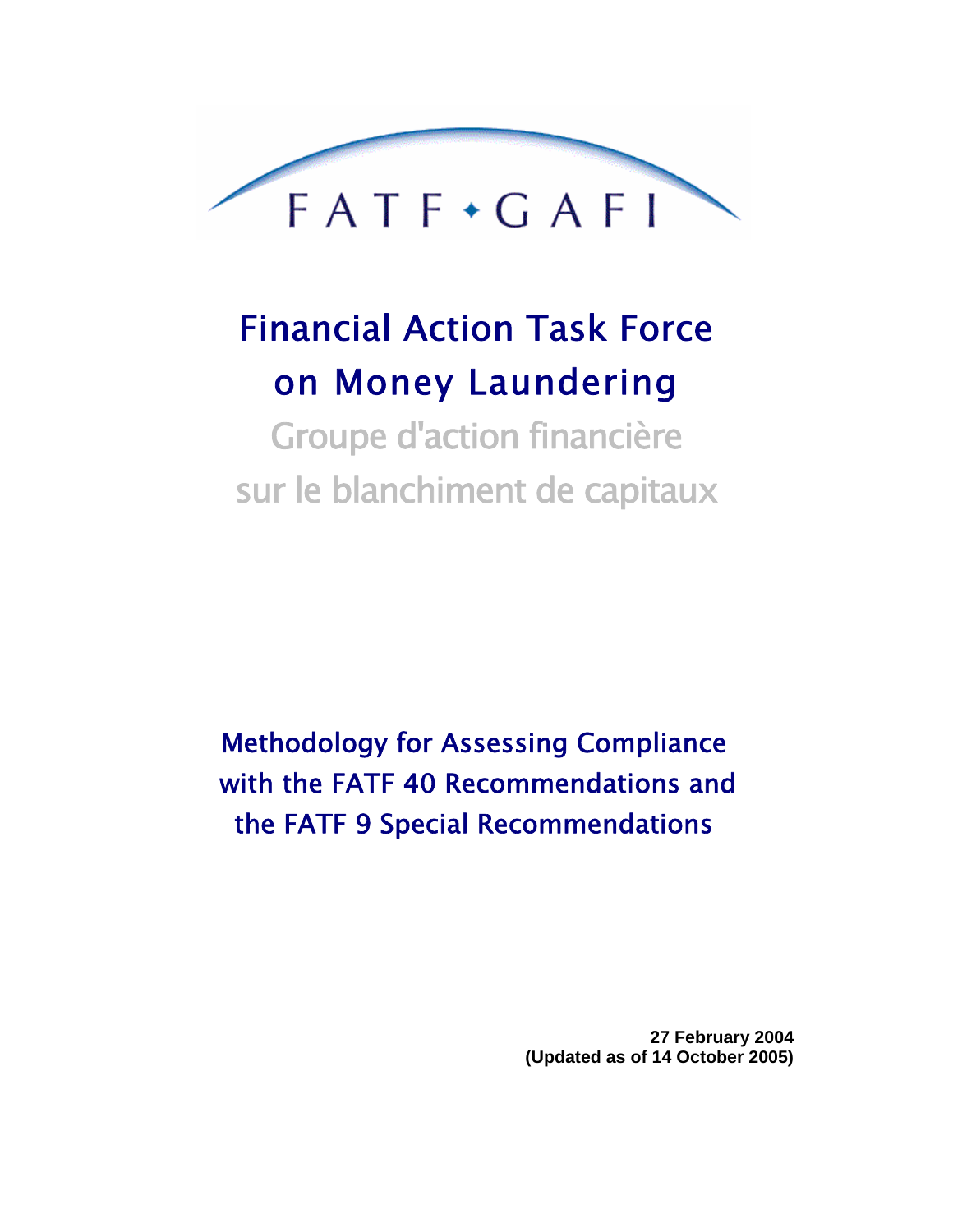**© 2005 FATF/OECD All rights reserved. No reproduction or translation of this publication may be made without prior written permission. Applications for such permission should be made to: FATF Secretariat, 2 rue André Pascal 75775 Paris Cedex 16, France Fax 33-1-45241760 or contact@fatf-gafi.org**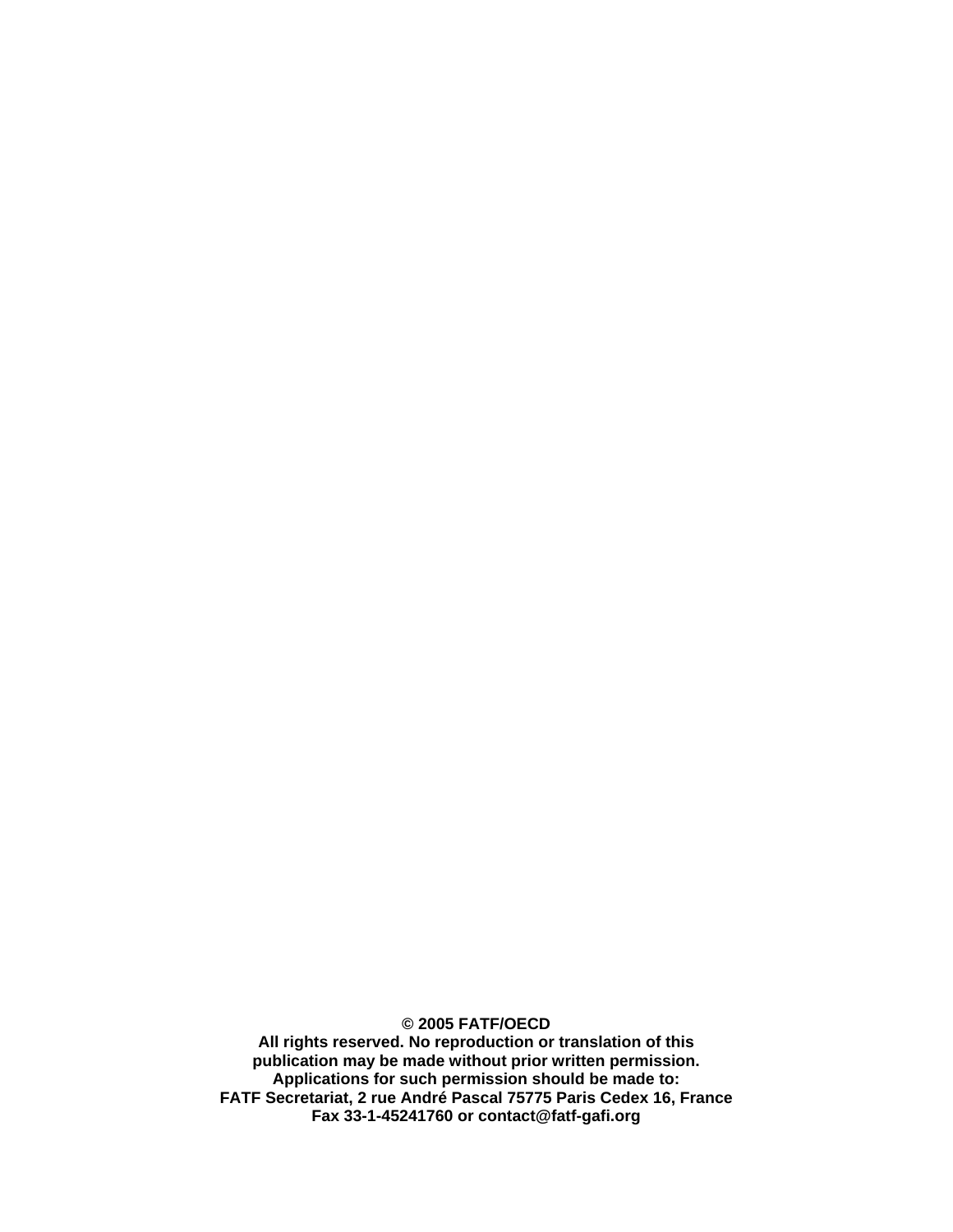# **TABLE OF CONTENTS**

| GUIDANCE ON THE ESSENTIAL CRITERIA, THE ADDITIONAL ELEMENTS, AND THE<br>COMPLIANCE RATINGS, AND GENERAL INTERPRETATION CONCERNING THE AML/CFT            |  |
|----------------------------------------------------------------------------------------------------------------------------------------------------------|--|
|                                                                                                                                                          |  |
|                                                                                                                                                          |  |
|                                                                                                                                                          |  |
|                                                                                                                                                          |  |
|                                                                                                                                                          |  |
|                                                                                                                                                          |  |
|                                                                                                                                                          |  |
|                                                                                                                                                          |  |
| B. MEASURES TO BE TAKEN BY FINANCIAL INSTITUTIONS AND NON-FINANCIAL BUSINESSES AND<br>PROFESSIONS TO PREVENT MONEY LAUNDERING AND TERRORIST FINANCING 11 |  |
|                                                                                                                                                          |  |
|                                                                                                                                                          |  |
|                                                                                                                                                          |  |
|                                                                                                                                                          |  |
|                                                                                                                                                          |  |
|                                                                                                                                                          |  |
|                                                                                                                                                          |  |
|                                                                                                                                                          |  |
|                                                                                                                                                          |  |
|                                                                                                                                                          |  |
|                                                                                                                                                          |  |
|                                                                                                                                                          |  |
|                                                                                                                                                          |  |
|                                                                                                                                                          |  |
|                                                                                                                                                          |  |
|                                                                                                                                                          |  |
|                                                                                                                                                          |  |
|                                                                                                                                                          |  |
|                                                                                                                                                          |  |
|                                                                                                                                                          |  |
|                                                                                                                                                          |  |
|                                                                                                                                                          |  |
|                                                                                                                                                          |  |
|                                                                                                                                                          |  |
| C.INSTITUTIONAL AND OTHER MEASURES NECESSARY IN SYSTEMS FOR COMBATING MONEY                                                                              |  |
|                                                                                                                                                          |  |
|                                                                                                                                                          |  |
|                                                                                                                                                          |  |
|                                                                                                                                                          |  |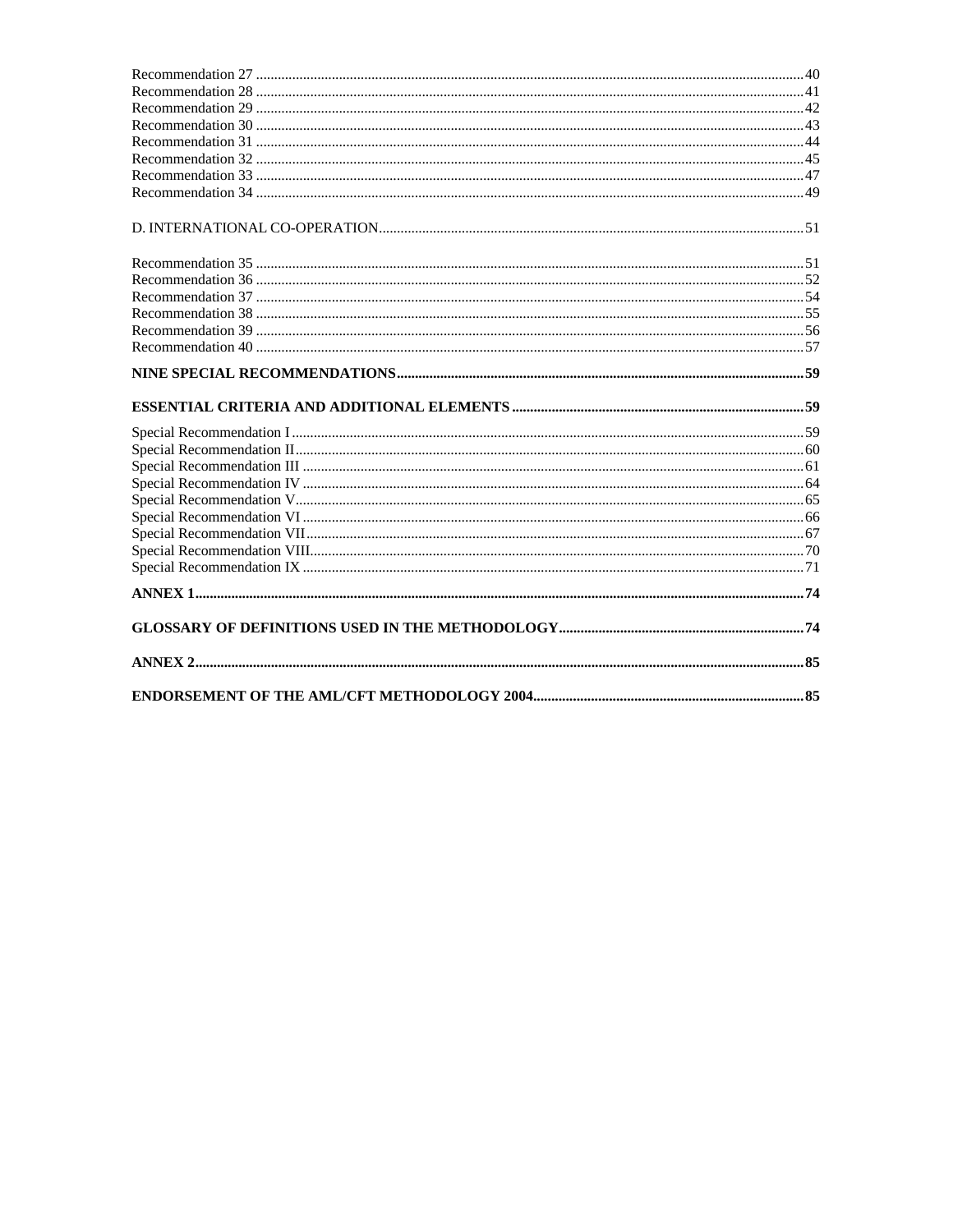# METHODOLOGY FOR ASSESSING COMPLIANCE WITH THE FATF 40 RECOMMENDATIONS AND THE FATF 9 SPECIAL RECOMMENDATIONS

# ANTI-MONEY LAUNDERING/COMBATING TERRORIST FINANCING METHODOLOGY 2004 (UPDATED AS OF FEBRUARY 2005)

# **Introduction**

This document consists of three sections. Following this introduction, the first section consists of an overview of the assessment methodology, its background, how it will be used in evaluations/assessments, and a description of what is necessary for an effective anti-money laundering and combating the financing of terrorism ("AML/CFT") system. The second section contains guidance and interpretation concerning the Methodology, including on the essential criteria, the additional elements and on compliance. The third section sets out the essential criteria and the additional elements for each of the FATF Recommendations. Finally, there is annex to the Methodology that sets out definitions or meanings for many of the words or phrases that are used in the document.

# **The AML/CFT Assessment Methodology**

# **Background to Methodology**

1. The Anti-Money Laundering/Combating Terrorist Financing (AML/CFT) Methodology 2004, including the assessment criteria, is designed to guide the assessment of a country's compliance with the international AML/CFT standards as contained in the FATF Forty Recommendations 2003 (updated as of October 2004) and the FATF Nine Special Recommendations on Terrorist Financing 2001 (updated as of October 2004) (referred to jointly as the FATF Recommendations). The criteria within this Methodology do not expand upon or modify the Forty Recommendations and Nine Recommendations which constitute the international standard. The Methodology is a key tool to assist assessors when they are preparing AML/CFT detailed assessment reports/mutual evaluation reports. It will assist them in identifying the systems and mechanisms developed by countries with diverse legal, regulatory and financial frameworks, in order to implement robust AML/CFT systems. The Methodology is also useful for countries that are reviewing their own systems, including in relation to technical assistance projects.

2. It reflects the principles set out in the FATF Recommendations. It is also informed by the experience of the FATF and the FATF-style regional bodies (FSRBs) from their mutual evaluations, of the International Monetary Fund (the Fund) and the World Bank (the Bank) in the Financial Sector Assessment Program and by the Fund from the Offshore Financial Center assessment program. The FATF, the Fund and the Bank have also reviewed the assessments/mutual evaluations conducted in 2002 and 2003 using the AML/CFT Methodology issued in October 2002, and these reviews have also provided guidance in developing this Methodology.

# **Evaluations/assessments using the Methodology**

3. The Methodology follows the structure of the FATF Recommendations. However, as the Methodology is a tool to assist assessors in determining whether countries are in compliance with the FATF Recommendations, it is not intended that detailed assessment reports/mutual evaluation reports will rigidly follow the format and structure of the Methodology. Rather the format for these reports will be based on the four fundamental areas noted in paragraph 6 below.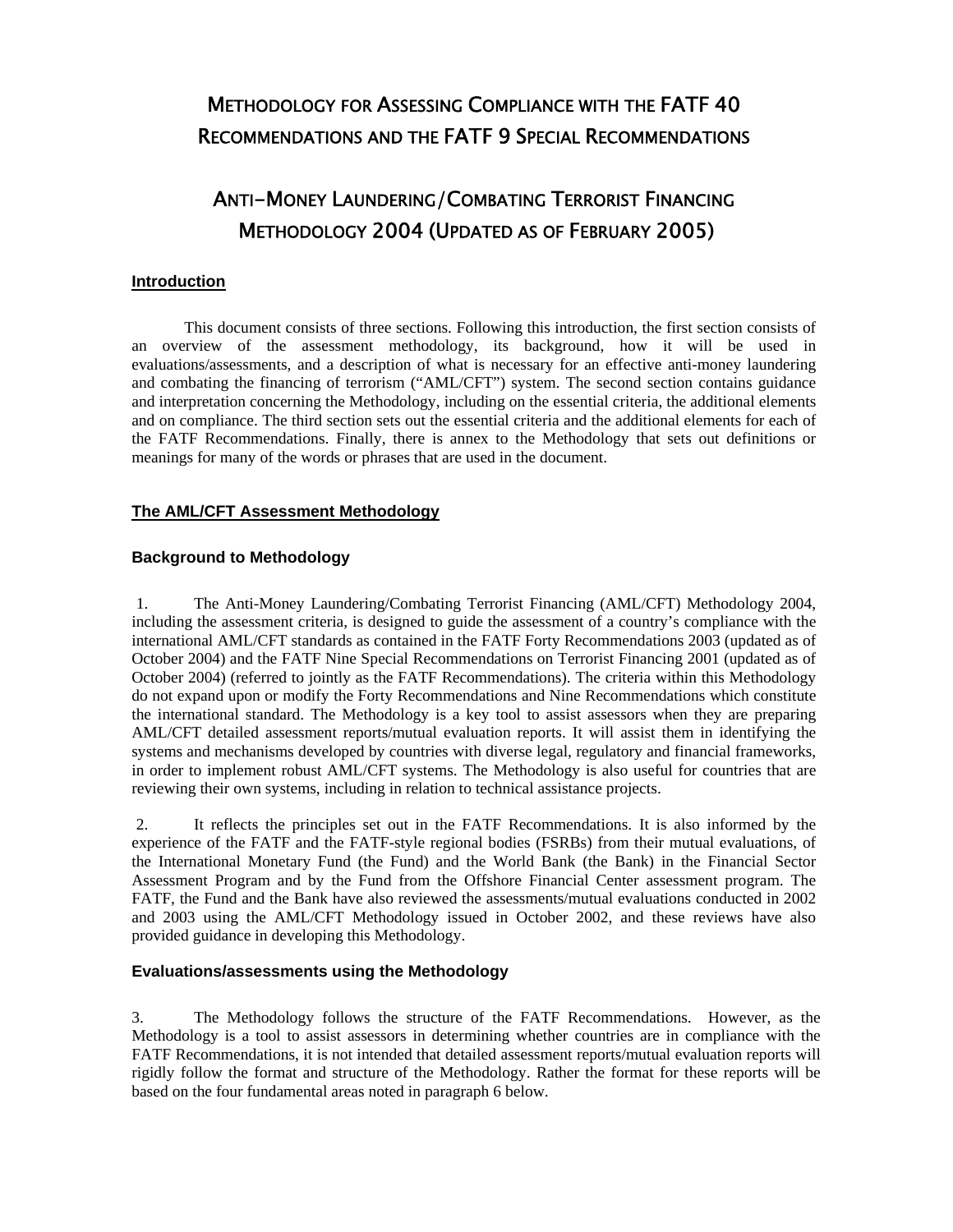4. The assessments will also need to be based on and refer to relevant underlying information, such as the quantum and type of predicate offences for money laundering; the vulnerability of the country to money laundering or terrorist financing, the methods, techniques and trends used to launder money or fund terrorists; the structure of the financial system and the nature of the sectors dealing with designated non-financial businesses and professions; the nature of the underlying criminal justice system, as well as any changes that have been made to the AML/CFT system in the relevant period. Most importantly, the reports will allow for an assessment of whether the Recommendations have been fully and properly implemented and the AML/CFT system is effective. As in previous FATF evaluation rounds, this could be judged by reference to quantitative data and the results that have been achieved, or could be based upon more qualitative factors.

5. It should be noted that in some countries, AML/CFT issues are matters that are addressed not just at the level of the national government, but also at state/province or local levels. For example, profit generating criminal offences may exist at both federal and state levels. Measures to combat money laundering should be taken at the appropriate level of government, necessary to ensure that the full range of AML/CFT measures applies. When evaluations or assessments are being conducted, appropriate steps should be taken to ensure that AML/CFT measures at the state/provincial level are also adequately addressed.

# **Structure necessary for an effective AML/CFT system**

6. An effective AML/CFT system requires an adequate legal and institutional framework, which should include: (i) laws that create money laundering (ML) and terrorist financing (FT) offences and provide for the freezing, seizing and confiscation of the proceeds of crime and terrorist funding; (ii) laws, regulations or in certain circumstances other enforceable means that impose the required obligations on financial institutions and designated non-financial businesses and professions; (iii) an appropriate institutional or administrative framework, and laws that provide competent authorities with the necessary duties, powers and sanctions; and (iv) laws and other measures that give a country the ability to provide the widest range of international co-operation. It is also essential that the competent authorities ensure that the whole system is effectively implemented.

7. An effective AML/CFT system also requires that certain structural elements, not covered by the AML/CFT assessment criteria, be in place. The lack of such elements, or significant weaknesses or shortcomings in the general framework, may significantly impair the implementation of an effective AML/CFT framework. Although the AML/CFT assessment criteria do not cover these conditions, apparent major weaknesses or shortcomings identified should be noted in the mutual evaluation/detailed assessment report. These elements should include in particular:

- a) the respect of principles such as transparency and good governance;
- b) a proper culture of AML/CFT compliance shared and reinforced by government, financial institutions, designated non-financial businesses and professions; industry trade groups, and self-regulatory organisations (SROs);
- c) appropriate measures to combat corruption;
- d) a reasonably efficient court system that ensures that judicial decisions are properly enforced;
- e) high ethical and professional requirements for police officers, prosecutors, judges, etc. and measures and mechanisms to ensure these are observed;
- f) a system for ensuring the ethical and professional behaviour on the part of professionals such as accountants and auditors, and lawyers. This may include the existence of codes of conduct and good practices, as well as methods to ensure compliance such as registration, licensing, and supervision or oversight.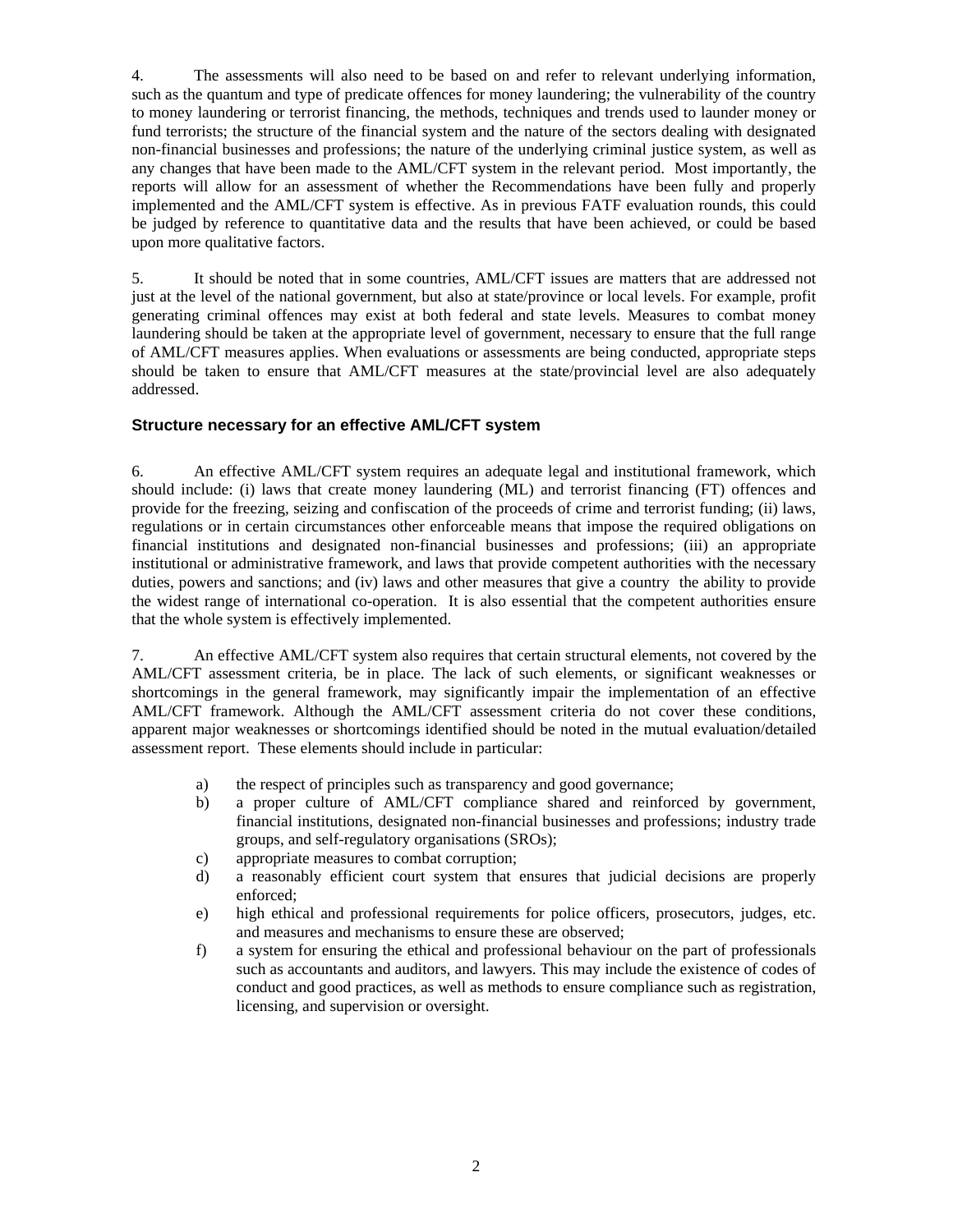# **Guidance on the Essential Criteria, the Additional Elements, and the Compliance Ratings, and General Interpretation concerning the AML/CFT Standards and Methodology**

8. The assessment of the adequacy of a country's AML/CFT framework will not be an exact process, and the vulnerabilities and risks that each country has in relation to ML and FT will be different depending on domestic and international circumstances. ML and FT techniques evolve over time, and therefore AML/CFT policies and best practices will also need to develop and adapt to counter the new threats.

9. The FATF Recommendations provide the international standard for combating money laundering and terrorist financing and the Recommendations and the criteria set out in this Methodology are applicable to all countries. However, assessors should be aware that the legislative, institutional and supervisory framework for AML/CFT may differ from one country to the next. Provided the FATF Recommendations are complied with, it is acceptable that countries implement the international standards in a manner consistent with their national legislative and institutional systems, even though the methods by which compliance is achieved may differ. In this regard, assessors should be aware of each country's stage of economic development, its range of administrative capacities, and different cultural and legal conditions. Moreover, the report should provide the context for the assessment, and make note of any progress that has been or is being made in implementing the international standards and the criteria in this Methodology.

# **Essential Criteria**

10. The essential criteria are those elements that should be present in order to demonstrate full compliance with the mandatory elements of each of the Recommendations. Criteria to be assessed are numbered sequentially for each Recommendation, but the sequence of criteria is not important. In some cases elaboration (indented below the criteria) is provided in order to assist in identifying important aspects of the assessment of the criteria. In addition, examples are provided, for some criteria, of situations in which a particular requirement could apply, or where there may be exceptions to the normally applicable obligations. The examples are not part of the criteria, and are only illustrative, but they may provide guidance as to whether national measures for particular criteria may be appropriate.

# **Compliance Ratings**

11. For each Recommendation there are four possible levels of compliance: compliant, largely compliant, partially compliant, and non-compliant. In exceptional circumstances a Recommendation may also be rated as not applicable. These ratings are based only on the essential criteria, and defined as follows:

| Compliant           | The Recommendation is fully observed with respect to all essential criteria.                                                                                                                                     |
|---------------------|------------------------------------------------------------------------------------------------------------------------------------------------------------------------------------------------------------------|
| Largely compliant   | There are only minor shortcomings, with a large majority of the essential<br>criteria being fully met.                                                                                                           |
| Partially compliant | The country has taken some substantive action and complies with some of the<br>essential criteria.                                                                                                               |
| Non-compliant       | There are major shortcomings, with a large majority of the essential criteria not<br>being met.                                                                                                                  |
| Not applicable      | A requirement or part of a requirement does not apply, due to the structural,<br>legal or institutional features of a country e.g. a particular type of financial<br>institution does not exist in that country. |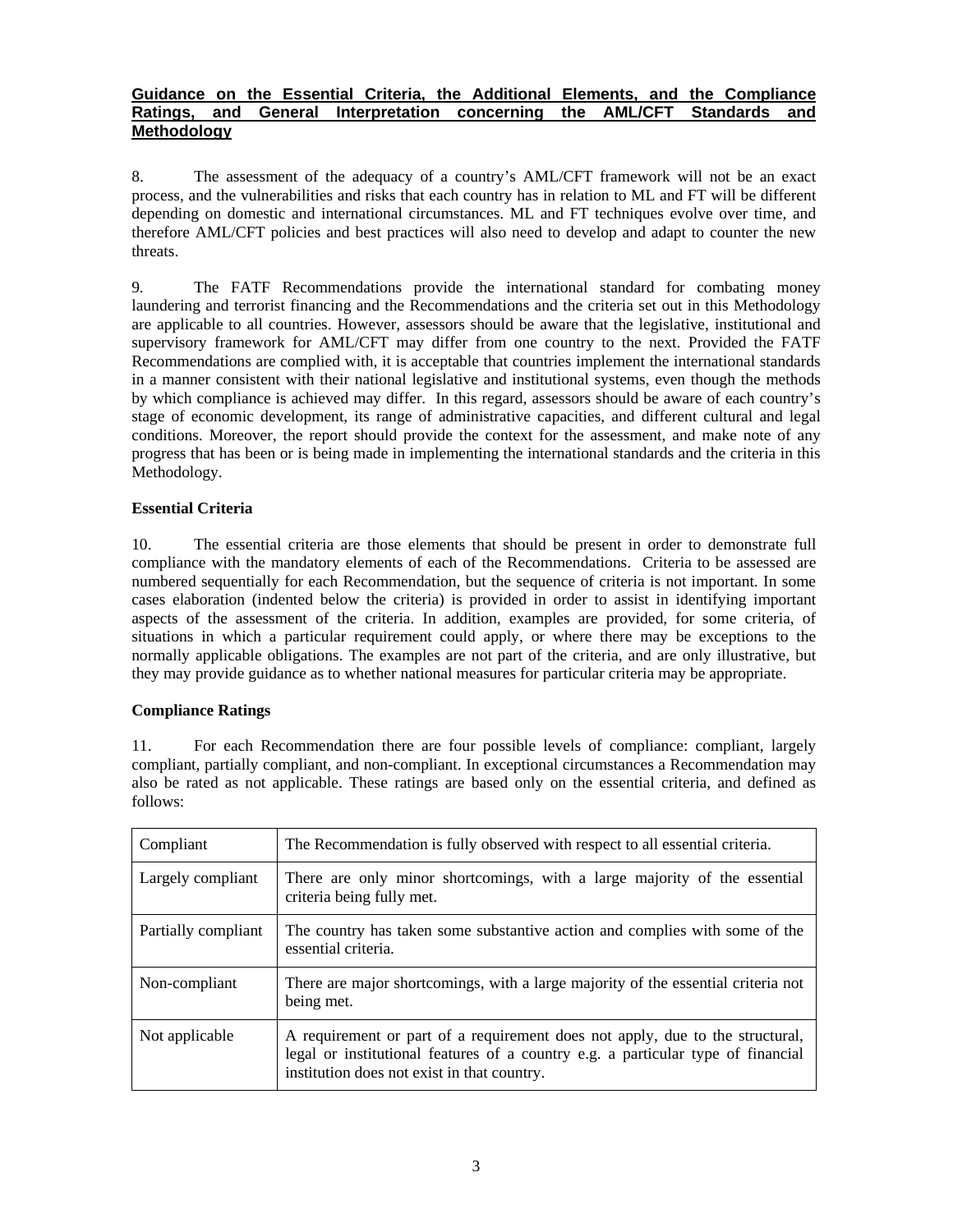12. Assessors should review whether the laws and regulations meet the appropriate standard and whether there is adequate capacity and implementation of those laws. Countries should only be regarded as fully complying with criteria if the relevant laws, regulations or other AML/CFT measures are in force and effect at the time of the on-site visit to the country or in the period immediately following the on-site mission, and before the finalisation of the report.

13. Laws that impose preventive AML/CFT requirements upon the banking, insurance, and securities sectors should be implemented and enforced through the supervisory process. In these sectors, the core supervisory principles issued by the Basel Committee, IAIS, and IOSCO should also be adhered to. For certain issues, these supervisory principles will overlap with or be complementary to the requirements set out in this Methodology. Assessors should be aware of, and have regard to any assessments or findings made with respect the Core Principles, or to other principles or standards issued by the supervisory standard-setting bodies. For other types of financial institutions, it will vary from country to country as to whether these laws and obligations are implemented and enforced through a regulatory or supervisory framework, or by other means.

# **Additional Elements**

14. The additional elements are options that can further strengthen the AML/CFT system and may be desirable. They are derived from non-mandatory elements in the FATF Recommendations or from Best Practice and other guidance issued by the FATF, or by international standard-setters such as the Basel Committee on Banking Supervision. Although they form part of the overall assessment, they are not mandatory, and are not assessed for compliance purposes. To make this absolutely clear, the additional elements are formulated as questions. Assessors may consider and comment on the measures that have been taken or not taken, having regard to the particular circumstances of that country. In a similar way, assessors also have discretion to note other matters which they identify as strengthening or which might strengthen the AML/CFT system.

# **Effective Implementation**

15. It is essential that all the FATF Recommendations are effectively implemented, and that assessments or evaluations address this. This may require, for example, that the necessary law or regulation has been enacted and is in force, and that any necessary implementing measures have been put in place. The fundamental point, as noted in paragraphs 5 and 7 above, is that reports will not only assess formal compliance with the FATF Recommendations, but will also assess compliance having regard to whether the Recommendations have been fully and properly implemented and that this implementation is effective, and this will be reflected in the compliance ratings.

# **General Interpretation and Guidance**

16. A full set of definitions from the FATF Recommendations, together with some additional terms that are employed in this Methodology, are at Annex 1. Assessors should be fully familiar with the meaning of all these terms, and in particular those terms that are used throughout the Methodology, such as: *consider, country, designated non-financial businesses and professions (DNFBP), financial institutions, financing of terrorism (FT), legal persons and legal arrangements*. The term *financial institutions* is particularly fundamental to any AML/CFT assessment, and one of the starting points for all assessments will entail assessors developing a thorough understanding of the types of financial institutions that engage in the financial activities referred to in the definition. Assessors should also take note of the following guidance on other points of general interpretation, which is important to ensure consistency of approach.

17. **Risk of money laundering or terrorist financing** - For each Recommendation and each essential criteria where financial institutions should be required to take certain actions, assessors should normally assess compliance on the basis that all financial institutions should have to meet all the specified requirements. However, an important consideration underlying the FATF Recommendations is the degree of risk of money laundering or terrorist financing for particular types of financial institutions or for particular types of customers, products or transactions. A country may therefore take risk into account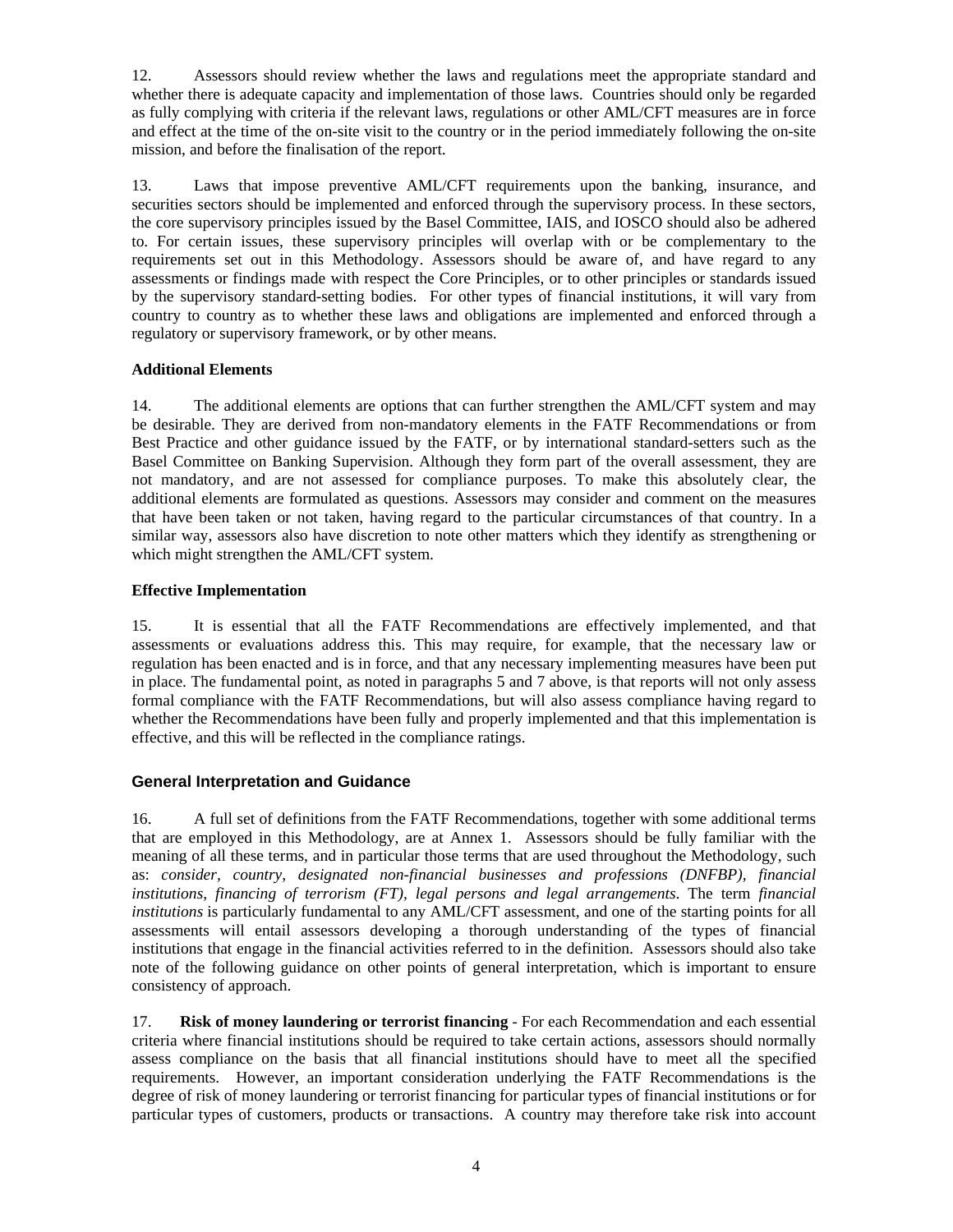and may decide to limit the application of certain FATF Recommendations provided that either of the following conditions are met:

(a) When a financial activity referred to in the definition of "financial institution" as defined in the Glossary is carried out on an occasional or very limited basis (having regard to quantitative and absolute criteria) such that there is little risk of money laundering or terrorist financing activity occurring.

(b) In other circumstances where there is a proven low risk of money laundering and terrorist financing, a country may decide not to apply some or all of the requirements in one or more Recommendations. However, this should only be done on a strictly limited and justified basis. For the purposes of this Methodology, assessors should be satisfied as to the adequacy of the process to determine low risk and the reasonableness of the conclusions.

18. In Recommendation 5 there are a number of criteria which allow countries to permit their financial institutions to take risk into account when determining the extent of the customer due diligence measures that the institution must take. This should not allow financial institutions to completely avoid doing the required measures, but could allow them to reduce or simplify the measures they have to take for certain criteria. Assessors need to be satisfied that there is an adequate mechanism by which competent authorities assess or review the procedures adopted by financial institutions to determine the degree of risk and how they manage that risk, as well as to review the determinations made by institutions.

19. In Recommendations 5 and 9, reference is made to a financial institution being satisfied as to a matter. This also requires that the institution must be able to justify its assessment to competent authorities, and that assessors need to be satisfied that there is an adequate mechanism by which competent authorities can review the assessments of financial institutions.

20. **Requirements for financial institutions and designated non-financial businesses and professions** - The FATF Recommendations state that financial institutions or designated non-financial businesses and professions "should" or "should be required by law or regulation to" take certain actions. These references require countries or their competent authorities to take measures that will oblige their financial institutions or designated non-financial businesses and professions to comply with each of the relevant Recommendations. In the Methodology, in order to use one consistent phrase, the criteria relevant to financial institutions use the phrase "Financial institutions should be required" (a similar approach is taken for designated non-financial businesses).

21. **Law or regulation or other enforceable means** - The Interpretative Notes also require that "The basic obligations under Recommendations 5, 10 and 13 should be set out in law or regulation". *Law or regulation* refers to primary and secondary legislation, such as laws, decrees, implementing regulations or other similar requirements, issued or authorised by a legislative body, and which impose mandatory requirements with sanctions for non-compliance. *Other enforceable means* refers to guidelines, instructions or other documents or mechanisms that set out enforceable requirements with sanctions for non-compliance, and which are issued by a competent authority (e.g. a financial supervisory authority) or an SRO. In both cases, the sanctions for non-compliance should be effective, proportionate and dissuasive (see R.17). The Methodology criteria in respect of Recommendations 5, 10 and 13 that are basic obligations are marked with an asterisk (\*). More detailed elements in the criteria in respect of Recommendations 5, 10 and 13, as well as obligations under Recommendations 6-9, 11, 14-15, 18, and 21-22 could be required either by law or regulation or by other enforceable means.

22. **Assessment for designated non-financial businesses and professions -** Under Recommendations 12 and 16 designated non-financial businesses and professions should be required to take certain actions. Assessors should assess compliance on the basis that all the designated categories of non-financial businesses and professions should meet the requirements set out in the Recommendation. However, it is not necessary to require these actions through laws, regulations or other enforceable means that relate exclusively to lawyers, notaries, accountants and the other designated non-financial businesses and professions so long as these businesses or professions are included in laws, regulations or other enforceable means covering the underlying activities. Assessors should note that compliance by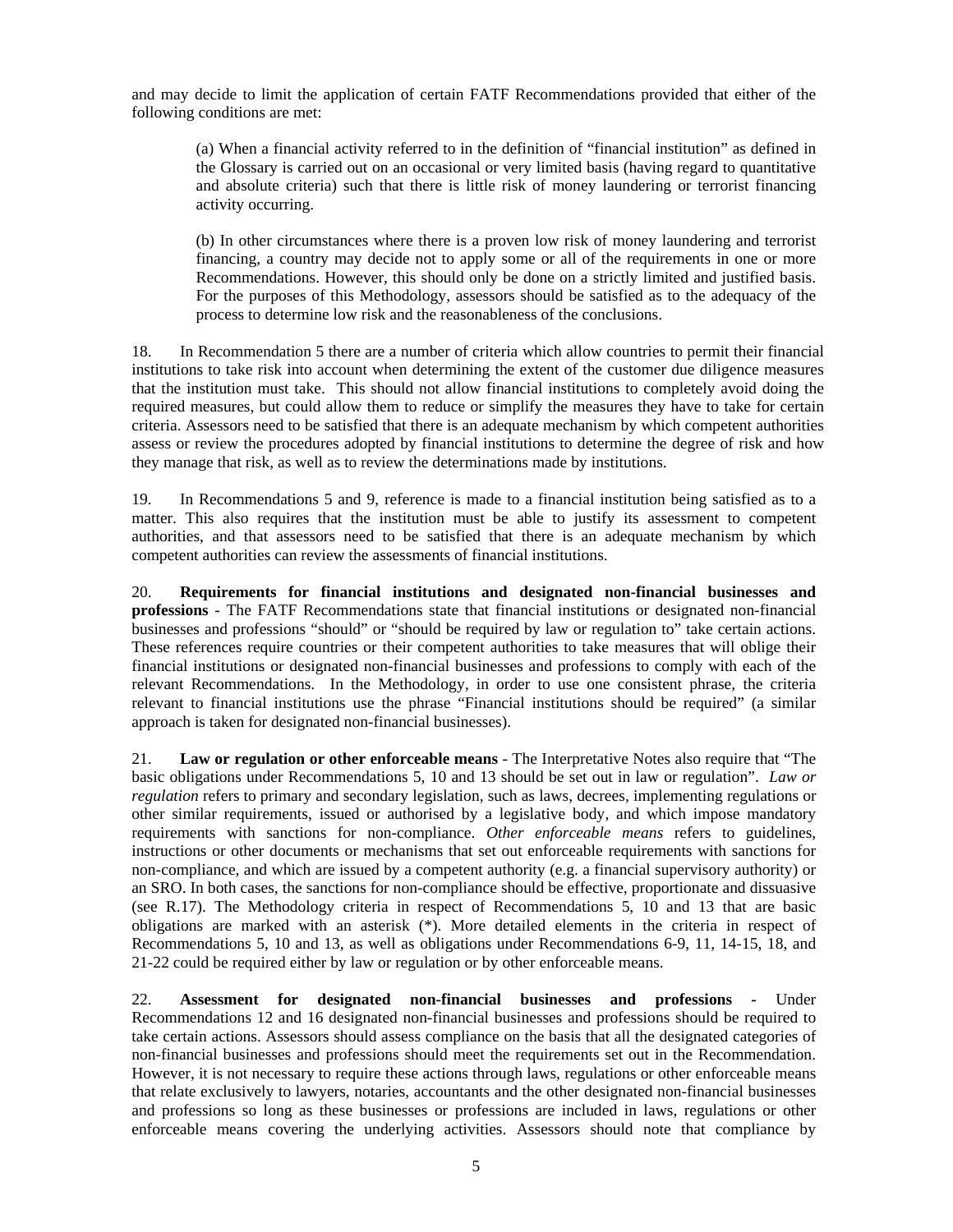designated non-financial businesses and professions with all the necessary AML/CFT measures is to be assessed only under Recommendations 12 & 16, and not under other Recommendations. Failure by a country to extend the AML/CFT obligations to such businesses and professions should not be reflected in the assessment of the other Recommendations. In determining whether laws, regulations or other enforceable means should be used for particular criteria, assessors should take a corresponding approach to that used for financial institutions.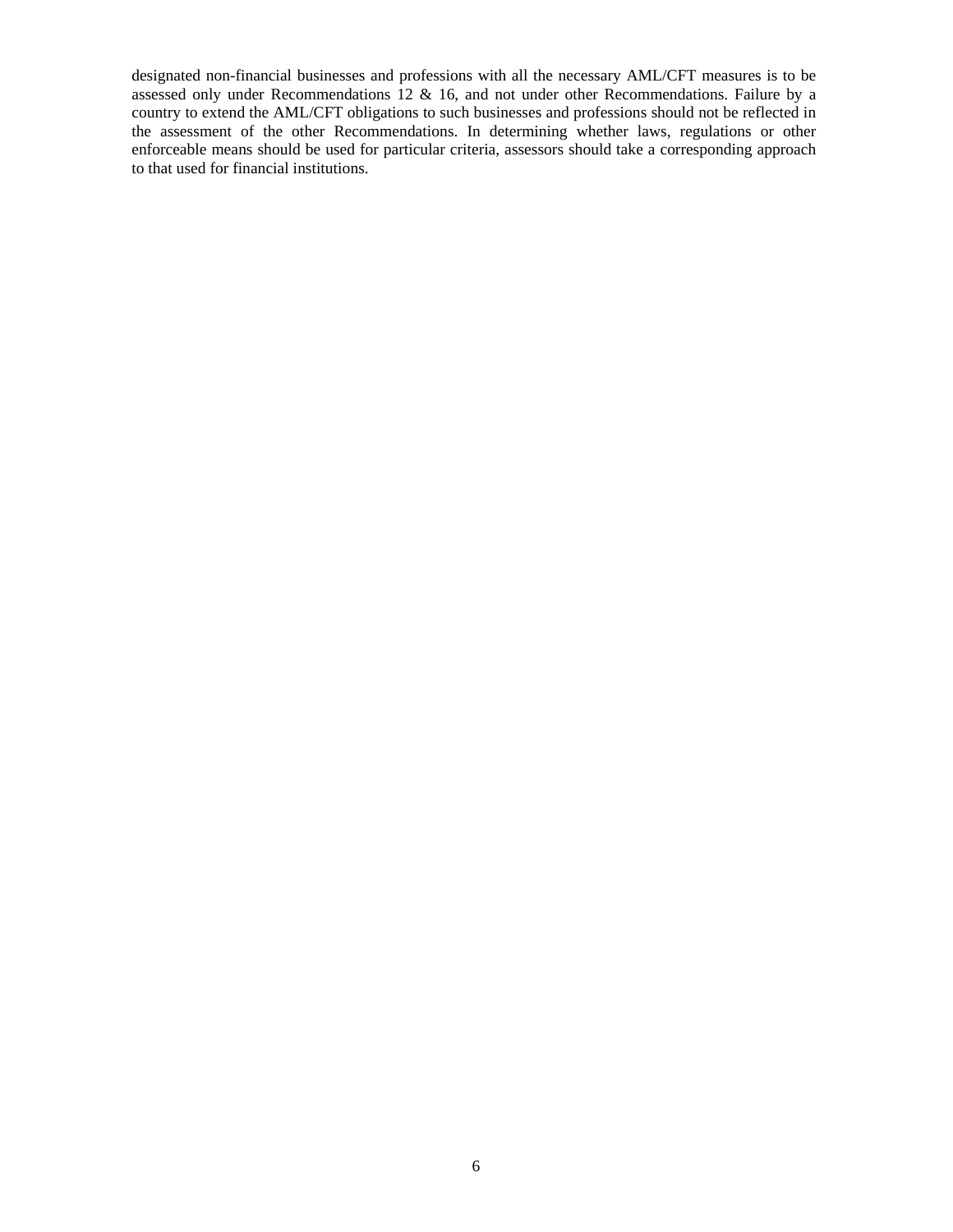# **THE FORTY RECOMMENDATIONS ESSENTIAL CRITERIA AND ADDITIONAL ELEMENTS**

# **A. LEGAL SYSTEMS**

# *Scope of the Criminal Offence of Money Laundering*

# **Recommendation 1**

The essential criteria and additional elements listed below should be read in conjunction with the text of Recommendation 1 and Special Recommendation II. (Note to assessors: Ensure that the assessments of Criteria 1.3 – 1.6 and Criteria II.2 – II.3 (in SR.II) are consistent.)

# **Essential criteria**

 $\overline{a}$ 

- 1.1 Money laundering should be criminalised on the basis of the 1988 UN Convention against Illicit Traffic in Narcotic Drugs and Pyschotropic Substances (the Vienna Convention) and the 2000 UN Convention against Transnational Organized Crime (the Palermo Convention) i.e. the physical and material elements of the offence (see Article  $3(1)(b)\&c)$  Vienna Convention and Article 6(1) Palermo Convention).
- 1.2 The offence of ML should extend to any type of property, regardless of its value, that directly or indirectly represents the proceeds of crime.
	- 1.2.1 When proving that property is the proceeds of crime it should not be necessary that a person be convicted of a predicate offence<sup>1</sup>.
- 1.3 The predicate offences for money laundering should cover all serious offences, and countries should seek to extend this to the widest range of predicate offences. At a minimum, predicate offences should include a range of offences in each of the designated categories of offences. Where the designated category is limited to a specific offence, then that offence must be covered.
- 1.4 Where countries apply a threshold approach or a combined approach that includes a threshold approach<sup>2</sup>, predicate offences should at a minimum comprise all offences:
	- a) which fall within the category of serious offences under their national law; or
	- b) which are punishable by a maximum penalty of more than one year's imprisonment; or
	- c) which are punished by a minimum penalty of more than six months imprisonment (for countries that have a minimum threshold for offences in their legal system).

 Examples of categories of serious offences include: "indictable offences" (as opposed to summary offences), "felonies" (as opposed to misdemeanours); "crimes" (as opposed to délits).

- 1.5 Predicate offences for money laundering should extend to conduct that occurred in another country, which constitutes an offence in that country, and which would have constituted a predicate offence had it occurred domestically.
- 1.6 The offence of money laundering should apply to persons who commit the predicate offence. However, countries may provide that the offence of money laundering does not apply to persons

<sup>1</sup> This criterion applies at any stage of the proceedings, including when a decision is being made whether to initiate proceedings.<br><sup>2</sup> Countries d

Countries determine the underlying predicate offences for money laundering by reference to (a) all offences, or (b) to a threshold linked either to a category of serious offences or to the penalty of imprisonment applicable to the predicate offence (threshold approach), or (c) to a list of predicate offences, or (d) a combination of these approaches.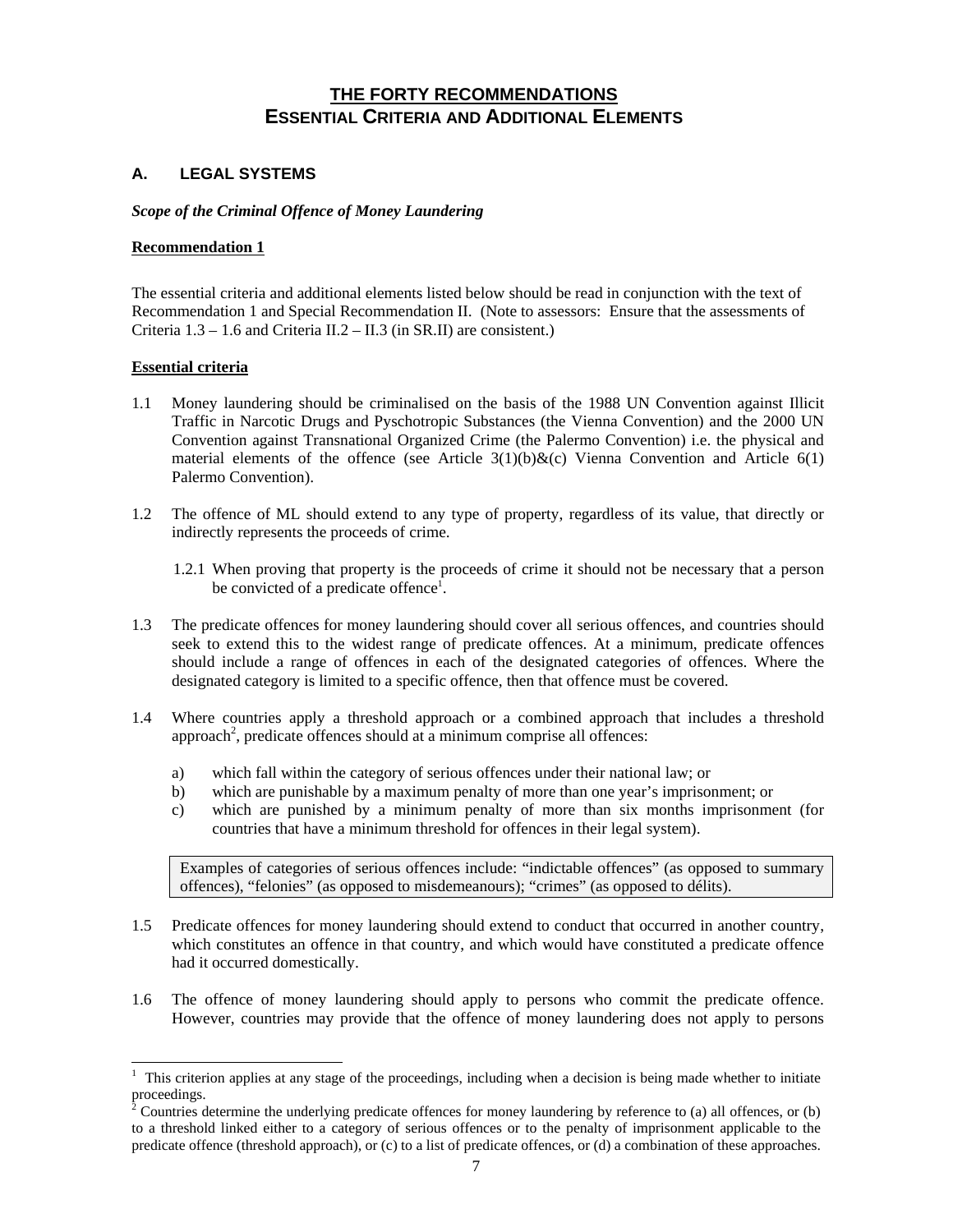who committed the predicate offence, where this is required by fundamental principles of their domestic law.

1.7 There should be appropriate ancillary offences to the offence of money laundering, including conspiracy to commit, attempt, aiding and abetting, facilitating, and counselling the commission, unless this is not permitted by fundamental principles of domestic law.

# **Additional elements**

1.8 Where the proceeds of crime are derived from conduct that occurred in another country, which is not an offence in that other country but which would have constituted a predicate offence had it occurred domestically, does this constitute a money laundering offence?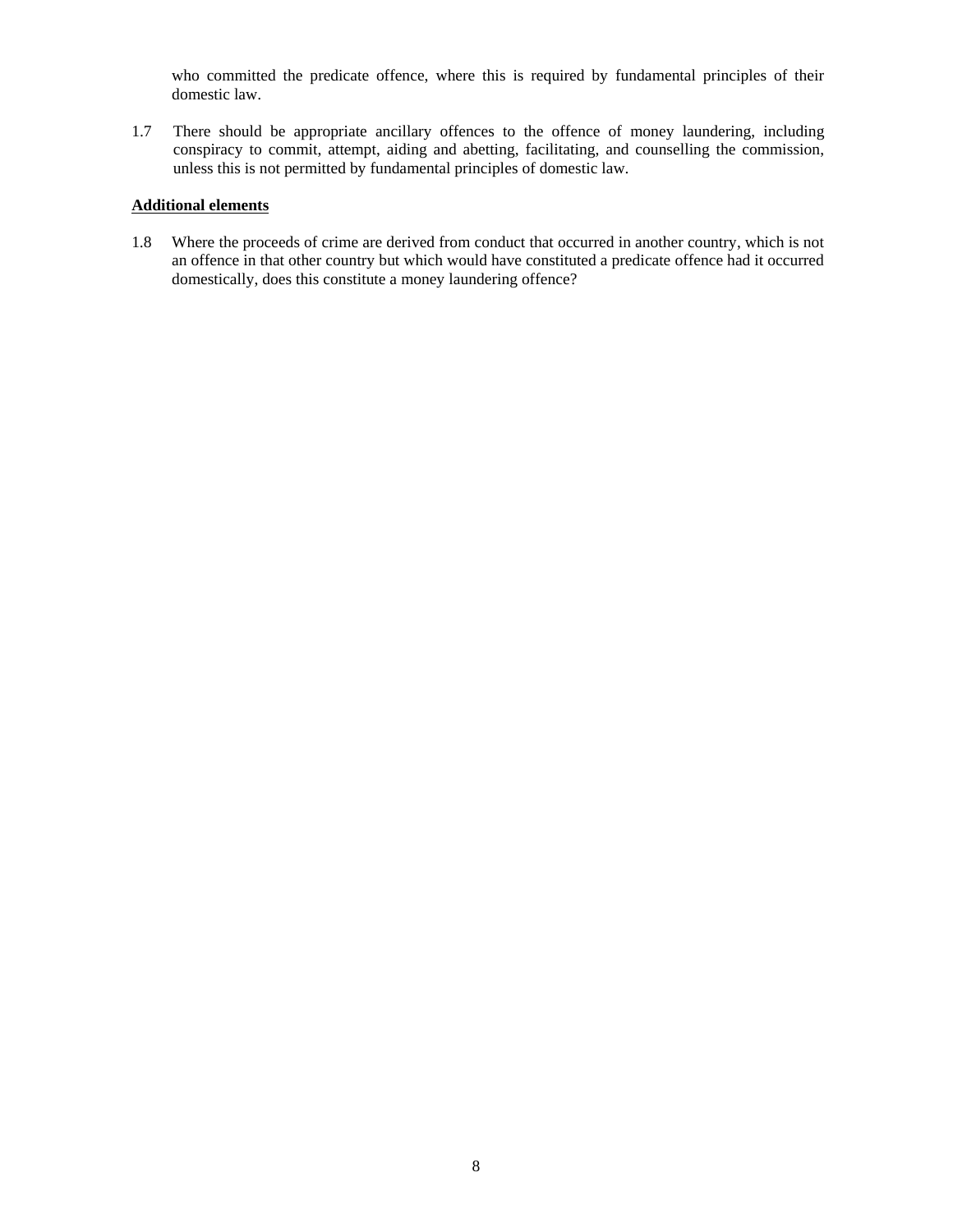The essential criteria listed below should be read in conjunction with the text of Recommendation 2.

# **Essential criteria**

- 2.1 The offence of ML should apply at least to natural persons that knowingly engage in ML activity.
- 2.2 The law should permit the intentional element of the offence of ML to be inferred from objective factual circumstances.
- 2.3 Criminal liability for ML should extend to legal persons. Where that is not possible (i.e. due to fundamental principles of domestic law), civil or administrative liability should apply.
- 2.4 Making legal persons subject to criminal liability for ML should not preclude the possibility of parallel criminal, civil or administrative proceedings in countries in which more than one form of liability is available.
- 2.5 Natural and legal persons should be subject to effective, proportionate and dissuasive criminal, civil or administrative sanctions for ML.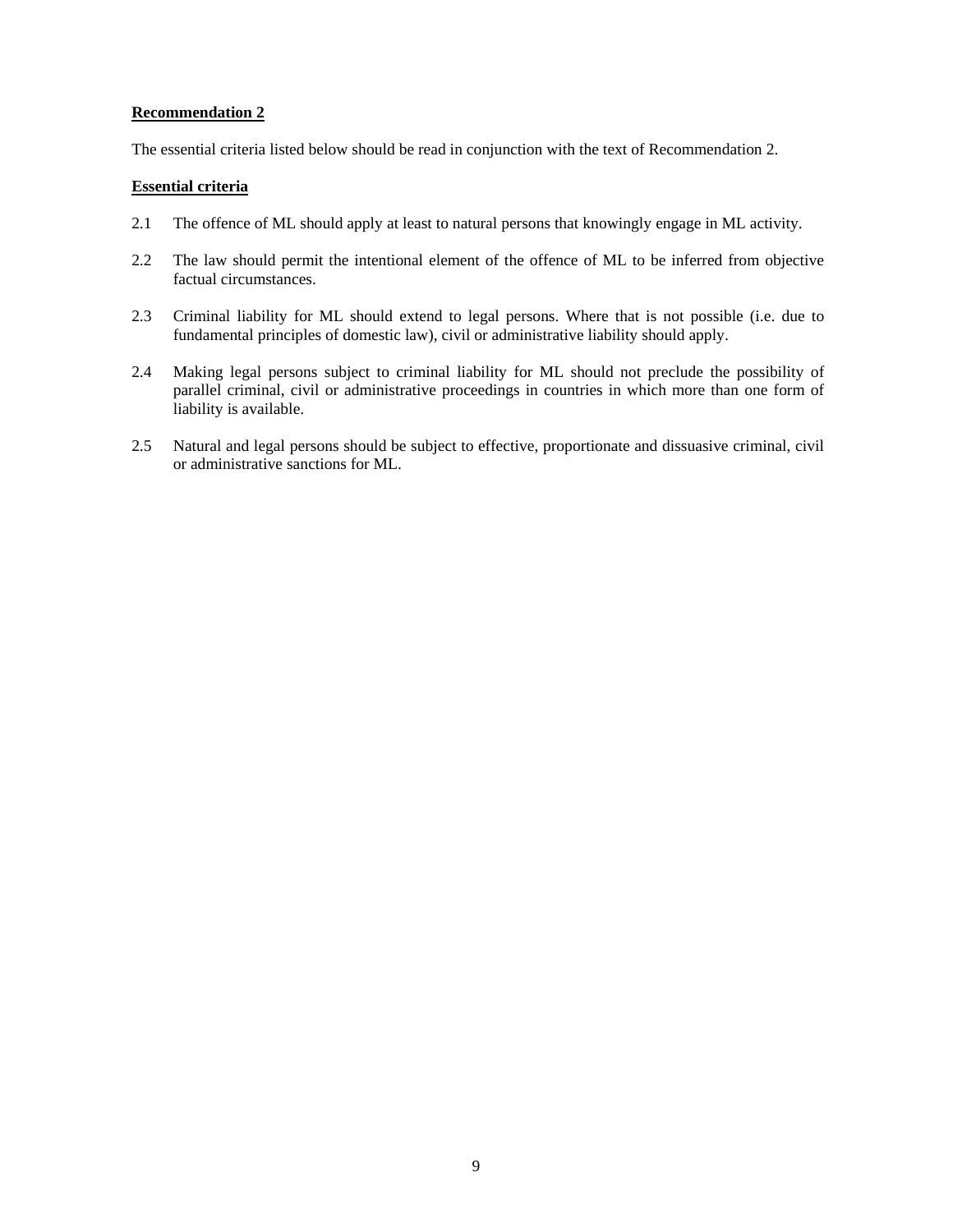#### *Provisional Measures and Confiscation*

# **Recommendation 3**

The essential criteria and additional elements listed below should be read in conjunction with the text of Recommendation 3 and Special Recommendation III. (Note to assessors: Ensure that the assessments of Criteria 3.1 – 3.4, Criterion 3.6 and Criterion III.11 (in SR.III) are consistent.)

# **Essential criteria**

3.1 Laws should provide for the confiscation of property that has been laundered or which constitutes:

- a) proceeds from;
- b) instrumentalities used in; and
- c) instrumentalities intended for use in

the commission of any ML, FT or other predicate offences, and property of corresponding value.

3.1.1 Criterion 3.1 should equally apply:

 (a) to property that is derived directly or indirectly from proceeds of crime; including income, profits or other benefits from the proceeds of crime; and

 (b) subject to criterion 3.5, to all the property referred to above, regardless of whether it is held or owned by a criminal defendant or by a third party.

 All the property referred to in criteria 3.1 and 3.1.1 above is hereafter referred to as "property subject to confiscation".

- 3.2 Laws and other measures should provide for provisional measures, including the freezing and/or seizing of property, to prevent any dealing, transfer or disposal of property subject to confiscation.
- 3.3 Laws or measures should allow the initial application to freeze or seize property subject to confiscation to be made ex-parte or without prior notice, unless this is inconsistent with fundamental principles of domestic law.
- 3.4 Law enforcement agencies, the FIU or other competent authorities should be given adequate powers to identify and trace property that is, or may become subject to confiscation or is suspected of being the proceeds of crime.
- 3.5 Laws and other measures should provide protection for the rights of bona fide third parties. Such protection should be consistent with the standards provided in the Palermo Convention.
- 3.6 There should be authority to take steps to prevent or void actions, whether contractual or otherwise, where the persons involved knew or should have known that as a result of those actions the authorities would be prejudiced in their ability to recover property subject to confiscation.

# **Additional elements**

- 3.7 Do laws provide for the confiscation of:
	- a) The property of organisations that are found to be primarily criminal in nature (i.e. organisations whose principal function is to perform or assist in the performance of illegal activities)?
	- b) Property subject to confiscation, but without a conviction of any person (*civil forfeiture*), in addition to the system of confiscation triggered by a criminal conviction?
	- c) Property subject to confiscation, and which require an offender to demonstrate the lawful origin of the property?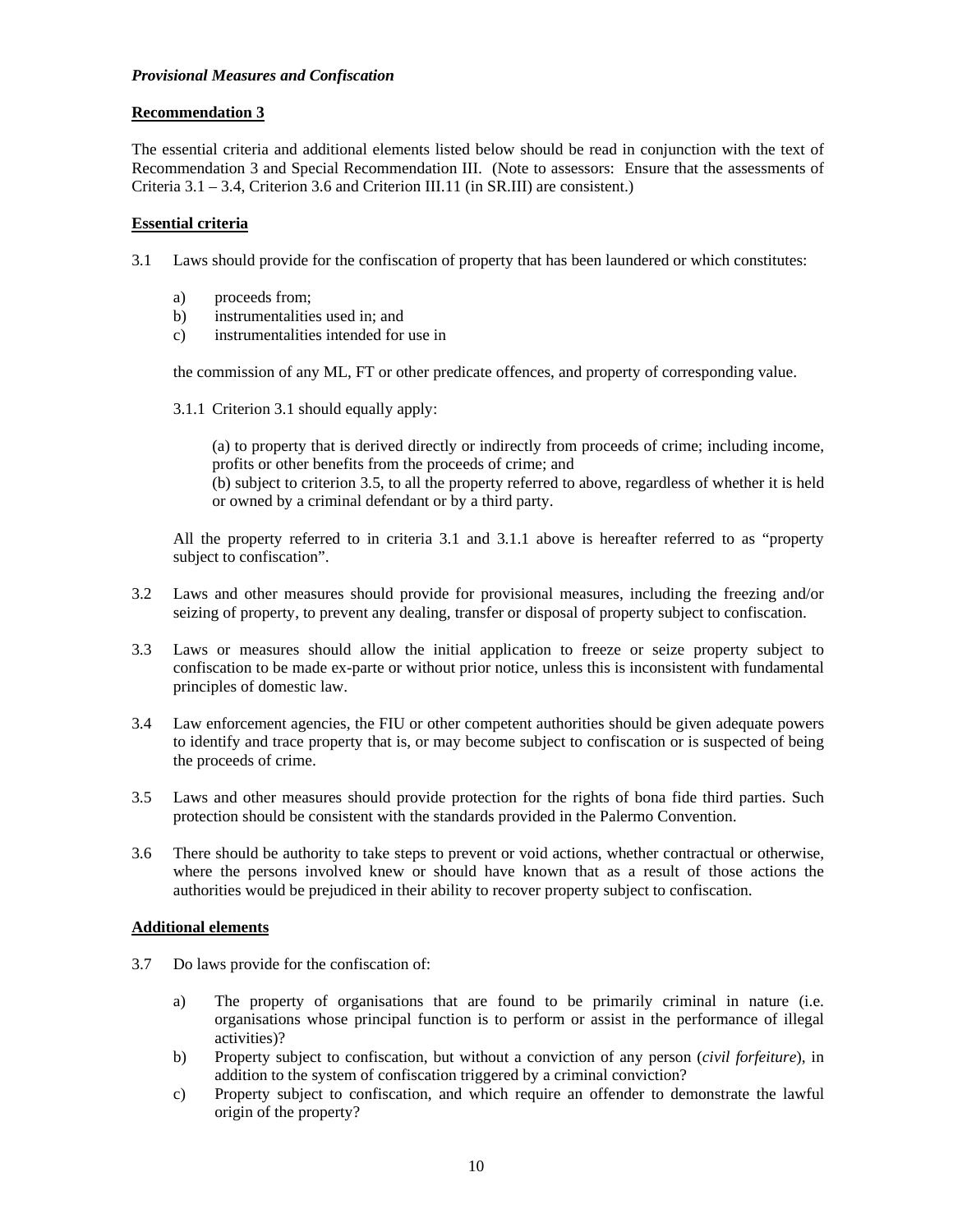# **B. MEASURES TO BE TAKEN BY FINANCIAL INSTITUTIONS AND NON-FINANCIAL BUSINESSES AND PROFESSIONS TO PREVENT MONEY LAUNDERING AND TERRORIST FINANCING**

# **Recommendation 4**

The essential criteria listed below should be read in conjunction with the text of Recommendation 4.

#### **Essential criteria**

4.1 Countries should ensure that no financial institution secrecy law will inhibit the implementation of the FATF Recommendations. Areas where this may be of particular concern are the ability of competent authorities to access information they require to properly perform their functions in combating ML or FT; the sharing of information between competent authorities, either domestically or internationally; and the sharing of information between financial institutions where this is required by R.7, R.9 or SR.VII.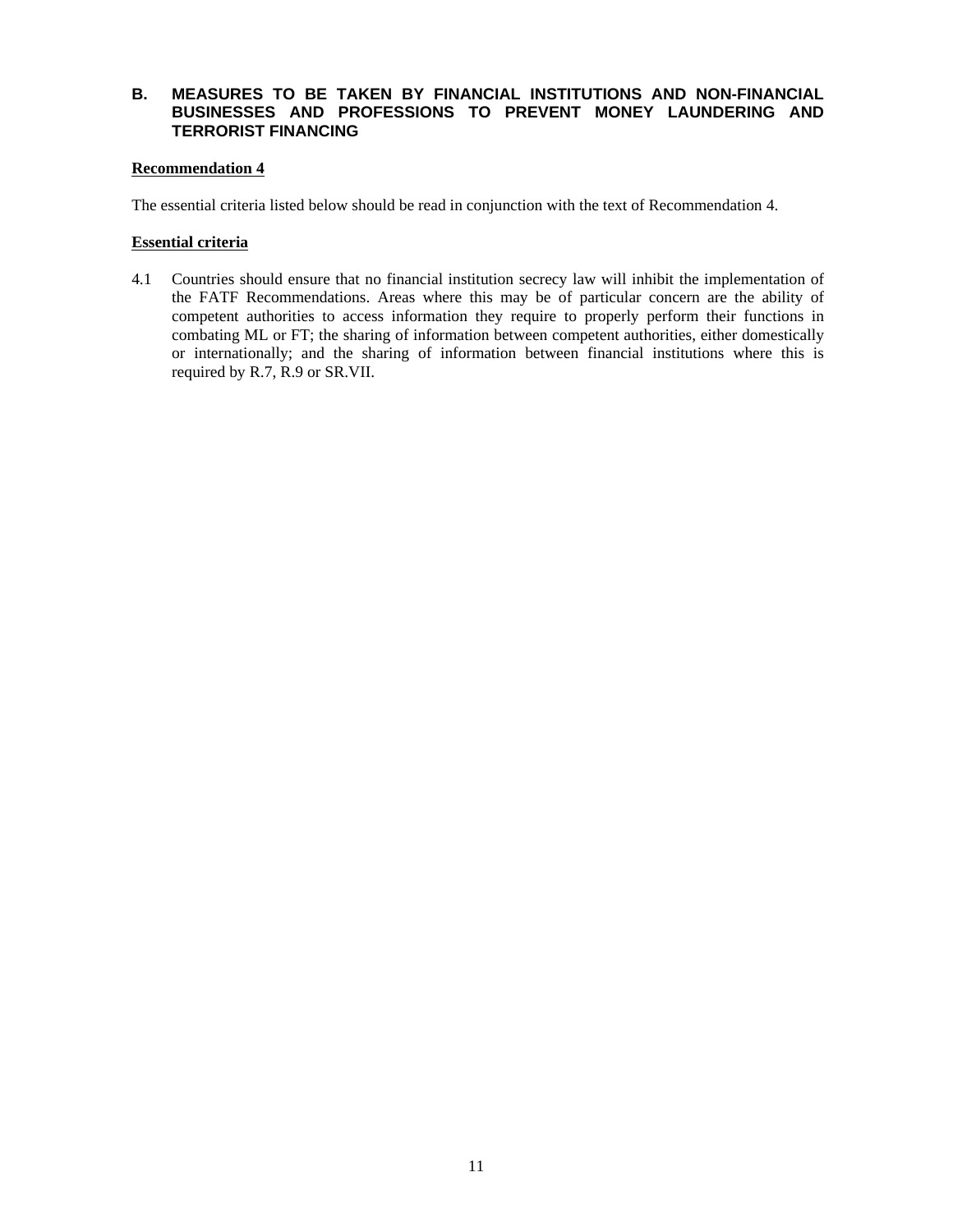The essential criteria listed below should be read in conjunction with the text of Recommendations 5 and 8, Special Recommendation VII, the Interpretative Notes to Recommendation 5, 12 and 16, and to Recommendation 5. (Note to assessors: Ensure that the assessments of Criteria  $5.2 - 5.3$  and Criterion VII.1 (in SR.VII) are consistent.)

# **Essential criteria**

5.1\* Financial institutions should not be permitted to keep anonymous accounts or accounts in fictitious names.

Where numbered accounts exist, financial institutions should be required to maintain them in such a way that full compliance can be achieved with the FATF Recommendations. For example, the financial institution should properly identify the customer in accordance with these criteria, and the customer identification records should be available to the AML/CFT compliance officer, other appropriate staff and competent authorities.

# *When CDD is required<sup>3</sup>*

- 5.2\* Financial institutions should be required to undertake customer due diligence (CDD) measures when:
	- a) establishing business relations;
	- b) carrying out occasional transactions above the applicable designated threshold  $(USD/\epsilon)$ 15,000). This also includes situations where the transaction is carried out in a single operation or in several operations that appear to be linked;
	- c) carrying out occasional transactions that are wire transfers in the circumstances covered by the Interpretative Note to SR VII;
	- d) there is a suspicion of money laundering or terrorist financing, regardless of any exemptions or thresholds that are referred to elsewhere under the FATF Recommendations; or
	- e) the financial institution has doubts about the veracity or adequacy of previously obtained customer identification data.

# *Required CDD measures<sup>4</sup>*

l

- 5.3\* Financial institutions should be required to identify the customer (whether permanent or occasional, and whether natural or legal persons or legal arrangements) and verify that customer's identity using reliable, independent source documents, data or information (identification data)<sup>5</sup>.
- 5.4 For customers that are legal persons or legal arrangements, the financial institution should be required to:

 (a)\* verify that any person purporting to act on behalf of the customer is so authorised, and identify and verify the identity of that person; and

 (b) verify the legal status of the legal person or legal arrangement, e.g. by obtaining proof of incorporation or similar evidence of establishment or existence, and obtain information

<sup>3</sup> Financial institutions do not have to repeatedly perform identification and verification every time that a customer conducts a transaction. 4 The general rule is that customers should be subject to the full range of CDD measures. However, there are

circumstances in which it would be reasonable for a country to allow its financial institutions to apply the extent of the CDD measures on a risk sensitive basis.

 $<sup>5</sup>$  Examples of the types of customer information that could be obtained, and the identification data that could be used</sup> to verify that information is set out in the paper entitled General Guide to Account Opening and Customer Identification issued by the Basel Committee's Working Group on Cross Border Banking.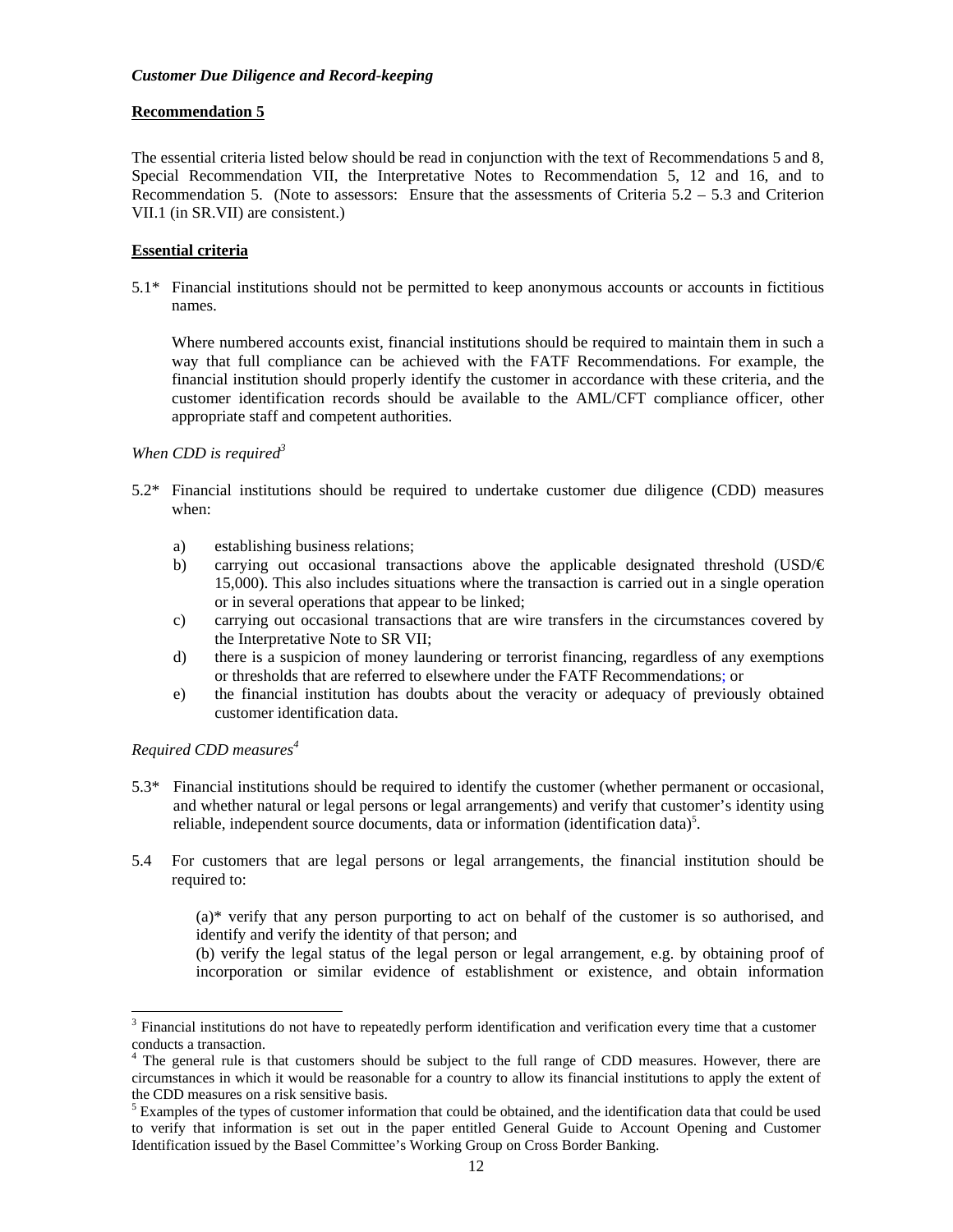concerning the customer's name, the names of trustees (for trusts), legal form, address, directors (for legal persons), and provisions regulating the power to bind the legal person or arrangement.

5.5\* Financial institutions should be required to identify the beneficial owner, and take reasonable measures to verify the identity of the beneficial owner<sup>6</sup> using relevant information or data obtained from a reliable source such that the financial institution is satisfied that it knows who the beneficial owner is.

- 5.5.1\* For all customers, the financial institution should determine whether the customer is acting on behalf of another person, and should then take reasonable steps to obtain sufficient identification data to verify the identity of that other person.
- 5.5.2 For customers that are legal persons or legal arrangements, the financial institution should be required to take reasonable measures to:

(a) understand the ownership and control structure of the customer;

 (b)\* determine who are the natural persons that ultimately own or control the customer. This includes those persons who exercise ultimate effective control over a legal person or arrangement.

Examples of the types of measures that would be normally needed to satisfactorily perform this function include:

- For companies identifying the natural persons with a controlling interest and the natural persons who comprise the mind and management of company.
- For trusts identifying the settlor, the trustee or person exercising effective control over the trust, and the beneficiaries.

Note to assessors: where the customer or the owner of the controlling interest is a public company that is subject to regulatory disclosure requirements i.e. a public company listed on a recognised stock exchange, it is not necessary to seek to identify and verify the identity of the shareholders of that public company.

- 5.6 Financial institutions should be required to obtain information on the purpose and intended nature of the business relationship.
- 5.7\* Financial institutions should be required to conduct ongoing due diligence on the business relationship.
	- 5.7.1 Ongoing due diligence should include scrutiny of transactions undertaken throughout the course of that relationship to ensure that the transactions being conducted are consistent with the institution's knowledge of the customer, their business and risk profile, and where necessary, the source of funds.
	- 5.7.2 Financial institutions should be required to ensure that documents, data or information collected under the CDD process is kept up-to-date and relevant by undertaking reviews of existing records, particularly for higher risk categories of customers or business relationships.

l

 $6$  For life and other investment linked insurance, the beneficiary under the policy must also be identified and verified. See criteria 5.14 concerning the timing of such measures.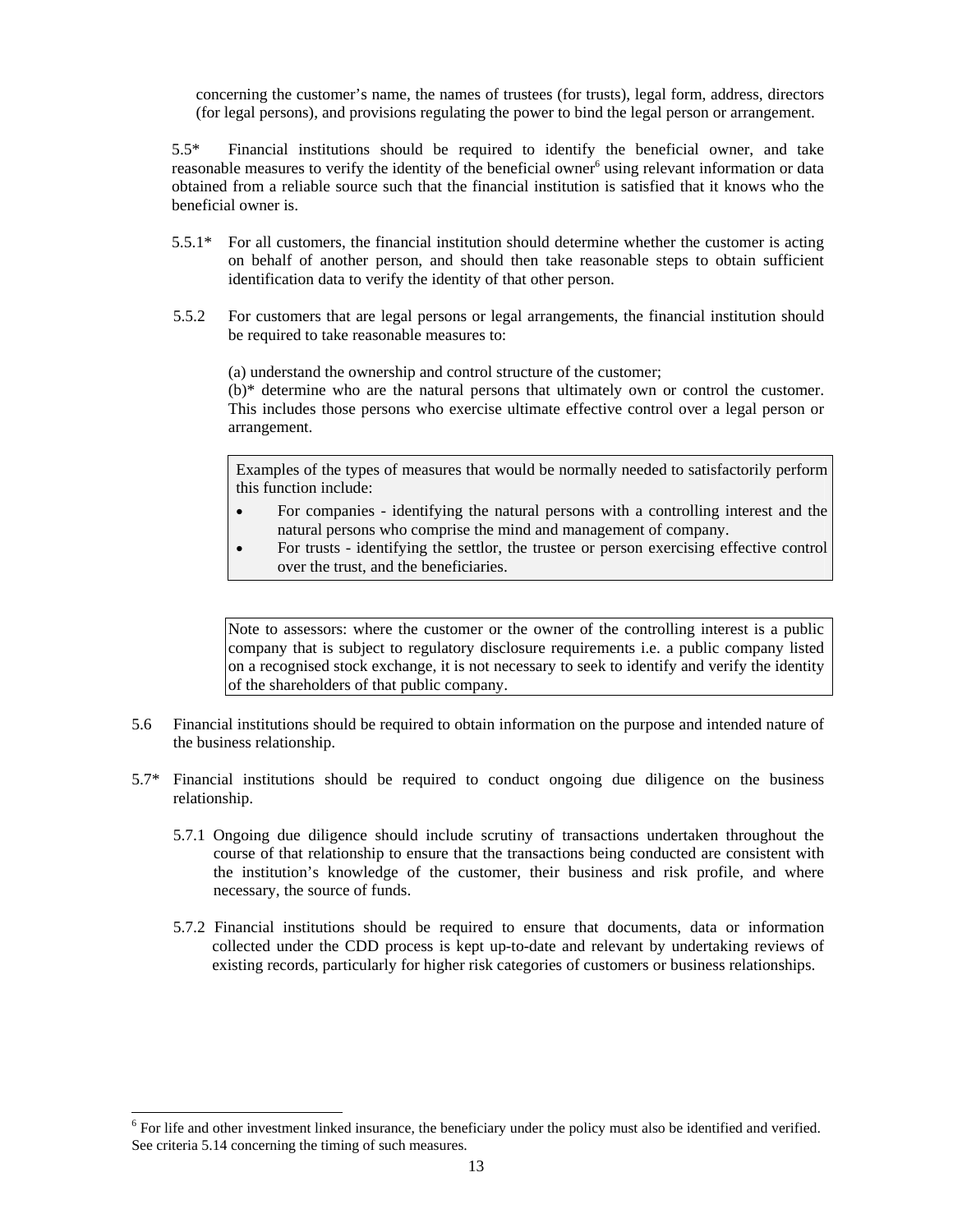5.8 Financial institutions should be required to perform enhanced due diligence for higher risk categories of customer, business relationship or transaction.

Examples of higher risk categories (which are derived from the Basel CDD Paper) may include<sup>7</sup>

- a) Non-resident customers,
- b) Private banking,
- c) Legal persons or arrangements such as trusts that are personal assets holding vehicles,
- d) Companies that have nominee shareholders or shares in bearer form.

Types of enhanced due diligence measures may include those set out in Recommendation 6.

5.9 Where there are low risks, countries may decide that financial institutions can apply reduced or simplified measures. The general rule is that customers must be subject to the full range of CDD measures, including the requirement to identify the beneficial owner. Nevertheless there are circumstances where the risk of money laundering or terrorist financing is lower, where information on the identity of the customer and the beneficial owner of a customer is publicly available, or where adequate checks and controls exist elsewhere in national systems. In such circumstances it could be reasonable for a country to allow its financial institutions to apply simplified or reduced CDD measures when identifying and verifying the identity of the customer and the beneficial owner.

Examples of customers, transactions or products where the risk may be lower<sup>8</sup> could include:

- a) Financial institutions provided that they are subject to requirements to combat money laundering and terrorist financing consistent with the FATF Recommendations and are supervised for compliance with those requirements.
- b) Public companies that are subject to regulatory disclosure requirements. This refers to companies that are listed on a stock exchange or similar situations.
- c) Government administrations or enterprises.
- d) Life insurance policies where the annual premium is no more than  $USD/€1000$  or a single premium of no more than USD/€2500.
- e) Insurance policies for pension schemes if there is no surrender clause and the policy cannot be used as collateral.
- f) A pension, superannuation or similar scheme that provides retirement benefits to employees, where contributions are made by way of deduction from wages and the scheme rules do not permit the assignment of a member's interest under the scheme.
- g) Beneficial owners of pooled accounts held by DNFBP provided that they are subject to requirements to combat money laundering and terrorist financing consistent with the FATF Recommendations and are subject to effective systems for monitoring and ensuring compliance with those requirements.
- 5.10 Where financial institutions are permitted to apply simplified or reduced CDD measures to customers resident in another country, this should be limited to countries that the original country is satisfied are in compliance with and have effectively implemented the FATF Recommendations.
- 5.11 Simplified CDD measures are not acceptable whenever there is suspicion of money laundering or terrorist financing or specific higher risk scenarios apply.
- 5.12 Where financial institutions are permitted to determine the extent of the CDD measures on a risk sensitive basis, this should be consistent with guidelines issued by the competent authorities.

# *Risk*

l  $7$  Other examples of higher risk are included in Recommendations 6 and 7.

<sup>8</sup> Assessors should determine in each case whether the risks are lower having regard to the type of customer, product or transaction, or the location of the customer.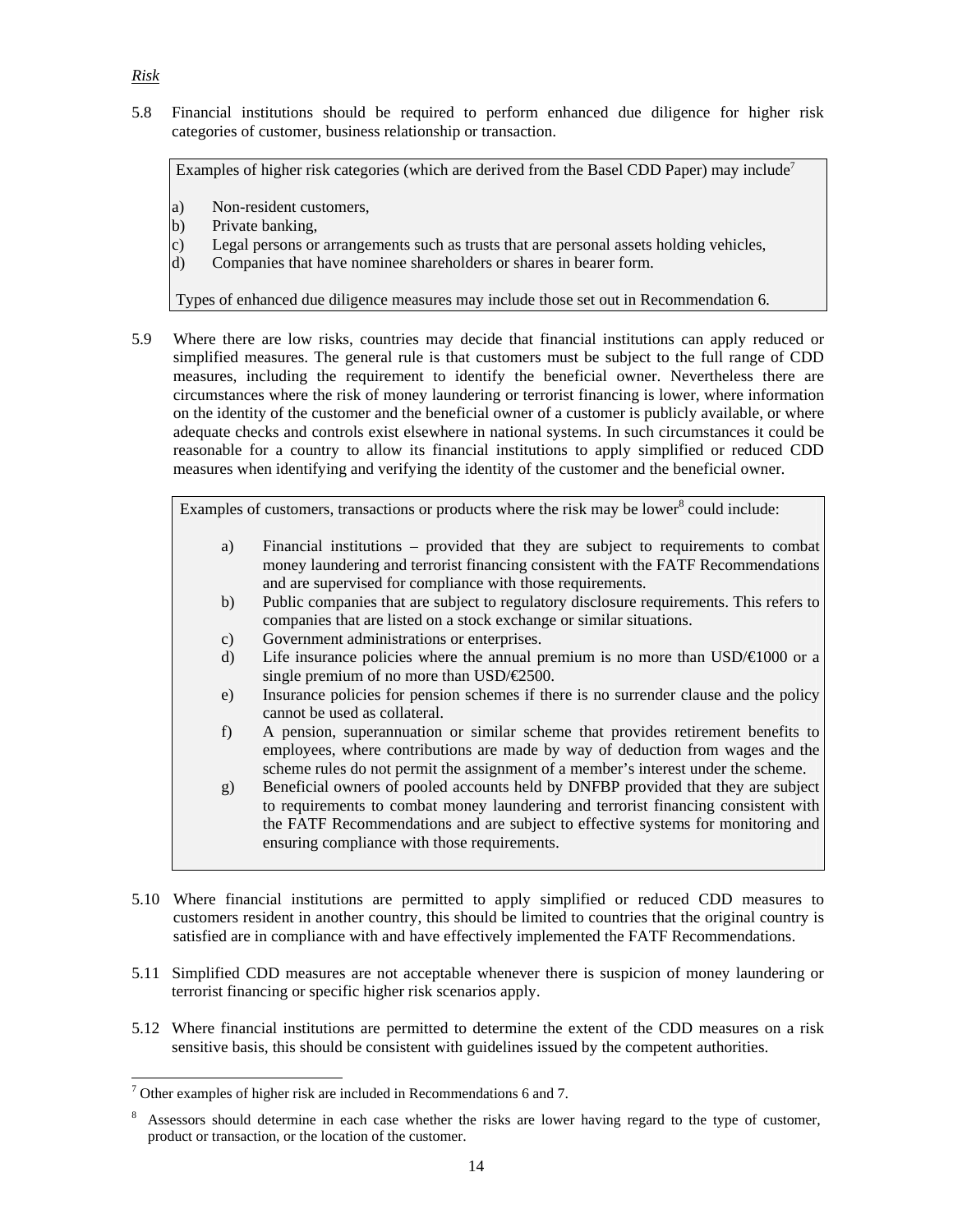#### *Timing of verification*

- 5.13 Financial institutions should be required to verify the identity of the customer and beneficial owner before or during the course of establishing a business relationship or conducting transactions for occasional customers.
- 5.14 Countries may permit financial institutions to complete the verification of the identity of the customer and beneficial owner following the establishment of the business relationship, provided that:
	- (a) This occurs as soon as reasonably practicable.
	- (b) This is essential not to interrupt the normal conduct of business.
	- (c) The money laundering risks are effectively managed.

Examples of situations where it may be essential not to interrupt the normal conduct of business are:

- Non face-to-face business.
- Securities transactions. In the securities industry, companies and intermediaries may be required to perform transactions very rapidly, according to the market conditions at the time the customer is contacting them, and the performance of the transaction may be required before verification of identity is completed.
- Life insurance business in relation to identification and verification of the beneficiary under the policy. This may take place after the business relationship with the policyholder is established, but in all such cases, identification and verification should occur at or before the time of payout or the time when the beneficiary intends to exercise vested rights under the policy.
	- 5.14.1 Where a customer is permitted to utilise the business relationship prior to verification, financial institutions should be required to adopt risk management procedures concerning the conditions under which this may occur. These procedures should include a set of measures such as a limitation of the number, types and/or amount of transactions that can be performed and the monitoring of large or complex transactions being carried out outside of expected norms for that type of relationship.

#### *Failure to satisfactorily complete CDD*

5.15 Where the financial institution is unable to comply with Criteria 5.3 to 5.6 above:

 a) it should not be permitted to open the account, commence business relations or perform the transaction;

- b) it should consider making a suspicious transaction report.
- 5.16 Where the financial institution has already commenced the business relationship e.g. when Criteria 5.2(e), 5.14 or 5.17 apply, and the financial institution is unable to comply with Criteria 5.3 to 5.5 above it should be required to terminate the business relationship and to consider making a suspicious transaction report.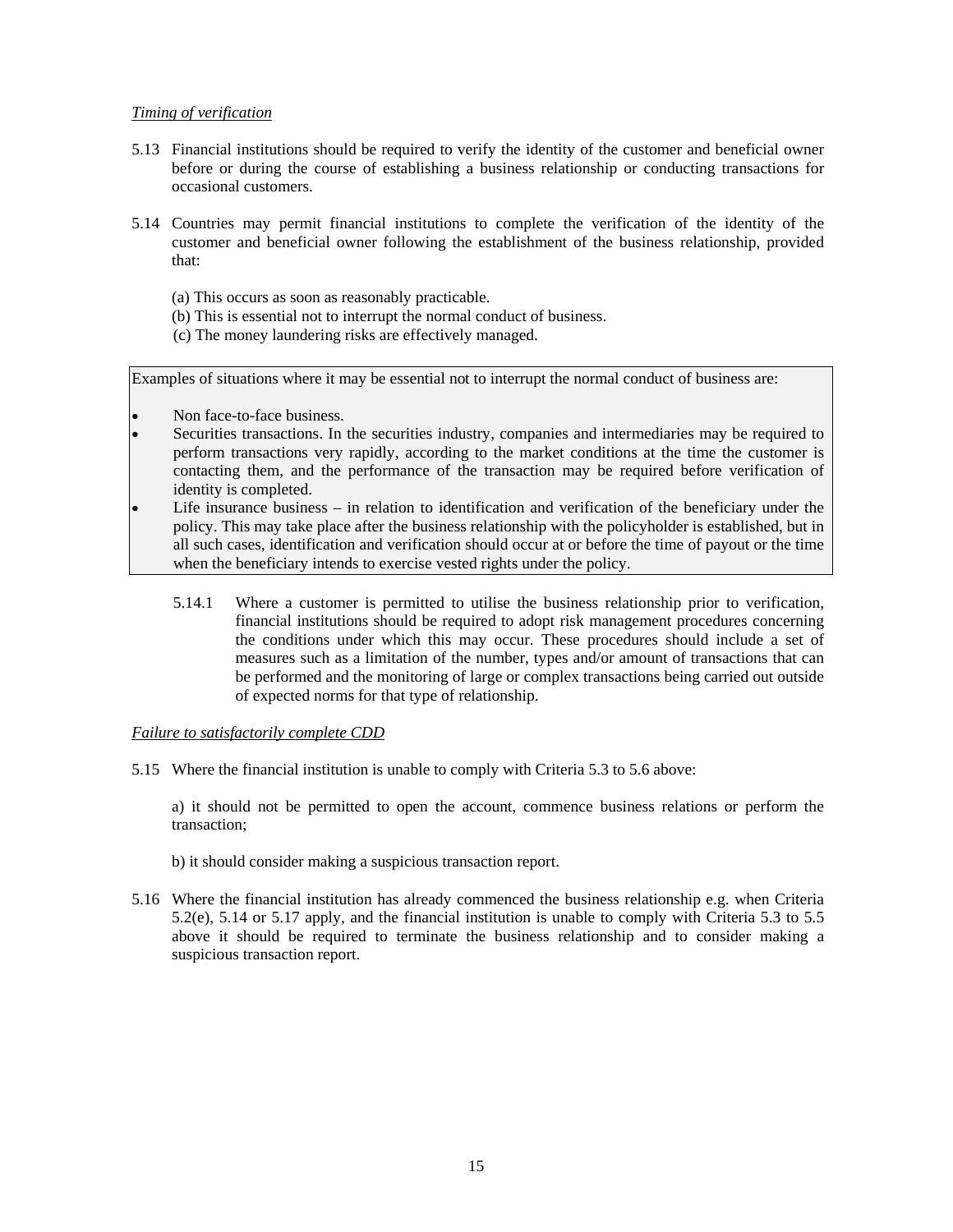# *Existing customers*

5.17 Financial institutions should be required to apply CDD requirements to existing customers<sup>9</sup> on the basis of materiality and risk and to conduct due diligence on such existing relationships at appropriate times.

For financial institutions engaged in banking business (and for other financial institutions where relevant) - examples of when it may otherwise be an appropriate time to do so is when: (a) a transaction of significance takes place, (b) customer documentation standards change substantially, (c) there is a material change in the way that the account is operated, (d) the institution becomes aware that it lacks sufficient information about an existing customer.

5.18 Financial institutions should be required to perform CDD measures on existing customers if they are customers to whom Criterion 5.1 applies.

 9 Existing customers as at the date that the national requirements are brought into force.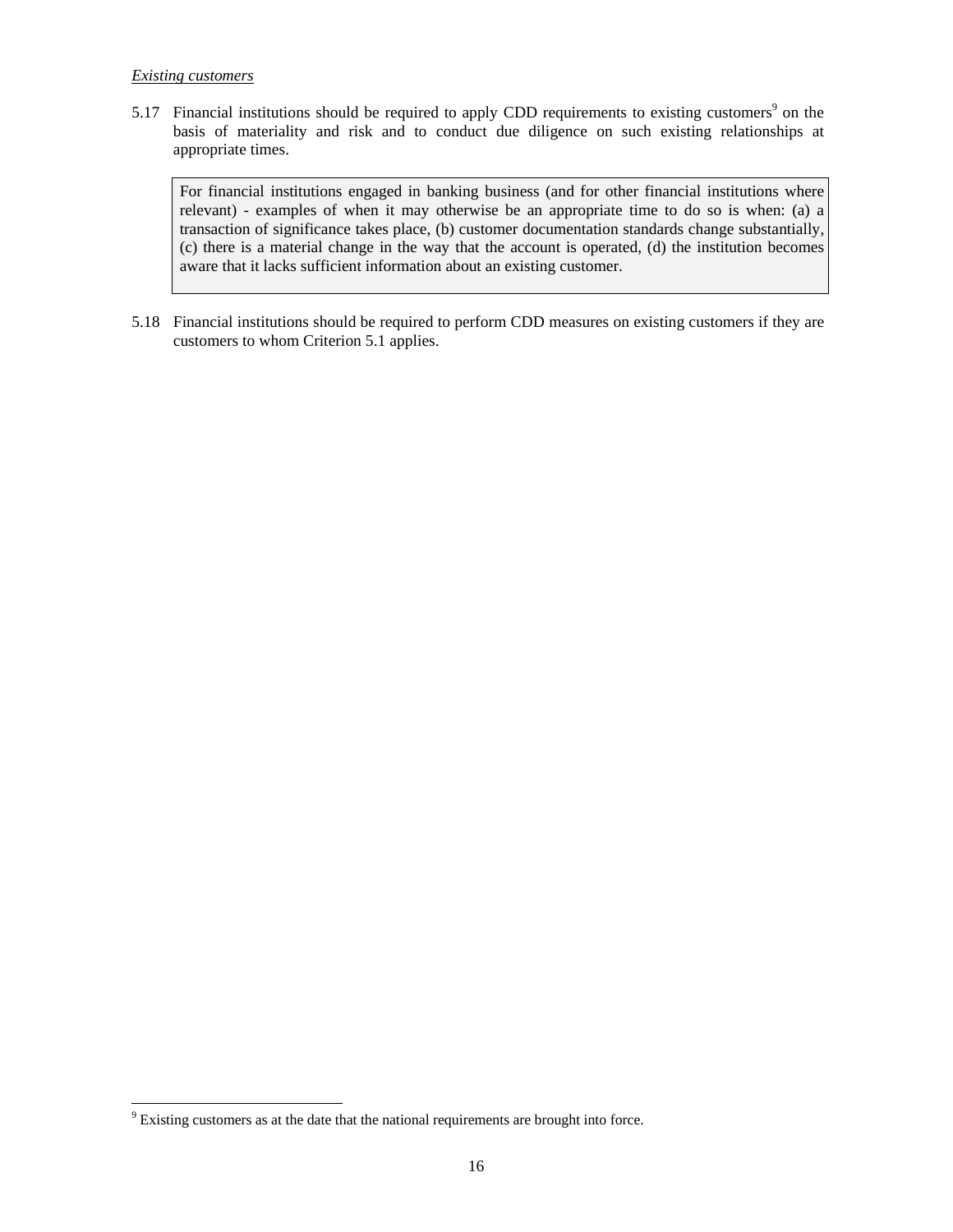The essential criteria and additional elements listed below should be read in conjunction with the text of Recommendation 6 and its Interpretative Note.

#### **Essential criteria**

6.1 Financial institutions should be required, in addition to performing the CDD measures required under R.5, to put in place appropriate risk management systems to determine whether a potential customer, a customer or the beneficial owner is a politically exposed person.

 Examples of measures that could form part of such a risk management system include seeking relevant information from the customer, referring to publicly available information or having access to commercial electronic databases of PEPS.

- 6.2 Financial institutions should be required to obtain senior management approval for establishing business relationships with a PEP.
	- 6.2.1 Where a customer has been accepted and the customer or beneficial owner is subsequently found to be, or subsequently becomes a PEP, financial institutions should be required to obtain senior management approval to continue the business relationship.
- 6.3. Financial institutions should be required to take reasonable measures to establish the source of wealth and the source of funds of customers and beneficial owners identified as PEPS.
- 6.4. Where financial institutions are in a business relationship with a PEP, they should be required to conduct enhanced ongoing monitoring on that relationship.

#### **Additional elements**

- 6.5 Are the requirements of R.6 extended to PEPS who hold prominent public functions domestically?
- 6.6 Has the 2003 United Nations Convention against Corruption been signed, ratified, and fully implemented?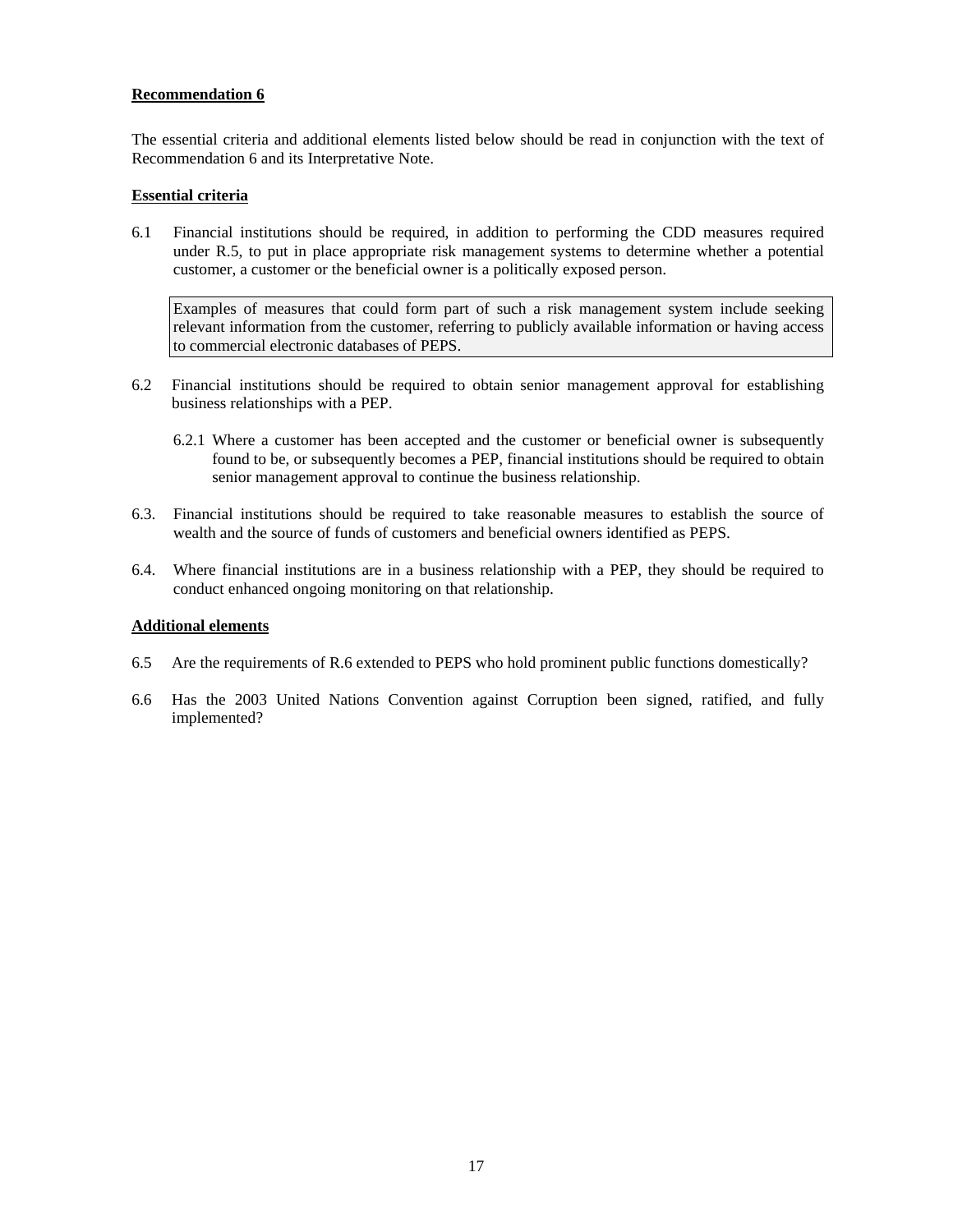The essential criteria listed below should be read in conjunction with the text of Recommendation 7.

#### **Essential criteria**

l

In relation to cross-border correspondent banking and other similar relationships<sup>10</sup> financial institutions should, in addition to performing any CDD measures that may be required under R.5, be required to take the measures set out in Criteria 7.1-7.5.

- 7.1 Gather sufficient information about a respondent institution to understand fully the nature of the respondent's business and to determine from publicly available information the reputation of the institution and the quality of supervision, including whether it has been subject to a money laundering or terrorist financing investigation or regulatory action.
- 7.2 Assess the respondent institution's AML/CFT controls, and ascertain that they are adequate and effective.
- 7.3 Obtain approval from senior management before establishing new correspondent relationships.
- 7.4 Document<sup>11</sup> the respective AML/CFT responsibilities of each institution.
- 7.5 Where a correspondent relationship involves the maintenance of "payable-through accounts", financial institutions should be satisfied that:

 (a) their customer (the respondent financial institution) has performed all the normal CDD obligations set out in R.5 on those of its customers that have direct access to the accounts of the correspondent financial institution; and

 (b) the respondent financial institution is able to provide relevant customer identification data upon request to the correspondent financial institution.

<sup>&</sup>lt;sup>10</sup> Similar relationships to which financial institutions should apply Criteria 7.1-7.5 include for example those established for securities transactions or funds transfers, whether for the cross-border financial institution as principal or for its customers.

 $11$  It is not necessary that the two financial institutions always have to reduce the respective responsibilities into a written form provided there is a clear understanding as to which institution will perform the required measures.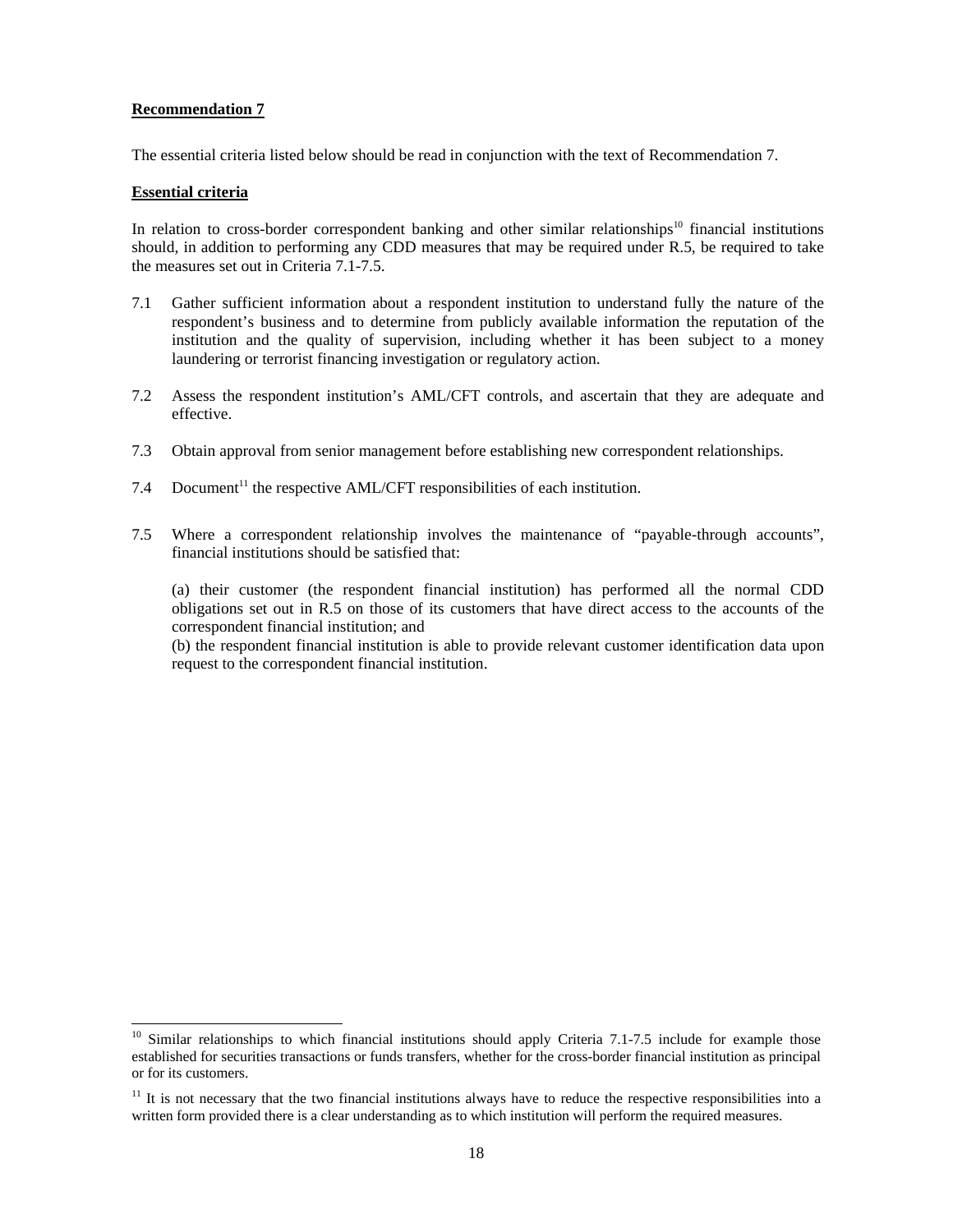The essential criteria listed below should be read in conjunction with the text of Recommendation 8.

#### **Essential criteria**

- 8.1 Financial institutions should be required to have policies in place or take such measures as may be needed to prevent the misuse of technological developments in money laundering or terrorist financing schemes.
- 8.2 Financial institutions should be required to have policies and procedures in place to address any specific risks associated with non-face to face business relationships or transactions. These policies and procedures should apply when establishing customer relationships and when conducting ongoing due diligence.

Examples of non-face to face operations include: business relationships concluded over the Internet or by other means such as through the post; services and transactions over the Internet including trading in securities by retail investors over the Internet or other interactive computer services; use of ATM machines; telephone banking; transmission of instructions or applications via facsimile or similar means and making payments and receiving cash withdrawals as part of electronic point of sale transaction using prepaid or reloadable or account-linked value cards.

8.2.1 Measures for managing the risks should include specific and effective CDD procedures that apply to non-face to face customers.

Examples of such procedures include: the certification of documents presented; the requisition of additional documents to complement those which are required for face-to-face customers; develop independent contact with the customer; rely on third party introduction (see criteria 9.1 to 9.5) and require the first payment to be carried out through an account in the customer's name with another bank subject to similar customer due diligence standards.

Financial institutions should refer to the CDD Paper, Section 2.2.6.

For electronic services, financial institutions could refer to the "Risk Management Principles for Electronic Banking" issued by the Basel Committee in July 2003.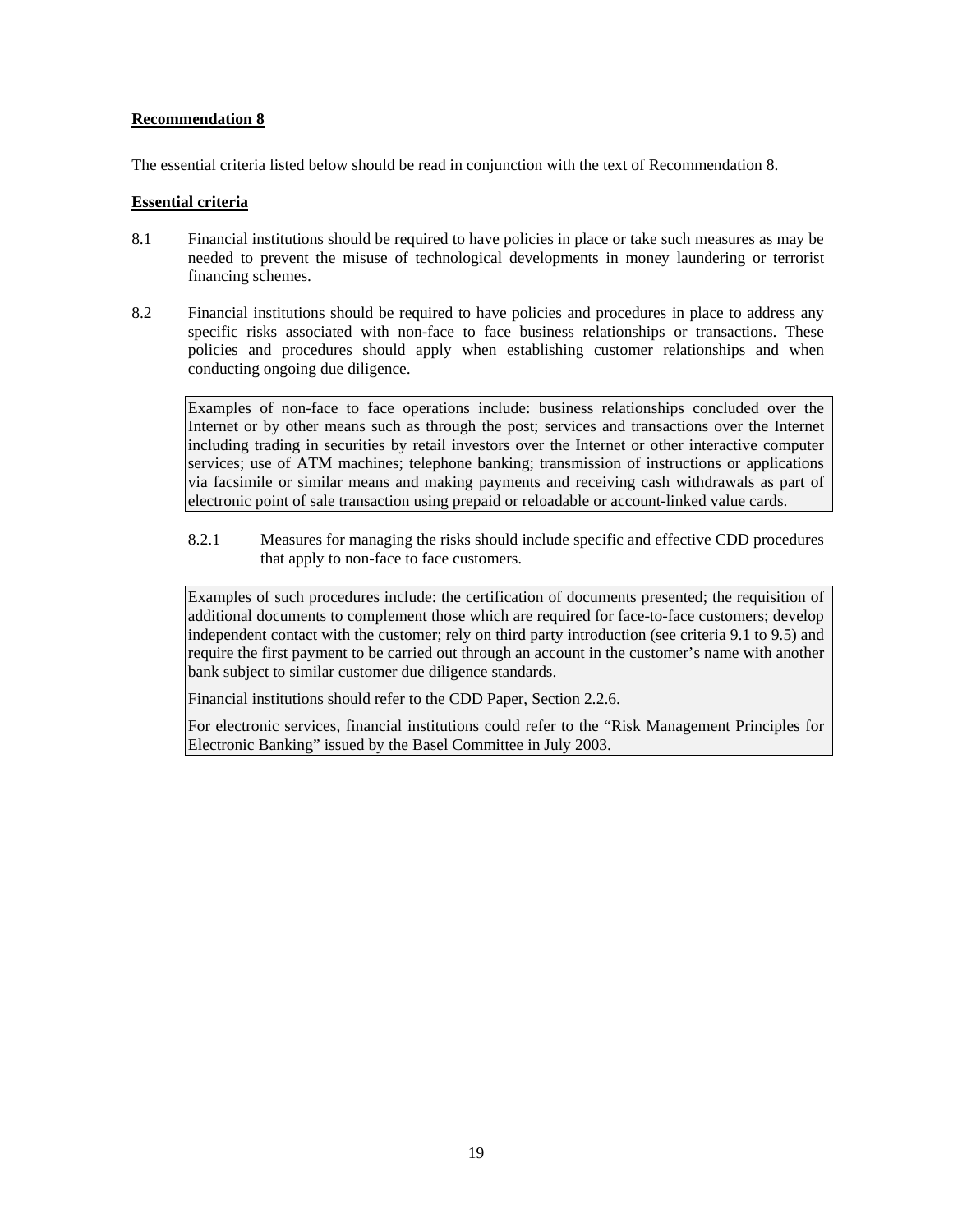The essential criteria listed below should be read in conjunction with the text of Recommendation 9 and its Interpretative Note.

Note: This Recommendation does not apply to:

- (a) outsourcing or agency relationships, i.e. where the agent is acting under a contractual arrangement with the financial institution to carry out its CDD functions<sup>12</sup>;
- (b) business relationships, accounts or transactions between financial institutions for their clients. These are addressed by R.5 and R.7.

#### **Essential criteria**

l

If financial institutions are permitted to rely on intermediaries or other third parties to perform some of the elements of the CDD process (Criteria 5.3 to  $5.6$ )<sup>13</sup> or to introduce business, then the following criteria should be met.

- 9.1 Financial institutions relying upon a third party should be required to immediately obtain from the third party the necessary information<sup>14</sup> concerning certain elements of the CDD process (Criteria 5.3) to 5.6).
- 9.2 Financial institutions should be required to take adequate steps to satisfy themselves that copies of identification data and other relevant documentation relating to CDD requirements will be made available from the third party upon request without delay.
- 9.3 Financial institutions should be required to satisfy themselves that the third party is regulated and supervised (in accordance with Recommendation 23, 24 and 29), and has measures in place to comply with, the CDD requirements set out in R.5 and R.10.
- 9.4 In determining in which countries the third party that meets the conditions can be based, competent authorities should take into account information available on whether those countries adequately apply the FATF Recommendations<sup>15</sup>.
- 9.5 The ultimate responsibility for customer identification and verification should remain with the financial institution relying on the third party.

 $12$  Where there is a contract to outsource CDD, R.9 does not apply because the outsource or agent is to be regarded as synonymous with the financial institution i.e. the processes and documentation are those of the financial institution itself.

 $<sup>13</sup>$  In practice, this reliance on third parties often occurs through introductions made by another member of the same</sup> financial services group, or in some jurisdictions from another financial institution or third party. It may also occur in business relationships between insurance companies and insurance brokers/agents, or between mortgage providers and brokers.

<sup>&</sup>lt;sup>14</sup> It is not necessary to obtain copies of documentation.

<sup>&</sup>lt;sup>15</sup> Countries could refer to reports, assessments or reviews concerning AML/CFT that are published by the FATF, FSRBs, the IMF or World Bank.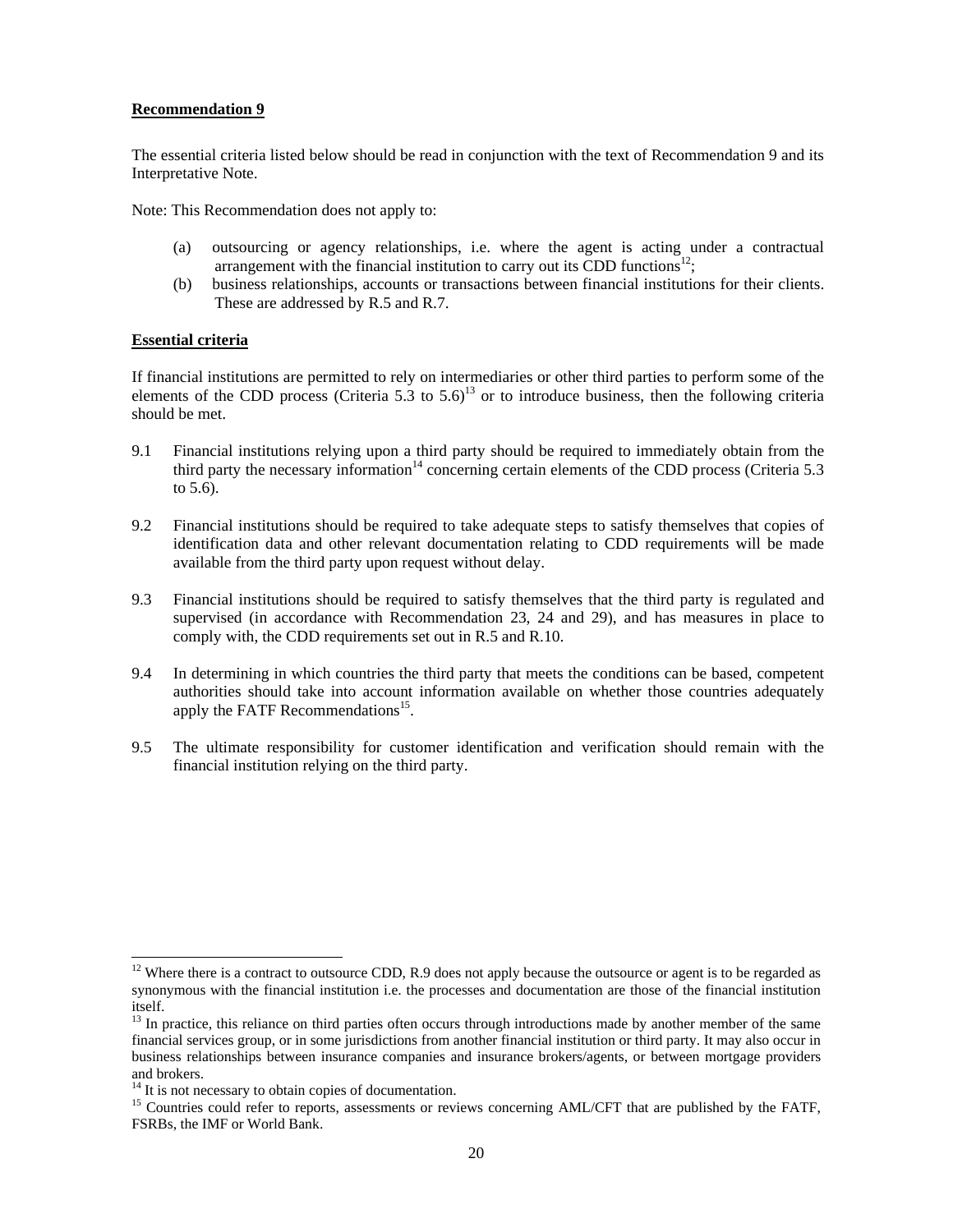The essential criteria listed below should be read in conjunction with the text of Recommendation 10 and its Interpretative Note.

# **Essential criteria**

- 10.1\* Financial institutions should be required to maintain all necessary records on transactions, both domestic and international, for at least five years following completion of the transaction (or longer if requested by a competent authority in specific cases and upon proper authority). This requirement applies regardless of whether the account or business relationship is ongoing or has been terminated.
	- 10.1.1 Transaction records should be sufficient to permit reconstruction of individual transactions so as to provide, if necessary, evidence for prosecution of criminal activity.

Examples of the necessary components of transaction records include: customer's (and beneficiary's) name, address (or other identifying information normally recorded by the intermediary), the nature and date of the transaction, the type and amount of currency involved, and the type and identifying number of any account involved in the transaction.

- 10.2\* Financial institutions should be required to maintain records of the identification data, account files and business correspondence for at least five years following the termination of an account or business relationship (or longer if requested by a competent authority in specific cases upon proper authority).
- 10.3\* Financial institutions should be required to ensure that all customer and transaction records and information are available on a timely basis to domestic competent authorities upon appropriate authority.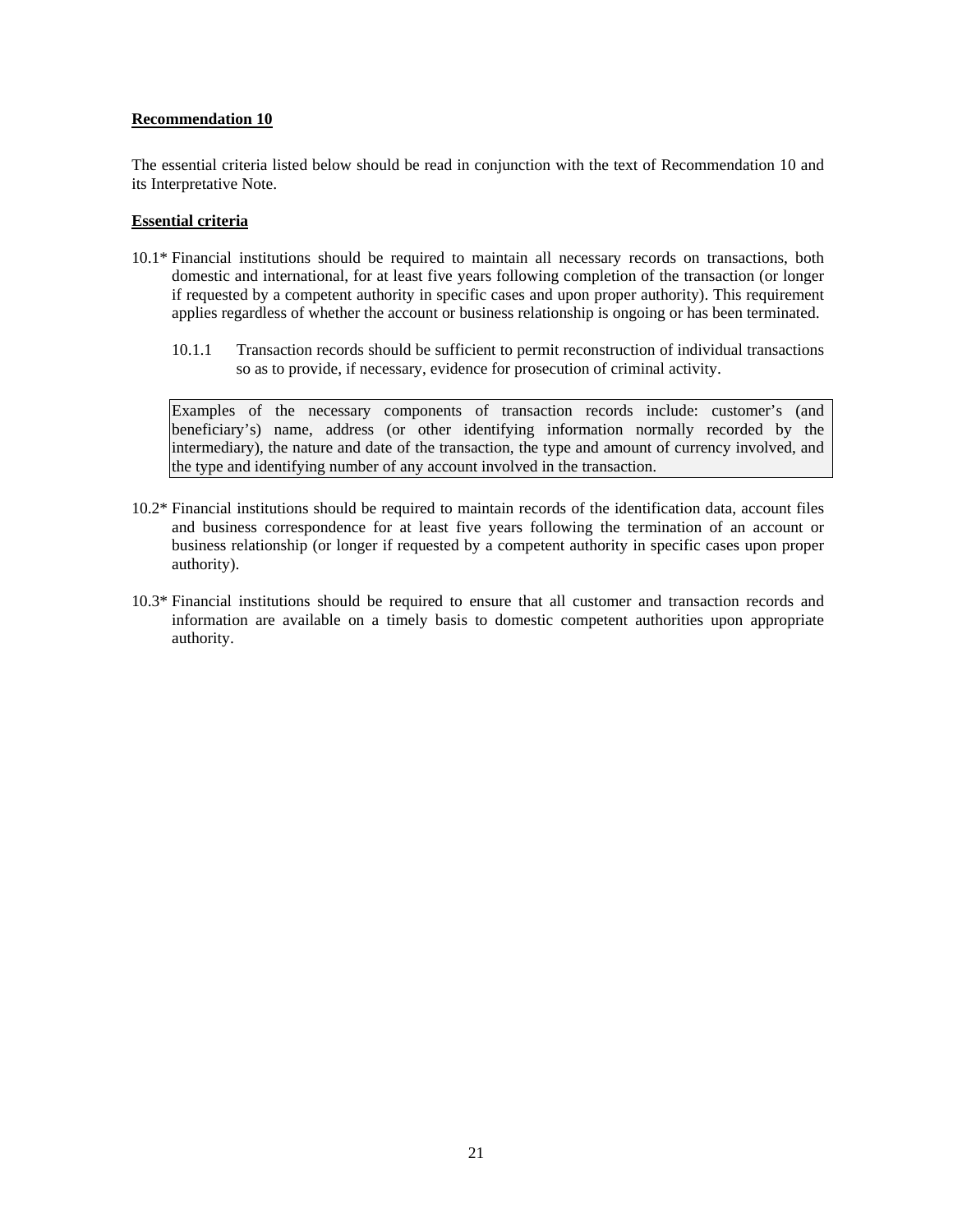The essential criteria listed below should be read in conjunction with the text of Recommendation 11 and its Interpretative Note.

# **Essential criteria**

11.1 Financial institutions should be required to pay special attention to all complex, unusual large transactions, or unusual patterns of transactions, that have no apparent or visible economic or lawful purpose.

 Examples of such transactions or patterns of transactions include: significant transactions relative to a relationship, transactions that exceed certain limits, very high account turnover inconsistent with the size of the balance, or transactions which fall out of the regular pattern of the account's activity.

- 11.2 Financial institutions should be required to examine as far as possible the background and purpose of such transactions and to set forth their findings in writing.
- 11.3 Financial institutions should be required to keep such findings available for competent authorities and auditors for at least five years.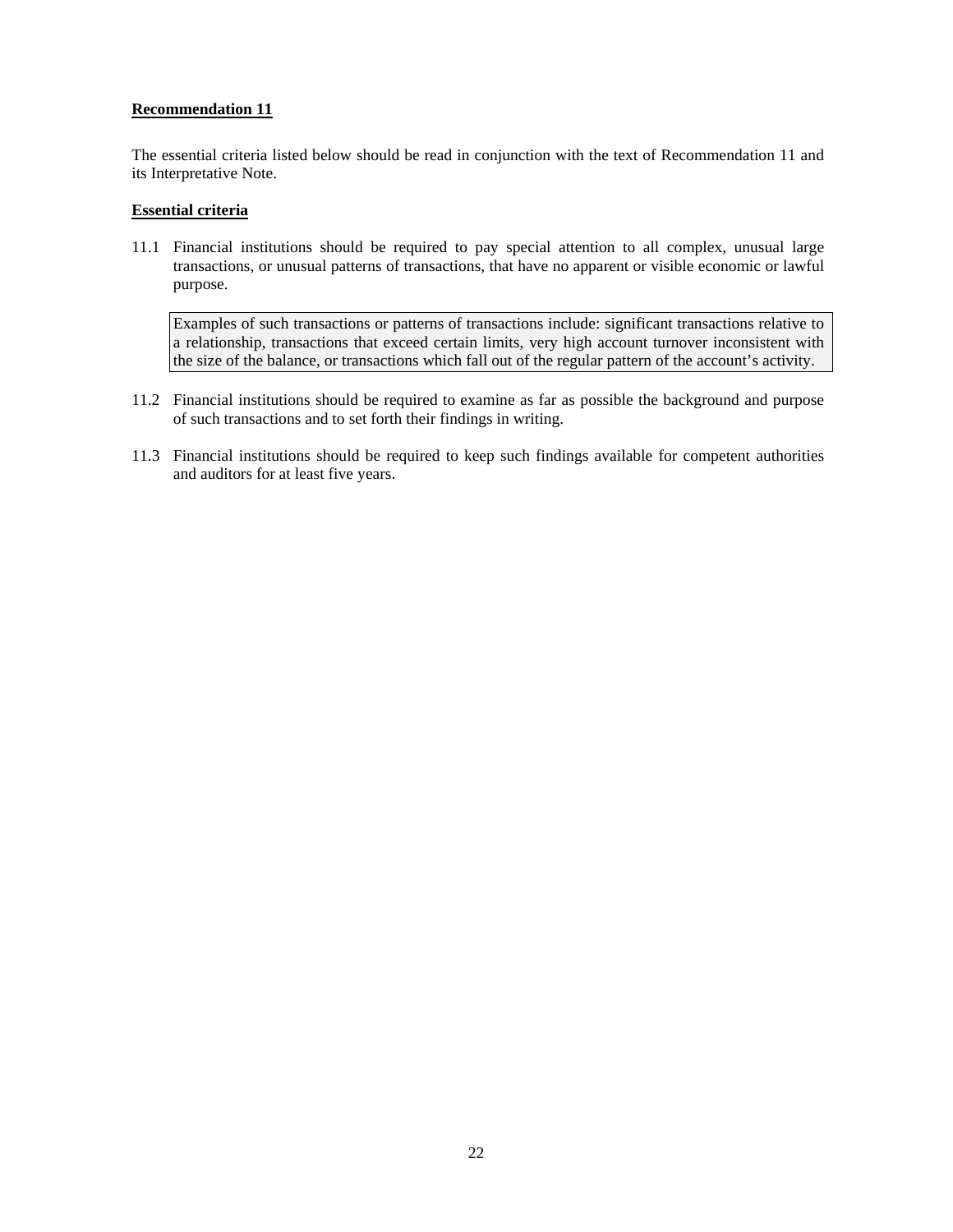The essential criteria listed below should be read in conjunction with the text of Recommendation 12, the Interpretative Note to R.5, 12  $\&$  16, and the essential criteria and the additional elements for Recommendations 5, 6 and 8-11.

#### **Essential criteria**

 $\overline{a}$ 

- 12.1 DNFBP should be required to comply with the requirements set out in Recommendation 5 (Criteria  $5.1 - 5.18$ ) in the following circumstances<sup>16</sup>:
	- a) Casinos (including internet casinos<sup>17</sup>) when their customers engage in financial transactions equal to or above USD/€3,000<sup>18</sup>.

Examples of financial transactions in casinos include: the purchase or cashing in of casinos chips or tokens, the opening of accounts, wire transfers and currency exchanges. Financial transactions do not refer to gambling transactions that involve only casino chips or tokens.

- b) Real estate agents when they are involved in transactions for a client concerning the buying and selling of real estate $19$ .
- c) Dealers in precious metals and dealers in precious stones when they engage in any cash transaction with a customer equal to or above  $\text{USD}/\text{\textsterling}15,000^{28}$ .
- d) Lawyers, notaries, other independent legal professionals and accountants when they prepare for or carry out transactions for a client in relation to the following activities:
	- buying and selling of real estate;
	- managing of client money, securities or other assets<sup>20</sup>;
	- management of bank, savings or securities accounts<sup>30</sup>;
	- organisation of contributions for the creation, operation or management of companies;
	- creation, operation or management of legal persons or arrangements, and buying and selling of business entities.
- e) Trust and Company Service Providers when they prepare for and when they carry out transactions for a client in relation to the following activities:
	- acting as a formation agent of legal persons;
	- acting as (or arranging for another person to act as) a director or secretary of a company, a partner of a partnership, or a similar position in relation to other legal persons;

<sup>&</sup>lt;sup>16</sup> The designated thresholds applied in these criteria are referred to in the IN of R. 5, 12 and 16.

<sup>&</sup>lt;sup>17</sup> Countries should establish rules to determine the basis upon which internet casinos are subject to national AML/CFT requirements. This will require the country to determine the basis or set or factors upon which it will decide whether there is a sufficient nexus or connection between the internet casino and the country. Examples of such factors include incorporation or organisation under the laws of the country, or place of effective management within the country. Assessors should examine the basis for the nexus or connection, with respect to R.12, 16 and 24.

<sup>&</sup>lt;sup>18</sup> The designated thresholds of USD/€3,000 and USD/€15,000 include situations where the transaction is carried out in a single operation or in several operations that appear to be linked.

<sup>&</sup>lt;sup>19</sup> This means that real estate agents should comply with R.5 with respect to both the purchasers and the vendors of the property.

 $20$  Where the lawyer, notary, other independent legal professional or accountant is conducting financial activity as a business and meets the definition of "financial institution" then that person or firm should comply with the requirements applicable to financial institutions.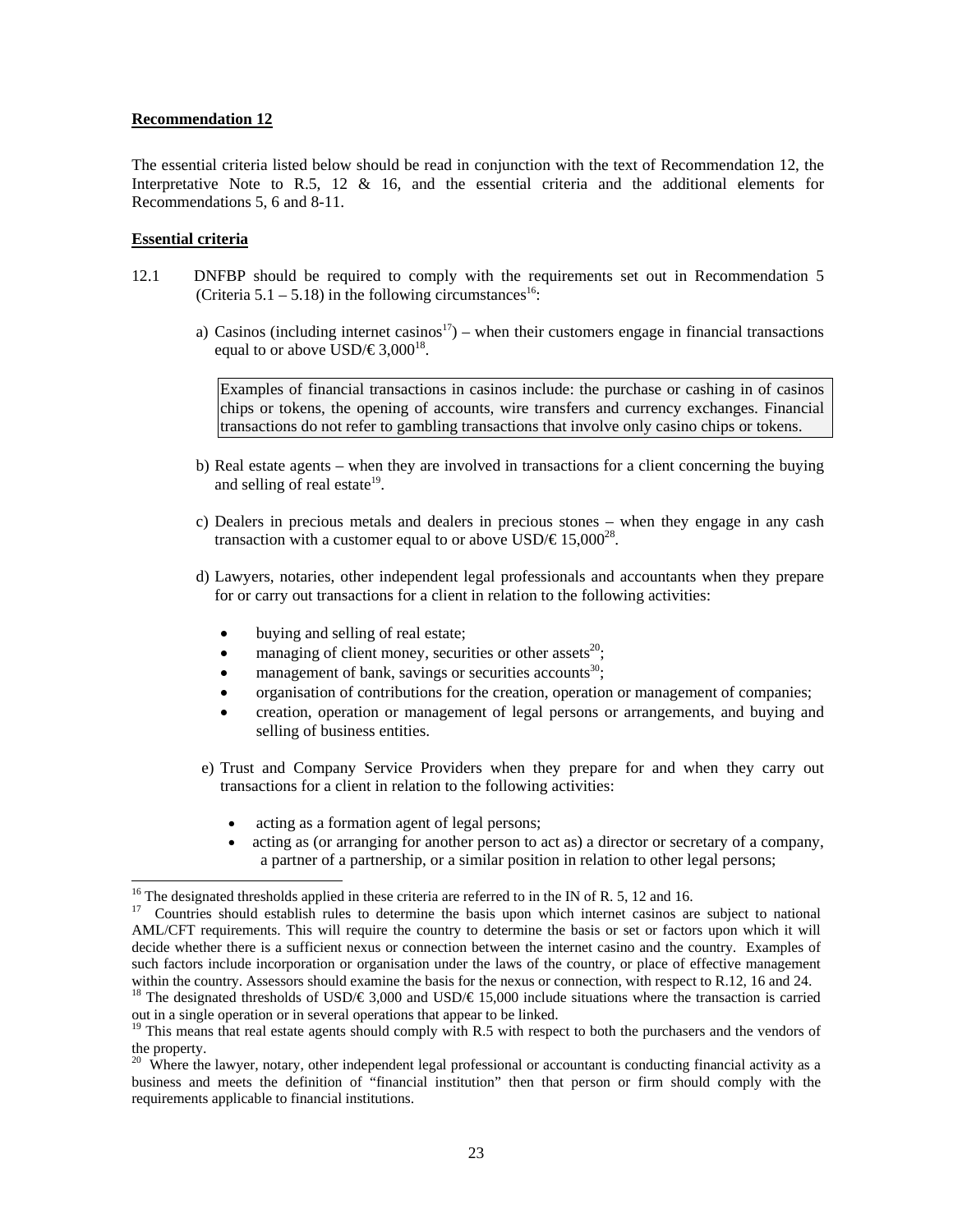- providing a registered office; business address or accommodation, correspondence or administrative address for a company, a partnership or any other legal person or arrangement;
- acting as (or arranging for another person to act as) a trustee of an express trust;
- acting as (or arranging for another person to act as) a nominee shareholder for another person.

DNFBP should especially comply with the CDD measures set out in Criteria 5.3 to 5.7 but may determine the extent of such measures on a risk sensitive basis depending on the type of customer, business relationship or transaction.

12.2 In the circumstances set out in Criterion 12.1, DNFBP should be required to comply with the criteria set out under Recommendations 6 and 8-11.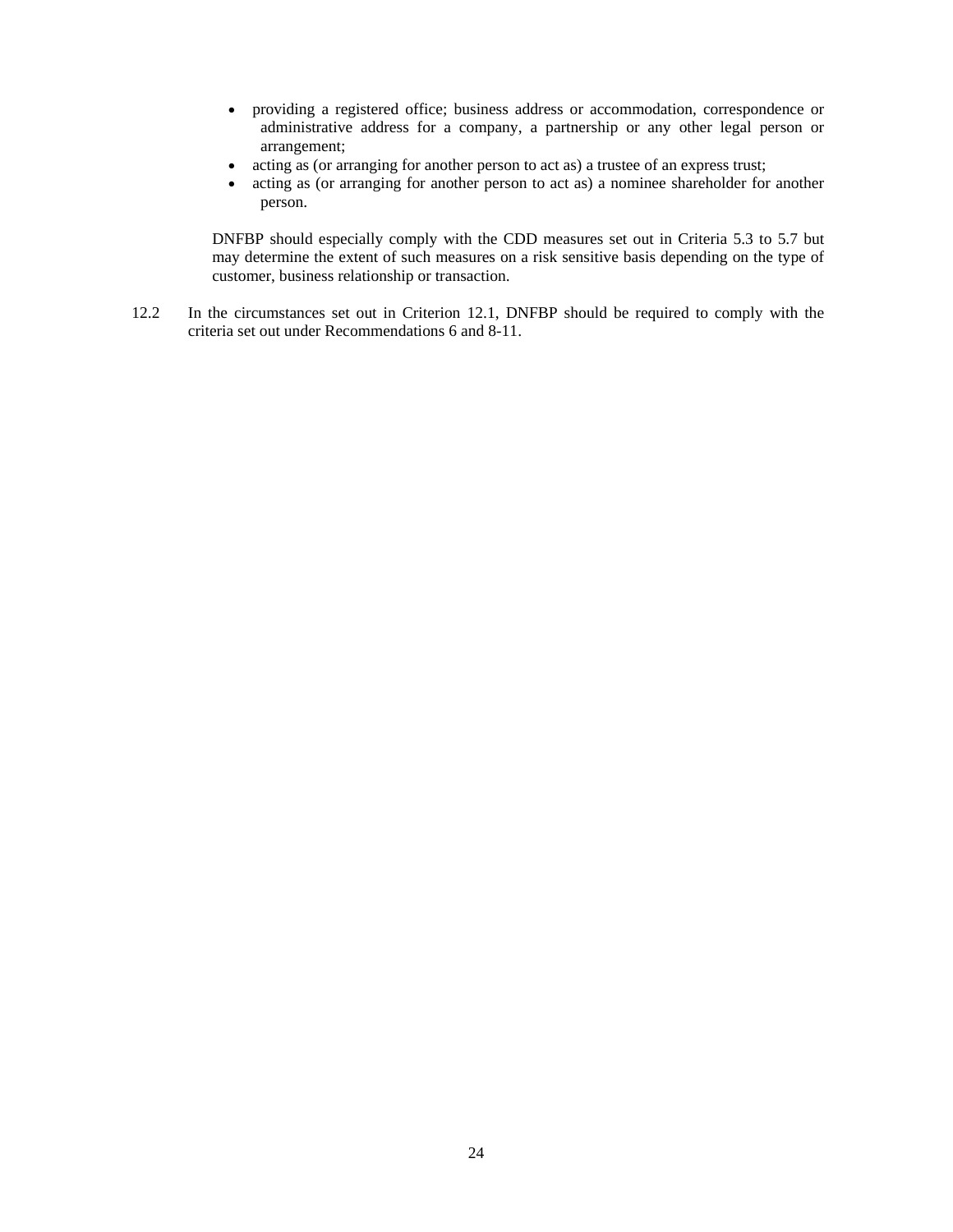#### *Reporting of Suspicious Transactions and Compliance*

#### **Recommendation 13**

The essential criteria and additional elements listed below should be read in conjunction with the text of Recommendation 1, Recommendation 13 and its Interpretative Note, and the text of Special Recommendation IV. (Note to assessors: Ensure that the assessments of Criteria  $13.1 - 13.4$  and Criteria IV.1 – IV.2 (in SR.IV) are consistent.)

#### **Essential criteria**

- 13.1\* A financial institution should be required by law or regulation to report to the FIU (a suspicious transaction report – STR) when it suspects or has reasonable grounds to suspect<sup>21</sup> that funds are the proceeds of a criminal activity. At a minimum, the obligation to make a STR should apply to funds that are the proceeds of all offences that are required to be included as predicate offences under Recommendation 1. This requirement should be a direct mandatory obligation, and any indirect or implicit obligation to report suspicious transactions, whether by reason of possible prosecution for a ML offence or otherwise (so called "indirect reporting"), is not acceptable.
- 13.2\* The obligation to make a STR also applies to funds where there are reasonable grounds to suspect or they are suspected to be linked or related to, or to be used for terrorism, terrorist acts or by terrorist organisations or those who finance terrorism.
- 13.3\* All suspicious transactions, including attempted transactions, should be reported regardless of the amount of the transaction.
- 13.4 The requirement to report suspicious transactions should apply regardless of whether they are thought, among other things, to involve tax matters.

#### **Additional elements**

 $\overline{a}$ 

13.5 Are financial institutions required to report to the FIU when they suspect or have reasonable grounds to suspect that funds are the proceeds of all criminal acts that would constitute a predicate offence for money laundering domestically?

<sup>&</sup>lt;sup>21</sup> The requirement to report when the individual "suspects" is a subjective test of suspicion i.e. the person actually suspected that a transaction involved a criminal activity. A requirement to report when there are "reasonable grounds to suspect" is an objective test of suspicion and can be satisfied if the circumstances surrounding the transaction would lead a reasonable person to suspect that the transaction involved a criminal activity. This requirement implies that countries may choose either the two alternatives, but need not have both.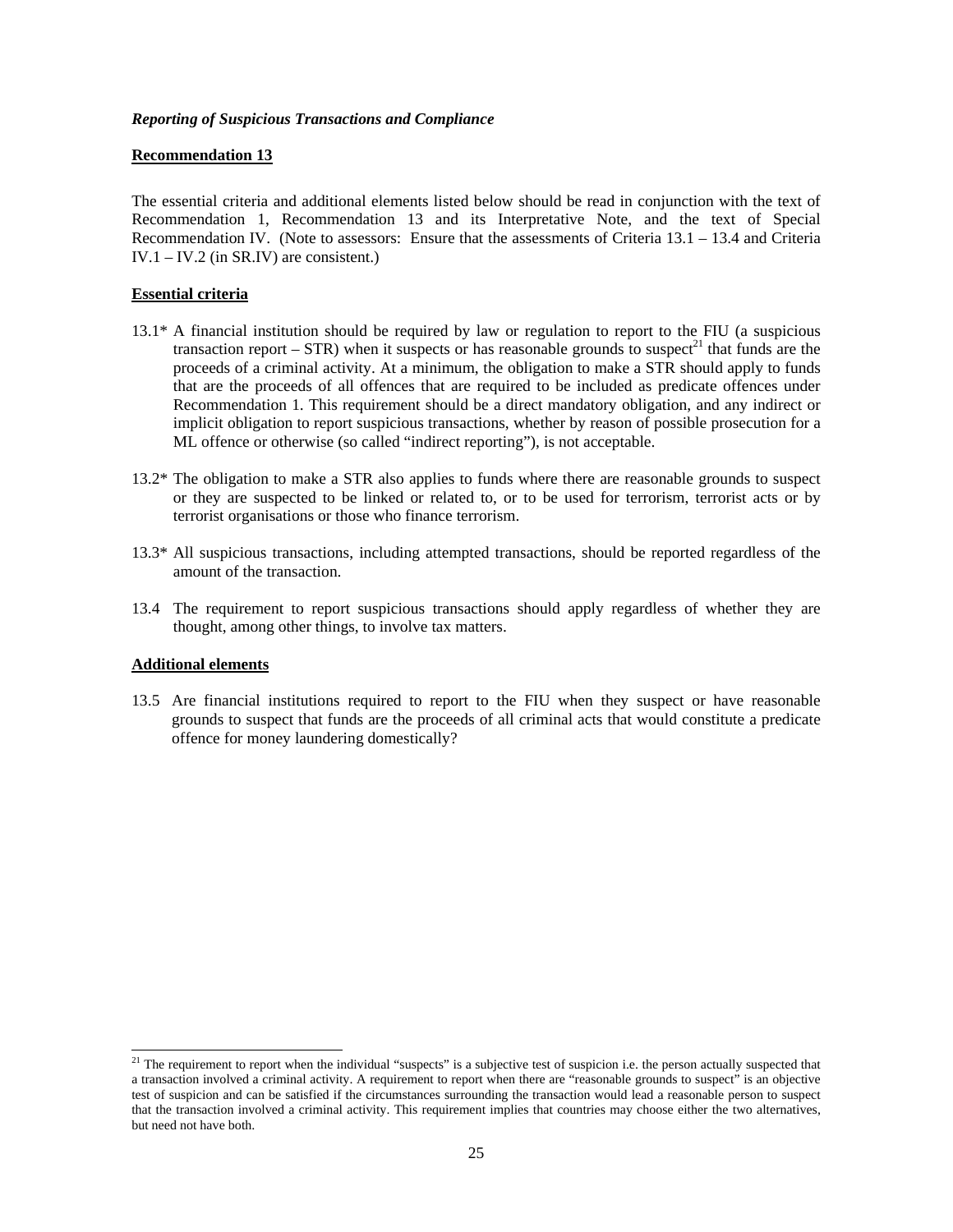The essential criteria and additional elements listed below should be read in conjunction with the text of Recommendation 14 and its Interpretative Note.

# **Essential criteria**

- 14.1. Financial institutions and their directors, officers and employees (permanent and temporary) should be protected by law from both criminal and civil liability for breach of any restriction on disclosure of information imposed by contract or by any legislative, regulatory or administrative provision, if they report their suspicions in good faith to the FIU. This protection should be available even if they did not know precisely what the underlying criminal activity was, and regardless of whether illegal activity actually occurred.
- 14.2. Financial institutions and their directors, officers and employees (permanent and temporary) should be prohibited by law from disclosing ("tipping off") the fact that a STR or related information is being reported or provided to the FIU.

# **Additional elements**

14.3 Do laws or regulations or any other measures ensure that the names and personal details of staff of financial institutions that make a STR are kept confidential by the FIU?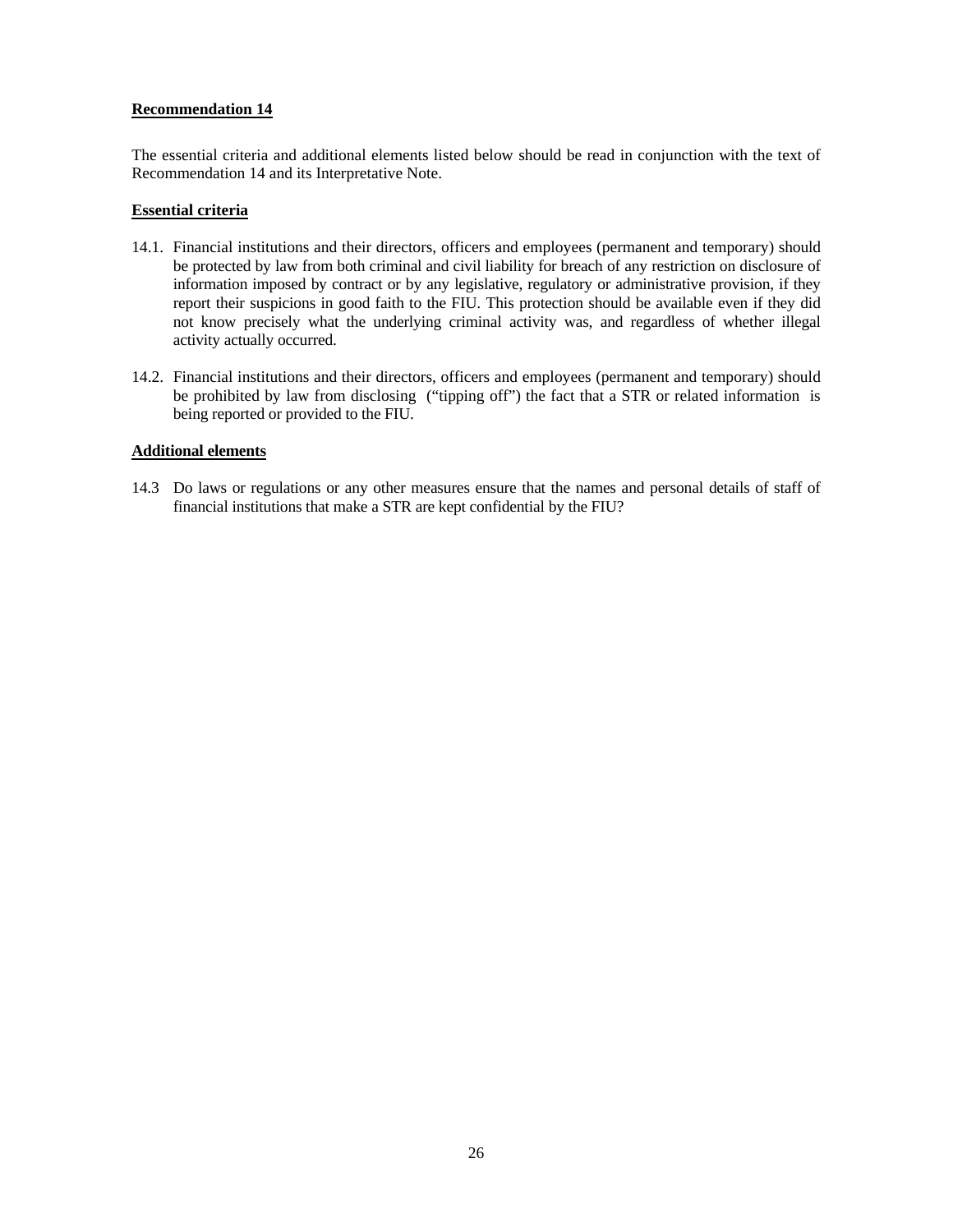The essential criteria and additional elements listed below should be read in conjunction with the text of Recommendation 15 and its Interpretative Note.

# **Essential criteria**

The type and extent of measures to be taken for each of the requirements set out below should be appropriate having regard to the risk of money laundering and terrorist financing and the size of the business.

- 15.1 Financial institutions should be required to establish and maintain internal procedures, policies and controls to prevent ML and FT, and to communicate these to their employees. These procedures, policies and controls should cover, *inter alia,* CDD, record retention, the detection of unusual and suspicious transactions and the reporting obligation.
	- 15.1.1 Financial institutions should be required to develop appropriate compliance management arrangements e.g. for financial institutions at a minimum the designation of an AML/CFT compliance officer at the management level.
	- 15.1.2 The AML/CFT compliance officer and other appropriate staff should have timely access to customer identification data and other CDD information, transaction records, and other relevant information.
- 15.2 Financial institutions should be required to maintain an adequately resourced and independent audit function to test compliance (including sample testing) with these procedures, policies and controls.
- 15.3 Financial institutions should be required to establish ongoing employee training to ensure that employees are kept informed of new developments, including information on current ML and FT techniques, methods and trends; and that there is a clear explanation of all aspects of AML/CFT laws and obligations, and in particular, requirements concerning CDD and suspicious transaction reporting.
- 15.4. Financial institutions should be required to put in place screening procedures to ensure high standards when hiring employees.

# **Additional elements**

15.5 Is the AML/CFT compliance officer able to act independently and to report to senior management above the compliance officer's next reporting level or the board of directors?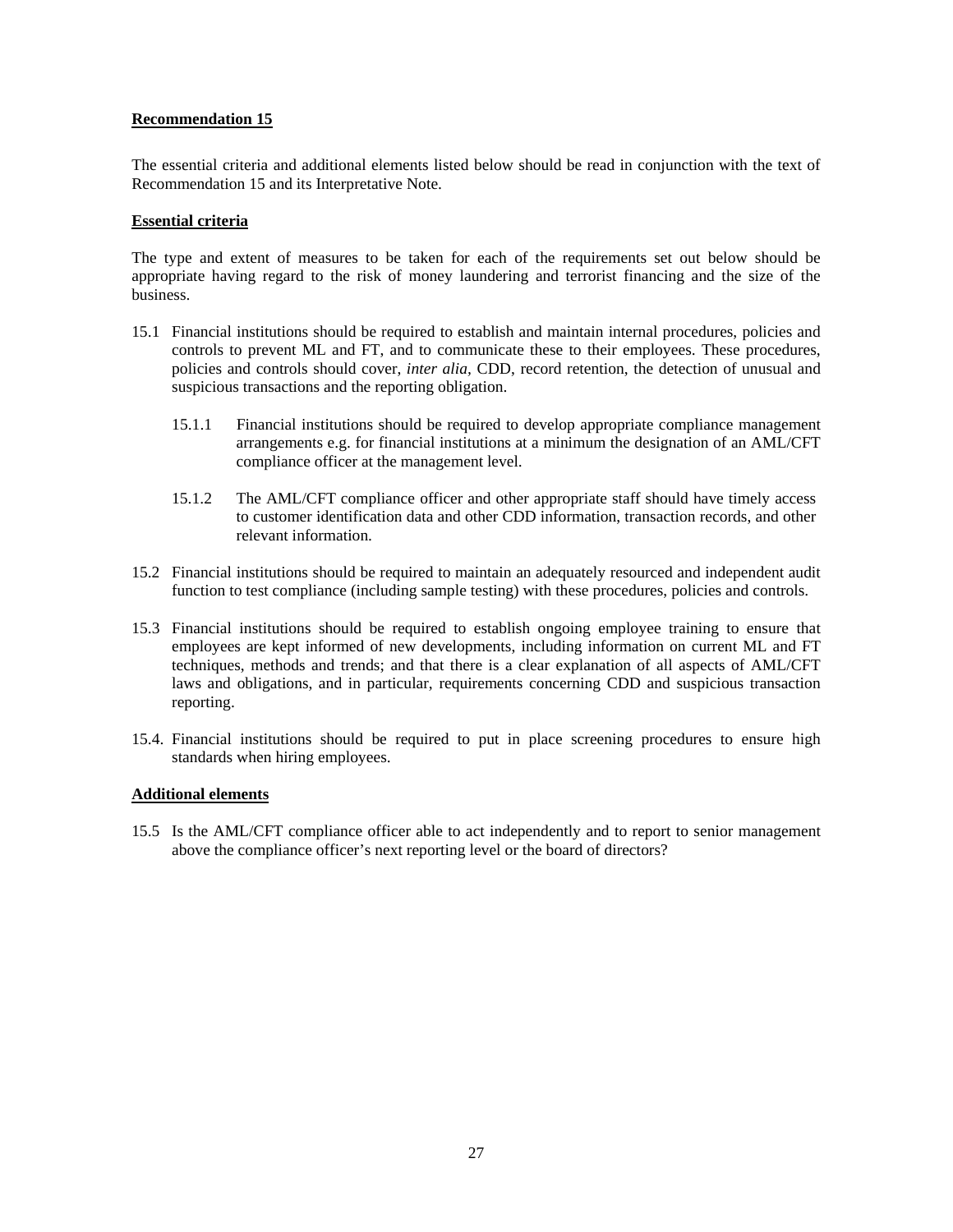The essential criteria and additional elements listed below should be read in conjunction with the text of Recommendation 16 and its Interpretative Note, Recommendations 13-15 and their Interpretative Notes and their essential criteria / additional elements, and Special Recommendation IV.

# **Essential criteria**

- 16.1 DNFBP should be required to comply with the requirements set out in Recommendation 13 (Criteria  $13.1 - 13.4$ <sup>22</sup> in the following circumstances:
	- a) Casinos (which includes internet casinos) and real estate agents in the circumstances set out in R.13.
	- b) Dealers in precious metals or stones when they engage in any cash transaction equal to or above USD/€15,000<sup>23</sup>.
	- c) Lawyers, notaries, other independent legal professionals and accountants when, on behalf of or for a client, they engage in a financial transaction in relation to the following activities:
		- buying and selling of real estate;
		- managing of client money, securities or other assets;
		- management of bank, savings or securities accounts;
		- organisation of contributions for the creation, operation or management of companies;
		- creation, operation or management of legal persons or arrangements, and buying and selling of business entities.

# **Note on legal professional privilege or legal professional secrecy.**

Lawyers, notaries, other independent legal professionals, and accountants acting as independent legal professionals, are not required to report suspicious transactions if the relevant information was obtained in circumstances where they are subject to legal professional privilege or legal professional secrecy.

It is for each jurisdiction to determine the matters that would fall under legal professional privilege or legal professional secrecy. This would normally cover information lawyers, notaries or other independent legal professionals receive from or obtain through one of their clients: (a) in the course of ascertaining the legal position of their client, or (b) in performing their task of defending or representing that client in, or concerning judicial, administrative, arbitration or mediation proceedings. Where accountants are subject to the same obligations of secrecy or privilege, then they are also not required to report suspicious transactions.

- d) Trust and Company Service Providers when they prepare for or carry out a transaction on behalf of a client, in relation to the following activities:
	- acting as a formation agent of legal persons;
	- acting as (or arranging for another person to act as) a director or secretary of a company, a partner of a partnership, or a similar position in relation to other legal persons;

 $\overline{a}$  $22$  DNFBP should comply with all the criteria in Recommendation 13 with two exceptions. First, dealers in precious metals and stones must comply with criteria 13.3, but would only be required to report transactions (or attempted transactions) above the cash threshold of USD/ $\in$  15,000. Second, as detailed in criteria 16.1, countries may allow lawyers, notaries, other independent legal professionals, and accountants acting as independent legal professionals to send their STR to self-regulatory organizations, and they do not always need to send STR to the FIU.

 $33$  The designated threshold includes situations where the transaction is carried out in a single operation or in several operations that appear to be linked (cases of "smurfing"/"structuring").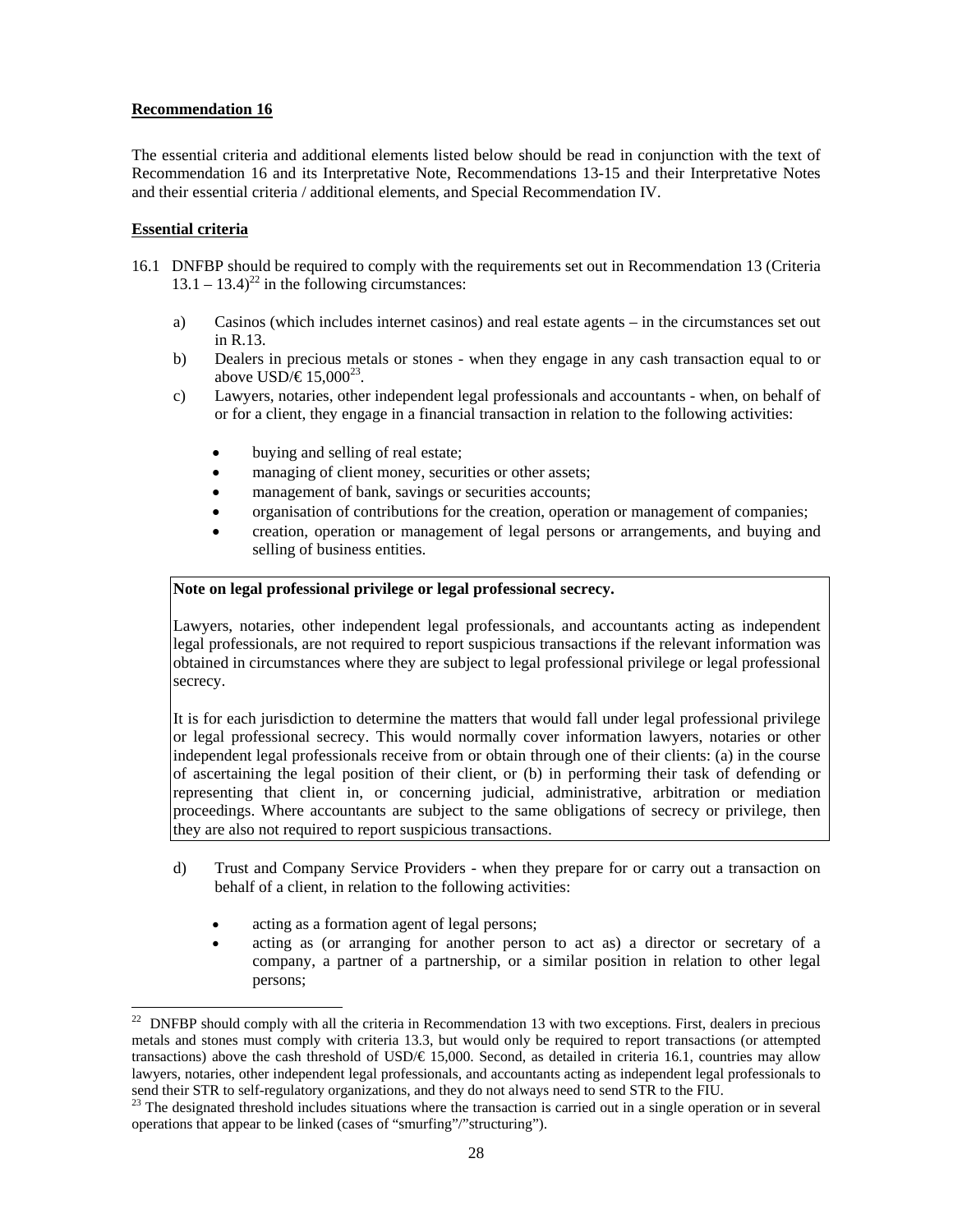- providing a registered office; business address or accommodation, correspondence or administrative address for a company, a partnership or any other legal person or arrangement;
- acting as (or arranging for another person to act as) a trustee of an express trust;
- acting as (or arranging for another person to act as) a nominee shareholder for another person.
- 16.2 Where countries allow lawyers, notaries, other independent legal professionals and accountants to send their STR to their appropriate self-regulatory organisations (SRO), there should be appropriate forms of co-operation between these organisations and the FIU. Each country should determine the details of how the SRO could co-operate with the FIU.
- 16.3 In the circumstances set out in criterion 16.1, the criteria set out under Recommendations 14, 15 and 21 should apply in relation to DNFBP.

# **Additional elements**

- 16.5 Is the reporting requirement extended to the rest of the professional activities of accountants, including auditing?
- 16.6 Are DNFBP required to report to the FIU when they suspect or have reasonable grounds to suspect that funds are the proceeds of all criminal acts that would constitute a predicate offence for money laundering domestically?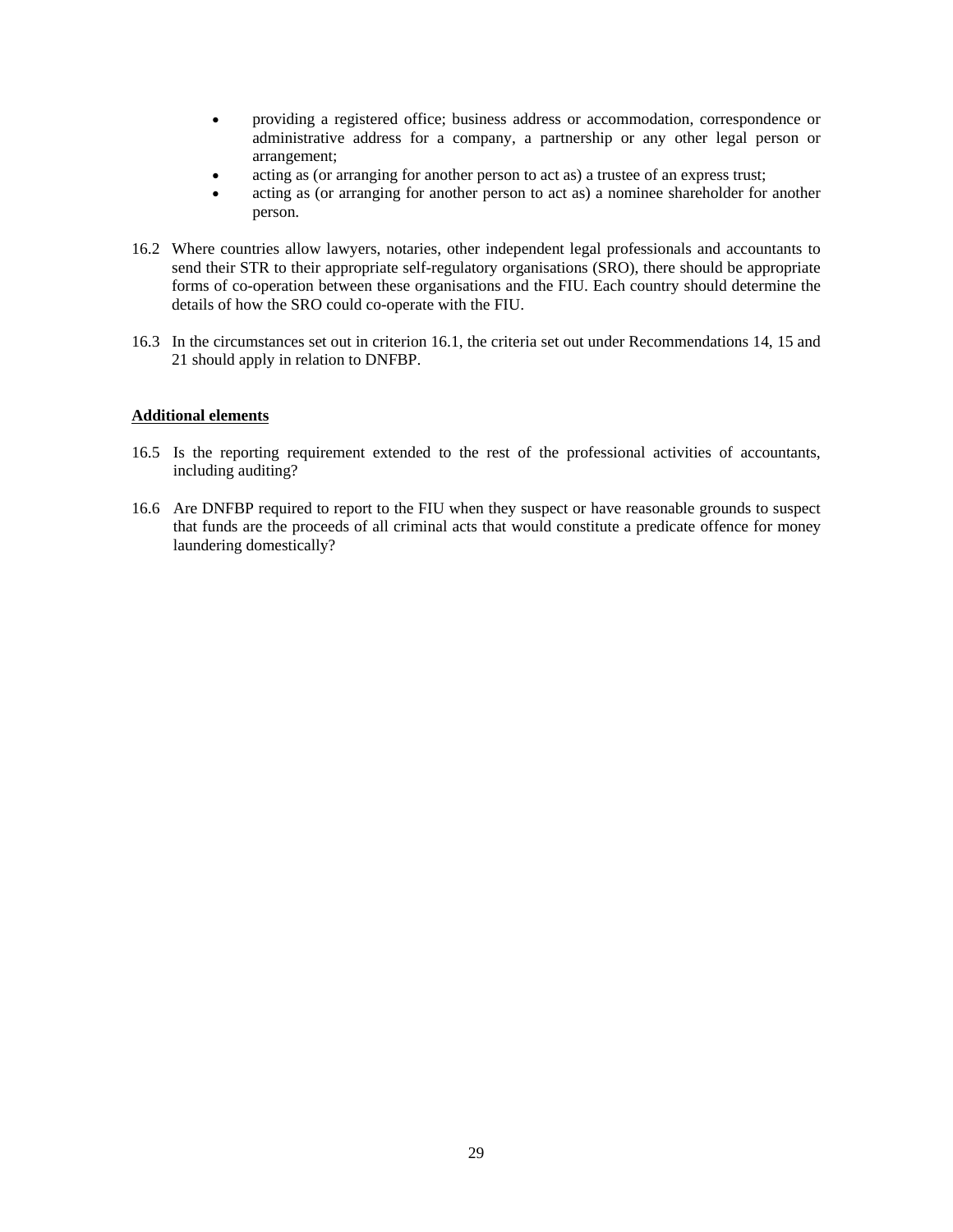# *Other Measures to Deter Money Laundering and Terrorist Financing*

# **Recommendation 17**

The essential criteria listed below should be read in conjunction with the text of Recommendation 17, Special Recommendations IV, VI and VII. (Note to assessors: Ensure that Criteria  $17.1 - 17.4$  and Criterion VI.5 (in SR.VI) and Criterion VII.9 (in SR.VII) are consistent.)

# **Essential criteria**

- 17.1 Countries should ensure that effective, proportionate and dissuasive criminal, civil or administrative sanctions are available to deal with natural or legal persons covered by the FATF Recommendations that fail to comply with national AML/CFT requirements.
- 17.2 Countries should designate an authority (e.g. supervisors or the FIU) empowered to apply these sanctions. Different authorities may be responsible for applying sanctions depending on the nature of the requirement that was not complied with.
- 17.3 Sanctions should be available in relation not only to the legal persons that are financial institutions or businesses but also to their directors and senior management.
- 17.4 The range of sanctions available should be broad and proportionate to the severity of a situation. They should include the power to impose disciplinary and financial sanctions and the power to withdraw, restrict or suspend the financial institution's license, where applicable.

Examples of types of sanctions include: written warnings (separate letter or within an audit report), orders to comply with specific instructions (possibly accompanied with daily fines for noncompliance), ordering regular reports from the institution on the measures it is taking, fines for non compliance, barring individuals from employment within that sector, replacing or restricting the powers of managers, directors, or controlling owners, imposing conservatorship or a suspension or withdrawal of the license, or criminal penalties where permitted.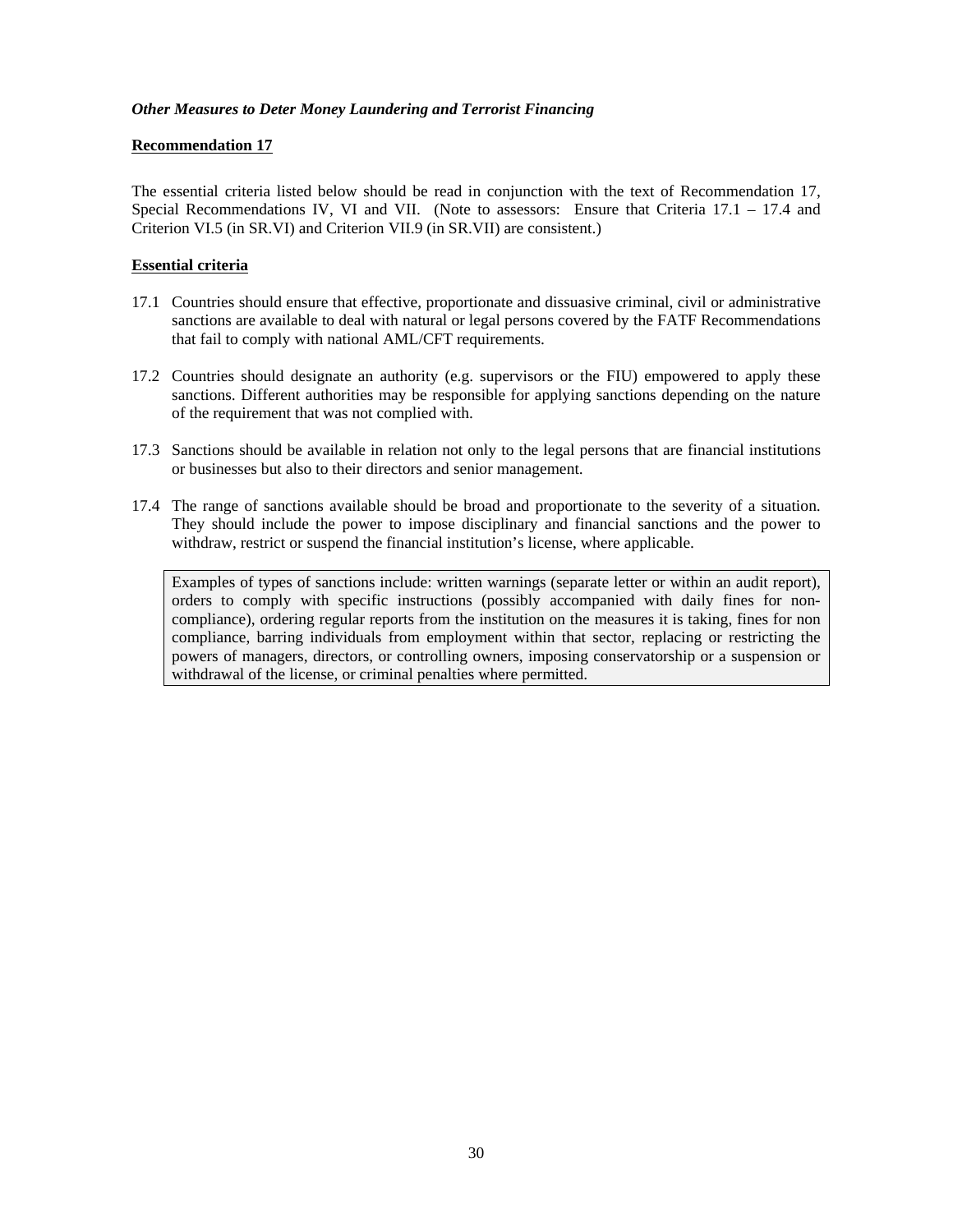The essential criteria listed below should be read in conjunction with the text of Recommendation 18.

# **Essential criteria**

- 18.1 Countries should not approve the establishment or accept the continued operation of shell banks.
- 18.2 Financial institutions should not be permitted to enter into, or continue, correspondent banking relationships with shell banks.
- 18.3 Financial institutions should be required to satisfy themselves that respondent financial institutions in a foreign country do not permit their accounts to be used by shell banks.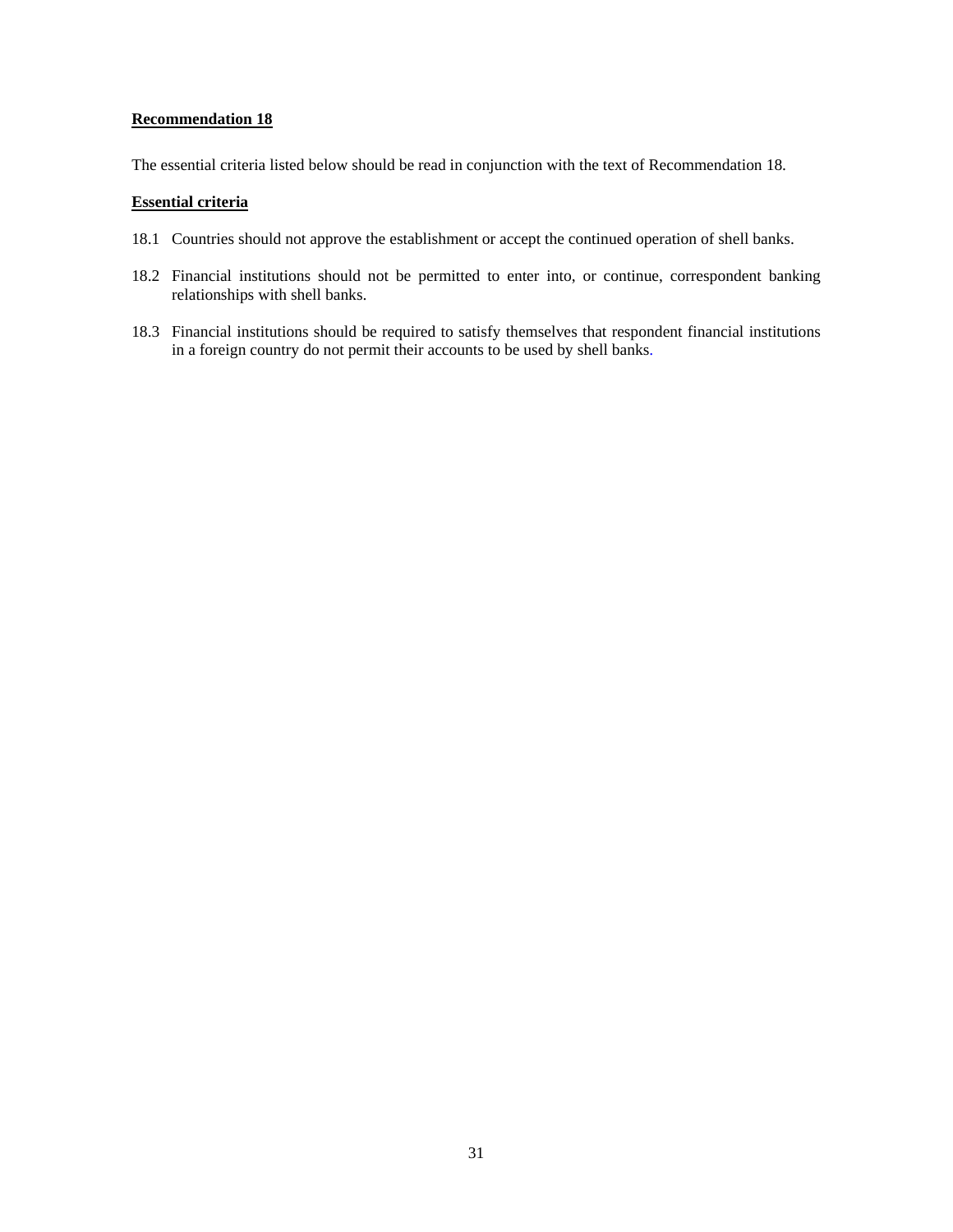The essential criteria and additional elements listed below should be read in conjunction with the text of Recommendation 19.

# **Essential criteria**

19.1 Countries should consider the feasibility and utility of implementing a system where financial institutions report all transactions in currency above a fixed threshold to a national central agency with a computerised data base.

# **Additional elements**

- 19.2 Where systems for reporting large currency transactions are in place, are the reports maintained in a computerised data base, available to competent authorities for AML/CFT purposes?
- 19.3 Are the systems for reporting large currency transactions subject to strict safeguards to ensure proper use of the information or data that is reported or recorded?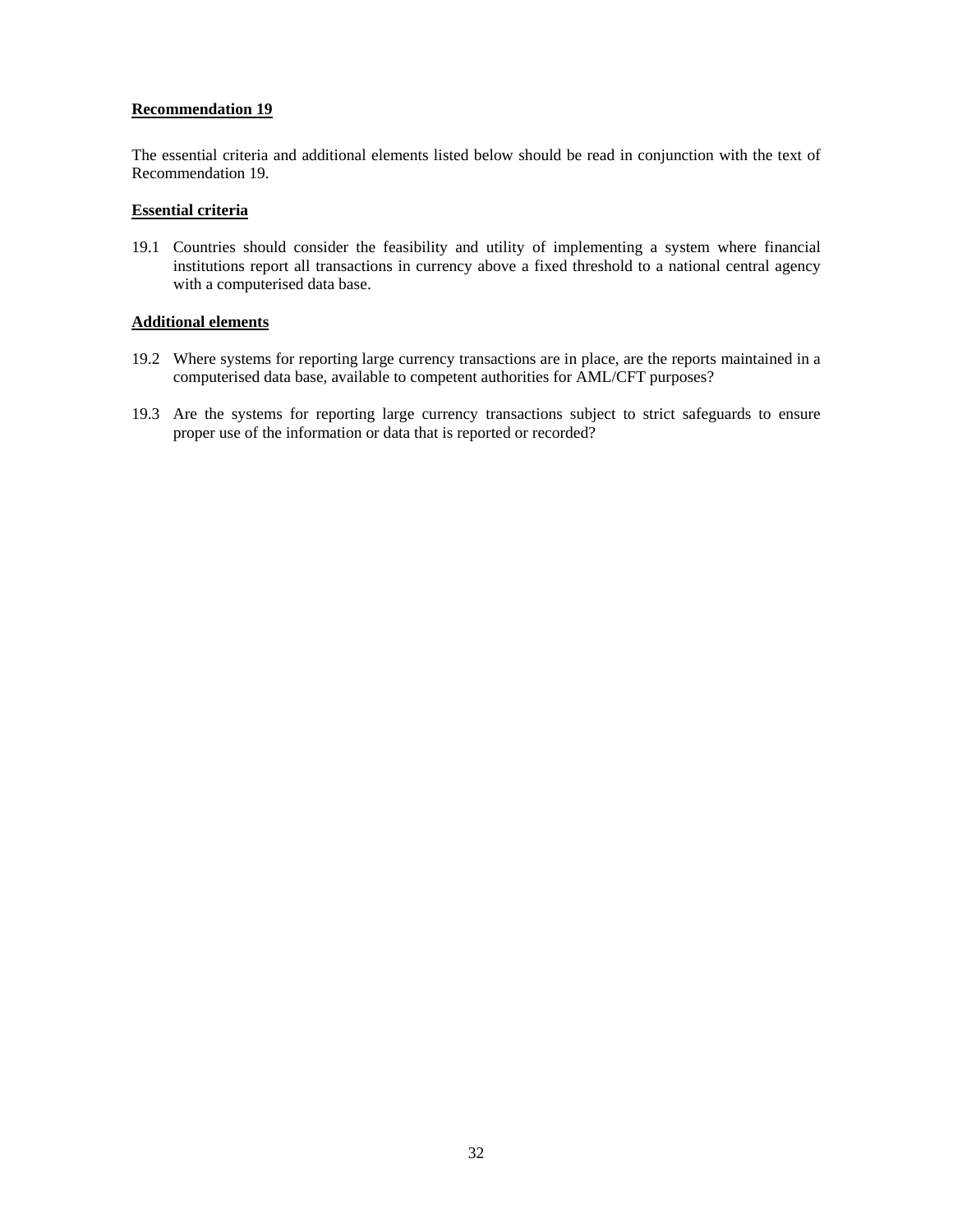The essential criteria listed below should be read in conjunction with the text of Recommendation 20.

#### **Essential criteria**

20.1 Countries should consider applying Recommendations 5, 6, 8-11, 13-15, 17 and 21 to non-financial businesses and professions (other than DNFBP) that are at risk of being misused for money laundering or terrorist financing.

Examples of businesses or professions that may be at risk include: dealers in high value and luxury goods, pawnshops, gambling, auction houses and investment advisers.

20.2 Countries should take measures to encourage the development and use of modern and secure techniques for conducting financial transactions that are less vulnerable to money laundering.

Examples of techniques or measures that may be less vulnerable to money laundering include:

- Reducing reliance on cash;
- Not issuing very large denomination banknotes;
- Secured automated transfer systems.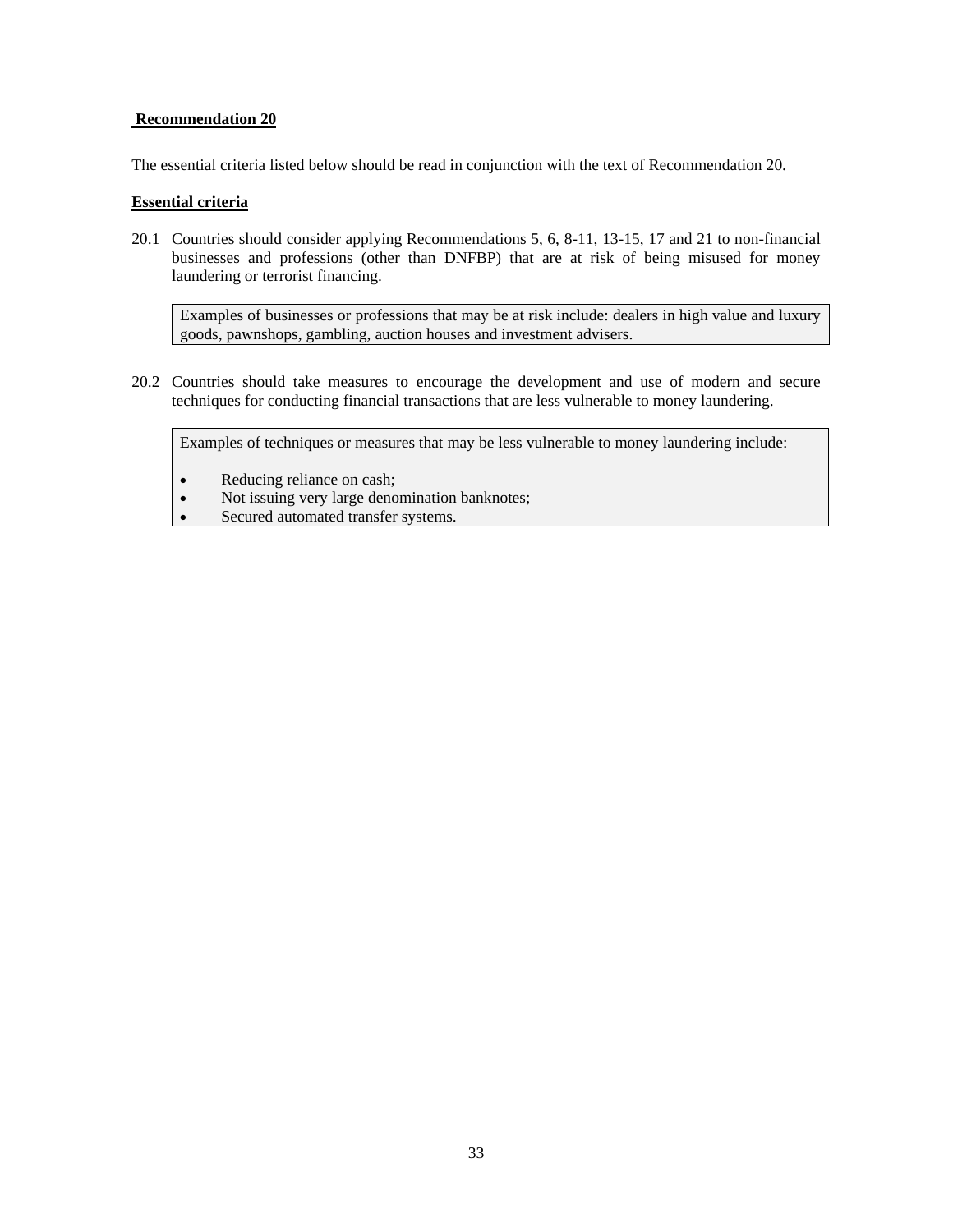The essential criteria listed below should be read in conjunction with the text of Recommendation 21.

# **Essential criteria**

- 21.1 Financial institutions should be required to give special attention to business relationships and transactions with persons (including legal persons and other financial institutions) from or in countries which do not or insufficiently apply the FATF Recommendations.
	- 21.1.1 There should be effective measures in place to ensure that financial institutions are advised of concerns about weaknesses in the AML/CFT systems of other countries.
- 21.2 If those transactions have no apparent economic or visible lawful purpose, the background and purpose of such transactions should, as far as possible, be examined, and written findings should be available to assist competent authorities (e.g. supervisors, law enforcement agencies and the FIU) and auditors.
- 21.3 Where a country continues not to apply or insufficiently applies the FATF Recommendations, countries should be able to apply appropriate counter-measures.

Examples of possible counter-measures include:

- Stringent requirements for identifying clients and enhancement of advisories, including jurisdiction-specific financial advisories, to financial institutions for identification of the beneficial owners before business relationships are established with individuals or companies from these countries;
- Enhanced relevant reporting mechanisms or systematic reporting of financial transactions on the basis that financial transactions with such countries are more likely to be suspicious;
- In considering requests for approving the establishment in countries applying the countermeasure of subsidiaries or branches or representative offices of financial institutions, taking into account the fact that the relevant financial institution is from a country that does not have adequate AML/CFT systems;
- Warning non-financial sector businesses that transactions with natural or legal persons within that country might run the risk of money laundering.
- Limiting business relationships or financial transactions with the identified country or persons in that country.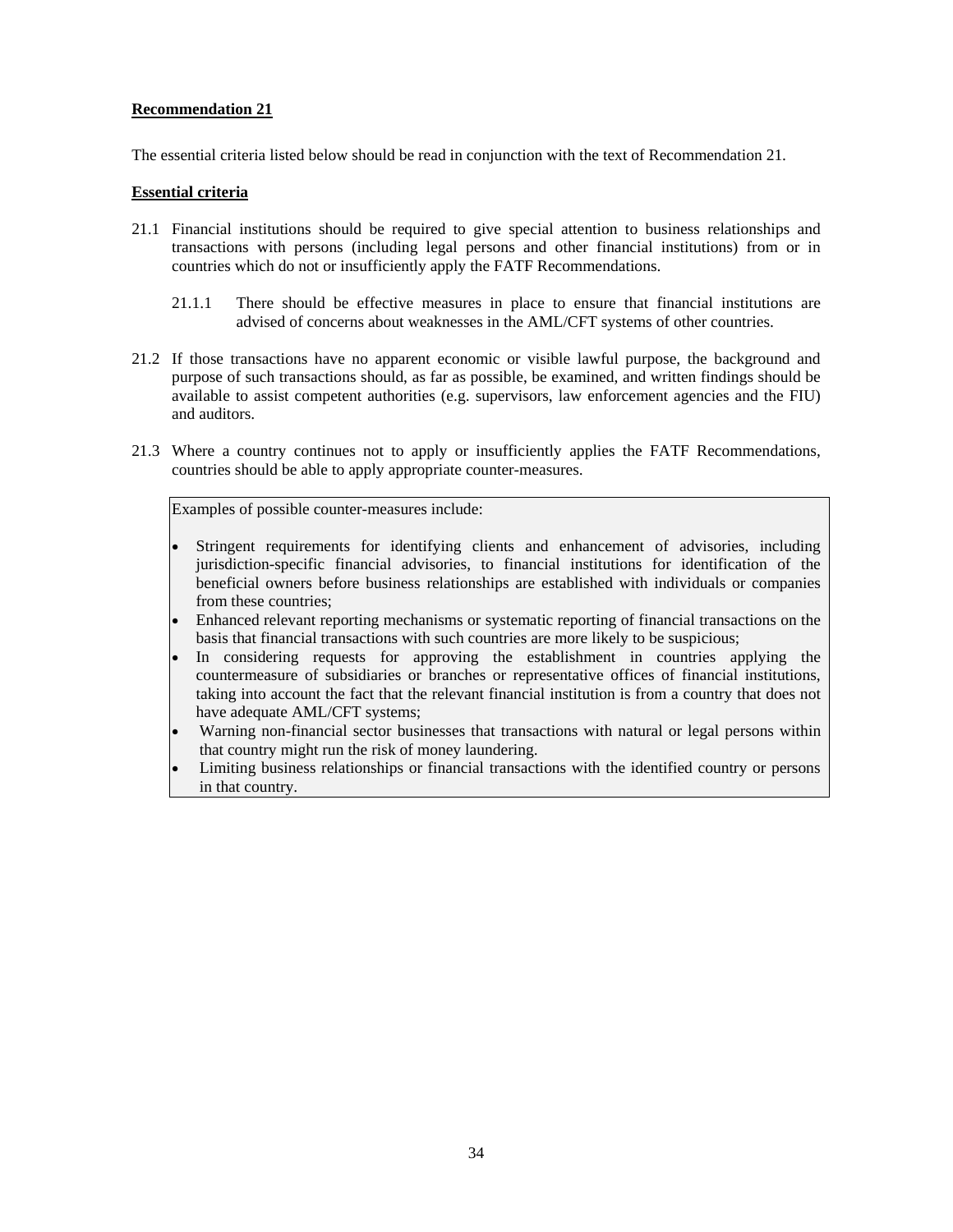The essential criteria listed below should be read in conjunction with the text of Recommendation 22.

#### **Essential criteria**

- 22.1 Financial institutions should be required to ensure that their foreign branches and subsidiaries observe AML/CFT measures consistent with home country requirements and the FATF Recommendations, to the extent that local (i.e. host country) laws and regulations permit.
	- 22.1.1 Financial institutions should be required to pay particular attention that this principle is observed with respect to their branches and subsidiaries in countries which do not or insufficiently apply the FATF Recommendations.
	- 22.1.2 Where the minimum AML/CFT requirements of the home and host countries differ, branches and subsidiaries in host countries should be required to apply the higher standard, to the extent that local (i.e. host country) laws and regulations permit.
- 22.2 Financial institutions should be required to inform their home country supervisor when a foreign branch or subsidiary is unable to observe appropriate AML/CFT measures because this is prohibited by local (i.e. host country) laws, regulations or other measures.

#### **Additional elements**

22.3 Are financial institutions subject to the Core Principles required to apply consistent CDD measures at the group level, taking into account the activity of the customer with the various branches and majority owned subsidiaries worldwide?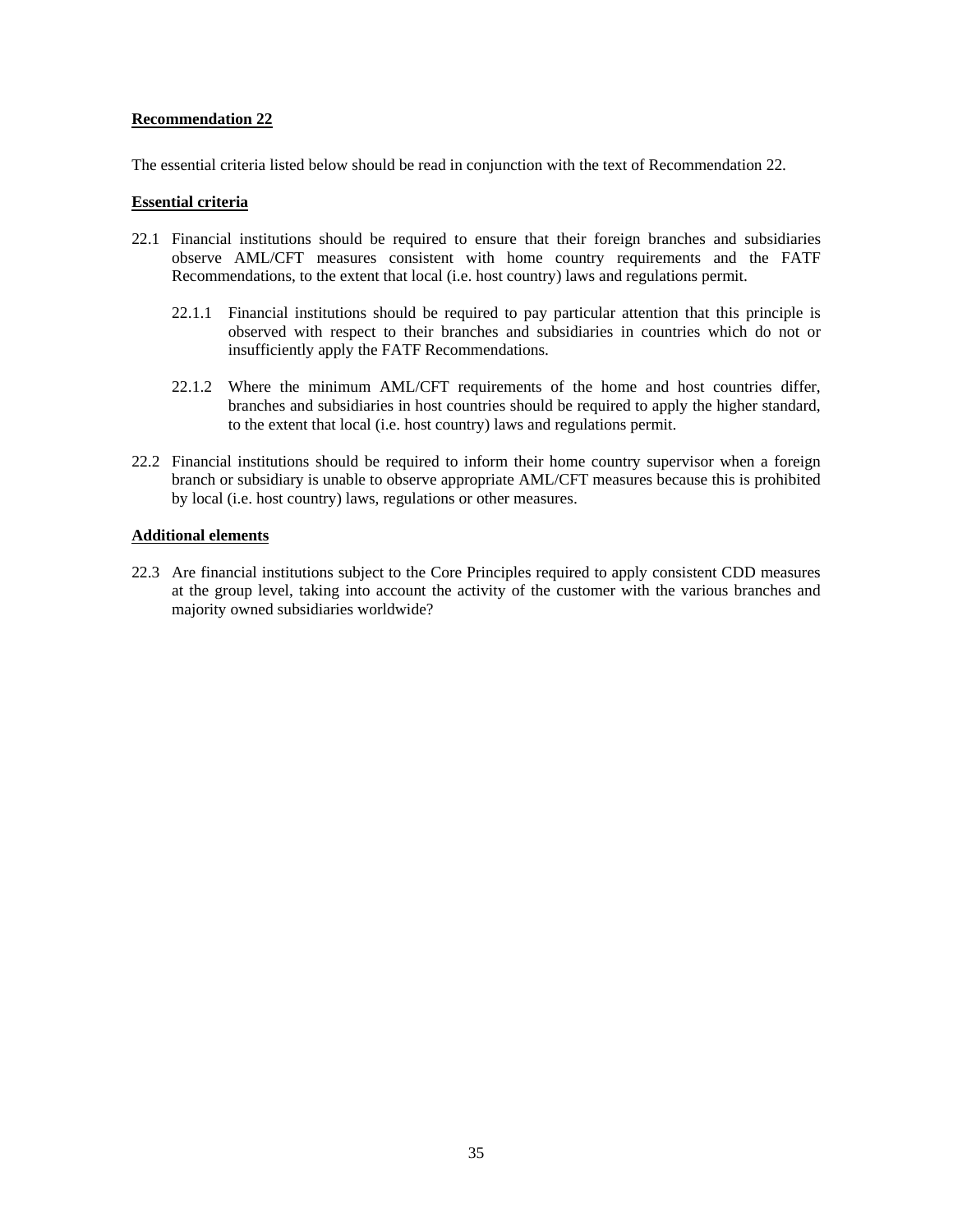The essential criteria listed below should be read in conjunction with the text of Recommendation 23, its Interpretative Note, the text of Special Recommendation VI, and its Interpretative Note.

 Note to assessors: Assessors should use criterion 23.1 to assess the overall adequacy of the regulatory and supervisory system, and to note any deficiencies that are not dealt with in other criteria. Assessors may also wish to have regard to matters raised in assessments made with respect to the Core Principles.

# **Essential criteria**

 $\overline{a}$ 

- 23.1 Countries should ensure that financial institutions are subject to adequate AML/CFT regulation and supervision and are effectively implementing the FATF Recommendations.
- 23.2 Countries should ensure that a designated competent authority or authorities has/have responsibility for ensuring that financial institutions adequately comply with the requirements to combat money laundering and terrorist financing.
- 23.3 Supervisors or other competent authorities should take the necessary legal or regulatory measures to prevent criminals or their associates from holding or being the beneficial owner of a significant or controlling interest or holding a management function, including in the executive or supervisory boards, councils, etc in a financial institution.
	- 23.3.1 Directors and senior management of financial institutions subject to the Core Principles should be evaluated on the basis of "fit and proper" criteria including those relating to expertise and integrity.
- 23.4 For financial institutions that are subject to the Core Principles<sup>24</sup> the regulatory and supervisory measures that apply for prudential purposes and which are also relevant to money laundering, should apply in a similar manner for anti-money laundering and terrorist financing purposes, except where specific criteria address the same issue in this Methodology*.*

Examples of regulatory and supervisory measures that apply for prudential purposes and which are also relevant to money laundering, include requirements for: (i) licensing and structure; (ii) risk management processes to identify, measure, monitor and control material risks; (iii) ongoing supervision and (iv) global consolidated supervision where required by the Core Principles.

- 23.5 Natural and legal persons providing a money or value transfer service, or a money or currency changing service should be licensed or registered.
- 23.6 Natural and legal persons providing a money or value transfer service, or a money or currency changing service should be subject to effective systems for monitoring and ensuring compliance with national requirements to combat money laundering and terrorist financing.
- 23.7 Financial institutions (other than those mentioned in Criterion 23.4) should be licensed or registered and appropriately regulated, and subject to supervision or oversight for AML/CFT purposes, having regard to the risk of money laundering or terrorist financing in that sector i.e. if there is a proven low risk then the required measures may be less.

 $24$  Note to assessors: refer to the Core Principles for a precise description of the financial institutions that are covered, but broadly speaking it refers to: (1) banking and other deposit-taking business, (2) insurers and insurance intermediaries, and (3) collective investment schemes and market intermediaries.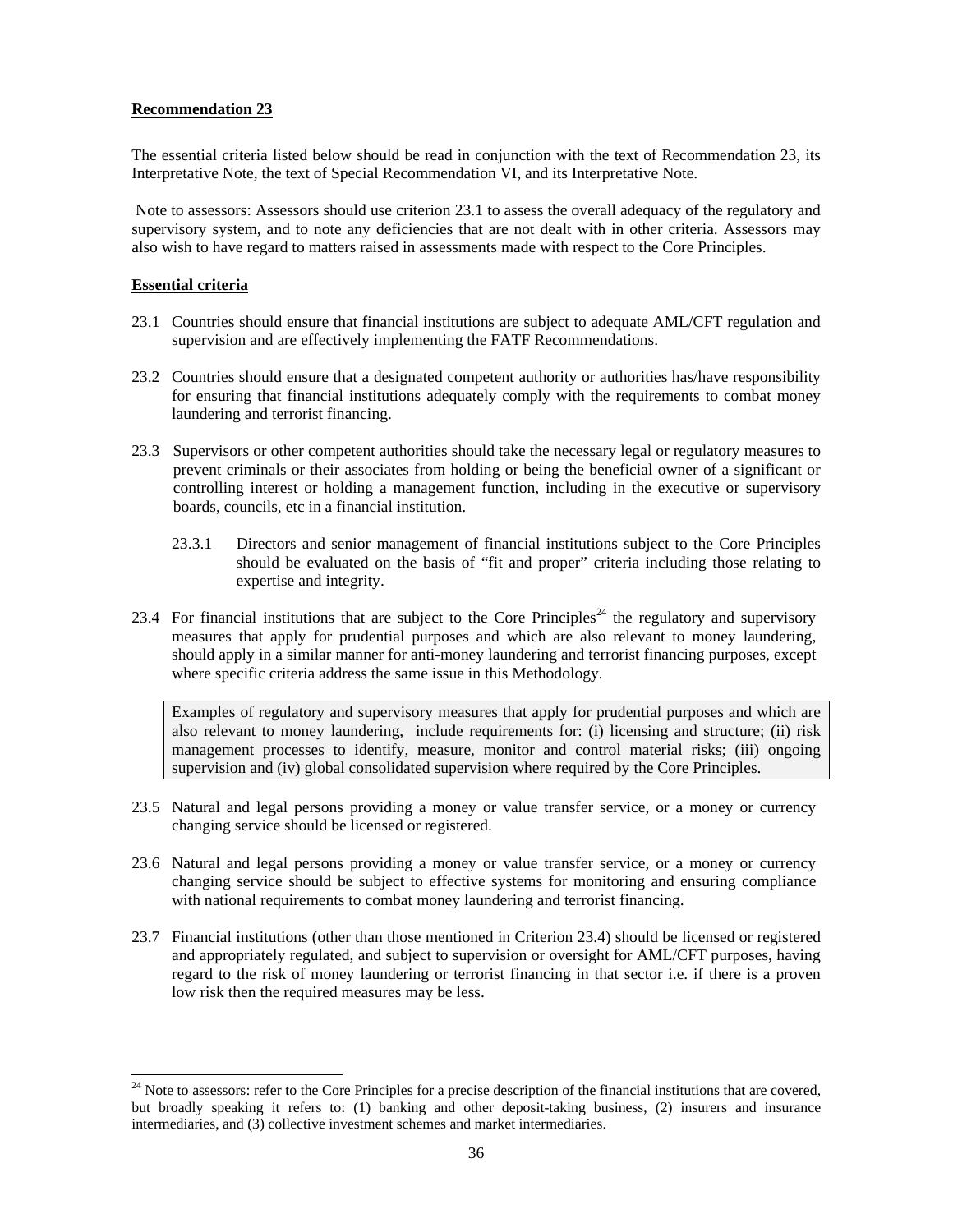The essential criteria listed below should be read in conjunction with the text of Recommendation 24.

#### **Essential criteria**

 $\overline{a}$ 

- 24.1 Countries should ensure that casinos (including Internet casinos) are subject to a comprehensive regulatory and supervisory regime that ensures they are effectively implementing the AML/CFT measures required under the FATF Recommendations.
	- 24.1.1 Countries should ensure that a designated competent authority has responsibility for the AML/CFT regulatory and supervisory regime. The competent authority should have adequate powers to perform its functions, including powers to monitor and sanction (countries should ensure that criteria 17.1-17.4 apply to the obligations under R.12 and R.16).
	- 24.1.2 Casinos should be licensed by a designated competent authority.
	- 24.1.3 A competent authority should take the necessary legal or regulatory measures to prevent criminals or their associates from holding or being the beneficial owner of a significant or controlling interest, holding a management function in, or being an operator of a casino.
- 24.2 Countries should ensure that the other categories of DNFBP are subject to effective systems for monitoring and ensuring compliance with AML/CFT requirements. In determining whether the system for monitoring and ensuring compliance is appropriate, regard may be had to the risk of money laundering or terrorist financing in that sector i.e. if there is a proven low risk then the extent of the required measures may be less.
	- 24.2.1 There should be a designated competent authority or SRO responsible for monitoring and ensuring compliance of DNFBPs with AML/CFT requirements. Such an authority or SRO should have:

a) Adequate powers to perform its functions, including powers to monitor and sanction (countries should ensure that criteria 17.1-17.4 apply to the obligations under R.12 and R.16).

b) Sufficient technical and other resources to perform its functions<sup>25</sup>.

 $25$  In assessing compliance with this criterion, assessors should have regard to Criteria 30.1 to 30.4 where it is appropriate to do so (i.e. depending on the type of the designated competent authority or SRO, its size, its responsibilities, etc).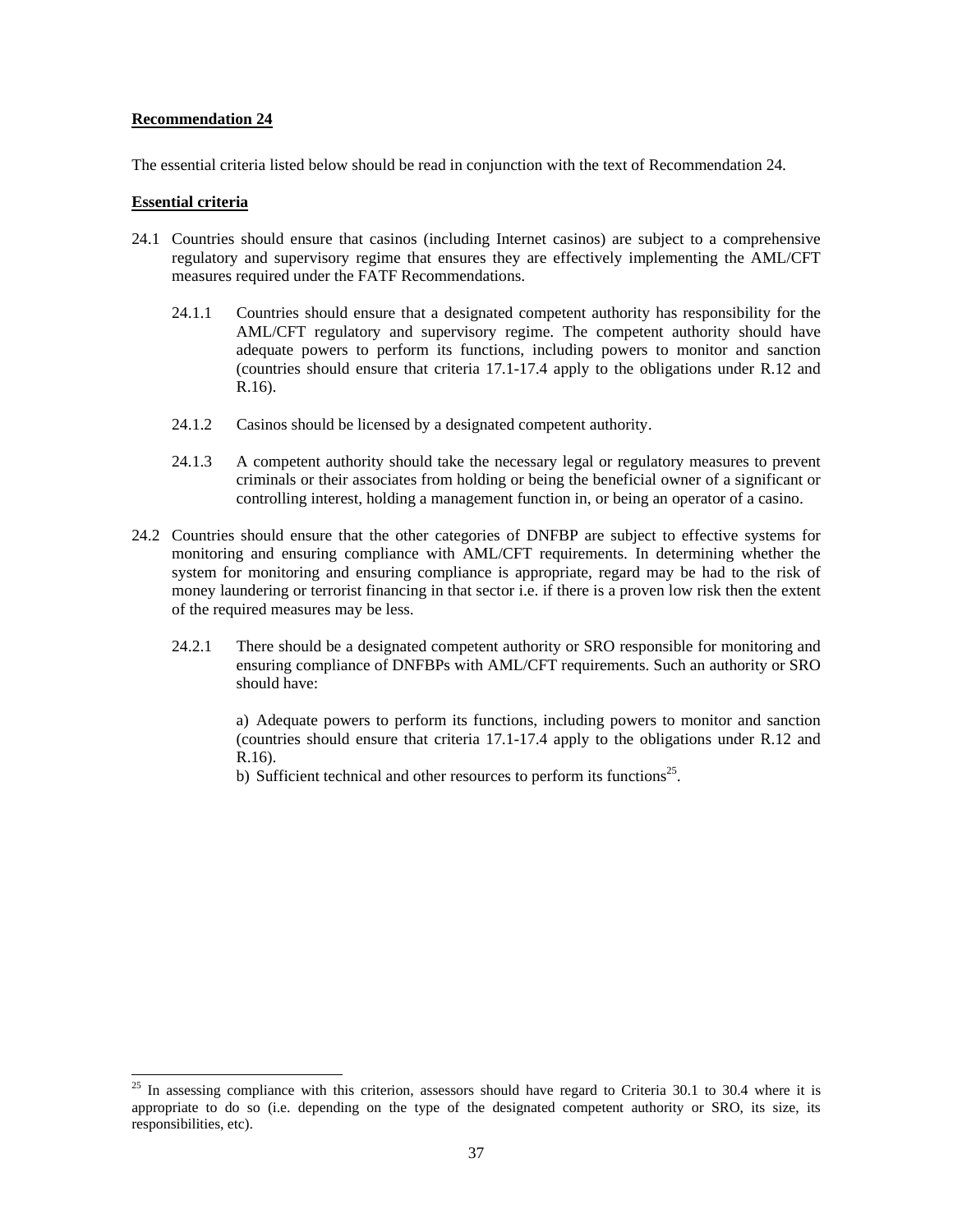The essential criteria listed below should be read in conjunction with the text of Recommendation 25 and its Interpretative Note.

#### **Essential criteria**

25.1 Competent authorities should establish guidelines that will assist financial institutions and DNFBP to implement and comply with their respective AML/CFT requirements. For DNFBP, such guidelines may be established by SROs.

At a minimum, the guidelines should give assistance on issues covered under the relevant FATF Recommendations, including: (i) a description of ML and FT techniques and methods; and (ii) any additional measures that these institutions and DNFBP could take to ensure that their AML/CFT measures are effective.

25.2 Competent authorities, and particularly the FIU, should provide financial institutions and DNFBP that are required to report suspicious transactions, with adequate and appropriate feedback having regard to the FATF Best Practice Guidelines on Providing Feedback to Reporting Financial Institutions and Other Persons.

Examples of appropriate feedback mechanisms (drawn from the Best Practices Paper) may include:

(i) general feedback - (a) statistics on the number of disclosures, with appropriate breakdowns, and on the results of the disclosures; (b) information on current techniques, methods and trends (typologies); and (c) sanitised examples of actual money laundering cases.

(ii) specific or case by case feedback - (a) acknowledgement of the receipt of the report; (b) subject to domestic legal principles, if a case is closed or completed, whether because of a concluded prosecution, because the report was found to relate to a legitimate transaction or for other reasons, and if the information is available, then the institution should receive information on that decision or result.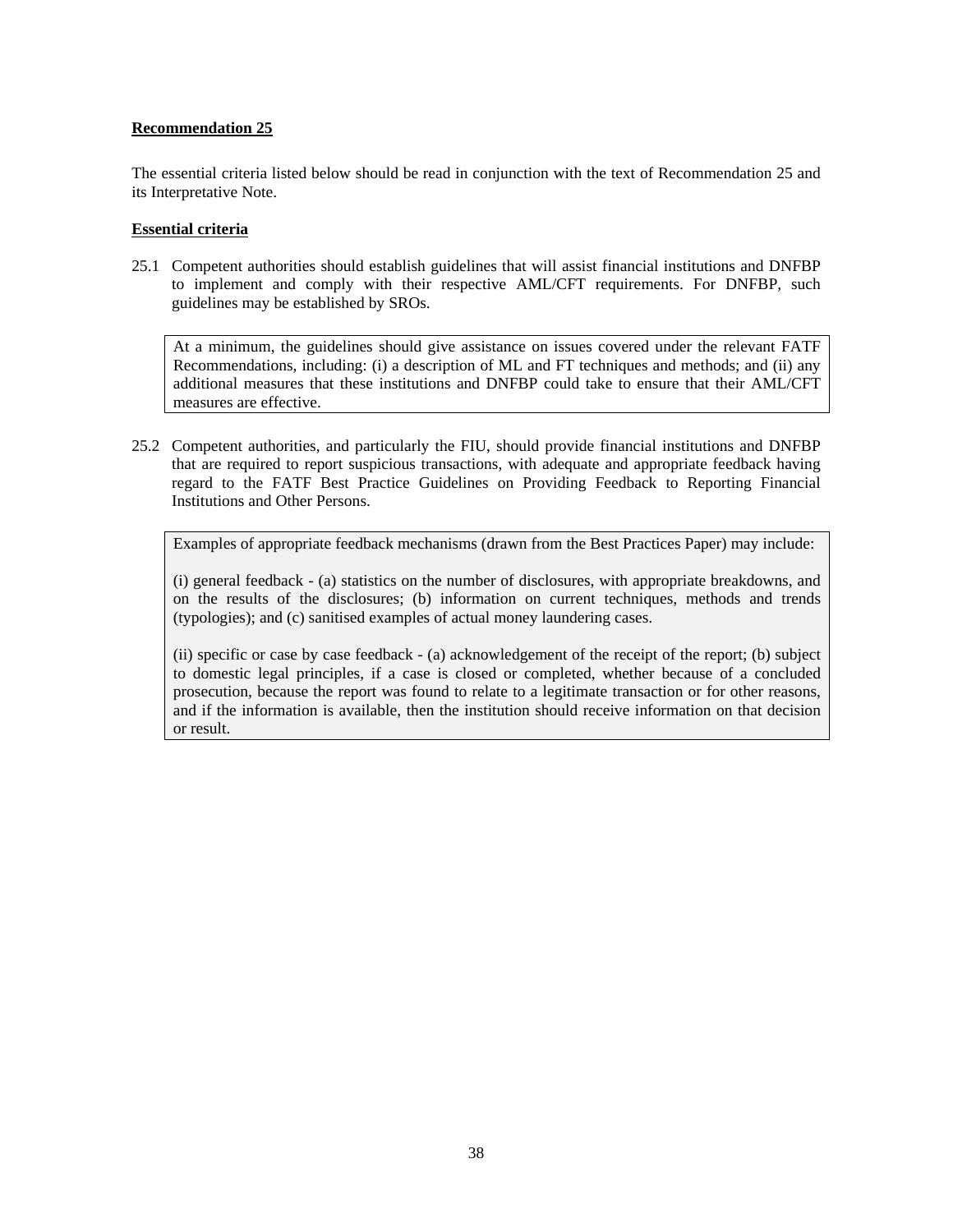# **C. INSTITUTIONAL AND OTHER MEASURES NECESSARY IN SYSTEMS FOR COMBATING MONEY LAUNDERING AND TERRORIST FINANCING**

*Competent Authorities, their Powers and Resources* 

#### **Recommendation 26**

The essential criteria listed below should be read in conjunction with the text of Recommendation 26 and its Interpretative Note.

#### **Essential criteria**

- 26.1 Countries should establish an FIU that serves as a national centre for receiving (and if permitted, requesting), analysing, and disseminating disclosures of STR and other relevant information concerning suspected ML or FT activities. The FIU can be established either as an independent governmental authority or within an existing authority or authorities.
- 26.2 The FIU or another competent authority should provide financial institutions and other reporting parties with guidance regarding the manner of reporting, including the specification of reporting forms, and the procedures that should be followed when reporting.
- 26.3 The FIU should have access, directly or indirectly, on a timely basis to the financial, administrative and law enforcement information that it requires to properly undertake its functions, including the analysis of STR.
- 26.4 The FIU, either directly or through another competent authority, should be authorised to obtain from reporting parties additional information needed to properly undertake its functions.
- 26.5 The FIU should be authorised to disseminate financial information to domestic authorities for investigation or action when there are grounds to suspect ML or FT.
- 26.6 The FIU should have sufficient operational independence and autonomy to ensure that it is free from undue influence or interference.
- 26.7 Information held by the FIU should be securely protected and disseminated only in accordance with the law.
- 26.8 The FIU should publicly release periodic reports, and such reports should include statistics, typologies and trends as well as information regarding its activities.
- 26.9 Where a country has created an FIU, it should consider applying for membership in the Egmont Group.
- 26.10 Countries should have regard to the Egmont Group Statement of Purpose and its Principles for Information Exchange Between Financial Intelligence Units for Money Laundering Cases (these documents set out important guidance concerning the role and functions of FIUs, and the mechanisms for exchanging information between FIU).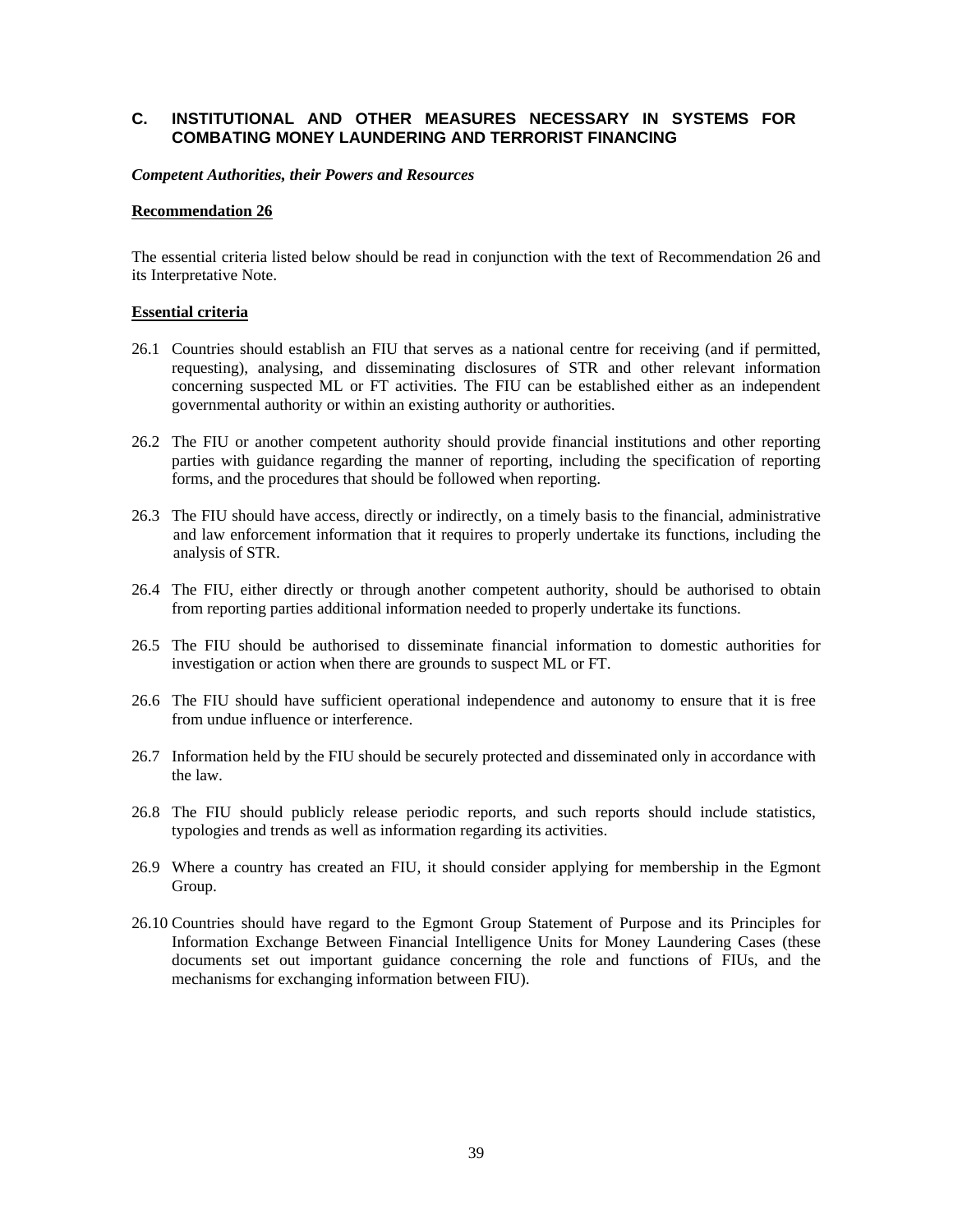The essential criteria and additional elements listed below should be read in conjunction with the text of Recommendation 27 and its Interpretative Note.

#### **Essential criteria**

- 27.1 There should be designated law enforcement<sup>26</sup> authorities that have responsibility for ensuring that ML and FT offences are properly investigated.
- 27.2 Countries should consider taking measures, whether legislative or otherwise, that allow competent authorities investigating ML cases to postpone or waive the arrest of suspected persons and/or the seizure of the money for the purpose of identifying persons involved in such activities or for evidence gathering.

#### **Additional elements**

 $\overline{a}$ 

- 27.3 Are measures in place, whether legislative or otherwise, that provide law enforcement or prosecution authorities with an adequate legal basis for the use of a wide range of special investigative techniques when conducting investigations of ML or FT (e.g. controlled delivery of the proceeds of crime or funds intended for use in terrorism, undercover operations, etc)?
- 27.4 Where special investigative techniques are permitted, are such techniques used when conducting investigations of ML, FT, and underlying predicate offences, and to what extent?
- 27.5 In addition to special investigative techniques, are the following effective mechanisms used?

 (a) Permanent or temporary groups specialised in investigating the proceeds of crime (financial investigators)? An important component of the work of such groups or bodies would be focused on the investigation, seizure, freezing and confiscation of the proceeds of crime.

 (b) Co-operative investigations with appropriate competent authorities in other countries, including the use of special investigative techniques, provided that adequate safeguards are in place?

27.6 Are ML and FT methods, techniques and trends reviewed by law enforcement authorities, the FIU and other competent authorities (as appropriate) on a regular, interagency basis? Are the resulting information, analyses or studies disseminated to law enforcement and FIU staff, as well as staff of other competent authorities?

 $26$  In certain countries, this responsibility also rests with prosecution authorities.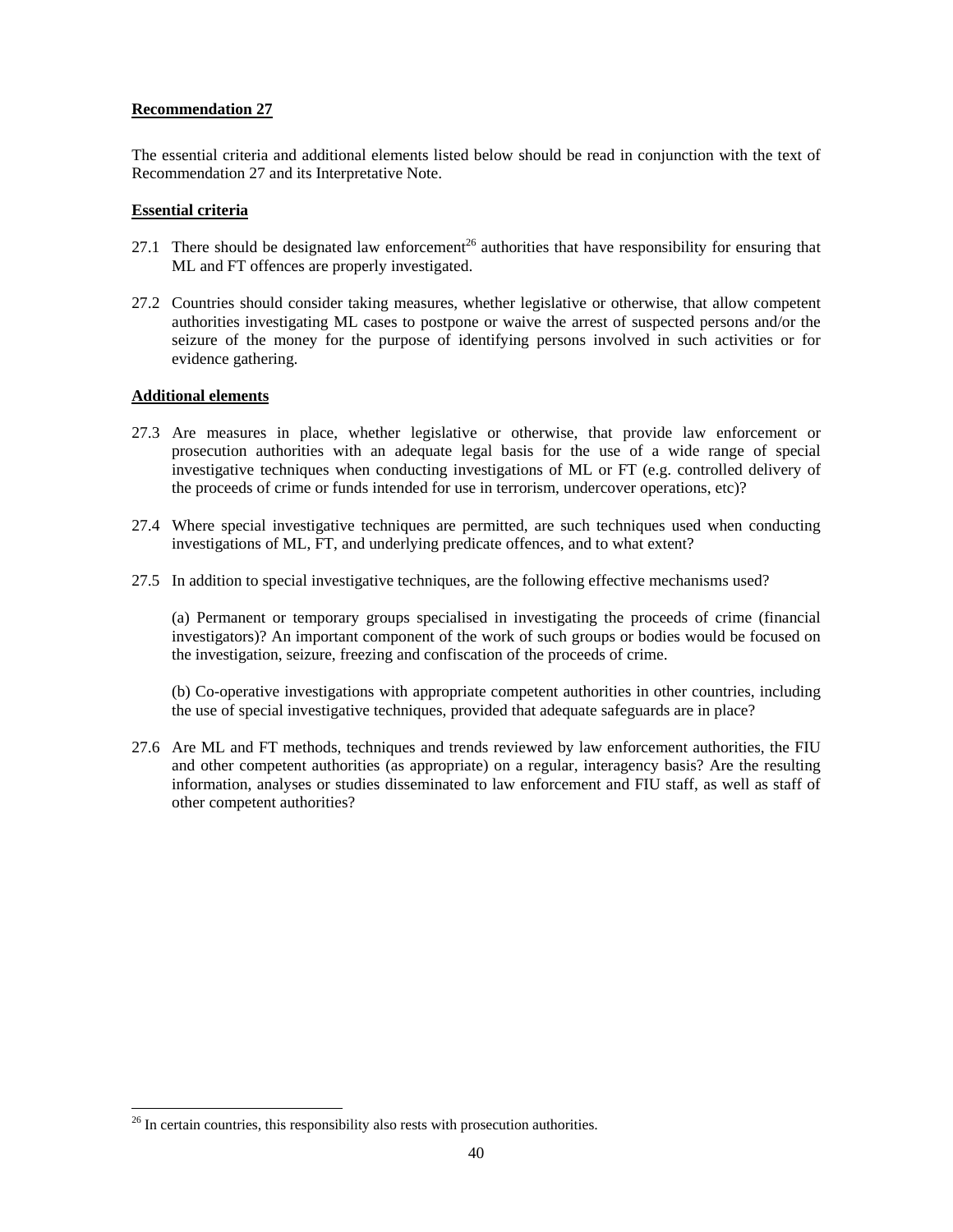The essential criteria listed below should be read in conjunction with the text of Recommendation 28.

#### **Essential criteria**

- 28.1 Competent authorities responsible for conducting investigations of ML, FT and other underlying predicate offences should have the powers to be able to:
	- a) compel production of,
	- b) search persons or premises for, and
	- c) seize and obtain

 transaction records, identification data obtained through the CDD process, account files and business correspondence, and other records, documents or information, held or maintained by financial institutions and other businesses or persons. Such powers should be exercised through lawful process (for example, subpoenas, summonses, search and seizure warrants, or court orders) and be available for use in investigations and prosecutions of ML, FT, and other underlying predicate offences, or in related actions e.g. actions to freeze and confiscate the proceeds of crime.

28.2 The competent authorities referred to above should have the powers to be able to take witnesses' statements for use in investigations and prosecutions of ML, FT, and other underlying predicate offences, or in related actions.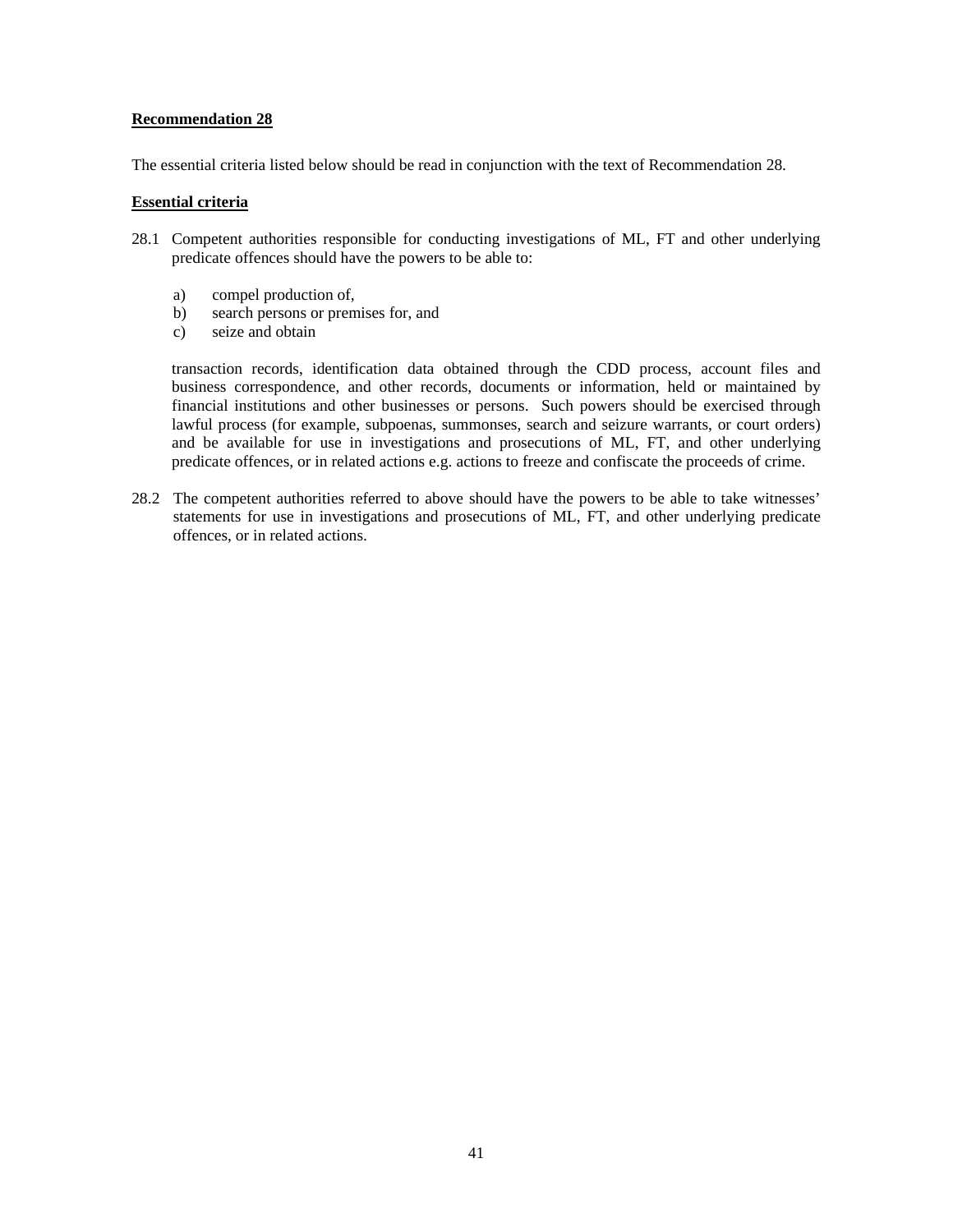The essential criteria listed below should be read in conjunction with the text of Recommendation 29.

#### **Essential criteria**

l

- 29.1 Supervisors should have adequate powers to monitor and ensure compliance by financial institutions<sup>27</sup>, with requirements to combat money laundering and terrorist financing, consistent with the FATF Recommendations.
- 29.2 Supervisors should have the authority to conduct inspections of financial institutions, including onsite inspections, to ensure compliance. Such inspections should include the review of policies, procedures, books and records, and should extend to sample testing.
- 29.3 Supervisors should have the power to compel production of or to obtain access to all records, documents or information relevant to monitoring compliance. This includes all documents or information related to accounts or other business relationships, or transactions, including any analysis the financial institution has made to detect unusual or suspicious transactions.
	- 29.3.1 The supervisor's power to compel production of or to obtain access for supervisory purposes should not be predicated on the need to require a court order.
- 29.4 The supervisor should have adequate powers of enforcement and sanction against financial institutions, and their directors or senior management for failure to comply with or properly implement requirements to combat money laundering and terrorist financing, consistent with the FATF Recommendations.

 $27$  Note to assessors: With respect to foreign branches and subsidiaries, the requirement for financial institutions to ensure that their foreign branches and subsidiaries observe AML/CFT measures is to be assessed only against R.22. However, under R.29, supervisors should have adequate powers to establish that financial institutions require their foreign branches and majority owned subsidiaries to apply R.22 effectively.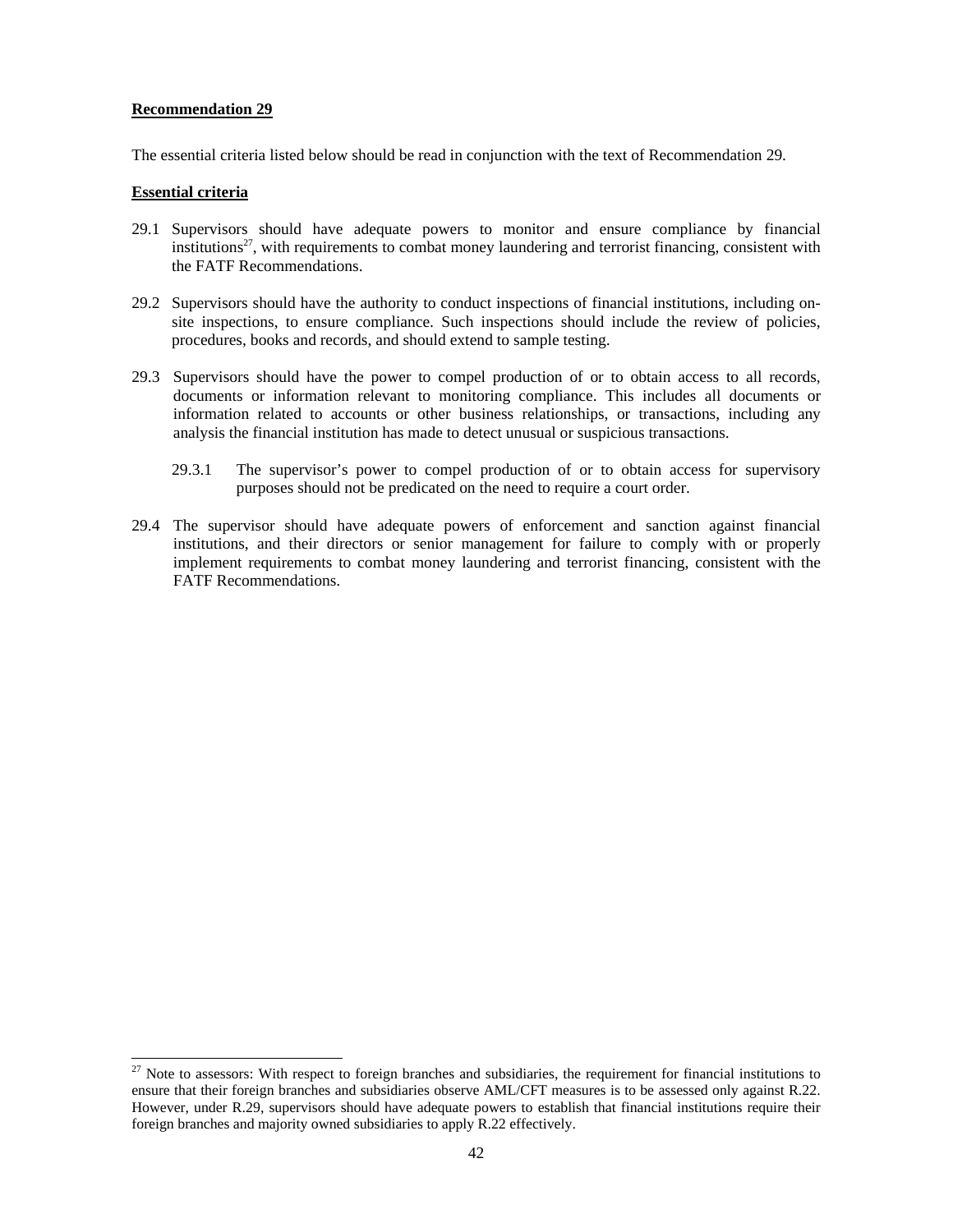The essential criteria and additional elements listed below should be read in conjunction with the text of Recommendation 30.

#### **Essential criteria**

- 30.1 FIUs, law enforcement and prosecution agencies, supervisors and other competent authorities involved in combating money laundering and terrorist financing should be adequately structured, funded, staffed, and provided with sufficient technical and other resources to fully and effectively perform their functions. Adequate structuring includes the need for sufficient operational independence and autonomy to ensure freedom from undue influence or interference.<sup>28</sup>
- 30.2 Staff of competent authorities should be required to maintain high professional standards, including standards concerning confidentiality, and should be of high integrity and be appropriately skilled.
- 30.3 Staff of competent authorities should be provided with adequate and relevant training for combating ML and FT.

Examples of issues to be covered under adequate and relevant training include: the scope of predicate offences, ML and FT typologies, techniques to investigate and prosecute these offences, techniques for tracing property that is the proceeds of crime or is to be used to finance terrorism, and ensuring that such property is seized, frozen and confiscated, and the techniques to be used by supervisors to ensure that financial institutions are complying with their obligations; the use of information technology and other resources relevant to the execution of their functions. Countries could also provide special training and/or certification for financial investigators for, *inter alia*, investigations of ML, FT, and the predicate offences.

#### **Additional elements**

 $\overline{a}$ 

30.4 Are special training or educational programmes provided for judges and courts concerning ML and FT offences, and the seizure, freezing and confiscation of property that is the proceeds of crime or is to be used to finance terrorism?

If a country's FIU does not comply with the requirement to have sufficient operational independence and autonomy (Criterion 26.6), the country should only be rated down in Recommendation 26.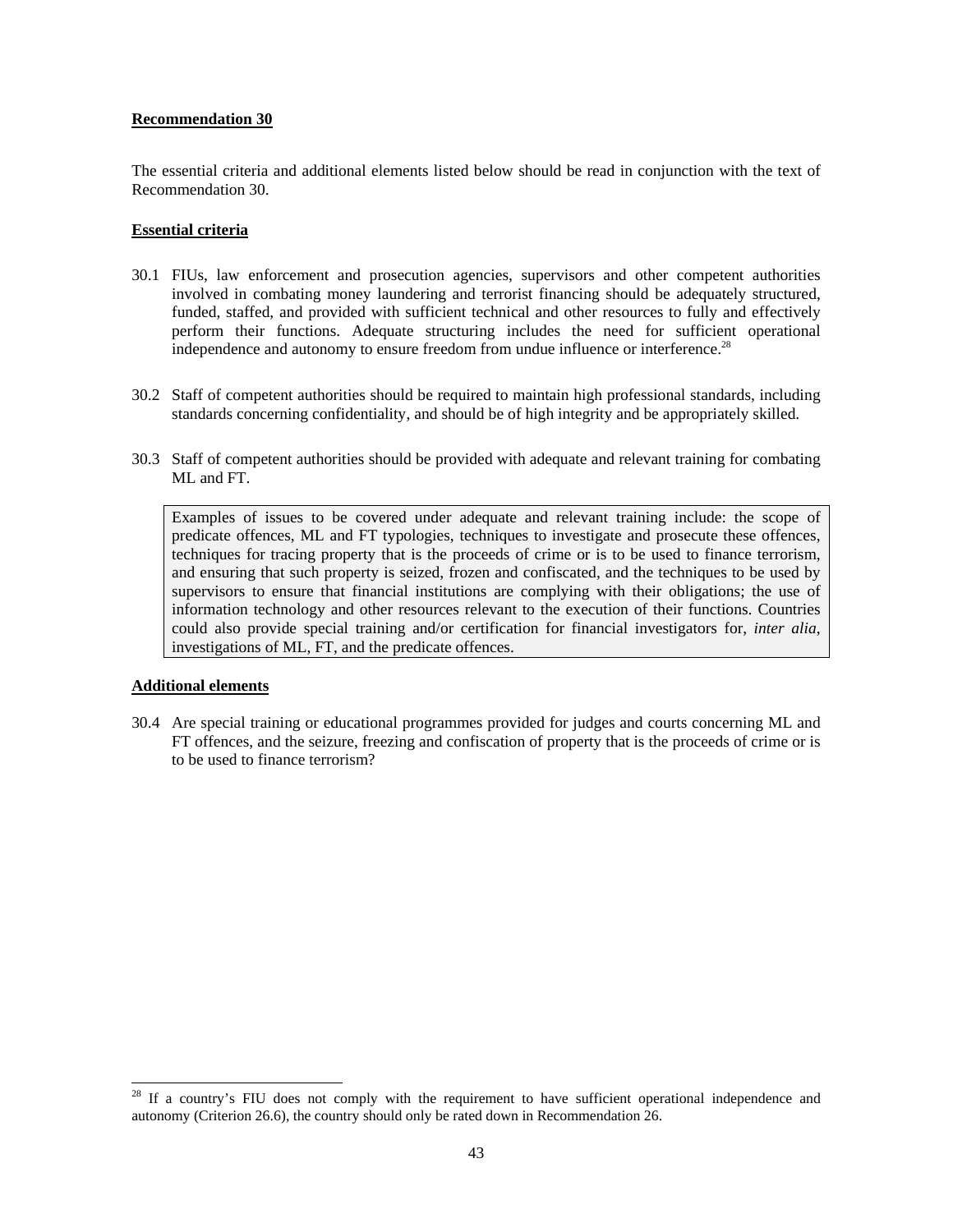The essential criteria and additional elements listed below should be read in conjunction with the text of Recommendation 31.

# **Essential criteria**

31.1 Policy makers, the FIU, law enforcement and supervisors and other competent authorities should have effective mechanisms in place which enable them to co-operate, and where appropriate, coordinate domestically with each other concerning the development and implementation of policies and activities to combat money laundering and terrorist financing.

Such mechanisms should normally address:

(a) operational co-operation and, where appropriate, co-ordination between authorities at the law enforcement/FIU level (including customs authorities where appropriate); and between the FIU, law enforcement and supervisors;

(b) policy co-operation and, where appropriate, co-ordination across all relevant competent authorities.

# **Additional elements**

31.2 Are mechanisms in place for consultation between competent authorities, the financial sector and other sectors (including DNFBP) that are subject to AML/CFT laws, regulations, guidelines or other measures?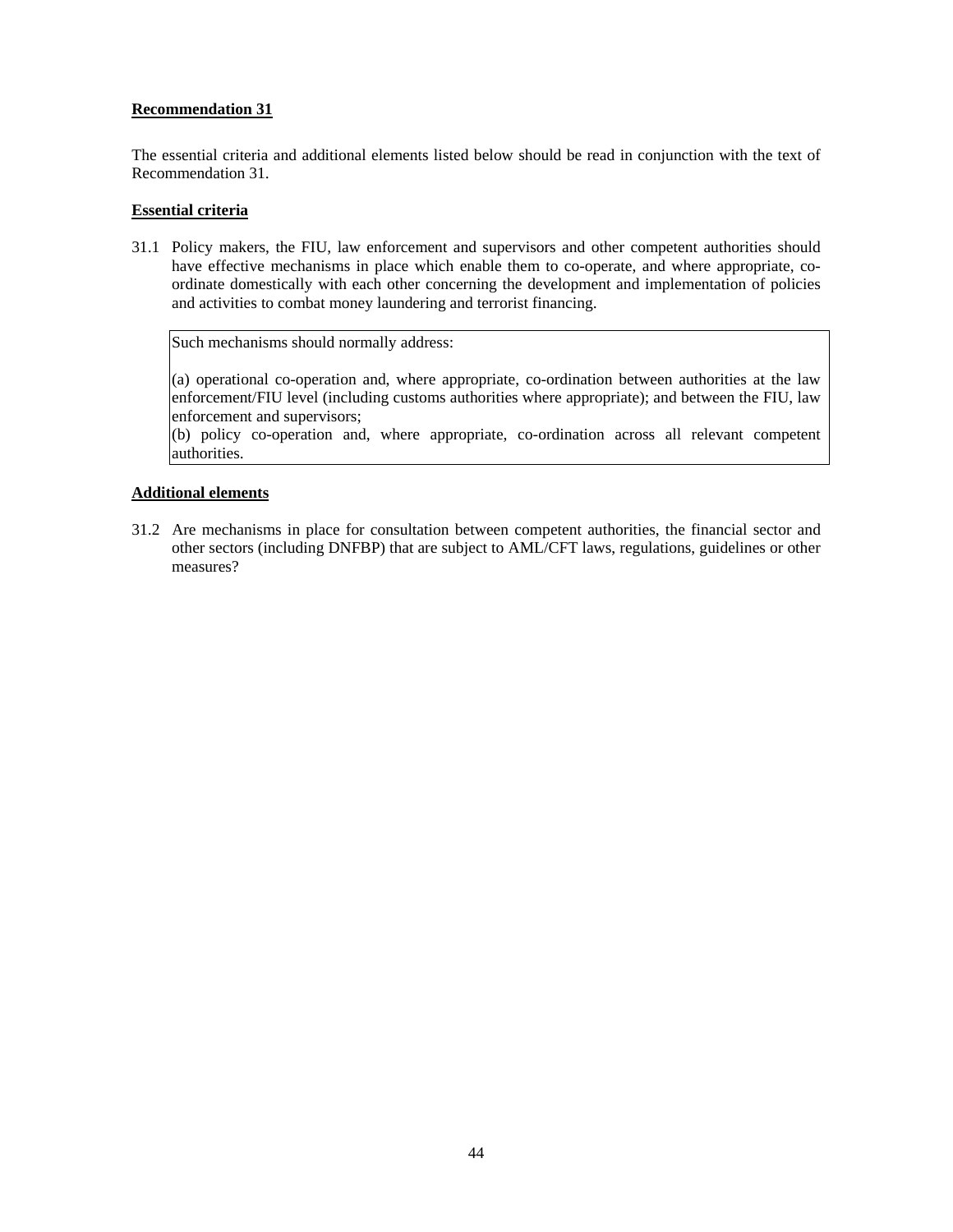The essential criteria and additional elements listed below should be read in conjunction with the text of Recommendation 32.

# **Essential criteria**

- 32.1 Countries should review the effectiveness of their systems for combating money laundering and terrorist financing on a regular basis.
- 32.2 Competent authorities should maintain comprehensive statistics on matters relevant to the effectiveness and efficiency of systems for combating money laundering and terrorist financing. This should include keeping annual statistics on:

 (a) suspicious transaction reports, and other reports where appropriate under domestic law, received and disseminated -

- o STR received by the FIU, including a breakdown of the type of financial institution, DNFBP, or other business or person making the STR;
- o Breakdown of STR analysed and disseminated;
- o Reports filed on: (i) domestic or foreign currency transactions above a certain threshold, (ii) cross border transportation of currency and bearer negotiable instruments, or (iii) international wire transfers.

 (b) ML & FT investigations; prosecutions and convictions, and on property frozen; seized and confiscated -

- o ML and FT investigations, prosecutions, and convictions;
- o The number of cases and the amounts of property frozen, seized, and confiscated relating to (i) ML, (ii) FT, and (iii) criminal proceeds; and
- o Number of persons or entities and the amounts of property frozen pursuant to or under U.N. Resolutions relating to terrorist financing.
- (c) Mutual legal assistance or other international requests for co-operation -
- o All mutual legal assistance and extradition requests (including requests relating to freezing, seizing and confiscation) that are made or received, relating to ML, the predicate offences and FT, including the nature of the request, whether it was granted or refused, and the time required to respond;
- o Other formal requests for assistance made or received by the FIU, including whether the request was granted or refused;
- o Spontaneous referrals made by the FIU to foreign authorities.
- (d) Other action
- o On-site examinations conducted by supervisors relating to or including AML/CFT and any sanctions applied.
- o Formal requests for assistance made or received by supervisors relating to or including AML/CFT, including whether the request was granted or refused.

#### **Additional elements**

32.3 Do competent authorities maintain comprehensive statistics on: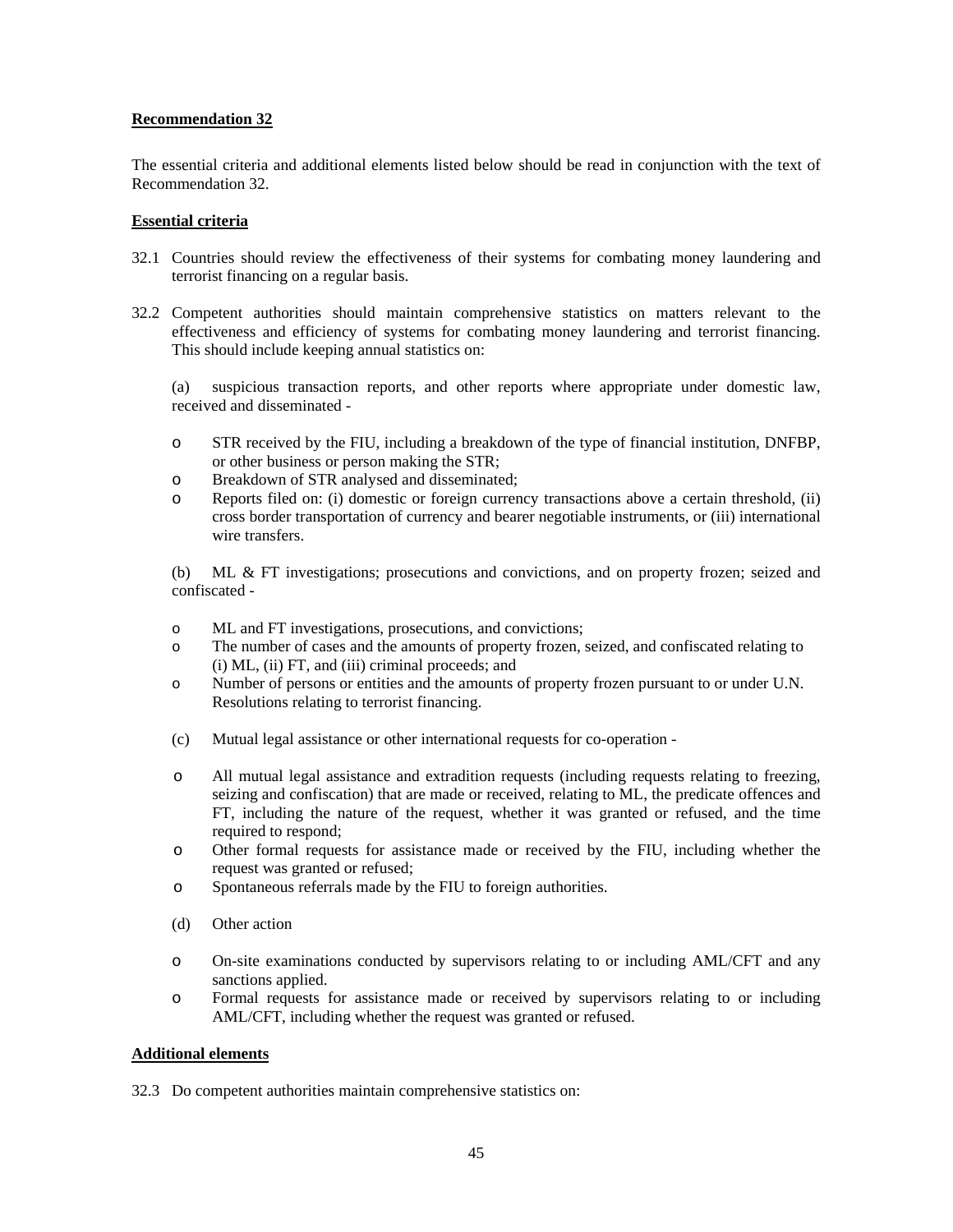- a) STR resulting in investigation, prosecution, or convictions for ML, FT or an underlying predicate offence?
- b) any criminal sanctions applied to persons convicted of ML and FT offences?
- c) other formal requests for assistance made or received by law enforcement authorities relating to ML or FT, including whether the request was granted or refused?
- d) the number of cases and the amounts of property frozen, seized, and confiscated relating to underlying predicate offences where applicable?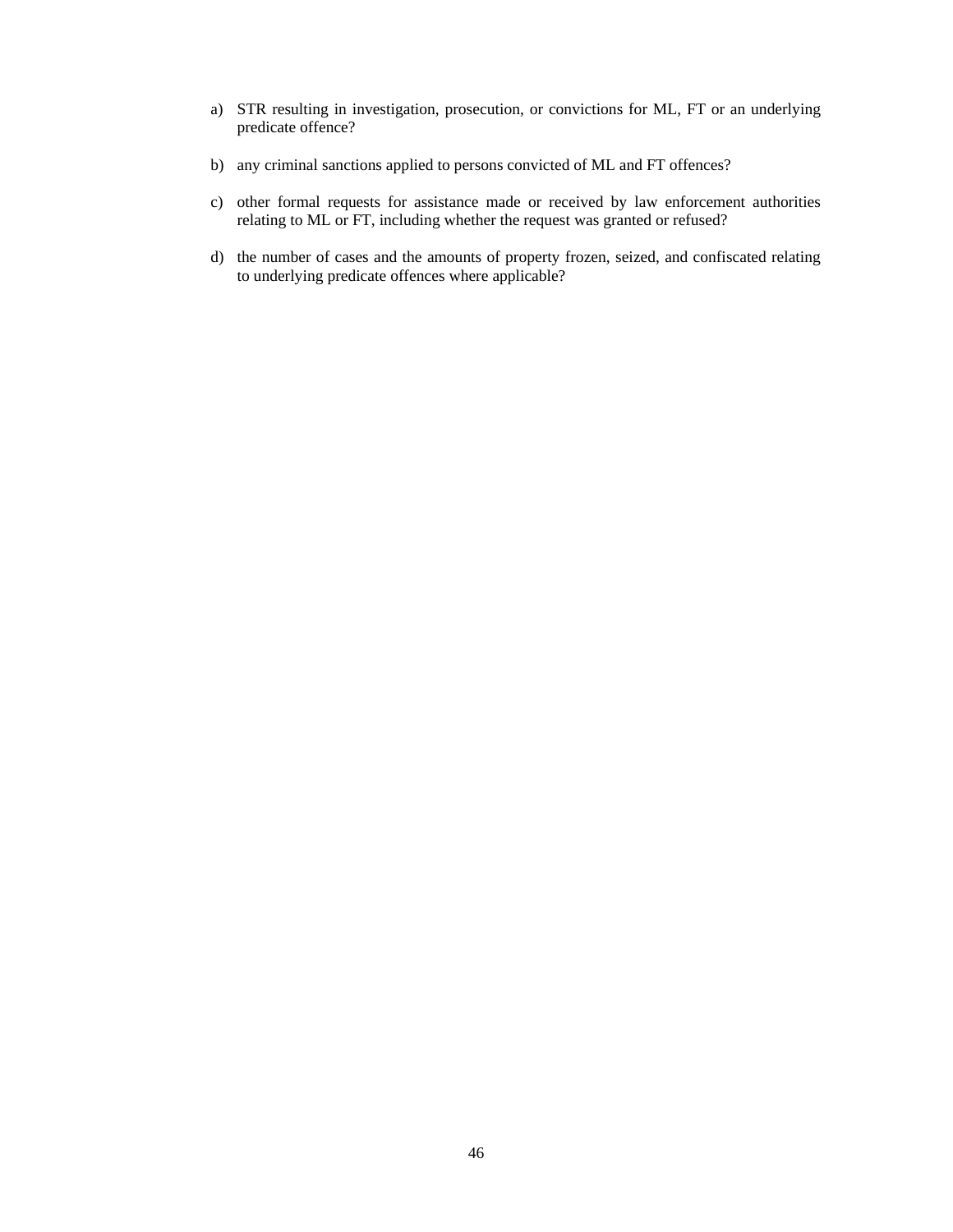The essential criteria and additional elements listed below should be read in conjunction with the text of Recommendation 33.

# **Essential criteria**

 $\overline{a}$ 

33.1 Countries should take measures to prevent the unlawful use of legal persons in relation to money laundering and terrorist financing by ensuring that their commercial, corporate and other laws require adequate transparency concerning the beneficial ownership and control of legal persons.

Examples<sup>29</sup> of mechanisms that countries could use in seeking to ensure that there is adequate transparency may include:

1. A system of central registration (or up front disclosure system) where a national registry records the required ownership and control details for all companies and other legal persons registered in that country. The relevant information could be either publicly available or only available to competent authorities. Changes in ownership and control information would need to be kept up to date.

2. Requiring company service providers to obtain, verify and retain records of the beneficial ownership and control of legal persons.

3. Relying on the investigative and other powers of law enforcement, regulatory, supervisory, or other competent authorities in a jurisdiction to obtain or have access to the information.

These mechanisms are, to a large degree, complementary and countries may find it highly desirable and beneficial to use a combination of them.

To the extent that countries rely on the investigative powers of their competent authorities, these authorities should have sufficiently strong compulsory powers for the purpose of obtaining the relevant information.

Whatever mechanism is used it is essential that: (a) competent authorities are able to obtain or have access in a timely fashion to the beneficial ownership and control information, (b) the information is adequate, accurate and timely (see Criterion 33.2) and (c) competent authorities are able to share such information with other competent authorities domestically or internationally.

- 33.2 Competent authorities should be able to obtain or have access in a timely fashion to adequate, accurate and current information on the beneficial ownership and control of legal persons.
- 33.3 Countries that have legal persons able to issue bearer shares should take appropriate measures to ensure that they are not misused for money laundering, and that the principles set out in criteria 33.1 and 33.2 above apply equally to legal persons that use bearer shares. The measures to be taken may vary from country to country, but each country should be able to demonstrate the adequacy and effectiveness of the measures that are applied.

<sup>&</sup>lt;sup>29</sup> Note to assessors: These examples are summaries of mechanisms set out in the OECD Report "Behind the Corporate Veil. Using Corporate Entities for Illicit Purposes" 2001. An explanation of these mechanisms and their suitability is contained in the report itself.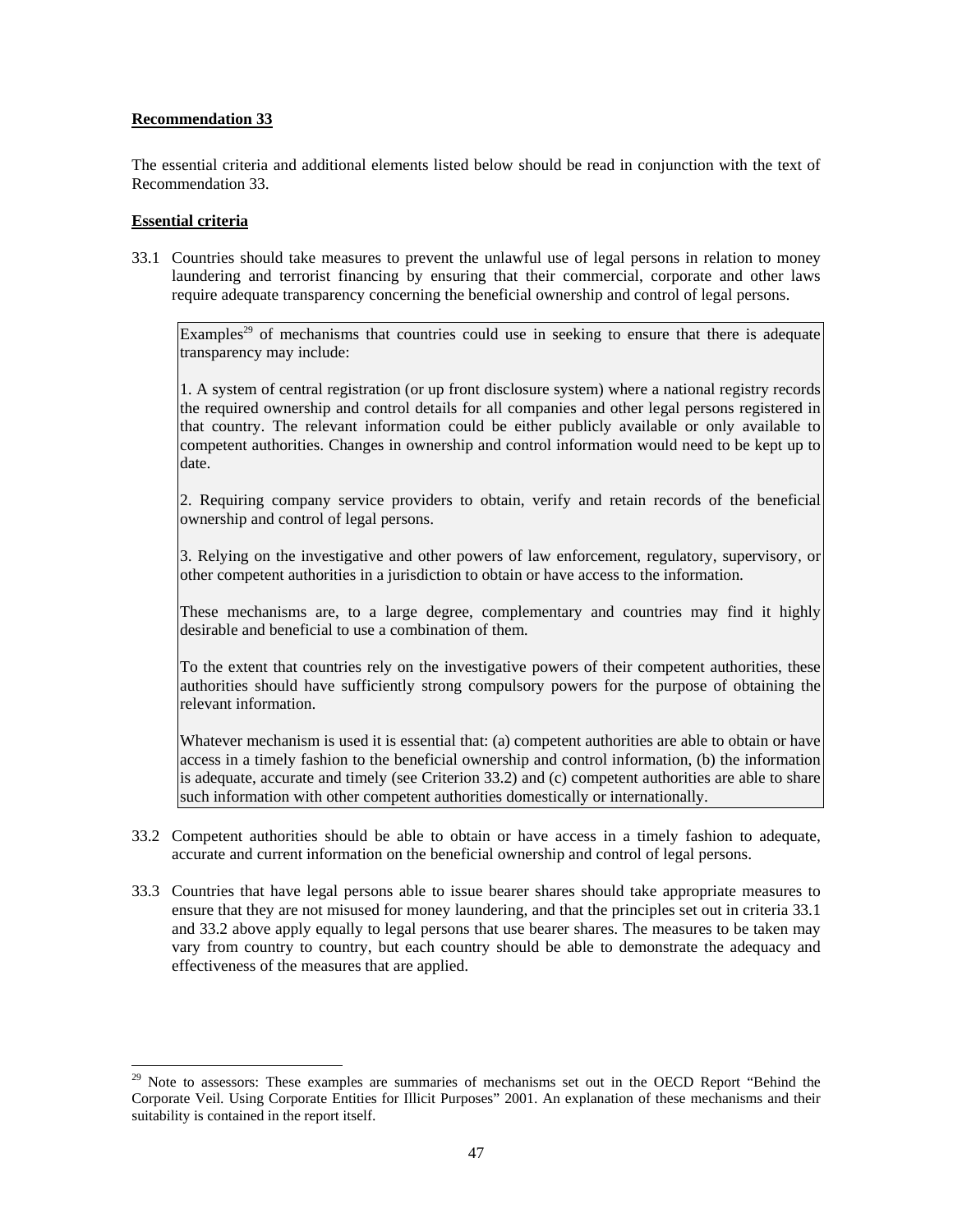# **Additional elements**

33.4 Are measures in place to facilitate access by financial institutions to beneficial ownership and control information, so as to allow them to more easily verify the customer identification data?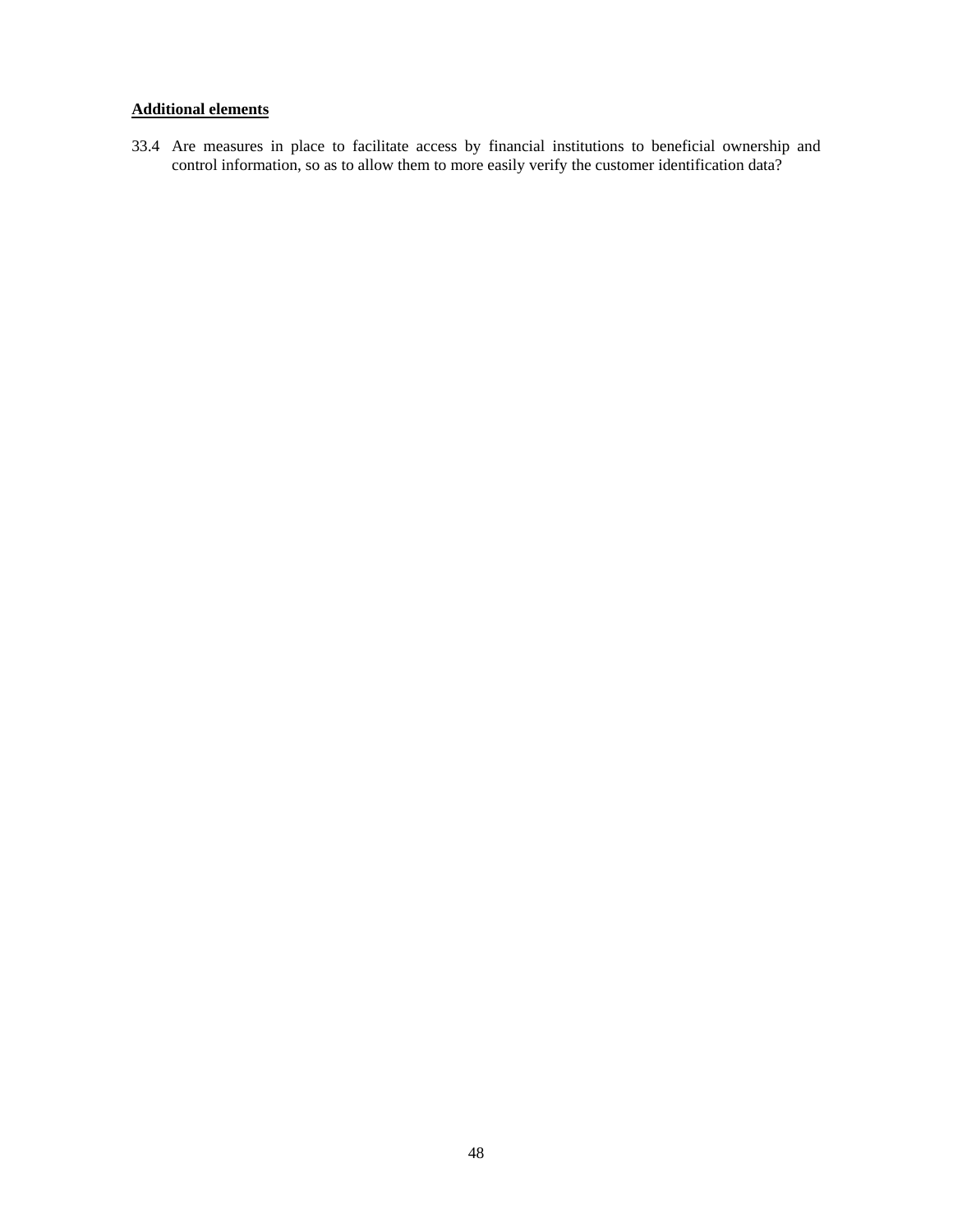The essential criteria and additional elements listed below should be read in conjunction with the text of Recommendation 34.

# **Essential criteria**

 $\overline{a}$ 

34.1 Countries should take measures to prevent the unlawful use of legal arrangements in relation to money laundering and terrorist financing by ensuring that its commercial, trust and other laws require adequate transparency concerning the beneficial ownership and control of trusts and other legal arrangements.

Examples $30$  of mechanisms that countries could use in seeking to ensure that there is adequate transparency may include:

1. A system of central registration (or up front disclosure system) where a national registry records details on trusts (i.e. settlors, trustees, beneficiaries and protectors) and other legal arrangements registered in that country. The relevant information could be either publicly available or only available to competent authorities. Changes in ownership and control information would need to be kept up to date.

2. Requiring trust service providers to obtain, verify and retain records of the details of the trust or other similar legal arrangements.

3. Relying on the investigative and other powers of law enforcement, regulatory, supervisory, or other competent authorities in a jurisdiction to obtain or have access to the information.

These mechanisms are, to a large degree, complementary and countries may find it highly desirable and beneficial to use a combination of them.

To the extent that countries rely on the investigative powers of their competent authorities, these authorities should have sufficiently strong compulsory powers for the purpose of obtaining the relevant information.

Whatever mechanism is used it is essential that: (a) competent authorities are able to obtain or have access in a timely fashion to the beneficial ownership and control information, (b) the information is adequate, accurate and timely (see Criterion 34.2) and (c) competent authorities are able to share such information with other competent authorities domestically or internationally.

34.2 Competent authorities should be able to obtain or have access in a timely fashion to adequate, accurate and current information on the beneficial ownership and control of legal arrangements, and in particular the settlor, the trustee, and the beneficiaries of express trusts.

<sup>30</sup> Note to assessors: These examples are summaries of mechanisms set out in the OECD Report "Behind the Corporate Veil. Using Corporate Entities for Illicit Purposes" 2001. An explanation of these mechanisms and their suitability is contained in the report itself.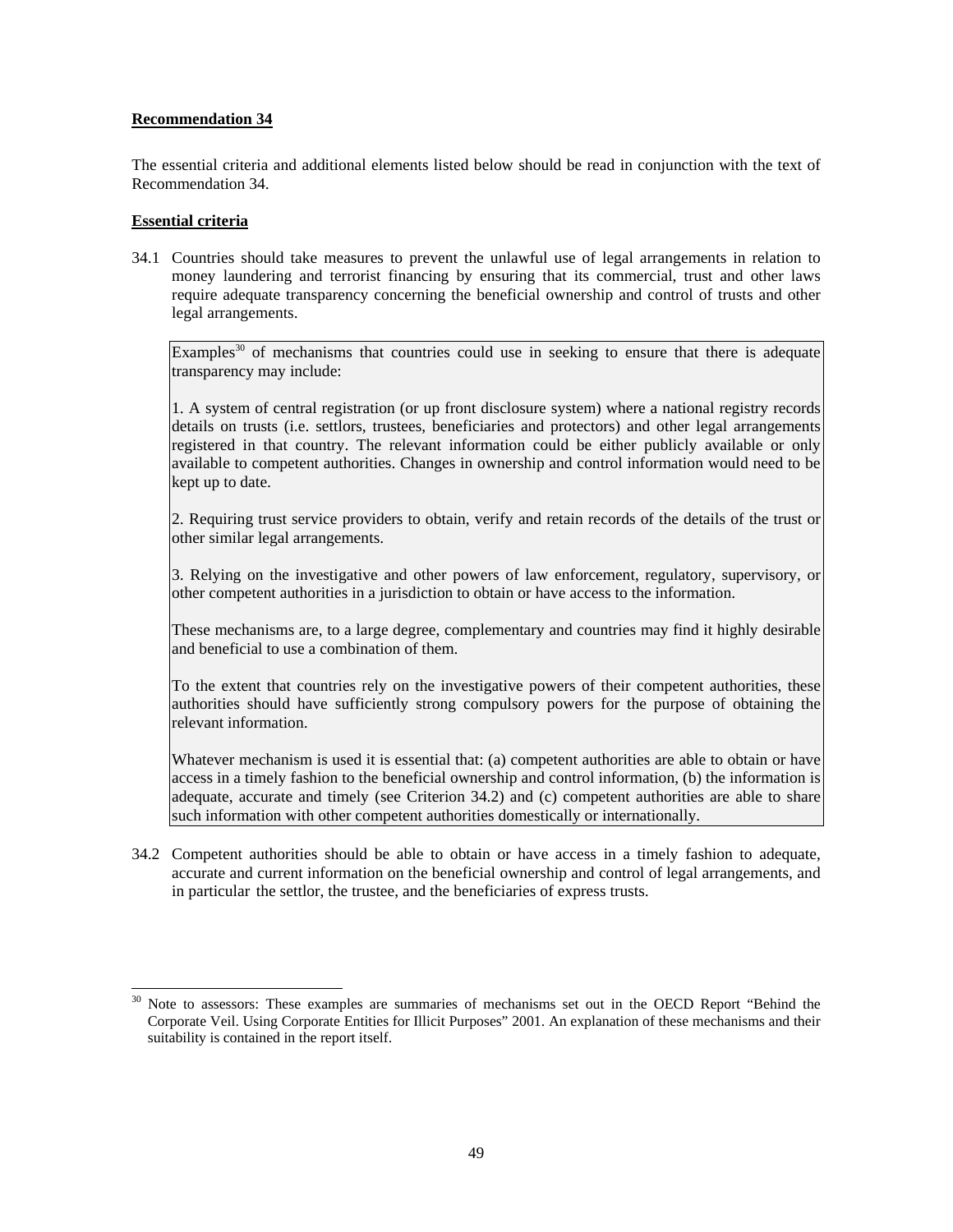# **Additional elements**

34.3 Are measures in place to facilitate access by financial institutions to beneficial ownership and control information, so as to allow them to more easily verify the customer identification data?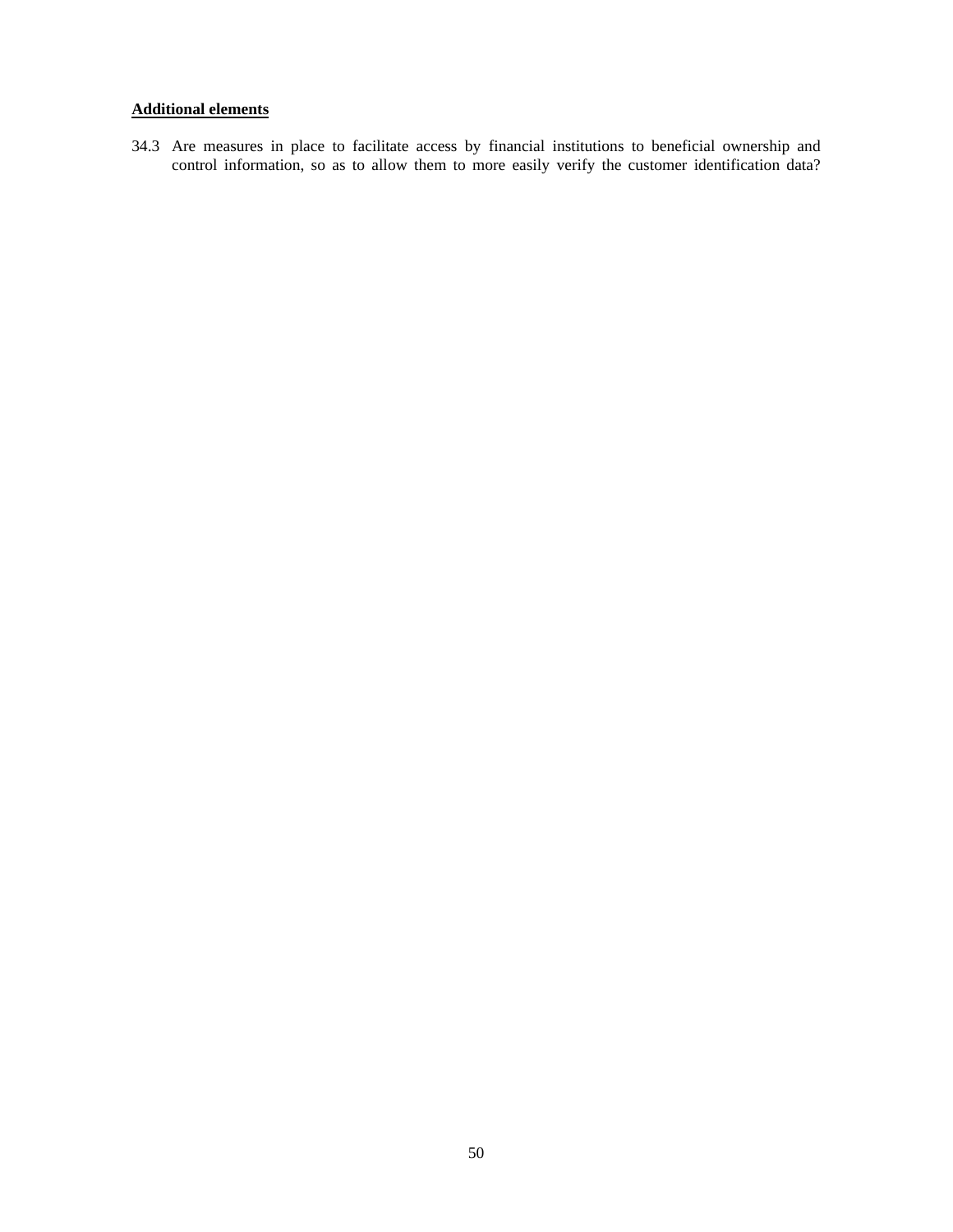# **D. INTERNATIONAL CO-OPERATION**

### **Recommendation 35**

The essential criteria and additional elements listed below should be read in conjunction with the text of Recommendation 35 and Special Recommendation I, and the text of the Conventions referred to in Recommendation 35<sup>31</sup> (Note to assessors: Ensure that the assessments of Criterion 35.1 and Criterion I.1 (in SR.I) are consistent.)

#### **Essential criteria**

35.1 Countries should sign and ratify, or otherwise become a party to, and fully implement, the Vienna Convention, the Palermo Convention and the 1999 United Nations International Convention for the Suppression of the Financing of Terrorism (the Terrorist Financing Convention).<sup>32</sup>

#### **Additional elements**

 $\overline{a}$ 

35.2 Have other relevant international conventions such as the 1990 Council of Europe Convention on Laundering, Search, Seizure and Confiscation of the Proceeds from Crime and the 2002 Inter-American Convention against Terrorism been signed, ratified or fully implemented?

<sup>&</sup>lt;sup>31</sup> Assessors should be satisfied that all the articles relevant to ML and FT are fully implemented.

<sup>&</sup>lt;sup>32</sup> Assessors should be satisfied that the following relevant articles of the Vienna Convention (Articles 3-11, 15, 17 and 19), the Palermo Convention (Articles 5-7, 10-16, 18-20, 24-27, 29-31, & 34), and the Terrorist Financing Convention (Articles 2-18) are fully implemented.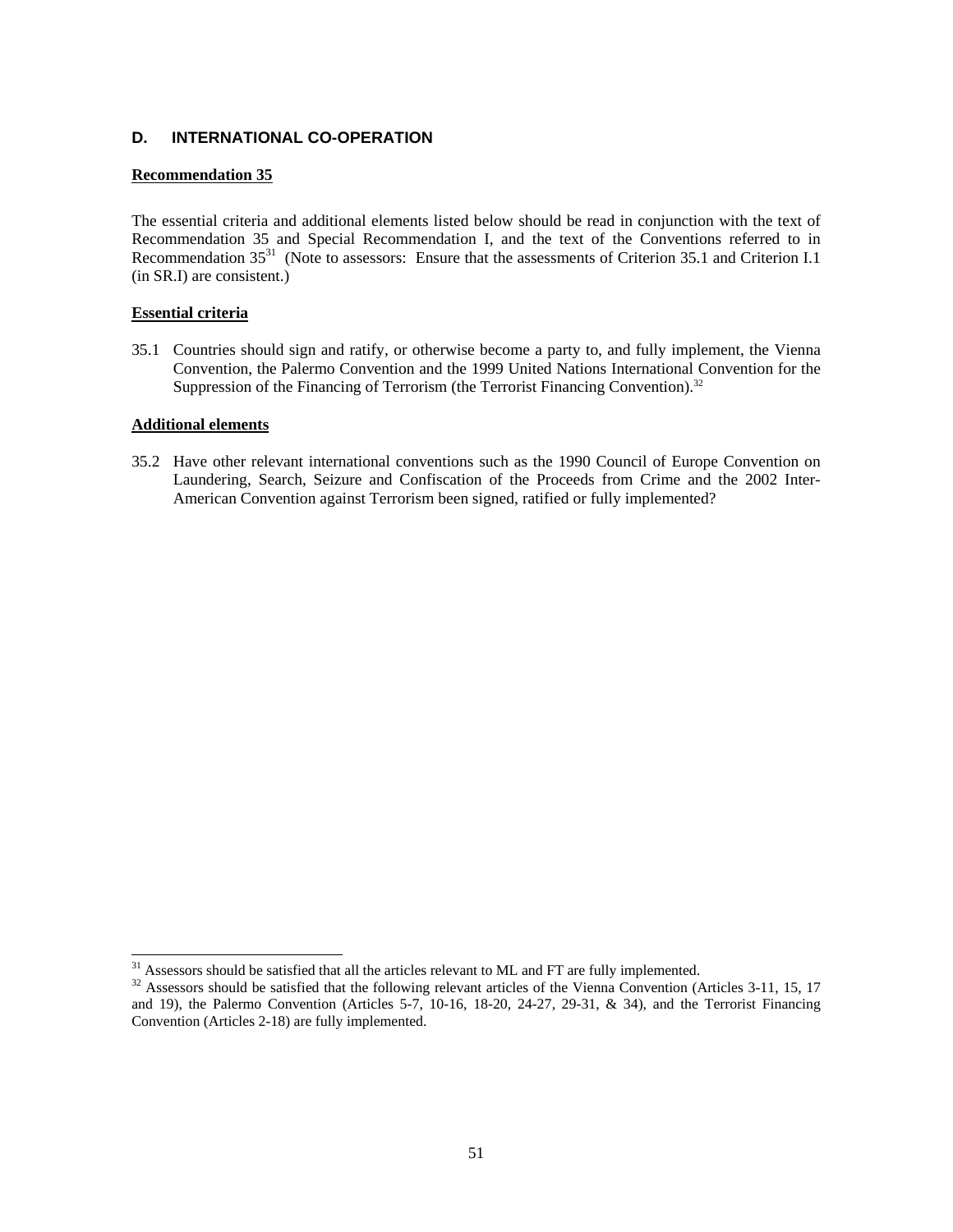The essential criteria and additional elements listed below should be read in conjunction with the text of Recommendation 36 and Special Recommendation V. (Note to assessors: Ensure that the assessments of Criteria 36.1 – 36.6 and Criterion V.1 (in SR.V) are consistent.)

# **Essential criteria**

- 36.1 Countries should be able to provide the widest possible range of mutual legal assistance in AML/CFT investigations, prosecutions and related proceedings. Mutual legal assistance should include assistance of the following nature: (a) the production, search and seizure of information, documents, or evidence (including financial records) from financial institutions, or other natural or legal persons; (b) the taking of evidence or statements from persons; (c) providing originals or copies of relevant documents and records as well as any other information and evidentiary items, (d) effecting service of judicial documents; (e) facilitating the voluntary appearance of persons for the purpose of providing information or testimony to the requesting country and (f) identification, freezing, seizure, or confiscation of assets laundered or intended to be laundered, the proceeds of ML and assets used for or intended to be used for FT, as well as the instrumentalities of such offences, and assets of corresponding value<sup>33</sup>
	- 36.1.1 Countries should be able to provide such assistance in a timely, constructive and effective manner.
- 36.2 Mutual legal assistance should not be prohibited or made subject to unreasonable, disproportionate or unduly restrictive conditions.

Possible examples of such conditions (for which an assessment as to reasonableness, proportionality or restrictiveness should be made) could include: generally refusing to provide assistance on the grounds that judicial proceedings have not commenced in the requesting country; requiring a conviction before providing assistance; overly strict interpretations of the principles of reciprocity and dual criminality.

- 36.3 There should be clear and efficient processes for the execution of mutual legal assistance requests in a timely way and without undue delays.
- 36.4 A request for mutual legal assistance should not be refused on the sole ground that the offence is also considered to involve fiscal matters.
- 36.5 A request for mutual legal assistance should not be refused on the grounds of laws that impose secrecy or confidentiality requirements on financial institutions or DNFBP, except where the relevant information was obtained in circumstances where legal professional privilege or legal professional secrecy applies $34$ .
- 36.6 The powers of competent authorities required under R.28 should also be available for use in response to requests for mutual legal assistance.
- 36.7 To avoid conflicts of jurisdiction, countries should consider devising and applying mechanisms for determining the best venue for prosecution of defendants in the interests of justice in cases that are subject to prosecution in more than one country.

 $\overline{a}$ 

 $33$  Elements (a) to (f) are drawn from the Palermo Convention.<br><sup>34</sup> See also Criteria 16.2.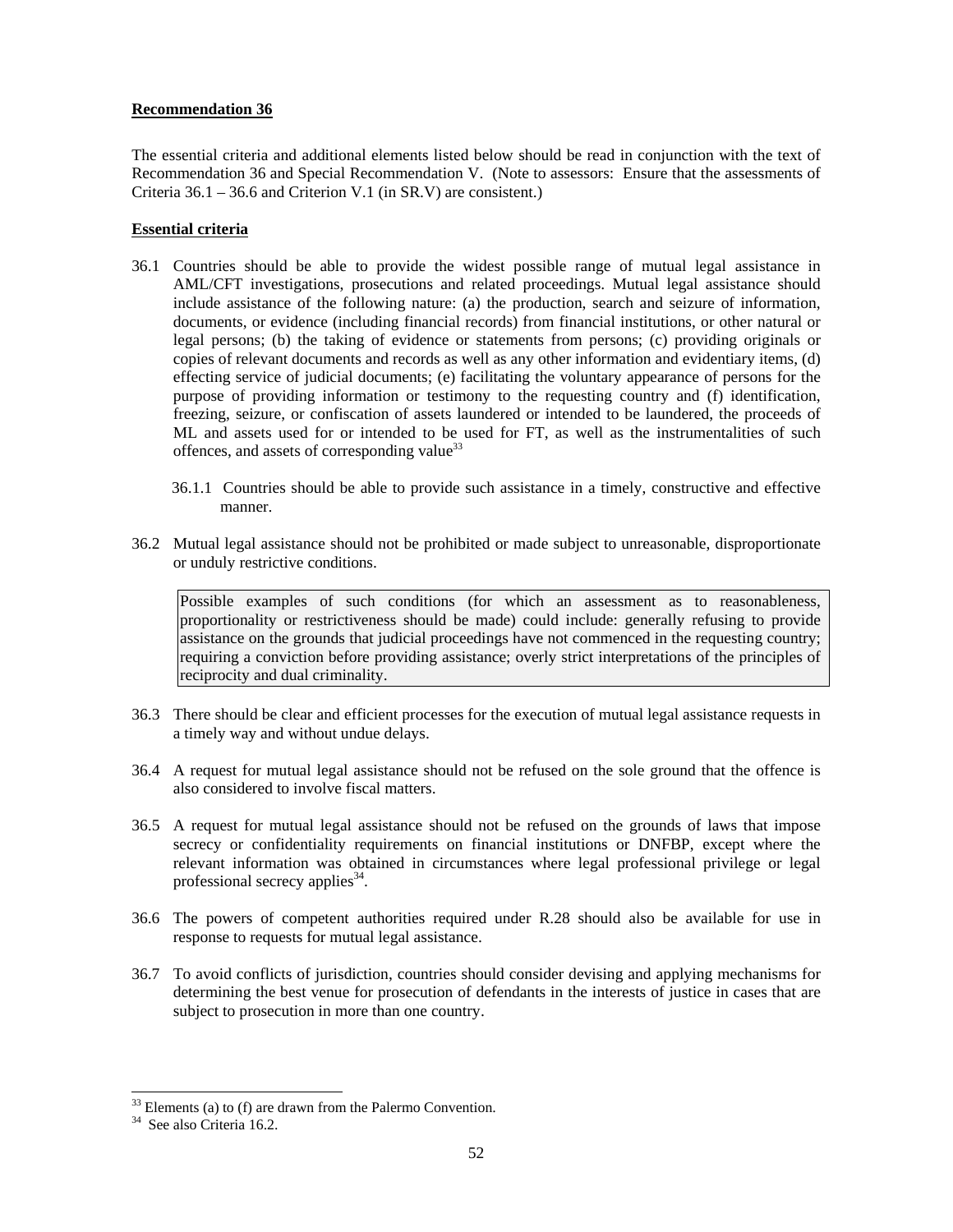# **Additional elements**

36.8 Are the powers of competent authorities required under R.28 available for use when there is a direct request from foreign judicial or law enforcement authorities to domestic counterparts?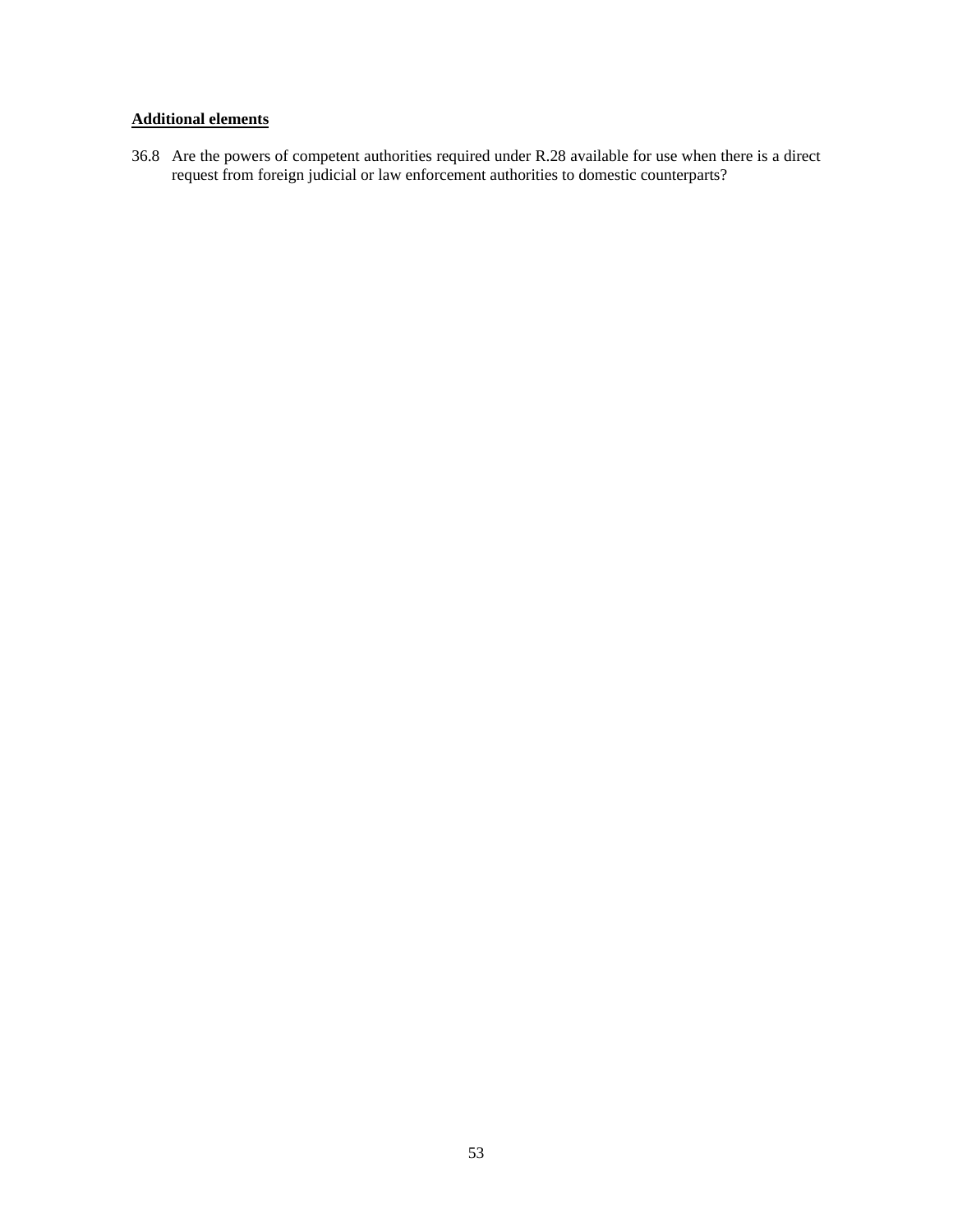The essential criteria listed below should be read in conjunction with the text of Recommendation 37 and Special Recommendation V. (Note to assessors: Ensure that the assessments of Criterion 37.1 and Criterion V.2 (in SR.V) are consistent.)

# **Essential criteria**

- 37.1 To the greatest extent possible, mutual legal assistance should be rendered in the absence of dual criminality, in particular, for less intrusive and non compulsory measures.
- 37.2 For extradition and those forms of mutual legal assistance where dual criminality is required, the requested state (that is rendering the assistance) should have no legal or practical impediment to rendering assistance where both countries criminalise the conduct underlying the offence. Technical differences between the laws in the requesting and requested states, such as differences in the manner in which each country categorises or denominates the offence should not pose an impediment to the provision of mutual legal assistance.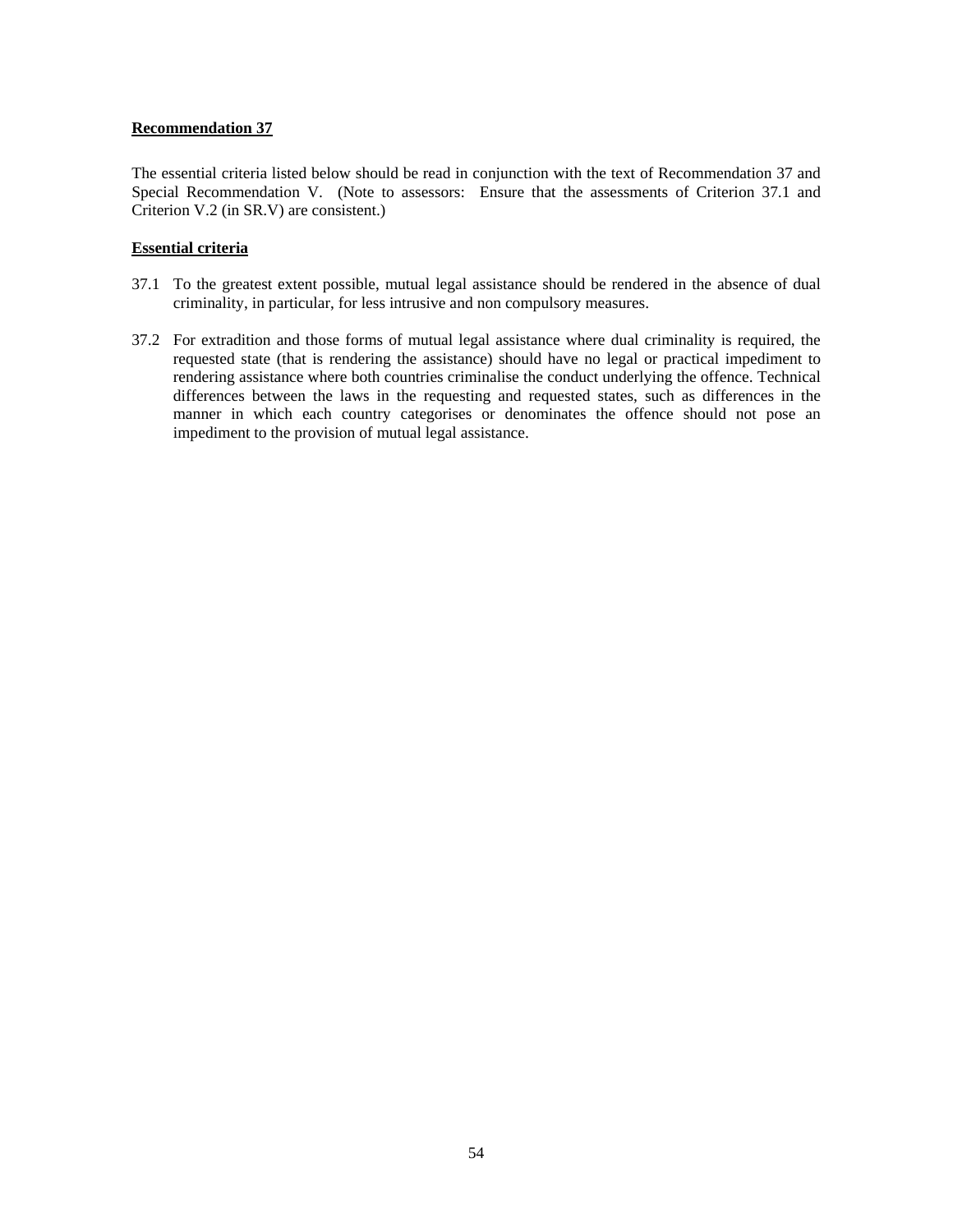The essential criteria and additional elements listed below should be read in conjunction with the text of Recommendation 38 and its Interpretative Note, and the text of Recommendation 3 and Special Recommendation V. (Note to assessors: Ensure that the assessments of Criteria 38.1 – 38.3 and Criterion V.3 are consistent.)

#### **Essential criteria**

- 38.1 There should be appropriate laws and procedures to provide an effective and timely response to mutual legal assistance requests by foreign countries related to the identification, freezing, seizure, or confiscation of:
	- (a) laundered property from,
	- (b) proceeds from,
	- (c) instrumentalities used in, or
	- (d) instrumentalities intended for use in,

the commission of any ML, FT or other predicate offences.

- 38.2 The requirements in Criterion 38.1 should also be met where the request relates to property of corresponding value.
- 38.3 Countries should have arrangements for co-ordinating seizure and confiscation actions with other countries.
- 38.4 Countries should consider establishing an asset forfeiture fund into which all or a portion of confiscated property will be deposited and will be used for law enforcement, health, education or other appropriate purposes.
- 38.5 Countries should consider authorising the sharing of confiscated assets between them when confiscation is directly or indirectly a result of co-ordinated law enforcement actions.

#### **Additional elements**

38.6 Are foreign non criminal confiscation orders (as described in criterion 3.7) recognised and enforced?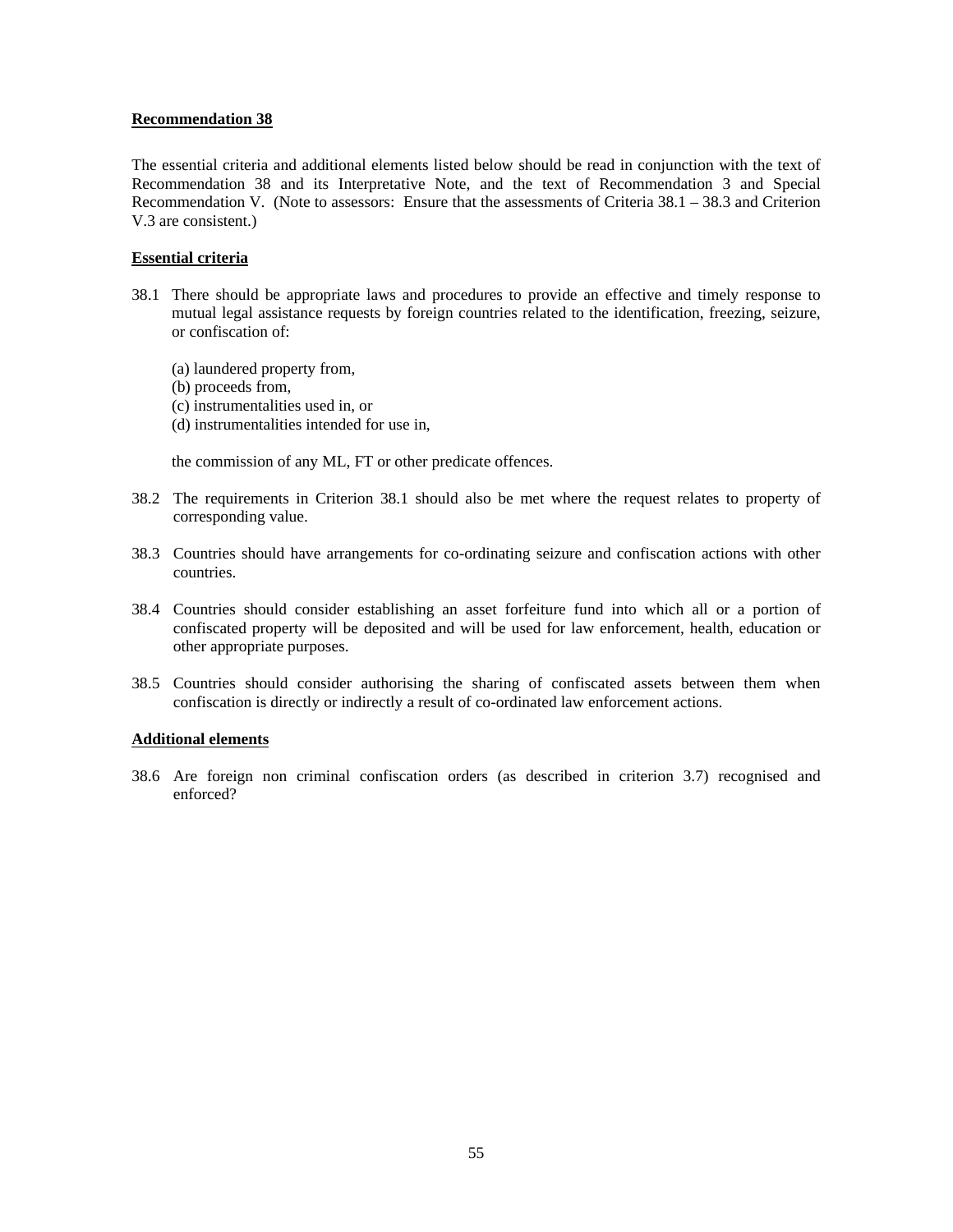The essential criteria and additional elements listed below should be read in conjunction with the text of Recommendation 39.

# **Essential criteria**

- 39.1 Money laundering should be an extraditable offence. There should be laws and procedures to extradite individuals charged with a money laundering offence.
- 39.2 Countries should either:
	- a) extradite their own nationals or,
	- b) where a country does not extradite its own nationals solely on the grounds of nationality, that country should, at the request of the country seeking extradition, submit the case without undue delay to its competent authorities for the purpose of prosecution of the offences set forth in the request. In such cases, the competent authorities should take their decision and conduct their proceedings in the same manner as in the case of any other offence of a serious nature under the domestic law of that country.
- 39.3 In the case referred to in criterion 39.2(b), countries should cooperate with each other, in particular on procedural and evidentiary aspects, to ensure the efficiency of the prosecution.
- 39.4 Consistent with the principles of domestic law, countries should adopt measures or procedures that will allow extradition requests and proceedings relating to ML to be handled without undue delay.

#### **Additional elements**

39.5 Are simplified procedures of extradition in place by allowing direct transmission of extradition requests between appropriate ministries? Can persons be extradited based only on warrants of arrests or judgements? Is there a simplified procedure of extradition of consenting persons who waive formal extradition proceedings in place?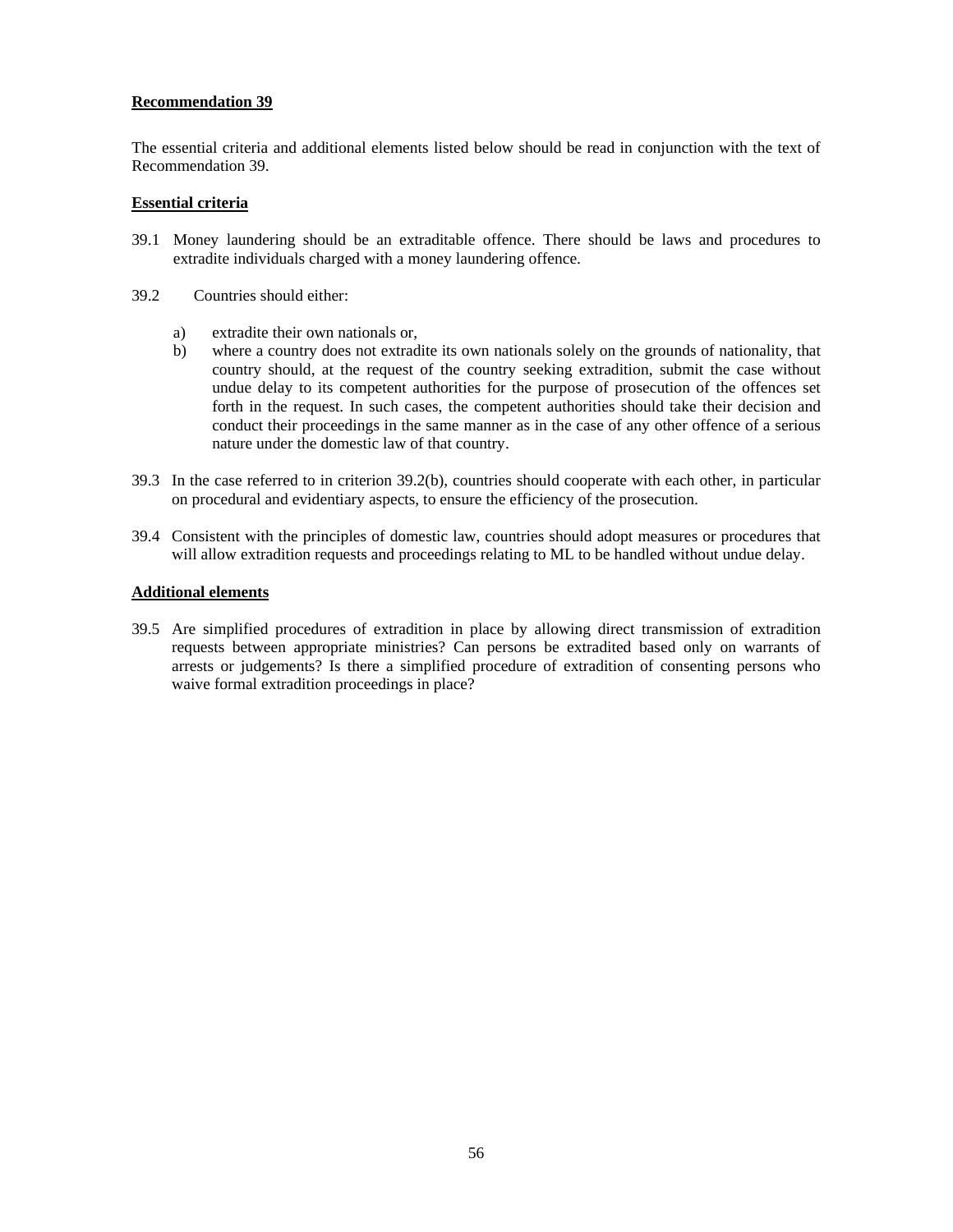The essential criteria and additional elements listed below should be read in conjunction with the text of Recommendation 40 and its Interpretative Note, and Special Recommendation V. (Note to assessors: Ensure that the assessments of Criteria 40.1 – 40.9 and Criterion V.5 (in SR.V) are consistent.)

# **Essential criteria**

- 40.1 Countries should ensure that their competent authorities are able to provide the widest range of international cooperation to their foreign counterparts.
	- 40.1.1 Countries should be able to provide such assistance in a rapid, constructive and effective manner.
- 40.2 There should be clear and effective gateways, mechanisms or channels that will facilitate and allow for prompt and constructive exchanges of information directly between counterparts<sup>35</sup>.

Examples of gateways, mechanisms or channels used in international cooperation and exchanges of information (other than MLA or extradition) include laws allowing exchanges of information on a reciprocal basis; bilateral or multilateral agreements or arrangements such as Memorandum of Understanding (MOU); and exchanges through appropriate international or regional organisations or bodies such as Interpol or the Egmont Group of FIUs.

- 40.3. Such exchanges of information should be possible: (a) both spontaneously and upon request, and (b) in relation to both money laundering and the underlying predicate offences.
- 40.4 Countries should ensure that all their competent authorities are authorised to conduct inquiries on behalf of foreign counterparts.
	- 40.4.1 In particular, countries should ensure that their FIU is authorised to make the following types of inquiries on behalf of foreign counterparts: (a) searching its own databases, including with respect to information related to suspicious transaction reports; (b) searching other databases to which it may have direct or indirect access, including law enforcement databases, public databases, administrative databases and commercially available databases.
- 40.5 Countries should ensure that their law enforcement authorities are authorised to conduct investigations on behalf of foreign counterparts; other competent authorities should be authorised to conduct investigations on behalf of foreign counterparts, where permitted by domestic law.
- 40.6 Exchanges of information should not be made subject to disproportionate or unduly restrictive conditions.
- 40.7 Requests for cooperation should not be refused on the sole ground that the request is also considered to involve fiscal matters.
- 40.8 Requests for cooperation should not be refused on the grounds of laws that impose secrecy or confidentiality requirements on financial institutions or DNFBP (except where the relevant information that is sought is held in circumstances where legal professional privilege or legal professional secrecy applies $36$ ).

 $\overline{a}$ 

<sup>&</sup>lt;sup>35</sup> Obstacles to a prompt and constructive exchange of information include failing to respond or take the appropriate measures in a timely way, and unreasonable delays in responding.

<sup>36</sup> See also criteria 16.2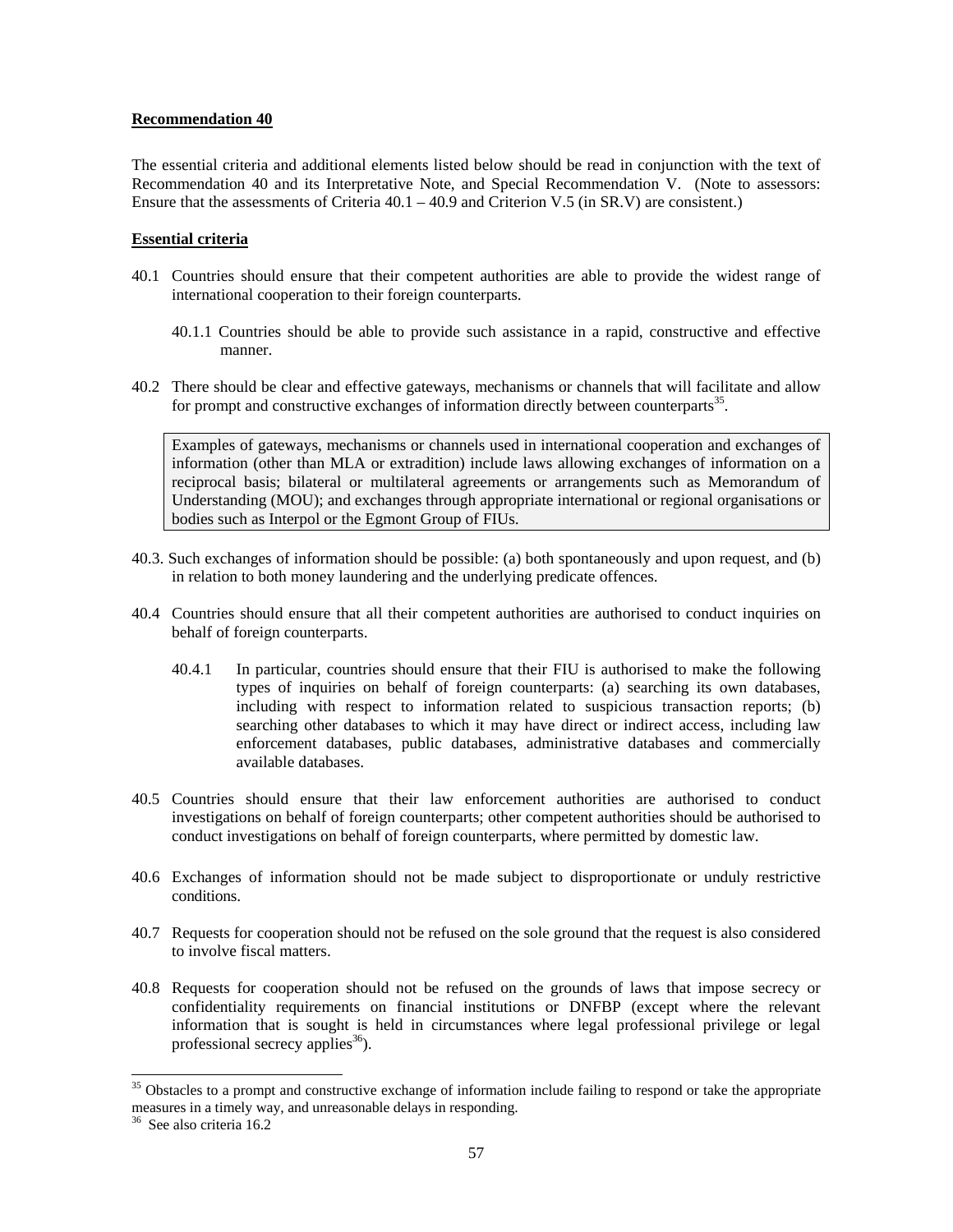40.9 Countries should establish controls and safeguards to ensure that information received by competent authorities is used only in an authorised manner. These controls and safeguards should be consistent with national provisions on privacy and data protection<sup>37</sup>.

#### **Additional elements**

l

- 40.10 Are mechanisms in place to permit a prompt and constructive exchange of information with noncounterparts? Does it take place directly or indirectly<sup>38</sup>?
	- 40.10.1 Does the requesting authority as a matter of practice disclose to the requested authority the purpose of the request and on whose behalf the request is made?
- 40.11 Can the FIU obtain from other competent authorities or other persons relevant information requested by a foreign counterpart FIU?

 $37$  This implies that, at a minimum, exchanged information must be treated as protected by the same confidentiality provisions as apply to similar information from domestic sources obtained by the receiving competent authority.

<sup>&</sup>lt;sup>38</sup> The reference to indirect exchange of information with foreign authorities other than counterparts covers the situation where the requested information passes from the foreign authority through one or more domestic or foreign authorities before being received by the requesting authority.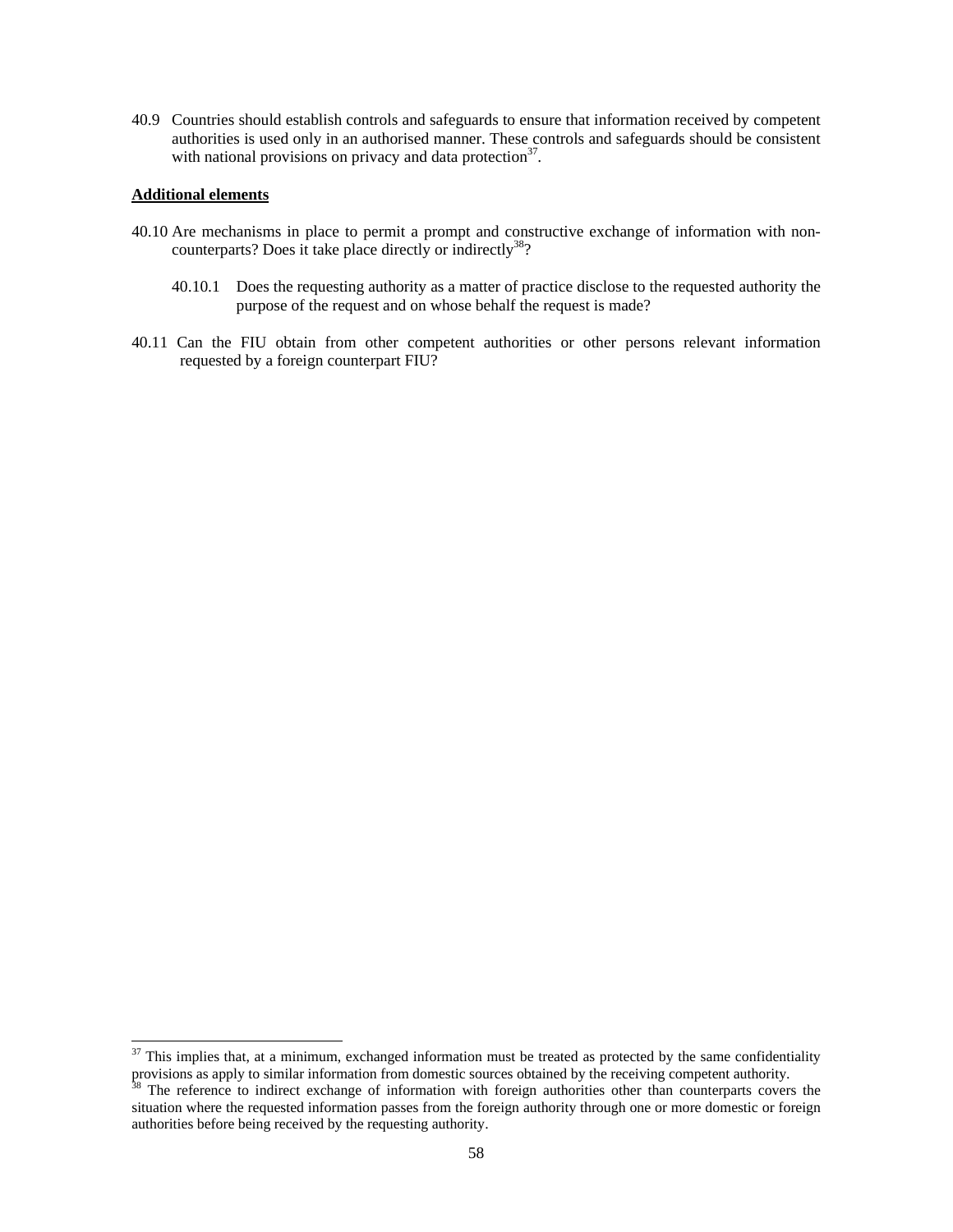# **NINE SPECIAL RECOMMENDATIONS Essential Criteria and Additional Elements**

# **Special Recommendation I**

The essential criteria listed below should be read in conjunction with the text of Special Recommendation I, Recommendation 35, Special Recommendations II, III and V, the 1999 United Nations International Convention for the Suppression of the Financing of Terrorism (Terrorist Financing Convention), and the following United Nations Security Council Resolutions: S/RES/1267(1999), its successor resolutions 1333(2000), S/RES/1363(2001), S/RES/1390(2002), S/RES/1455(2003), and S/RES/1526(2004), and S/RES/1373(2001). (Note to assessors: Ensure that the assessments of Criterion I.1 and Criterion 35.1 (in R.35) are consistent. Also ensure that the assessments of SR.I, SR.II, SR.III and SR.V are consistent.)

# **Essential criteria**

 $\overline{a}$ 

- I.1 Countries should sign and ratify, or otherwise become a party to, and fully implement, the Terrorist Financing Convention<sup>39</sup>.
- I.2 Countries should fully implement the United Nations Security Council Resolutions relating to the prevention and suppression of FT. These comprise S/RES/1267(1999) and its successor resolutions and S/RES/1373(2001). This requires any necessary laws, regulations or other measures to be in place and for these provisions to cover the requirements contained in those resolutions.

<sup>&</sup>lt;sup>39</sup> Assessors should be satisfied that all relevant articles of the Terrorist Financing Convention are fully implemented (Articles 2-6 and 17-18 which relate to SR.II; Article 8 which relates to SR.III; and Articles 7 and 9-18 which relate to SR.V.)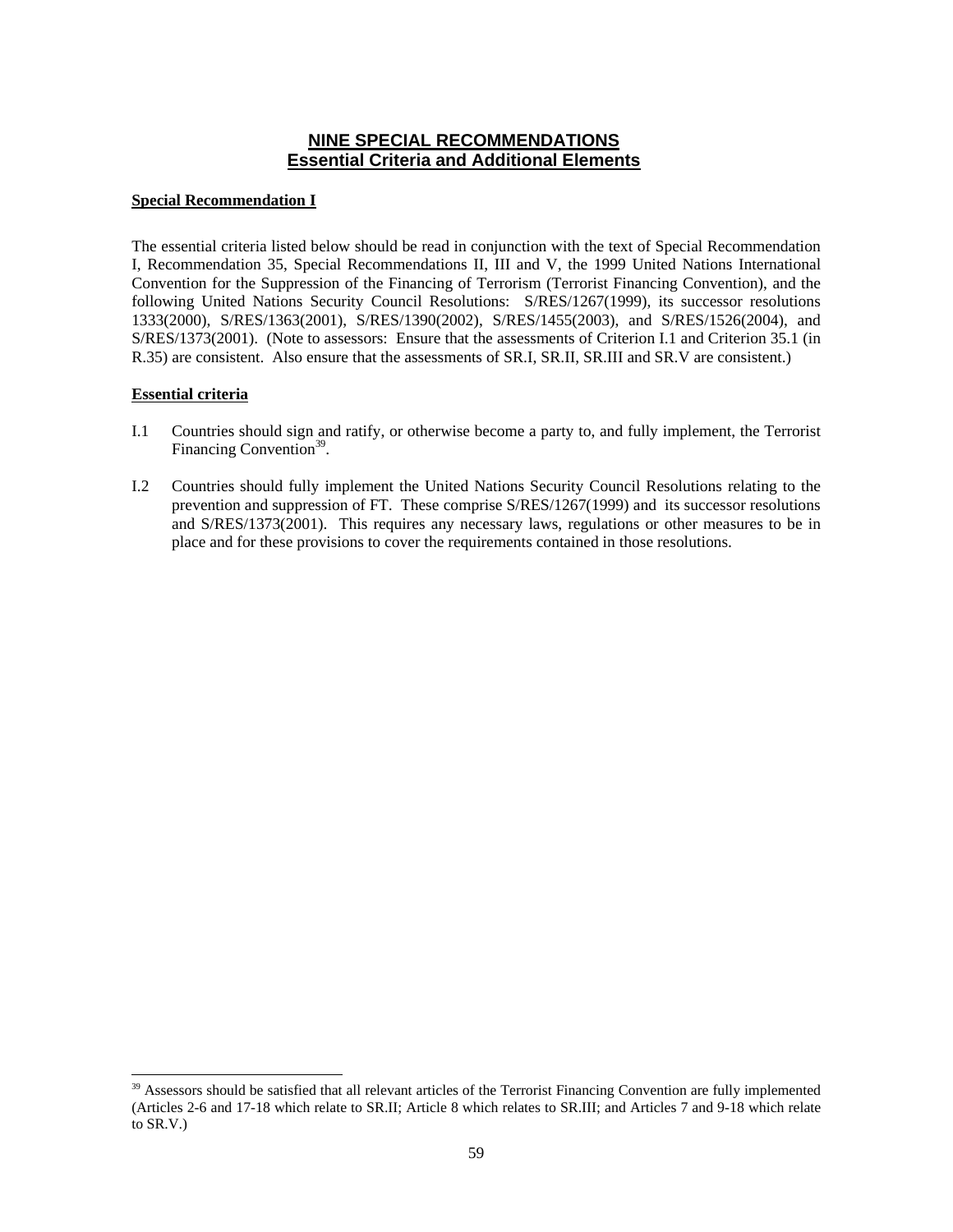# **Special Recommendation II**

The essential criteria listed below should be read in conjunction with the text of Special Recommendation II, Special Recommendation I, Recommendations 1 and 2, and the 1999 United Nations International Convention for the Suppression of the Financing of Terrorism (Terrorist Financing Convention). (Note to assessors: Ensure that the assessments of Criteria II.1 – II.3, Criterion I.1 (in SR.I) and Criteria 1.3 (in R.1) are consistent.)

# **Essential criteria**

 $\overline{a}$ 

II.1 Terrorist financing should be criminalised consistent with Article 2 of the Terrorist Financing Convention, and should have the following characteristics: $40$ 

 (a) Terrorist financing offences should extend to any person who wilfully provides or collects funds by any means, directly or indirectly, with the unlawful intention that they should be used or in the knowledge that they are to be used, in full or in part:

- (i) to carry out a terrorist  $act(s)$ ;
- (ii) by a terrorist organisation; or
- (iii) by an individual terrorist.

 (b) Terrorist financing offences should extend to any *funds* as that term is defined in the TF Convention. This includes funds whether from a legitimate or illegitimate source.

The Terrorist Financing Convention defines *funds* as:

"assets of every kind, whether tangible or intangible, movable or immovable, however, acquired, and legal documents or instruments in any form, including electronic or digital, evidencing title to, or interest in, such assets, including, but not limited to, bank credits, travellers cheques, bank cheques, money orders, shares, securities, bonds, drafts, letters of credit."

 (c) Terrorist financing offences should not require that the funds: (i) were actually used to carry out or attempt a terrorist  $act(s)$ ; or (ii) be linked to a specific terrorist  $act(s)$ .

(d) It should also be an offence to attempt to commit the offence of terrorist financing.

 (e) It should also be an offence to engage in any of the types of conduct set out in Article 2(5) of the Terrorist Financing Convention.

- II.2 Terrorist financing offences should be predicate offences for money laundering.
- II.3 Terrorist financing offences should apply, regardless of whether the person alleged to have committed the offence(s) is in the same country or a different country from the one in which the terrorist(s)/terrorist organisation(s) is located or the terrorist act(s) occurred/will occur
- II.4 Countries should ensure that Criteria 2.2 to 2.5 (in R.2) also apply in relation to the offence of FT.

 $40$  Note to assessors: the criminalisation of terrorist financing solely on the basis of aiding and abetting, attempt, or conspiracy does not comply with SRII.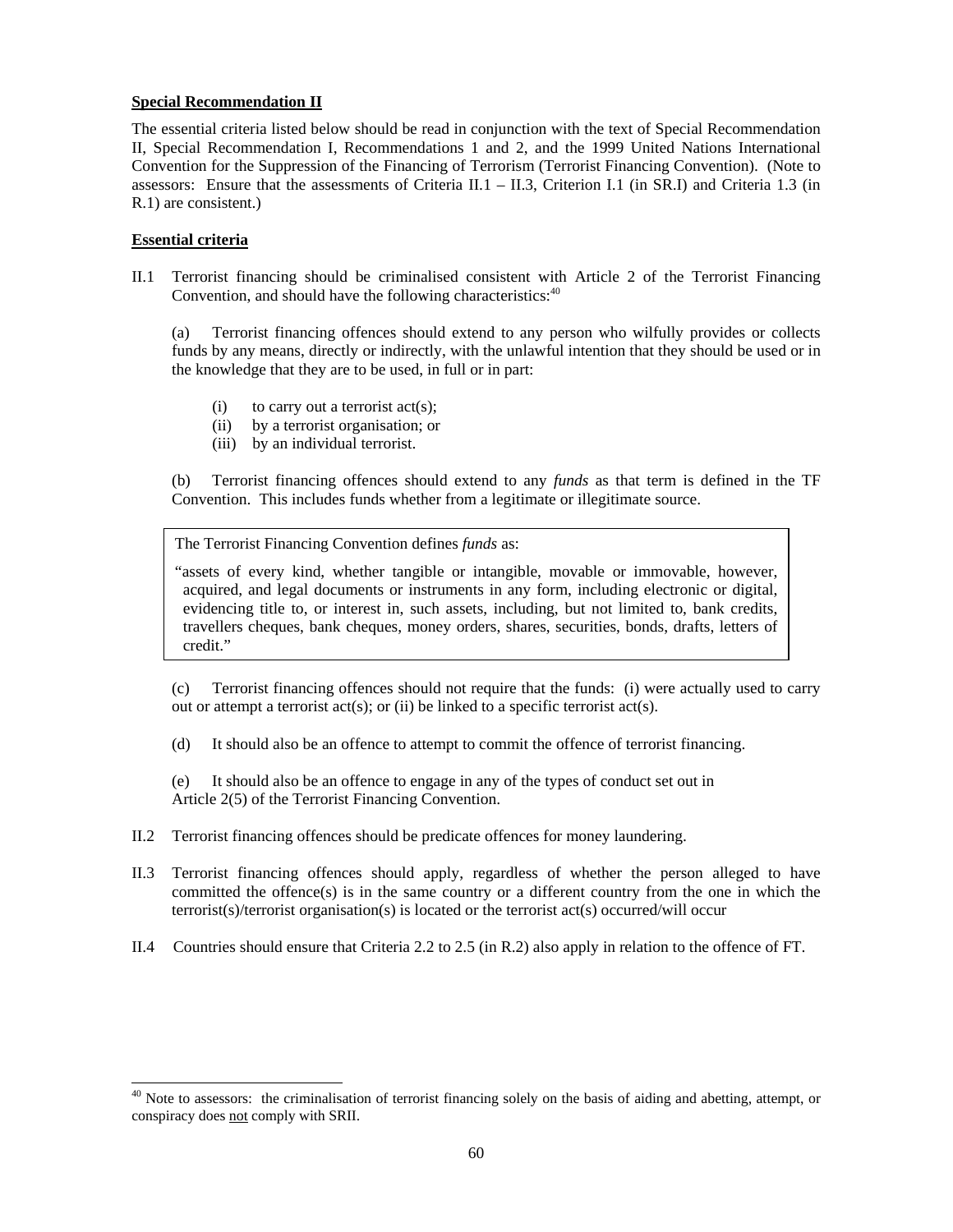# **Special Recommendation III**

The essential criteria and additional elements listed below should be read in conjunction with the text of Special Recommendation III, its Interpretative Note, its Best Practices Paper, Special Recommendation I, Recommendation 3, the 1999 United Nations International Convention for the Suppression of the Financing of Terrorism (Terrorist Financing Convention), the following United Nations Security Council Resolutions: S/RES/1267(1999), its successor resolutions 1333(2000), S/RES/1363(2001), S/RES/1390(2002), S/RES/1455(2003) and S/RES/1526(2004), S/RES/1373(2001) and  $S/RES/1452(2002)$ . (Note to assessors: Ensure that the assessments of Criteria III.1 – III.12, Criteria I.1 – I.2 (in SR.I), Criterion VIII.2 (in SR.VIII) and Criteria 3.1 – 3.4 and Criterion 3.6 (in R.3) are consistent.)

# **Essential criteria**

*Freezing and, where appropriate, seizing under the relevant U.N. Resolutions:* 

III.1 Countries should have effective laws and procedures to freeze terrorist funds or other assets of persons designated by the United Nations Al-Qaida and Taliban Sanctions Committee in accordance with S/RES/1267(1999). Such freezing should take place without delay and without prior notice to the designated persons involved.

S/RES/1267(1999) and its successor resolutions obligate countries to freeze without delay the funds or other assets owned or controlled by Al-Qaida, the Taliban, Usama bin Laden, or persons and entities associated with them as designated by the United Nations Al-Qaida and Taliban Sanctions Committee established pursuant to United Nations Security Council Resolution 1267(1999), including funds derived from funds or other assets owned or controlled, directly or indirectly, by them or by persons acting on their behalf or at their direction, and ensure that neither these nor any other funds or other assets are made available, directly or indirectly, for such persons' benefit, by their nationals or by any person within their territory. The Al-Qaida and Taliban Sanctions Committee is the authority responsible for designating the persons and entities that should have their funds or other assets frozen under S/RES/1267(1999) and its successor resolutions. All countries that are members of the United Nations are obligated by S/RES/1267(1999) and its successor resolutions to freeze the assets of persons and entities so designated by the Al-Qaida and Taliban Sanctions Committee.

III.2 A country should have effective laws and procedures to freeze terrorist funds or other assets of persons designated in the context of S/RES/1373(2001). Such freezing should take place without delay and without prior notice to the designated persons involved.

S/RES/1373(2001) obligates countries to freeze without delay the funds or other assets of persons who commit, or attempt to commit, terrorist acts or participate in or facilitate the commission of terrorist acts; of entities owned or controlled directly or indirectly by such persons; and of persons and entities acting on behalf of, or at the direction of such persons and entities, including funds or other assets derived or generated from property owned or controlled, directly or indirectly, by such persons and associated persons and entities. Each individual country has the authority to designate the persons and entities that should have their funds or other assets frozen. Additionally, to ensure that effective co-operation is developed among countries, countries should examine and give effect to, if appropriate, the actions initiated under the freezing mechanisms of other countries. When (i) a specific notification or communication is sent and (ii) the country receiving the request is satisfied, according to applicable legal principles, that a requested designation is supported by reasonable grounds, or a reasonable basis, to suspect or believe that the proposed designee is a terrorist, one who finances terrorism or a terrorist organisation, the country receiving the request must ensure that the funds or other assets of the designated person are frozen without delay.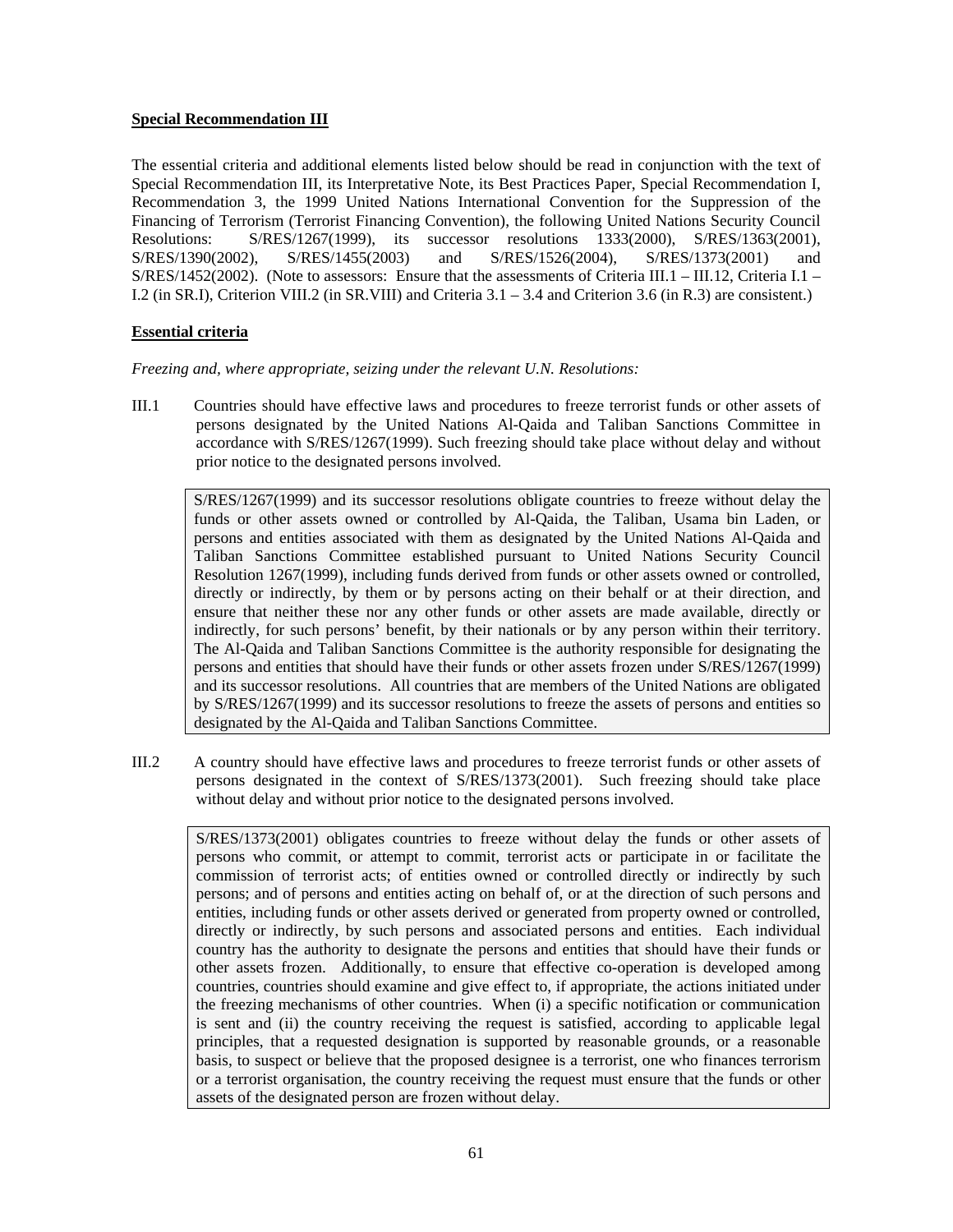- III.3 A country should have effective laws and procedures to examine and give effect to, if appropriate, the actions initiated under the freezing mechanisms of other jurisdictions. Such procedures should ensure the prompt determination, according to applicable national legal principles, whether reasonable grounds or a reasonable basis exists to initiate a freezing action and the subsequent freezing of funds or other assets without delay.
- III.4 The freezing actions referred to in Criteria III.1 III.3 should extend to:
	- (a) funds or other assets wholly or jointly<sup>41</sup> owned or controlled, directly or indirectly, by designated persons, terrorists, those who finance terrorism or terrorist organisations; and
	- (b) funds or other assets derived or generated from funds or other assets owned or controlled directly or indirectly by designated persons, terrorists, those who finance terrorism or terrorist organisations.
- III.5 Countries should have effective systems for communicating actions taken under the freezing mechanisms referred to in Criteria III.1 – III.3 to the financial sector<sup>42</sup> immediately upon taking such action.
- III.6 Countries should provide clear guidance to financial institutions and other persons or entities that may be holding targeted funds or other assets concerning their obligations in taking action under freezing mechanisms.
- III.7 Countries should have effective and publicly-known procedures for considering de-listing requests and for unfreezing the funds or other assets of de-listed persons or entities in a timely manner consistent with international obligations.
- III.8 Countries should have effective and publicly-known procedures for unfreezing, in a timely manner, the funds or other assets of persons or entities inadvertently affected by a freezing mechanism upon verification that the person or entity is not a designated person.
- III.9 Countries should have appropriate procedures for authorising access to funds or other assets that were frozen pursuant to S/RES/1267(1999) and that have been determined to be necessary for basic expenses, the payment of certain types of fees, expenses and service charges or for extraordinary expenses. These procedures should be in accordance with S/RES/1452(2002).
- III.10 Countries should have appropriate procedures through which a person or entity whose funds or other assets have been frozen can challenge that measure with a view to having it reviewed by a court.

# *Freezing, Seizing and Confiscation in other circumstances*

l

III.11 Countries should ensure that Criteria 3.1 – 3.4 and Criterion 3.6 (in R.3) also apply in relation to the freezing, seizing and confiscation of terrorist-related funds or other assets in contexts other than those described in Criteria III.1 – III.10.

<sup>&</sup>lt;sup>41</sup> *Jointly* refers to those assets held jointly between or among designated persons, terrorists, those who finance terrorism or terrorist organisations on the one hand, and a third party or parties on the other hand.

 $42$  For examples of possible mechanisms to communicate actions taken or to be taken to the financial sector and/or the general public, see the FATF Best Practices paper entitled "Freezing of Terrorist Assets – International Best Practices".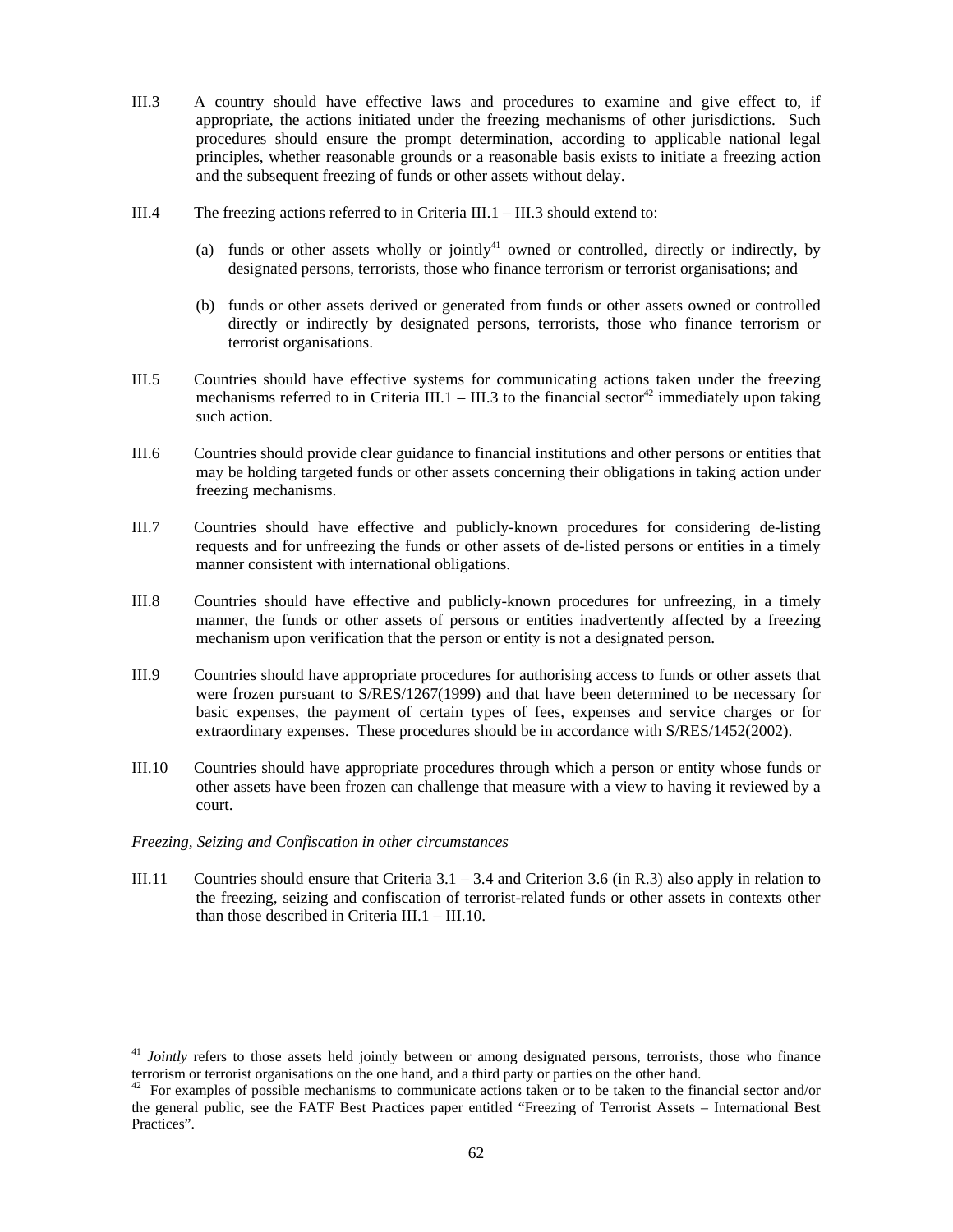### *General provisions*

- III.12 Laws and other measures should provide protection for the rights of bona fide third parties. Such protection should be consistent with the standards provided in Article 8 of the Terrorist Financing Convention, where applicable.
- III.13 Countries should have appropriate measures to monitor effectively the compliance with relevant legislation, rules or regulations governing the obligations under SR III and to impose civil, administrative or criminal sanctions for failure to comply with such legislation, rules or regulations.

#### **Additional elements**

- III.14 Have the measures set out in the Best Practices Paper for SR.III been implemented?
- III.15 Have the procedures to authorise access to funds or other assets that were frozen pursuant to S/RES/1373(2001) and that have been determined to be necessary for basic expenses, the payment of certain types of fees, expenses and service charges or for extraordinary expenses been implemented? Are these procedures consistent with S/RES/1373(2001) and the spirit of S/RES/1452(2003)?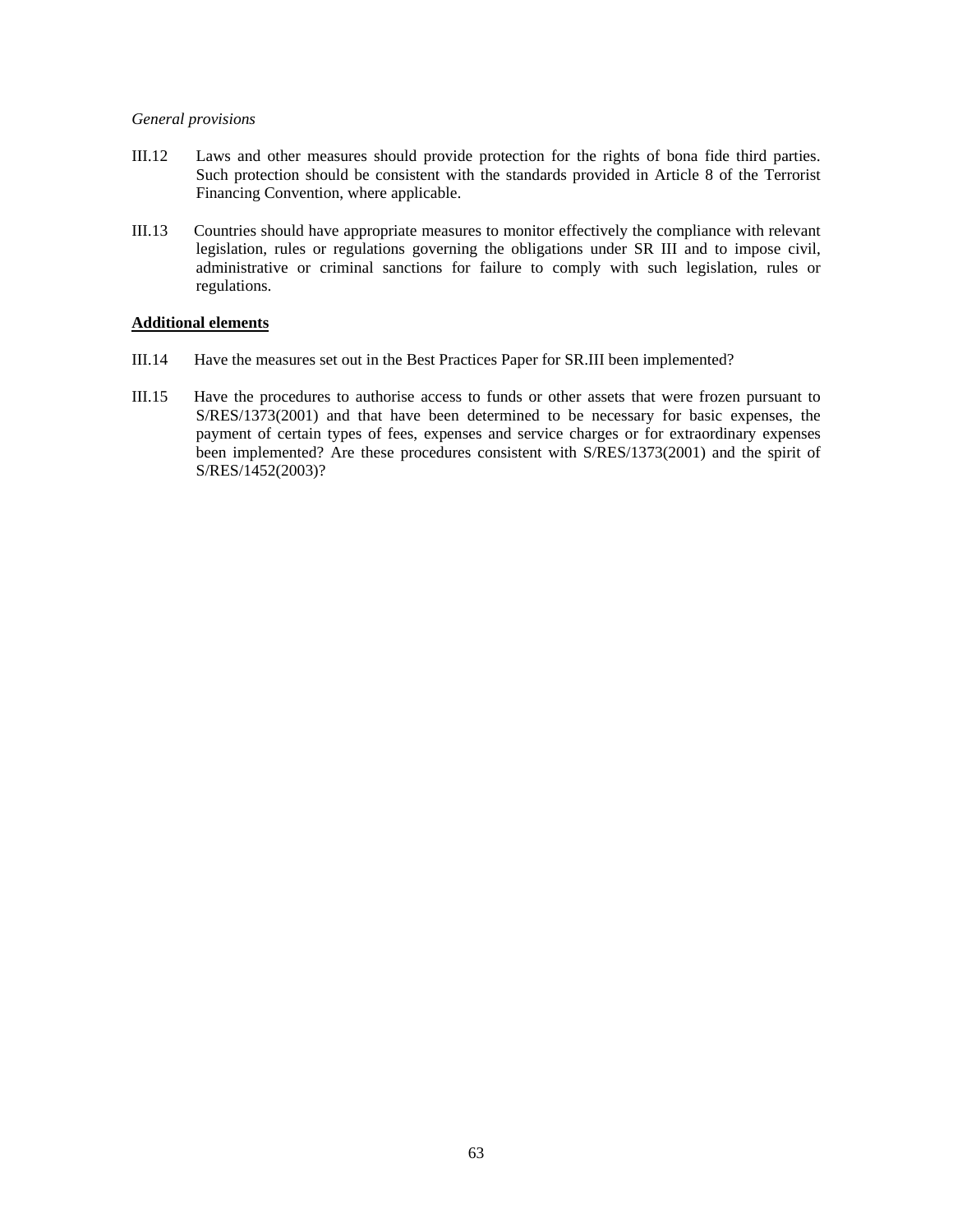#### **Special Recommendation IV**

The essential criteria and additional elements listed below should be read in conjunction with the text of Special Recommendation IV, and Recommendations 13, 16 and 17. (Note to assessors: Ensure that the assessments of Criteria IV.1 – IV.2, Criteria  $13.1 - 13.4$  (in R.13), and Criteria  $17.1 - 17.4$  (in R.17) are consistent.)

# **Essential criteria**

 $\overline{a}$ 

- IV.1 A financial institution should be required by law or regulation to report to the FIU (a suspicious<sup>43</sup> transaction report – STR) when it suspects or has reasonable grounds to suspect that funds are linked or related to, or to be used for terrorism, terrorist acts or by terrorist organisations or those who finance terrorism. This requirement should be a direct mandatory obligation, and any indirect or implicit obligation to report suspicious transactions, whether by reason of possible prosecution for a FT offence or otherwise (so called "indirect reporting"), is not acceptable.
- IV.2 Countries should ensure that Criteria 13.3 13.4 (in R.13) also apply in relation to the obligations under SR IV.

<sup>&</sup>lt;sup>43</sup> Systems based on the reporting of unusual transactions (rather than suspicious transactions) are equally satisfactory.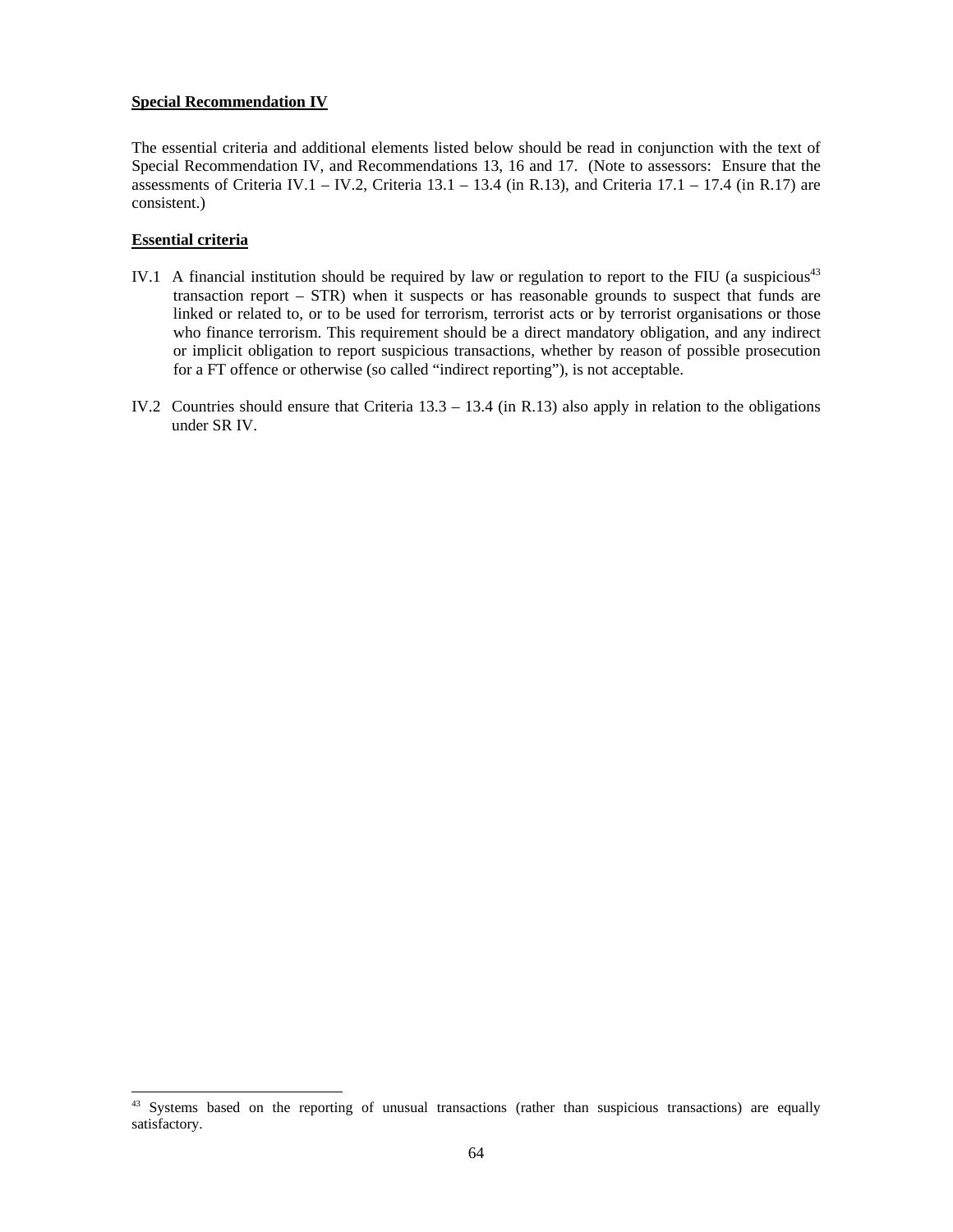### **Special Recommendation V**

The essential criteria and additional elements listed below should be read in conjunction with the text of Special Recommendation V, Special Recommendation I, Recommendations 36-40, the 1999 United Nations International Convention for the Suppression of the Financing of Terrorism (Terrorist Financing Convention), and Special Recommendation III.

#### **Essential criteria**

- V.1 Countries should ensure that Criteria 36.1 36.6 (in R.36) also apply to the obligations under SR.V.
- V.2 Countries should ensure that Criteria 37.1-37.2 (in R.37) also apply to the obligations under SR.V.
- V.3 Countries should ensure that Criteria 38.1 38.3 (in R.38) also apply to the obligations under SR.V.
- V.4 Countries should ensure that Criteria  $39.1 39.4$  (in R.39) also apply to extradition proceedings related to terrorist acts and FT.
- V.5 Countries should ensure that Criteria 40.1 40.9 (in R.40) also apply to the obligations under SR.V.

#### **Additional elements**

- V.6 Do additional elements 36.7 36.8 (in R.36) apply in relation to the obligations under SR.V?
- V.7 Do additional elements 38.4 38.6 (in R.38) apply in relation to the obligations under SR.V?
- V.8 Does the additional element 39.5 (in R.39) apply extradition proceedings related to terrorist acts or FT?
- V.9 Do additional elements 40.10 40.11 (in R.40) apply in relation to the obligations under SR.V?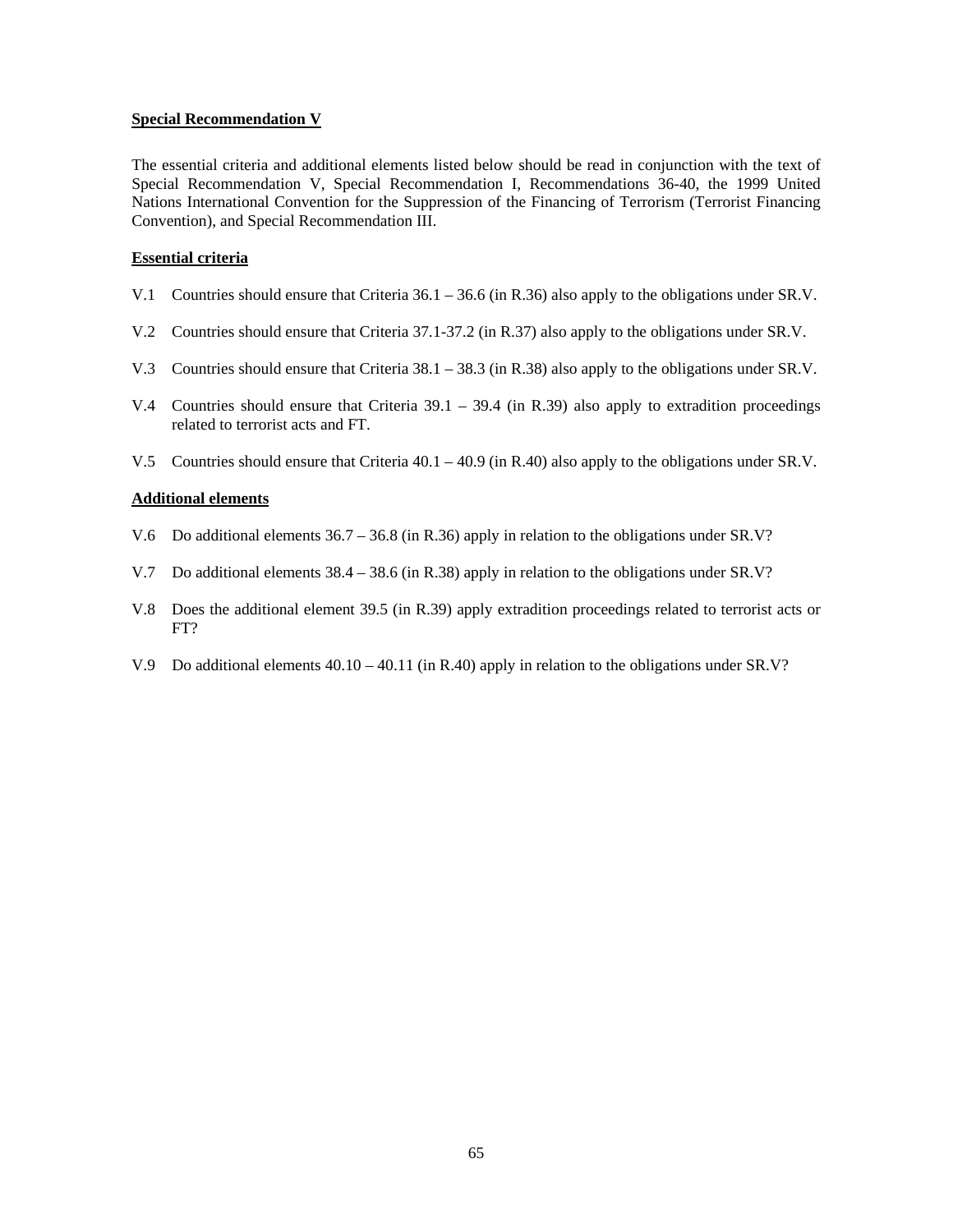# **Special Recommendation VI**

The essential criteria and additional elements listed below should be read in conjunction with the text of Special Recommendation VI, its Interpretative Note and its Best Practices Paper, Special Recommendation VII and its Interpretative Note, and Recommendation 17. (Note to assessors: Ensure that the assessments of Criterion VI.5 and Criteria 17.1 – 17.4 (in R.17) are consistent.)

# **Essential criteria**

- VI.1 Countries should designate one or more competent authorities to register and/or licence natural and legal persons that perform money or value transfer services (MVT service operators), maintain a current list of the names and addresses of licensed and/or registered MVT service operators, and be responsible for ensuring compliance with licensing and/or registration requirements $44$ .
- VI.2 Countries should ensure that all MVT service operators are subject to the applicable FATF Forty Recommendations (in particular Recommendations 4-11, 13-15 and 21-23) and FATF Nine Special Recommendations (in particular SR.VII).
- VI.3 Countries should have systems in place for monitoring MVT service operators and ensuring that they comply with the FATF Recommendations.
- VI.4 Countries should require each licensed or registered MVT service operator to maintain a current list of its agents which must be made available to the designated competent authority.
- VI.5 Countries should ensure that Criteria 17.1 17.4 (in R.17) also apply in relation to the obligations under SR VI.

# **Additional elements**

l

VI.6 Have the measures set out in the Best Practices Paper for SR.VI been implemented?

<sup>44</sup> SR.VI does not require countries to establish a separate licensing/registration system or designate another competent authority in respect of money remitters which are already licensed/registered as financial institutions within the country, permitted to perform MVT services under the terms of their license/registration, and already subject to the full range of applicable obligations under the FATF Forty Recommendations and Nine Special Recommendations.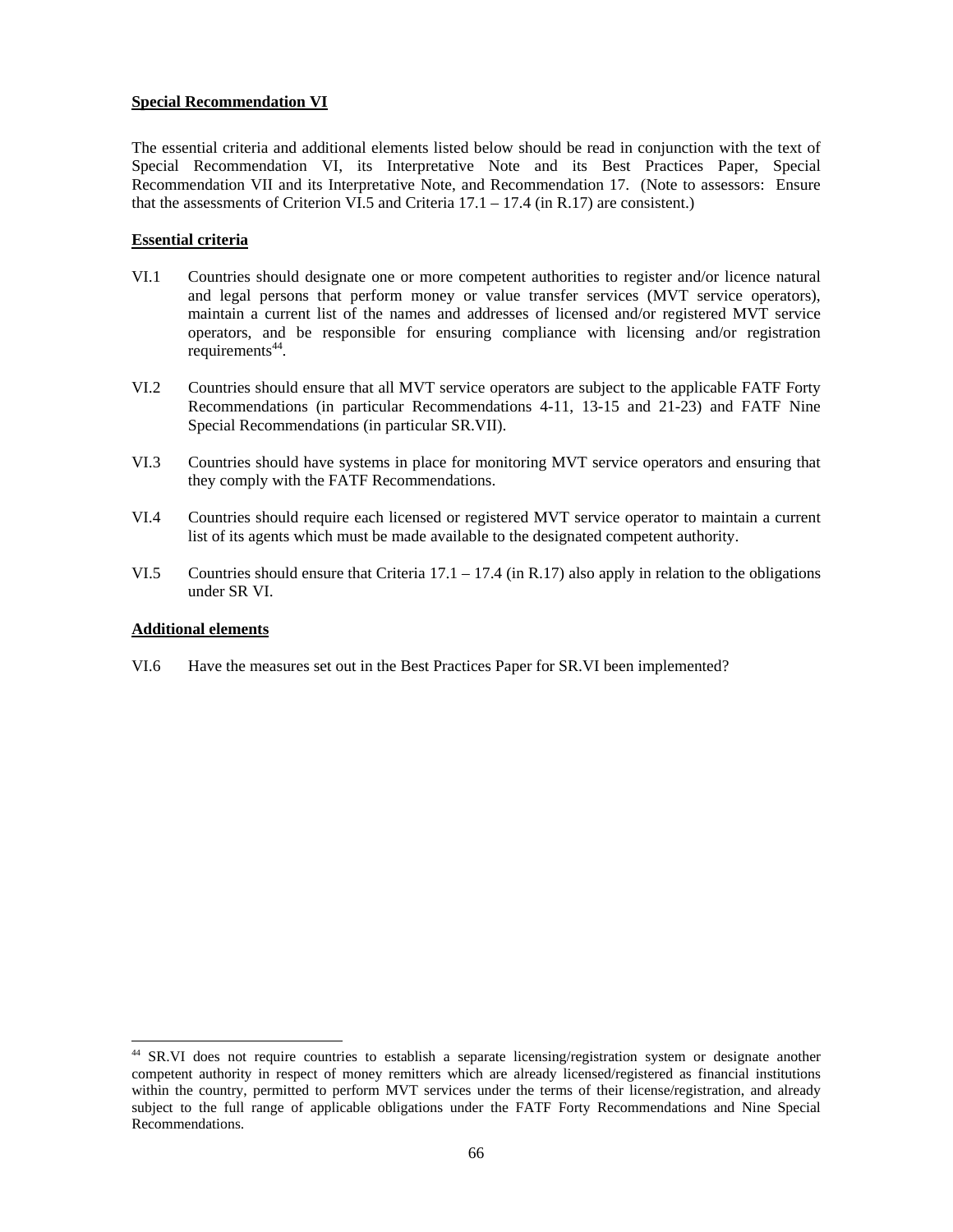### **Special Recommendation VII**

The essential criteria listed below should be read in conjunction with the text of SR.VII and its Interpretative Note, Recommendations 5 and 17. (Note to assessors: Ensure that the assessments of Criterion VII.1, VII.9, Criteria  $5.2 - 5.3$  (in R.5) and Criteria  $17.1 - 17.4$  (in R.17) are consistent.)

Note to assessors: Countries may have a *de minimis* threshold (no higher than USD 3,000) in accordance with criterion VII.6, until such time as the FATF completes its review of the appropriateness of permitting thresholds for SR VII. The FATF is currently undertaking such a review. Where a *de minimis* threshold exists in a country, assessors should (a) examine the rationale and appropriateness of that threshold, and (b) note that criteria VII. 2 and VII.3 are to be assessed having regard to the threshold and criterion VII.6.

# **Essential criteria**

l

SR VII is not intended to cover the following types of payments:

a. Any transfer that flows from a transaction carried out using a credit or debit card so long as the credit or debit card number accompanies all transfers flowing from the transaction. However, when credit or debit cards are used as a payment system to effect a money transfer, they are covered by SR VII, and the necessary information should be included in the message.

b. Financial institution-to-financial institution transfers and settlements where both the originator person and the beneficiary person are financial institutions acting on their own behalf.

- VII.1 For all wire transfers, ordering financial institutions should be required to obtain and maintain <sup>45</sup> the following information relating to the originator of the wire transfer, and to verify that such information is accurate and meaningful (see also Criterion 5.3):
	- the name of the originator;
	- the originator's account number (or a unique reference number if no account number exists); and
	- the originator's address (countries may permit financial institutions to substitute the address with a national identity number, customer identification number, or date and place of birth).

(This set of information is referred to as full originator information.)

VII.2 For cross-border wire transfers (including batch transfers and transactions using a credit or debit card to effect a funds transfer<sup>46</sup>), the ordering financial institution should be required to include full originator information in the message or payment form accompanying the wire transfer.

If a cross-border wire transfer is contained within a batch transfer and is sent by a financial institution, it may be treated as a domestic wire transfer, provided the requirements for domestic wire transfers (set out in Criterion VII.3<sup>47</sup>) are met. However, if a batch transfer contains a cross-

<sup>&</sup>lt;sup>45</sup> Financial institutions do not have to repeatedly obtain and verify originator information every time a customer makes a wire transfer. Where the necessary originator information had already been obtained and institutions are satisfied that the information remained accurate, institutions could rely on the information already available.

<sup>&</sup>lt;sup>46</sup> This example relates to new products, such as those developed by Visa and Mastercard, which allow debit or credit cards to be used to effect wire transfers through a proprietary system. This example does not refer to conventional debit or credit card transfers (such as withdrawals from a bank account through an ATM machine, cash advances from a credit card, or payments for goods and services) which are exempt from SR VII.

<sup>47</sup> Note to assessors: In assessing the requirements for domestic wire transfers to cross border batch transfers, the following measures should be required: the beneficiary institution must be able to receive this information from the ordering financial institution within 3 business days if it requests it, in order to be able to pass it on to the authorities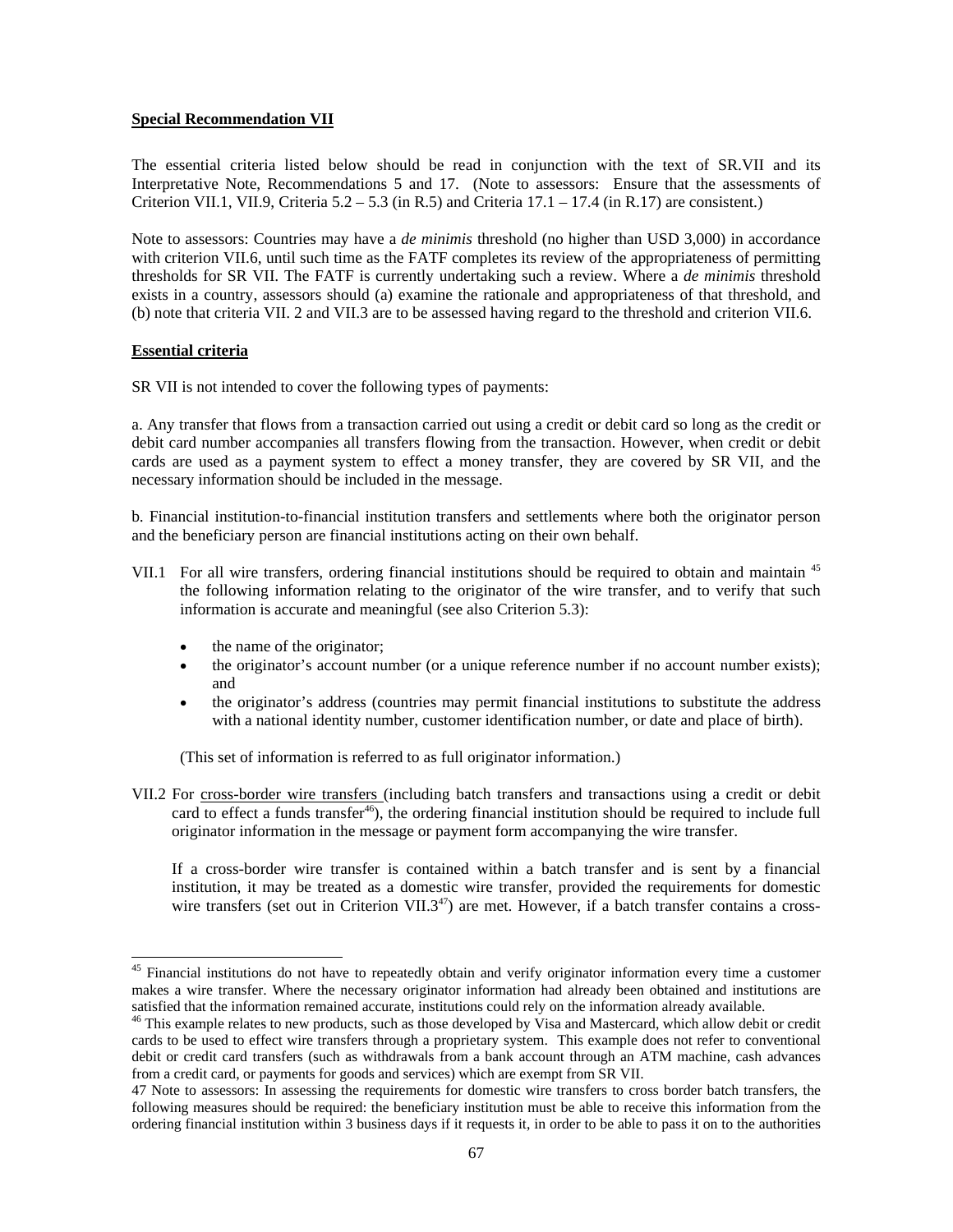border wire transfer being sent by a money/value transfer service (i.e. a money remitter), the batch transfer must be treated as a cross-border wire transfer.

- VII.3 For domestic wire transfers (including transactions using a credit or debit card as a payment system to effect a money transfer), the ordering financial institution should be required to either: (a) comply with Criterion VII.2 above or (b) include only the originator's account number or where no account number exists, a unique identifier, within the message or payment form. The second option should be permitted only if full originator information can be made available to the beneficiary financial institution and to competent authorities within three business days of receiving a request, and domestic law enforcement authorities can compel immediate production of it.
- VII.4 Financial institutions should be required to ensure that non-routine transactions are not batched where this would increase the risk of money laundering or terrorist financing.

The following is a typical example of a routine batch transfer. Every month, Financial Institution A sends 100 wire transfers relating to pension/social security/dividend payments etc. to 100 customers of Financial Institution B. Financial Institution A sends all 100 wire transfers to Financial Institution B in a single batch rather than sending them each individually. Because of the routine nature of these wire transfers, there is little risk that they are related to ML/FT.

- VII.5 Each intermediary financial institution in the payment chain should be required to maintain all the required originator information with the accompanying wire transfer.<sup>48</sup>
- VII.6 If the country has a *de minimis* threshold in place:

-

- (a) that threshold must not be above USD 3,000;
- (b) for all wire transfers (regardless of any threshold), ordering financial institutions should be required to comply with Criterion VII.1;
- (c) for any cross-border wire transfer above the national threshold (which must not exceed USD 3,000), ordering financial institutions should be required to comply with Criterion VII.2;
- (d) for any domestic wire transfer above the national threshold (which must not exceed USD 3,000), ordering financial institutions should be required to comply with Criterion VII.3; and
- (e) for any other wire transfer, ordering financial institutions are not required to meet the requirements set out in Criteria VII.2 and VII.3.
- VII.7 Beneficiary financial institutions should be required to adopt effective risk-based procedures for identifying and handling wire transfers that are not accompanied by complete originator information.

in the recipient country; law enforcement authorities must have authority to compel immediate production from the beneficiary institution.

<sup>&</sup>lt;sup>48</sup>However, where technical limitations prevent the full originator information accompanying a cross border wire transfer from remaining with a related domestic wire transfer, a record must be kept for five years by the receiving intermediary financial institution of all the information received from the ordering financial institution. This option is only possible until 14 February 2005.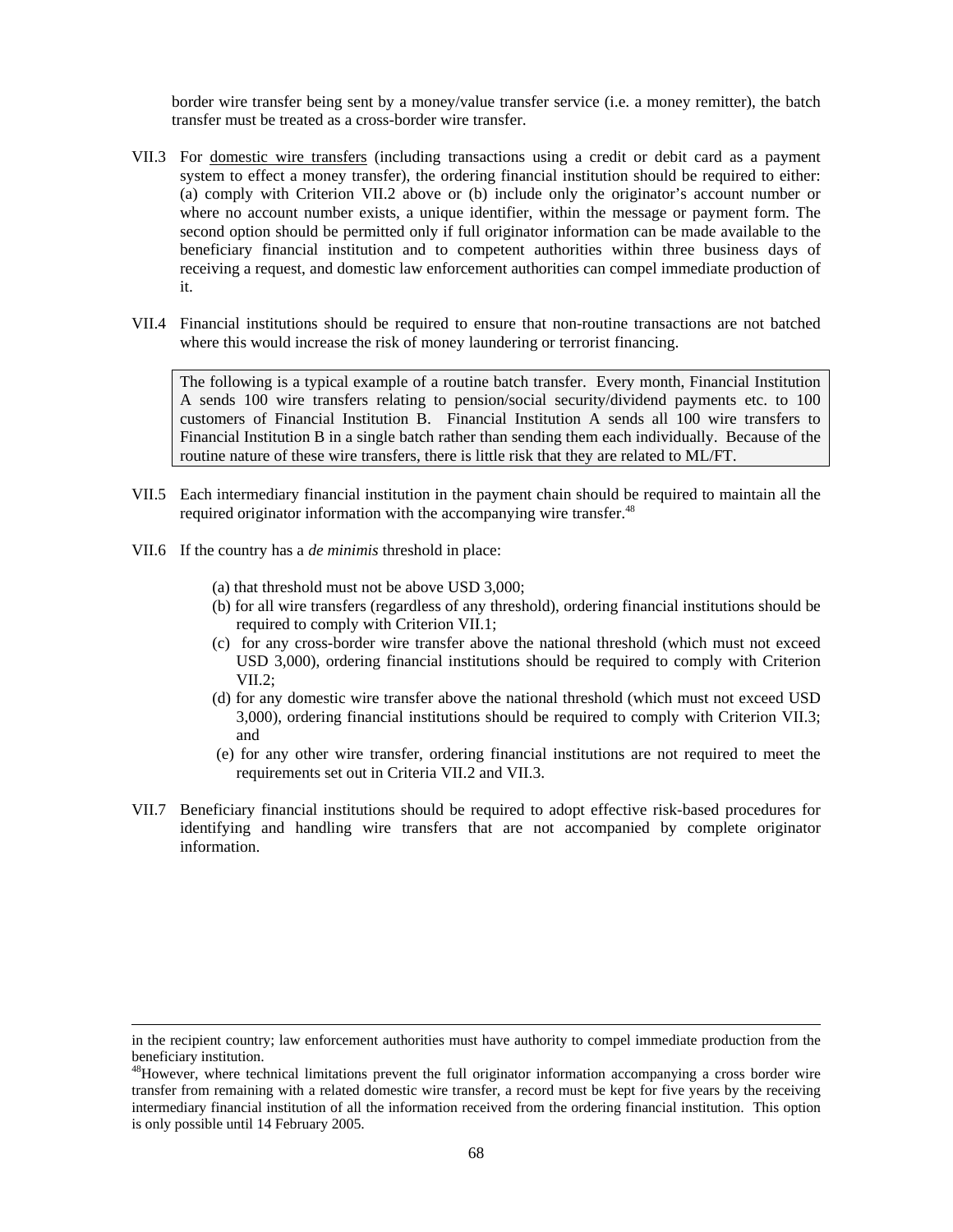An example of a procedure for handling such wire transfers would be to:

- Request the missing originator information from the financial institution that sent the wire transfer.
- If the missing information is not forthcoming, consider whether, in all the circumstances, the absence of complete originator information creates or contributes to suspicion about the wire transfer or a related transaction. If the wire transfer is deemed to be suspicious, then it should be reported to the FIU. In addition, the institution may decide not to accept the wire transfer.
- In appropriate circumstances, beneficiary financial institutions should consider restricting or terminating business relationships with financial institutions that do not comply with SR VII. .
- VII.8 Countries should have measures in place to effectively monitor the compliance of financial institutions with rules and regulations implementing SR.VII.
- VII.9 Countries should ensure that Criteria  $17.1 17.4$  (in R.17) also apply in relation to the obligations under SR.VII.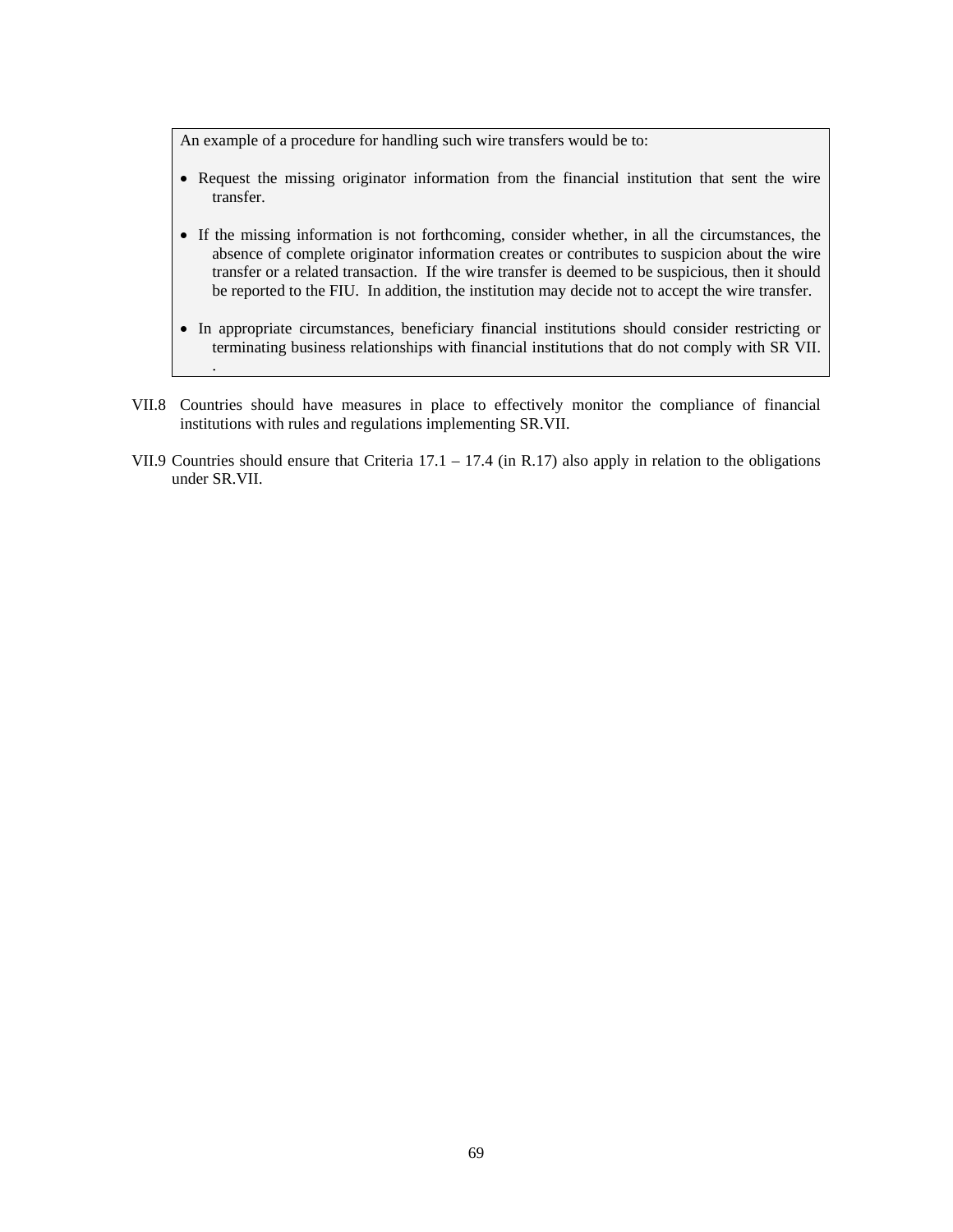### **Special Recommendation VIII**

The essential criteria and additional elements listed below should be read in conjunction with the text of Special Recommendation VIII, its Best Practices Paper, the definition of "non-profit organisation" in paragraphs 2 – 3 of the Best Practices Paper to SR.VIII, and Special Recommendation III. (Note to assessors: Ensure that the assessments of Criterion VIII.2 and Criteria III.1 – III.13 (in SR III) are consistent.

### **Essential criteria**

In implementing the criteria below, countries may take a risk based approach taking into account, for example, the size of the organisation, the amount of funds it handles, and its specific objectives.

- VIII.1 Countries should review the adequacy of laws and regulations that relate to non-profit organizations that can be abused for the financing of terrorism. There should be evidence available to assessors that this review has taken place.
- VIII.2. Countries should have measures in place to ensure that terrorist organisations cannot pose as legitimate non-profit organisations, including for the purpose of escaping asset freezing or seizing measures.
- VIII.3 Countries should have measures in place to ensure that funds or other assets collected by or transferred through non-profit organizations are not diverted to support the activities of terrorists or terrorist organisations.

Examples of possible measures (drawn from the Best Practices Paper to Special Recommendation VIII) include:

- Oversight on the non-profit sector that is flexible, effective, and proportional to the risk of abuse by terrorists
- Record-keeping and reporting policies to enhance the financial transparency of non-profit organisations
- Having an ability to verify that funds have been spent as advertised and planned
- Requiring non-profit organisations to document their administrative, managerial and policy control over their operations
- Effective coordination between non-profit sector oversight/regulatory bodies, law enforcement and security agencies, FIUs, and financial system regulators.
- Guidance to financial institutions with regard to CDD and suspicious transaction reporting where the client is an NPO.

#### **Additional elements**

VIII.4 Have the measures set out in the Best Practices Paper for SR.VIII been implemented?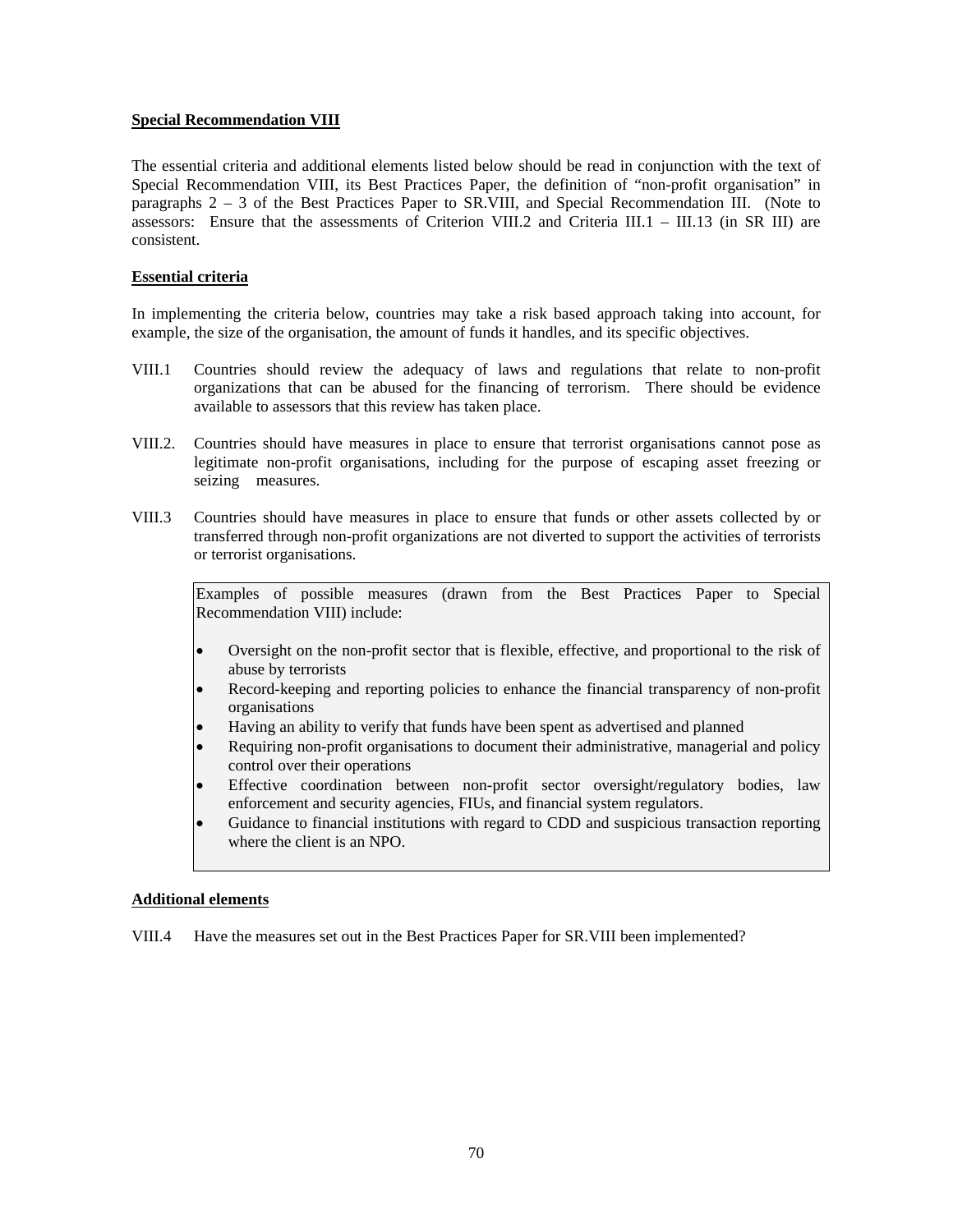#### **Special Recommendation IX**

The essential criteria listed below should be read in conjunction with the text of Special Recommendation IX and its Interpretative Note.

#### **Essential criteria**

- IX.1 To detect the physical cross-border transportation of currency and bearer negotiable instruments that are related to money laundering or terrorist financing, a country should implement one of the following two systems for incoming and outgoing<sup>49</sup> cross-border transportations of currency or bearer negotiable instruments $^{50}$ :
	- (a) A declaration system that has the following characteristics:
		- (i) All persons making a physical cross-border transportation of currency or bearer negotiable instruments that are of a value exceeding a prescribed threshold should be required to submit a truthful declaration to the designated competent authorities; and
		- (ii) The prescribed threshold cannot exceed EUR/USD  $15,000^{51}$

OR

l

- (b) A disclosure system that has the following characteristics:
	- (i) All persons making a physical cross-border transportation of currency or bearer negotiable instruments should be required to make a truthful disclosure to the designated competent authorities upon request; and
	- (ii) The designated competent authorities should have the authority to make their inquiries on a targeted basis, based on intelligence or suspicion, or on a random basis.
- IX.2 Upon discovery of a false declaration/disclosure of currency or bearer negotiable instruments or a failure to declare/disclose them, designated competent authorities should have the authority to request and obtain further information from the carrier with regard to the origin of the currency or bearer negotiable instruments and their intended use.
- IX.3 The designated competent authorities should be able to stop or restrain currency or bearer negotiable instruments for a reasonable time in order to ascertain whether evidence of money laundering or terrorist financing may be found:
	- (a) Where there is a suspicion of money laundering or terrorist financing; or
	- (b) Where there is a false declaration/disclosure.
- IX.4 At a minimum, information on the amount of currency or bearer negotiable instruments declared/disclosed or otherwise detected, and the identification data of the bearer(s) shall be retained for use by the appropriate authorities in instances when:
	- (a) A declaration which exceeds the prescribed threshold is made; or
	- (b) Where there is a false declaration/disclosure; or

<sup>&</sup>lt;sup>49</sup> Countries can use one or both systems for incoming and outgoing cross-border transportation of currency or bearer negotiable instruments.

<sup>&</sup>lt;sup>50</sup> Countries should implement Special Recommendation IX without restricting either: (i) trade payments between countries for goods and services; or (ii) the freedom of capital movements in any way.

 $51$  Countries that implement a declaration system should ensure that the prescribed threshold is sufficiently low to meet the objectives of Special Recommendation IX. In any event, the threshold cannot exceed EUR/USD 15,000.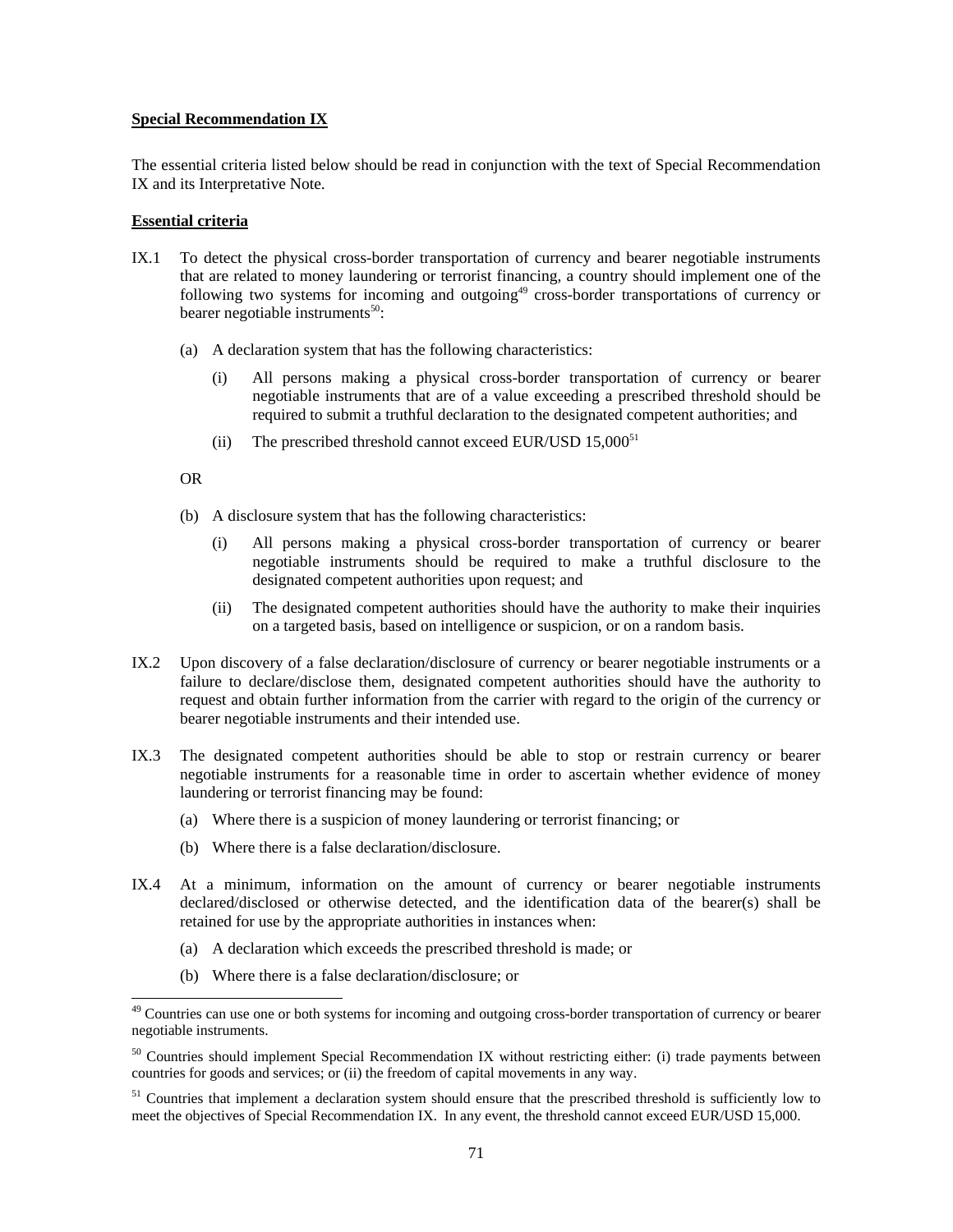- (c) Where there is a suspicion of money laundering or terrorist financing.
- IX.5 Information obtained through the processes implemented in Criterion IX.1 should be available to the financial intelligence unit (FIU) either through:
	- (a) A system whereby the FIU is notified about suspicious cross-border transportation incidents; or
	- (b) By making the declaration/disclosure information directly available to the FIU in some other way.
- IX.6 At the domestic level, there should be adequate co-ordination among customs, immigration and other related authorities on issues related to the implementation of Special Recommendation IX.
- IX.7 At the international level, countries should allow for the greatest possible measure of co-operation and assistance amongst competent authorities, consistent with the obligations under Recommendations 35 to 40 and Special Recommendation V.

Examples of possible measures (drawn from the Best Practices Paper to Special Recommendation IX) include:

- Having co-operation arrangements with other countries which would allow for bilateral customs-to-customs information exchanges between customs and other relevant agencies on cross-border transportation reports and cash seizures.
- Ensuring that the information recorded pursuant to criterion IX.4 can be shared internationally with foreign competent authorities in appropriate cases.
- IX.8 Countries should ensure that Criteria 17.1 to 17.4 (in R.17) also apply to persons who make a false declaration or disclosure contrary to the obligations under SR IX.
- IX.9 Countries should ensure that Criteria 17.1 to 17.4 (in R.17) also apply to persons who are carrying out a physical cross-border transportation of currency or bearer negotiable instruments that are related to terrorist financing or money laundering contrary to the obligations under SR IX.
- IX.10 Countries should ensure that Criteria 3.1 to 3.6 (in R.3) also apply in relation to persons who are carrying out a physical cross-border transportation of currency or bearer negotiable instruments that are related to terrorist financing or money laundering.
- IX.11 Countries should ensure that Criteria III.1 to III.10 (in SR.III) also apply in relation to persons who are carrying out a physical cross-border transportation of currency or bearer negotiable instruments that are related to terrorist financing.
- IX.12 If a country discovers an unusual cross-border movement of gold, precious metals or precious stones, it should consider notifying, as appropriate, the Customs Service or other competent authorities of the countries from which these items originated and/or to which they are destined, and should co-operate with a view toward establishing the source, destination, and purpose of the movement of such items and toward the taking of appropriate action.
- IX.13 The systems for reporting cross border transactions should be subject to strict safeguards to ensure proper use of the information or data that is reported or recorded.

#### **Additional elements**

IX. 14 Has the country implemented or considered implementing the measures set out in the Best Practices Paper for SR.IX?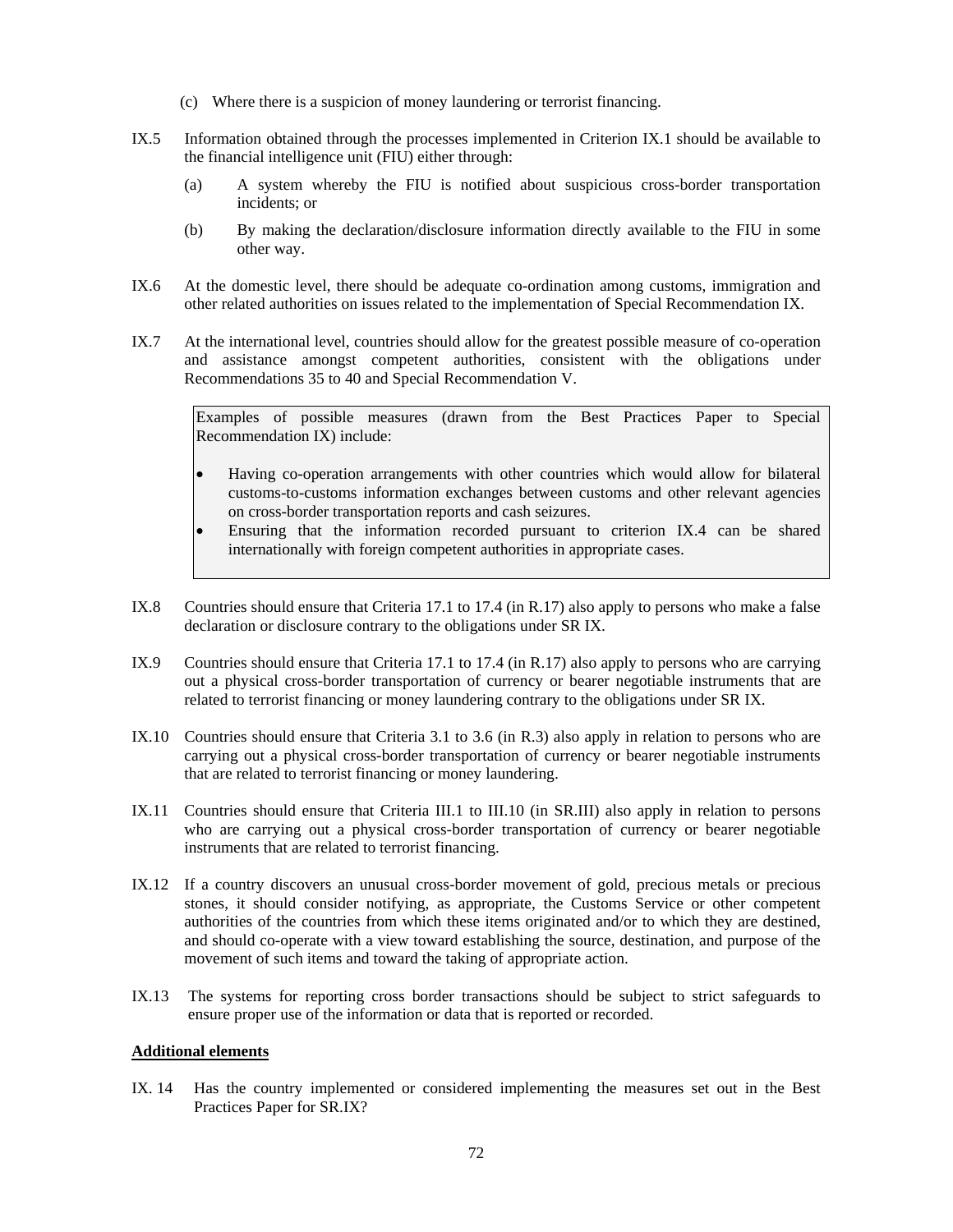IX.15 Where systems for reporting the cross border transportation of currency are in place, are the reports maintained in a computerised data base, available to competent authorities for AML/CFT purposes?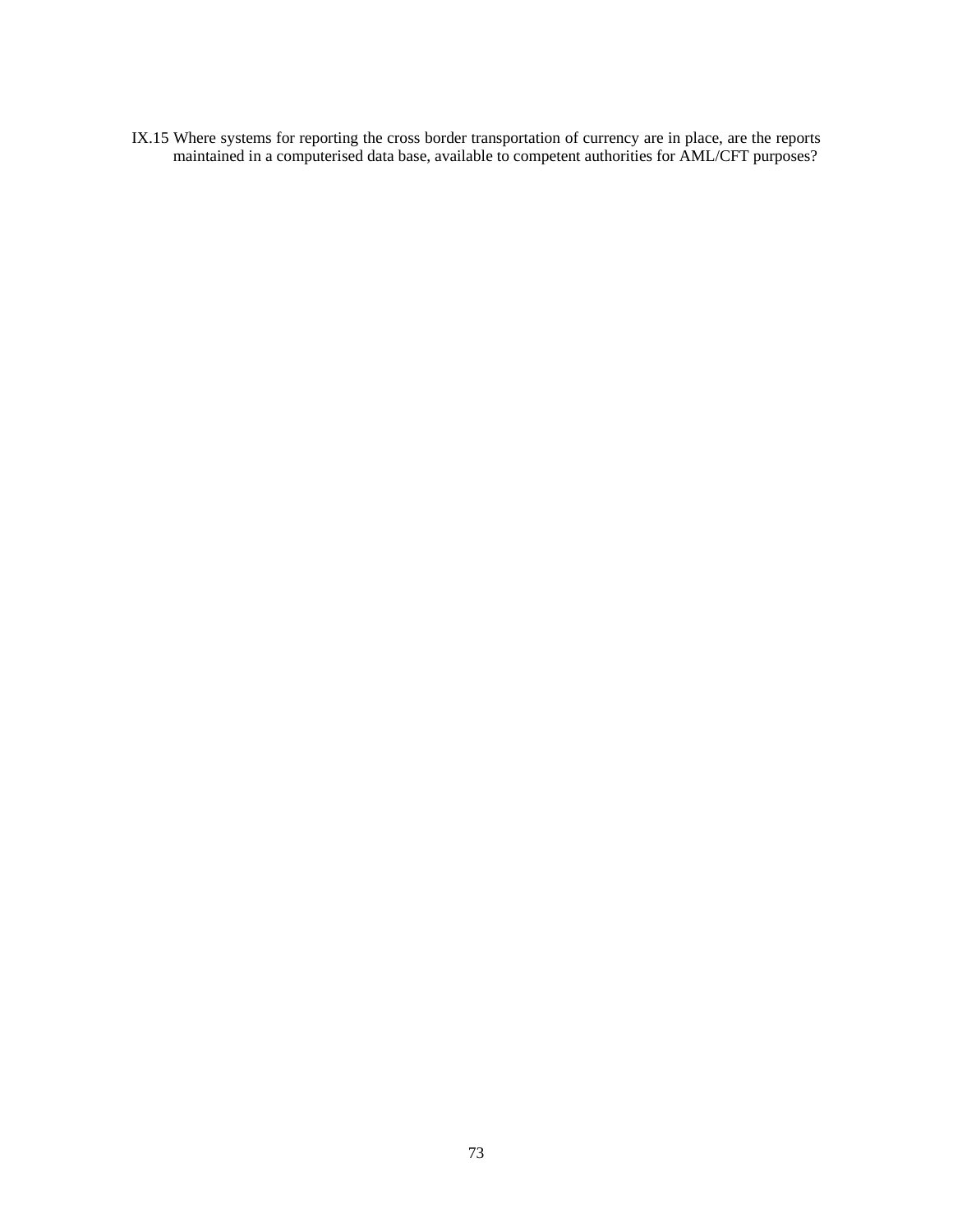# **Annex 1**

## **GLOSSARY OF DEFINITIONS USED IN THE METHODOLOGY**

| <b>Terms</b>                        | <b>Definition</b>                                                                                                                                                                                                                                                                                                                                                                                                                                                                                                                                                                                                                                                                          |
|-------------------------------------|--------------------------------------------------------------------------------------------------------------------------------------------------------------------------------------------------------------------------------------------------------------------------------------------------------------------------------------------------------------------------------------------------------------------------------------------------------------------------------------------------------------------------------------------------------------------------------------------------------------------------------------------------------------------------------------------|
| Accounts                            | References to "accounts" should be read as including other similar business<br>relationships between financial institutions and their customers.                                                                                                                                                                                                                                                                                                                                                                                                                                                                                                                                           |
| Agent                               | For the purposes of Special Recommendation VI, an <i>agent</i> is any person who<br>provides money or value transfer service under the direction of or by contract<br>with a legally registered or licensed remitter (for example, licensees, franchisees,<br>concessionaires). (This definition is drawn from the Interpretative Note to<br>SR.VI. It is used in the criteria under SR.VI.)                                                                                                                                                                                                                                                                                               |
| <b>Batch transfer</b>               | A batch transfer is a transfer comprised of a number of individual wire transfers<br>that are being sent to the same financial institutions, but may/may not be<br>ultimately intended for different persons.                                                                                                                                                                                                                                                                                                                                                                                                                                                                              |
| Bearer<br>negotiable<br>instruments | Bearer negotiable instruments includes monetary instruments in bearer form such as:<br>travellers cheques; negotiable instruments (including cheques, promissory notes and<br>money orders) that are either in bearer form, endorsed without restriction, made out to a<br>fictitious payee, or otherwise in such form that title thereto passes upon delivery;<br>incomplete instruments (including cheques, promissory notes and money orders) signed,<br>but with the payee's name omitted.                                                                                                                                                                                             |
| <b>Bearer</b> shares                | Bearer shares refers to negotiable instruments that accord ownership in a<br>corporation to the person who possesses the bearer share certificate.                                                                                                                                                                                                                                                                                                                                                                                                                                                                                                                                         |
| <b>Beneficial</b> owner             | Beneficial owner refers to the natural person(s) who ultimately owns or controls<br>a customer and/or the person on whose behalf a transaction is being conducted. It<br>also incorporates those persons who exercise ultimate effective control over a<br>legal person or arrangement.                                                                                                                                                                                                                                                                                                                                                                                                    |
| <b>Beneficiary</b>                  | All trusts (other than charitable or statutory permitted non-charitable trusts) must<br>have <i>beneficiaries</i> , who may include the settlor, and a maximum time, known as<br>the perpetuity period, normally of 100 years. While trusts must always have<br>some ultimately ascertainable beneficiary, trusts may have no defined existing<br>beneficiaries but only objects of a power until some person becomes entitled as<br>beneficiary to income or capital on the expiry of a defined period, known as the<br>accumulation period. This period is normally co-extensive with the trust<br>perpetuity period which is usually referred to in the trust deed as the trust period. |
| Competent<br>authorities            | Competent authorities refers to all administrative and law enforcement<br>authorities concerned with combating money laundering and terrorist financing,<br>including the FIU and supervisors.                                                                                                                                                                                                                                                                                                                                                                                                                                                                                             |
| Confiscation                        | The term <i>confiscation</i> , which includes forfeiture where applicable, means the<br>permanent deprivation of funds or other assets by order of a competent authority<br>or a court. Confiscation or forfeiture takes place through a judicial or<br>administrative procedure that transfers the ownership of specified funds or other<br>assets to be transferred to the State. In this case, the person(s) or entity(ies) that<br>held an interest in the specified funds or other assets at the time of the<br>confiscation or forfeiture loses all rights, in principle, to the confiscated or                                                                                      |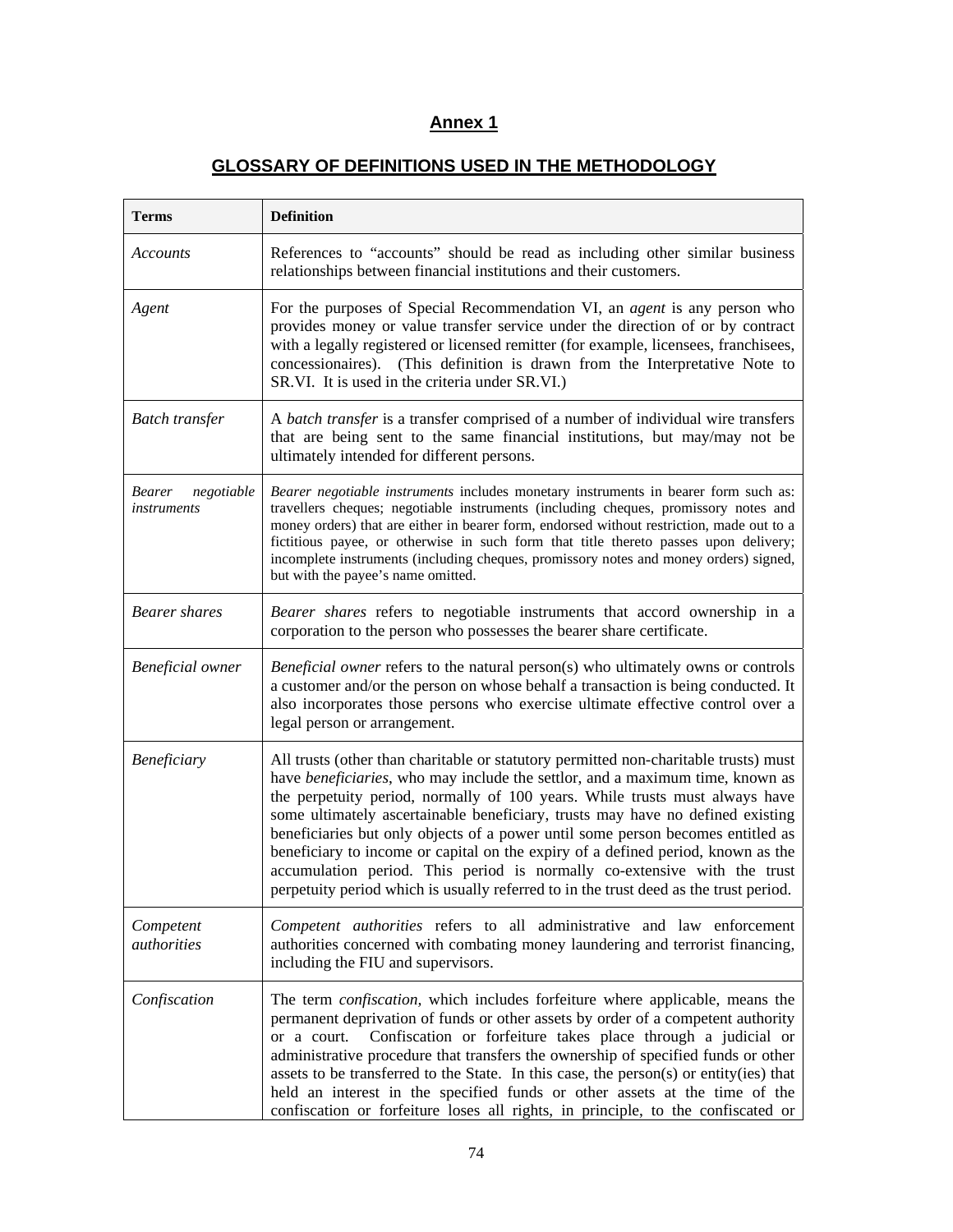| <b>Definition</b>                                                                                                                                                                                                                                                                                                                                                                                                                                                                                                                                                                                                                                                                                                                                     |
|-------------------------------------------------------------------------------------------------------------------------------------------------------------------------------------------------------------------------------------------------------------------------------------------------------------------------------------------------------------------------------------------------------------------------------------------------------------------------------------------------------------------------------------------------------------------------------------------------------------------------------------------------------------------------------------------------------------------------------------------------------|
| forfeited funds or other assets. (Confiscation or forfeiture orders are usually<br>linked to a criminal conviction or a court decision whereby the confiscated or<br>forfeited property is determined to have been derived from or intended for use in<br>a violation of the law.)                                                                                                                                                                                                                                                                                                                                                                                                                                                                    |
| References in the Recommendations that require a country to <i>consider</i> taking<br>particular measures means that the country should have made a proper<br>consideration or assessment of whether to implement such measures.                                                                                                                                                                                                                                                                                                                                                                                                                                                                                                                      |
| Core Principles refers to the Core Principles for Effective Banking Supervision<br>issued by the Basel Committee on Banking Supervision, the Objectives and<br>Principles for Securities Regulation issued by the International Organization of<br>Securities Commissions, and the Insurance Supervisory Principles issued by the<br>International Association of Insurance Supervisors.                                                                                                                                                                                                                                                                                                                                                              |
| Correspondent banking is the provision of banking services by one bank (the<br>"correspondent bank") to another bank (the "respondent bank"). Large<br>international banks typically act as correspondents for thousands of other banks<br>around the world. Respondent banks may be provided with a wide range of<br>services, including cash management (e.g. interest-bearing accounts in a variety<br>of currencies), international wire transfers of funds, cheque clearing, payable-<br>through accounts and foreign exchange services.                                                                                                                                                                                                         |
| All references in the FATF Recommendations and in this Methodology to<br>country or countries apply equally to territories or jurisdictions.                                                                                                                                                                                                                                                                                                                                                                                                                                                                                                                                                                                                          |
| Cross-border transfer means any wire transfer where the originator and<br>beneficiary institutions are located in different jurisdictions.<br>This term also<br>refers to any chain of wire transfers that has at least one cross-border element.                                                                                                                                                                                                                                                                                                                                                                                                                                                                                                     |
| Currency refers to banknotes and coins that are in circulation as a medium of<br>exchange.                                                                                                                                                                                                                                                                                                                                                                                                                                                                                                                                                                                                                                                            |
| Designated categories of offences means:<br>participation in an organised criminal group and racketeering;<br>terrorism, including terrorist financing;<br>trafficking in human beings and migrant smuggling;<br>sexual exploitation, including sexual exploitation of children;<br>illicit trafficking in narcotic drugs and psychotropic substances;<br>illicit arms trafficking;<br>٠<br>illicit trafficking in stolen and other goods;<br>$\bullet$<br>corruption and bribery;<br>٠<br>fraud;<br>counterfeiting currency;<br>counterfeiting and piracy of products;<br>environmental crime;<br>murder, grievous bodily injury;<br>kidnapping, illegal restraint and hostage-taking;<br>robbery or theft;<br>$\bullet$<br>smuggling;<br>extortion; |
|                                                                                                                                                                                                                                                                                                                                                                                                                                                                                                                                                                                                                                                                                                                                                       |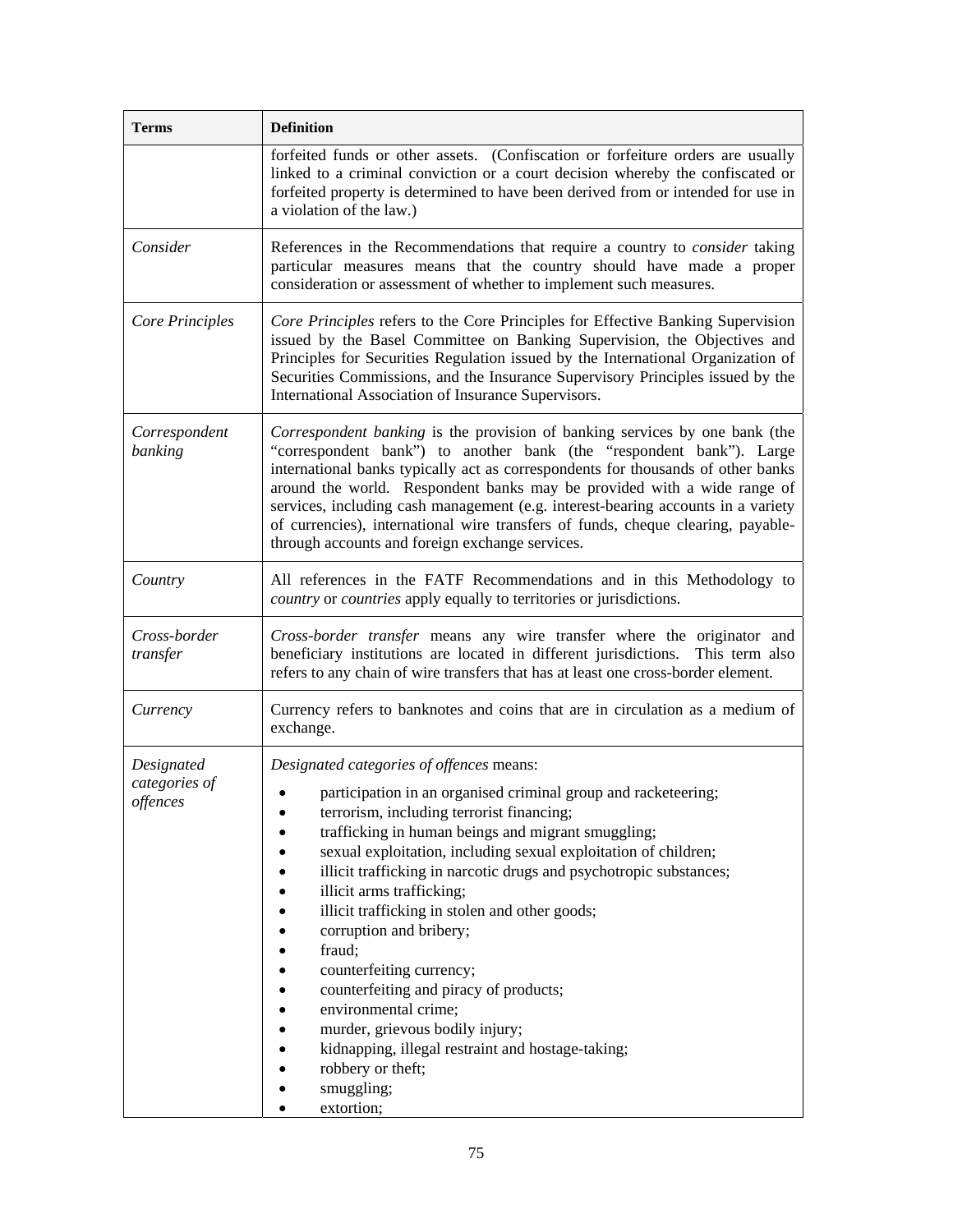| <b>Terms</b>                  | <b>Definition</b>                                                                                                                                                                                                                                                                                                                                                                                                                                                                                                                                                                                                                                                                                                                                                                                                                                                                                                                                                                                                                                                                                                                                                                                                                                                                |
|-------------------------------|----------------------------------------------------------------------------------------------------------------------------------------------------------------------------------------------------------------------------------------------------------------------------------------------------------------------------------------------------------------------------------------------------------------------------------------------------------------------------------------------------------------------------------------------------------------------------------------------------------------------------------------------------------------------------------------------------------------------------------------------------------------------------------------------------------------------------------------------------------------------------------------------------------------------------------------------------------------------------------------------------------------------------------------------------------------------------------------------------------------------------------------------------------------------------------------------------------------------------------------------------------------------------------|
|                               | forgery;<br>piracy; and<br>insider trading and market manipulation.<br>When deciding on the range of offences to be covered as predicate offences<br>under each of the categories listed above, each country may decide, in<br>accordance with its domestic law, how it will define those offences and the<br>nature of any particular elements of those offences that make them serious                                                                                                                                                                                                                                                                                                                                                                                                                                                                                                                                                                                                                                                                                                                                                                                                                                                                                         |
|                               | offences.                                                                                                                                                                                                                                                                                                                                                                                                                                                                                                                                                                                                                                                                                                                                                                                                                                                                                                                                                                                                                                                                                                                                                                                                                                                                        |
| Designated non-<br>financial  | Designated non-financial businesses and professions means:<br>a) Casinos (which also includes internet casinos).                                                                                                                                                                                                                                                                                                                                                                                                                                                                                                                                                                                                                                                                                                                                                                                                                                                                                                                                                                                                                                                                                                                                                                 |
| businesses and<br>professions | b) Real estate agents.                                                                                                                                                                                                                                                                                                                                                                                                                                                                                                                                                                                                                                                                                                                                                                                                                                                                                                                                                                                                                                                                                                                                                                                                                                                           |
|                               | c) Dealers in precious metals.                                                                                                                                                                                                                                                                                                                                                                                                                                                                                                                                                                                                                                                                                                                                                                                                                                                                                                                                                                                                                                                                                                                                                                                                                                                   |
|                               | d) Dealers in precious stones.                                                                                                                                                                                                                                                                                                                                                                                                                                                                                                                                                                                                                                                                                                                                                                                                                                                                                                                                                                                                                                                                                                                                                                                                                                                   |
|                               | e) Lawyers, notaries, other independent legal professionals and accountants<br>- this refers to sole practitioners, partners or employed professionals<br>within professional firms. It is not meant to refer to 'internal'<br>professionals that are employees of other types of businesses, nor to<br>professionals working for government agencies, who may already be<br>subject to measures that would combat money laundering.<br>Trust and Company Service Providers refers to all persons or businesses<br>f)<br>that are not covered elsewhere under these Recommendations, and<br>which as a business, provide any of the following services to third<br>parties:<br>acting as a formation agent of legal persons;<br>acting as (or arranging for another person to act as) a director or<br>secretary of a company, a partner of a partnership, or a similar<br>position in relation to other legal persons;<br>providing a registered office; business address or accommodation,<br>correspondence or administrative address for a company, a<br>partnership or any other legal person or arrangement;<br>acting as (or arranging for another person to act as) a trustee of an<br>express trust;<br>acting as (or arranging for another person to act as) a nominee |
|                               | shareholder for another person.                                                                                                                                                                                                                                                                                                                                                                                                                                                                                                                                                                                                                                                                                                                                                                                                                                                                                                                                                                                                                                                                                                                                                                                                                                                  |
| Designated person             | The term <i>designated persons</i> refers to those persons or entities designated by the<br>Al-Qaida and Taliban Sanctions Committee pursuant to S/RES/1267(1999) or<br>those persons or entities designated and accepted, as appropriate, by jurisdictions<br>pursuant to S/RES/1373(2001).                                                                                                                                                                                                                                                                                                                                                                                                                                                                                                                                                                                                                                                                                                                                                                                                                                                                                                                                                                                     |
| Designated<br>threshold       | Designated threshold refers to the amount set out in the Interpretative Notes to<br>the Forty Recommendations.                                                                                                                                                                                                                                                                                                                                                                                                                                                                                                                                                                                                                                                                                                                                                                                                                                                                                                                                                                                                                                                                                                                                                                   |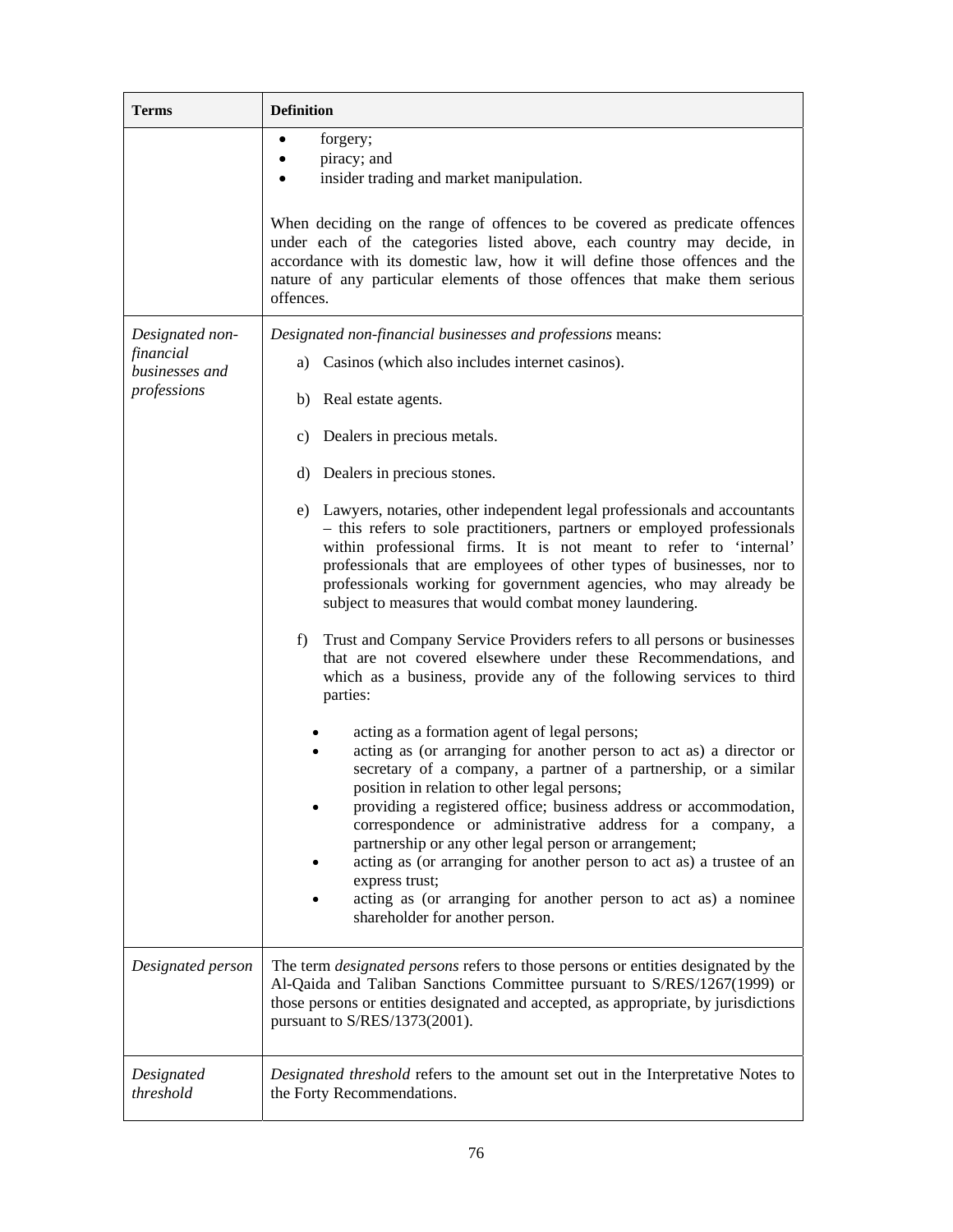| <b>Terms</b>                          | <b>Definition</b>                                                                                                                                                                                                                                                                                                                                                                                                                                                |
|---------------------------------------|------------------------------------------------------------------------------------------------------------------------------------------------------------------------------------------------------------------------------------------------------------------------------------------------------------------------------------------------------------------------------------------------------------------------------------------------------------------|
| Domestic transfer                     | Domestic transfer means any wire transfer where the originator and beneficiary<br>institutions are located in the same jurisdiction. This term therefore refers to any<br>chain of wire transfers that takes place entirely within the borders of a single<br>jurisdiction, even though the system used to effect the wire transfer may be<br>located in another jurisdiction.                                                                                   |
| <i>Express trust</i>                  | Express trust refers to a trust clearly created by the settlor, usually in the form of<br>a document e.g. a written deed of trust. They are to be contrasted with trusts<br>which come into being through the operation of the law and which do not result<br>from the clear intent or decision of a settlor to create a trust or similar legal<br>arrangements (e.g. constructive trust).                                                                       |
| False declaration                     | False declaration refers to a misrepresentation of the value of currency or bearer<br>negotiable instruments being transported, or a misrepresentation of other relevant data<br>which is asked for in the declaration or otherwise requested by the authorities. This<br>includes failing to make a declaration as required.                                                                                                                                    |
| False disclosure                      | False disclosure refers to a misrepresentation of the value of currency or bearer<br>negotiable instruments being transported, or a misrepresentation of other relevant data<br>which is asked for in the disclosure or otherwise requested by the authorities. This<br>includes failing to make a disclosure as required.                                                                                                                                       |
| <b>FATF</b><br><b>Recommendations</b> | The FATF Recommendations refers to the Forty Recommendations and to the<br>Nine Special Recommendations on Terrorist Financing.                                                                                                                                                                                                                                                                                                                                  |
| Financial<br>institutions             | Financial institutions <sup>52</sup> means any person or entity who conducts as a business<br>one or more of the following activities or operations for or on behalf of a<br>customer:                                                                                                                                                                                                                                                                           |
|                                       | Acceptance of deposits and other repayable funds from the public. <sup>53</sup><br>1.<br>Lending. <sup>54</sup><br>2.<br>Financial leasing. <sup>55</sup><br>3.<br>The transfer of money or value. <sup>56</sup><br>4.<br>5.<br>Issuing and managing means of payment (e.g. credit and debit cards,<br>cheques, traveller's cheques, money orders and bankers' drafts,<br>electronic money).<br>б.<br>Financial guarantees and commitments.<br>7.<br>Trading in: |

<sup>52</sup> For the purposes of Special Recommendation VII, it is important to note that the term *financial institution* does not apply to any persons or entities that provide financial institutions solely with message or other support systems for transmitting funds.

l

<sup>&</sup>lt;sup>53</sup> This also captures private banking.

<sup>&</sup>lt;sup>54</sup> This includes inter alia: consumer credit; mortgage credit; factoring, with or without recourse; and finance of commercial transactions (including forfeiting).

<sup>&</sup>lt;sup>55</sup> This does not extend to financial leasing arrangements in relation to consumer products.

<sup>&</sup>lt;sup>56</sup> This applies to financial activity in both the formal or informal sector e.g. alternative remittance activity. See the Interpretative Note to Special Recommendation VI. It does not apply to any natural or legal person that provides financial institutions solely with message or other support systems for transmitting funds. See the Interpretative Note to Special Recommendation VII.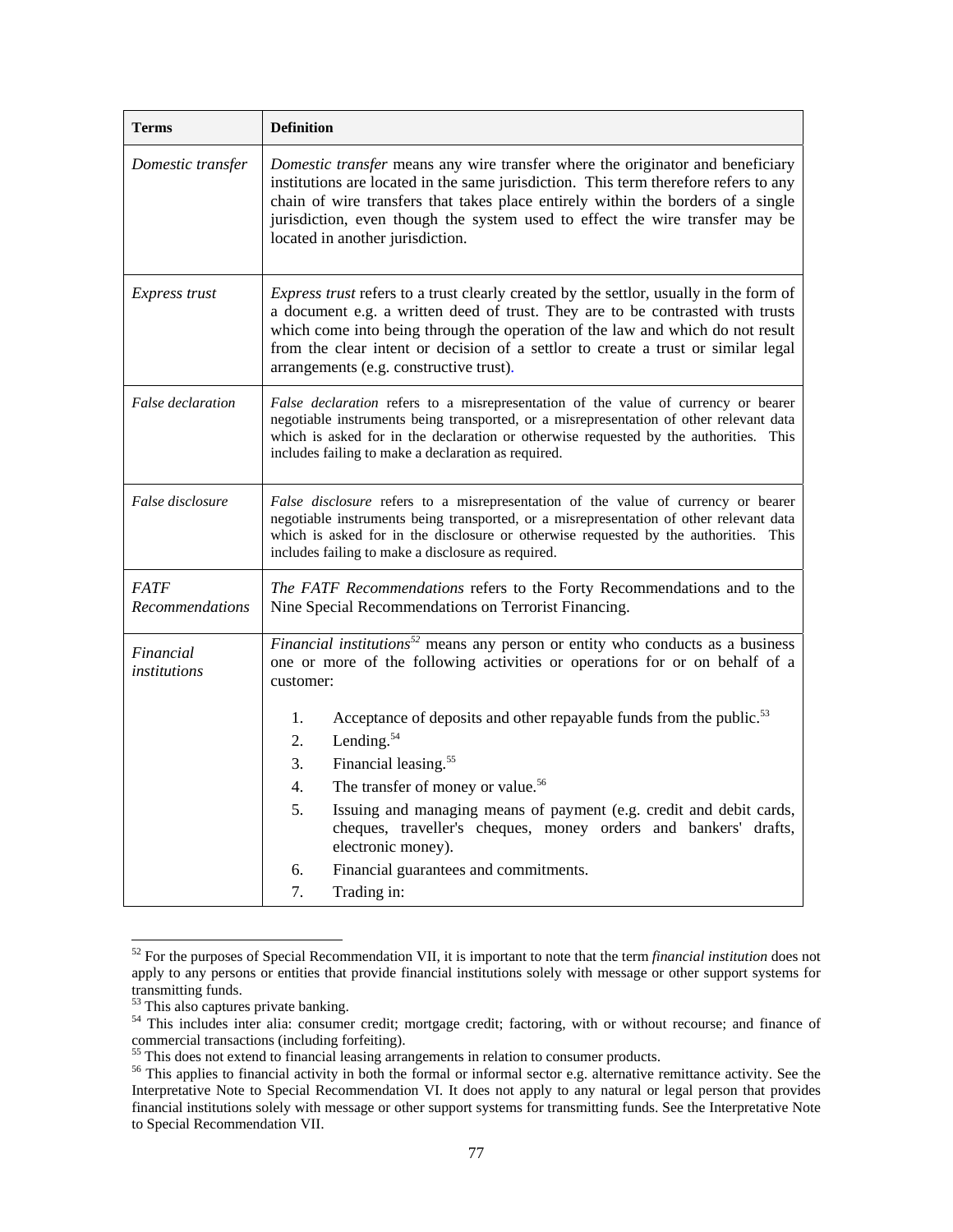| <b>Terms</b>                                 | <b>Definition</b>                                                                                                                                                                                                                                                                                                                                                                                                                                                                                                                                                                                                                                                                          |
|----------------------------------------------|--------------------------------------------------------------------------------------------------------------------------------------------------------------------------------------------------------------------------------------------------------------------------------------------------------------------------------------------------------------------------------------------------------------------------------------------------------------------------------------------------------------------------------------------------------------------------------------------------------------------------------------------------------------------------------------------|
|                                              | (a) money market instruments (cheques, bills, CDs, derivatives etc.);<br>(b) foreign exchange;                                                                                                                                                                                                                                                                                                                                                                                                                                                                                                                                                                                             |
|                                              | (c) exchange, interest rate and index instruments;                                                                                                                                                                                                                                                                                                                                                                                                                                                                                                                                                                                                                                         |
|                                              | (d) transferable securities;                                                                                                                                                                                                                                                                                                                                                                                                                                                                                                                                                                                                                                                               |
|                                              | (e) commodity futures trading.                                                                                                                                                                                                                                                                                                                                                                                                                                                                                                                                                                                                                                                             |
|                                              | Participation in securities issues and the provision of financial services<br>8.<br>related to such issues.                                                                                                                                                                                                                                                                                                                                                                                                                                                                                                                                                                                |
|                                              | Individual and collective portfolio management.<br>9.                                                                                                                                                                                                                                                                                                                                                                                                                                                                                                                                                                                                                                      |
|                                              | Safekeeping and administration of cash or liquid securities on behalf of<br>10.<br>other persons.                                                                                                                                                                                                                                                                                                                                                                                                                                                                                                                                                                                          |
|                                              | Otherwise investing, administering or managing funds or money on<br>11.<br>behalf of other persons.                                                                                                                                                                                                                                                                                                                                                                                                                                                                                                                                                                                        |
|                                              | 12.<br>Underwriting and placement of life insurance and other investment<br>related insurance <sup>57</sup> .                                                                                                                                                                                                                                                                                                                                                                                                                                                                                                                                                                              |
|                                              | 13.<br>Money and currency changing.                                                                                                                                                                                                                                                                                                                                                                                                                                                                                                                                                                                                                                                        |
|                                              | When a financial activity is carried out by a person or entity on an occasional or<br>very limited basis (having regard to quantitative and absolute criteria) such that<br>there is little risk of money laundering activity occurring, a country may decide<br>that the application of anti-money laundering measures is not necessary, either<br>fully or partially.                                                                                                                                                                                                                                                                                                                    |
|                                              | In strictly limited and justified circumstances, and based on a proven low risk of<br>money laundering, a country may decide not to apply some or all of the Forty<br>Recommendations to some of the financial activities stated above.                                                                                                                                                                                                                                                                                                                                                                                                                                                    |
| <b>FIU</b>                                   | FIU means financial intelligence unit.                                                                                                                                                                                                                                                                                                                                                                                                                                                                                                                                                                                                                                                     |
| Foreign<br>counterparts                      | This refers to the authorities in another country that exercise similar<br>responsibilities and functions.                                                                                                                                                                                                                                                                                                                                                                                                                                                                                                                                                                                 |
| <i>Freeze</i>                                | This means to prohibit the transfer, conversion, disposition or movement of<br>funds or other assets on the basis of, and for the duration of the validity of, an<br>action initiated by a competent authority or a court under a freezing mechanism.<br>The frozen funds or other assets remain the property of the person(s) or<br>entity(ies) that held an interest in the specified funds or other assets at the time of<br>the freezing and may continue to be administered by the financial institution or<br>other arrangements designated by such person(s) or entity(ies) prior to the<br>initiation of an action under a freezing mechanism.                                     |
| Fundamental<br>principles of<br>domestic law | This refers to the basic legal principles upon which national legal systems are<br>based and which provide a framework within which national laws are made and<br>powers are exercised. These fundamental principles are normally contained or<br>expressed within a national Constitution or similar document, or through<br>decisions of the highest level of court having the power to make binding<br>interpretations or determinations of national law. Although it will vary from<br>country to country, some examples of such fundamental principles include rights<br>of due process, the presumption of innocence, and a person's right to effective<br>protection by the courts. |

 $\overline{\phantom{1}}^{57}$  This applies both to insurance undertakings and to insurance intermediaries (agents and brokers).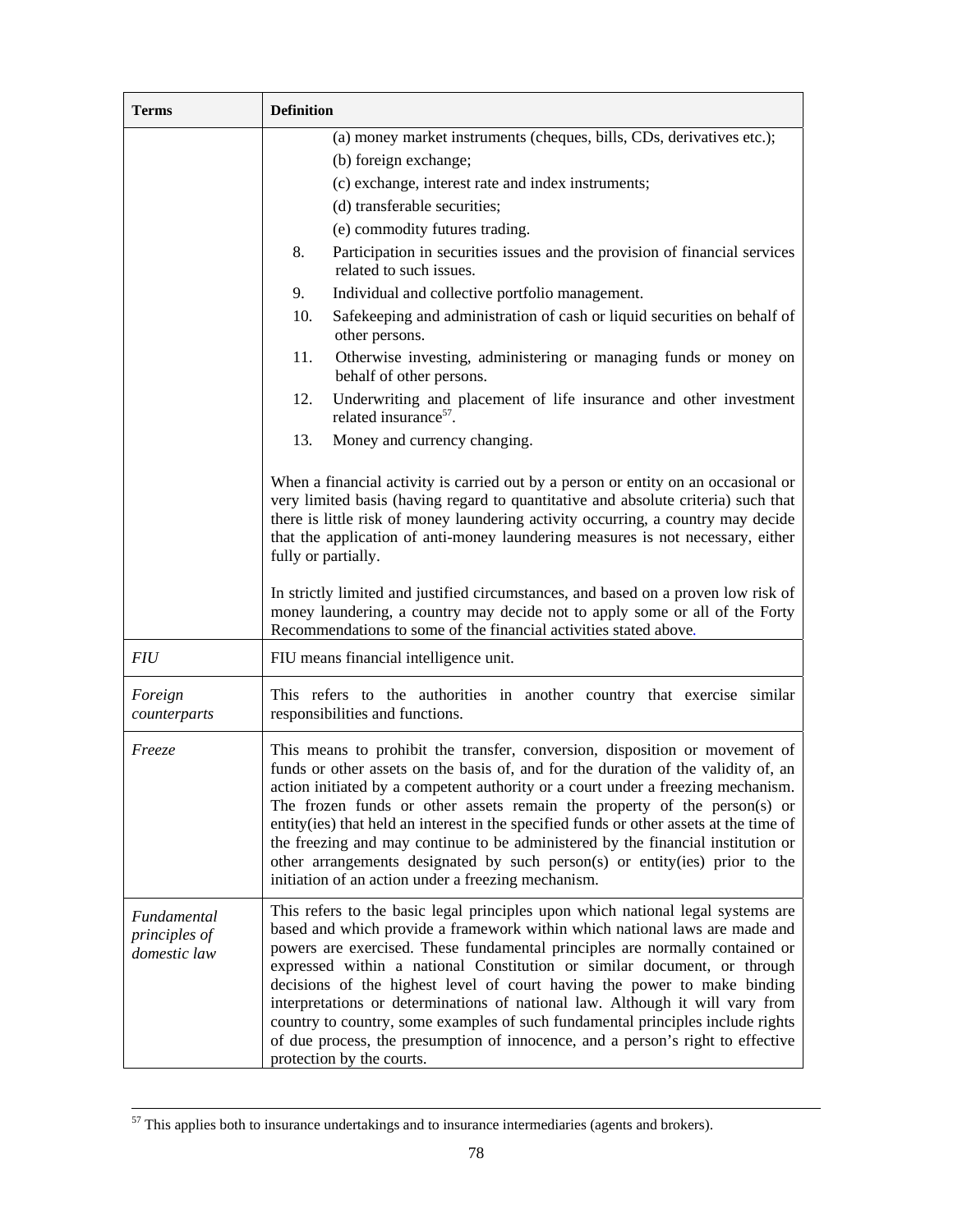| <b>Terms</b>                                                     | <b>Definition</b>                                                                                                                                                                                                                                                                                                                                                                                                                                                                                                                                                                                  |
|------------------------------------------------------------------|----------------------------------------------------------------------------------------------------------------------------------------------------------------------------------------------------------------------------------------------------------------------------------------------------------------------------------------------------------------------------------------------------------------------------------------------------------------------------------------------------------------------------------------------------------------------------------------------------|
| Funds                                                            | Except in the case of Special Recommendation II, funds refers to assets of every<br>kind, whether corporeal or incorporeal, tangible or intangible, movable or<br>immovable and legal documents or instruments evidencing title to, or interest in,<br>such assets.                                                                                                                                                                                                                                                                                                                                |
| Funds or other<br>assets                                         | The term funds or other assets means financial assets, property of every kind,<br>whether tangible or intangible, movable or immovable, however acquired, and<br>legal documents or instruments in any form, including electronic or digital,<br>evidencing title to, or interest in, such funds or other assets, including, but not<br>limited to, bank credits, travellers cheques, bank cheques, money orders, shares,<br>securities, bonds, drafts, or letters of credit, and any interest, dividends or other<br>income on or value accruing from or generated by such funds or other assets. |
| Funds transfer                                                   | The terms <i>funds transfer</i> refers to any transaction carried out on behalf of an<br>originator person (both natural and legal) through a financial institution by<br>electronic means with a view to making an amount of money available to a<br>beneficiary person at another financial institution.<br>The originator and the<br>beneficiary may be the same person.                                                                                                                                                                                                                        |
| Identification data                                              | Reliable, independent source documents, data or information will be referred to<br>as "identification data".                                                                                                                                                                                                                                                                                                                                                                                                                                                                                       |
| <i>Intermediaries</i>                                            | Intermediaries can be financial institutions, DNFBP or other reliable persons or<br>businesses that meet Criteria 9.1 to 9.4.                                                                                                                                                                                                                                                                                                                                                                                                                                                                      |
| Investigations,<br>prosecutions<br>and<br>related<br>proceedings | Investigations, prosecutions and related proceedings may be of a criminal, civil<br>enforcement or administrative nature, and includes proceedings in relation to<br>confiscation or provisional measures.                                                                                                                                                                                                                                                                                                                                                                                         |
| Law or regulation                                                | Law or regulation refers to primary and secondary legislation, such as laws,<br>decrees, implementing regulations or other similar requirements, issued or<br>authorised by a legislative body, and which impose mandatory requirements with<br>sanctions for non-compliance. The sanctions for non-compliance should be<br>effective, proportionate and dissuasive.                                                                                                                                                                                                                               |
| Legal<br>arrangements                                            | Legal arrangements refers to express trusts or other similar legal arrangements.<br>Examples of other similar arrangements (for AML/CFT purposes) include<br>fiducie, treuhand and fideicomiso.                                                                                                                                                                                                                                                                                                                                                                                                    |
| Legal persons                                                    | Legal persons refers to bodies corporate, foundations, anstalt, partnerships, or<br>associations, or any similar bodies that can establish a permanent customer<br>relationship with a financial institution or otherwise own property.                                                                                                                                                                                                                                                                                                                                                            |
| Licensing                                                        | For the purposes of Special Recommendation VI only, licensing means a<br>requirement to obtain permission from a designated competent authority in order<br>to operate a money/value transfer service legally.                                                                                                                                                                                                                                                                                                                                                                                     |
| Money laundering<br>$(ML)$ offence                               | References in this Methodology (except in R.1) to a <i>money laundering (ML)</i><br>offence refer not only to the primary offence or offences, but also to ancillary<br>offences.                                                                                                                                                                                                                                                                                                                                                                                                                  |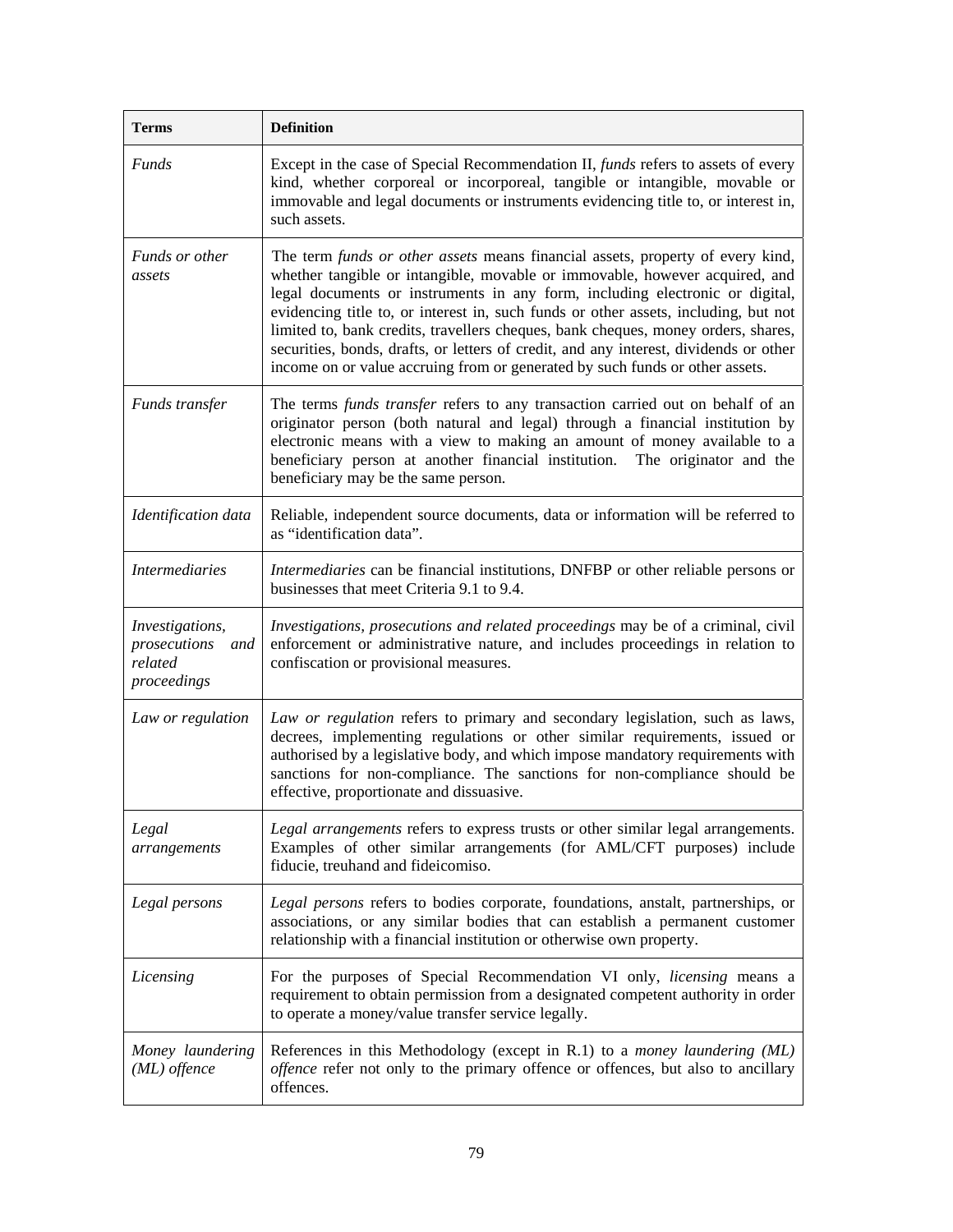| <b>Terms</b>                                | <b>Definition</b>                                                                                                                                                                                                                                                                                                                                                                                                                                                                                                                                                                                                                                                                                                                                                                                                                                                                                                                    |
|---------------------------------------------|--------------------------------------------------------------------------------------------------------------------------------------------------------------------------------------------------------------------------------------------------------------------------------------------------------------------------------------------------------------------------------------------------------------------------------------------------------------------------------------------------------------------------------------------------------------------------------------------------------------------------------------------------------------------------------------------------------------------------------------------------------------------------------------------------------------------------------------------------------------------------------------------------------------------------------------|
| Money or value<br>transfer service          | Money or value transfer service refers to a financial service that accepts cash,<br>cheques, other monetary instruments or other stores of value in one location and<br>pays a corresponding sum in cash or other form to a beneficiary in another<br>location by means of a communication, message, transfer or through a clearing<br>network to which the money/value transfer service belongs.<br>Transactions<br>performed by such services can involve one or more intermediaries and a third<br>party final payment.                                                                                                                                                                                                                                                                                                                                                                                                           |
|                                             | A money or value transfer service may be provided by persons (natural or legal)<br>formally through the regulated financial system or informally through non-bank<br>financial institutions or other business entities or any other mechanism either<br>through the regulated financial system (for example, use of bank accounts) or<br>through a network or mechanism that operates outside the regulated system. In<br>some jurisdictions, informal systems are frequently referred to as alternative<br>remittance services or underground (or parallel) banking systems. Often these<br>systems have ties to particular geographic regions and are therefore described<br>using a variety of specific terms. Some examples of these terms include hawala,<br>hundi, fei-chien, and the black market peso exchange. (This definition is drawn<br>from the Interpretative Note to SR.VI. It is used in the criteria under SR.VI.) |
| Non-profit<br>organisations                 | Non-profit organisations can take on a variety of forms, depending on the<br>jurisdiction and legal system. Within FATF members, law and practice<br>recognise associations, foundations, fund-raising committees, community service<br>organisations, corporations of public interest, limited companies, Public<br>Benevolent Institutions, all as legitimate forms of non-profit organisation, just to<br>name a few.                                                                                                                                                                                                                                                                                                                                                                                                                                                                                                             |
|                                             | This variety of legal forms, as well as the adoption of a risk-based approach to<br>the problem, militates in favour of a functional, rather than a legalistic definition.<br>Accordingly, the FATF has developed suggested practices that would best aid<br>authorities to protect non-profit organisations that engage in raising or disbursing<br>funds for charitable, religious, cultural, educational, social or fraternal purposes,<br>or for the carrying out of other types of "good works" from being misused or<br>exploited by the financiers of terrorism. (This definition is drawn from the Best<br>Practices Paper to SR. VIII. It is used in the criteria under SR. VIII.)                                                                                                                                                                                                                                          |
| Originator                                  | The <i>originator</i> is the account holder, or where there is no account, the person<br>(natural or legal) that places the order with the financial institution to perform the<br>wire transfer.                                                                                                                                                                                                                                                                                                                                                                                                                                                                                                                                                                                                                                                                                                                                    |
| Other enforceable<br>means                  | Other enforceable means refers to guidelines, instructions or other documents or<br>mechanisms that set out enforceable requirements with sanctions for non-<br>compliance, and which are issued by a competent authority (e.g. a financial<br>supervisory authority) or an SRO. The sanctions for non-compliance should be<br>effective, proportionate and dissuasive.                                                                                                                                                                                                                                                                                                                                                                                                                                                                                                                                                              |
| Palermo<br>Convention                       | The 2000 UN Convention against Transnational Organized Crime.                                                                                                                                                                                                                                                                                                                                                                                                                                                                                                                                                                                                                                                                                                                                                                                                                                                                        |
| Payable-through<br>accounts                 | Payable-through accounts refers to correspondent accounts that are used directly<br>by third parties to transact business on their own behalf.                                                                                                                                                                                                                                                                                                                                                                                                                                                                                                                                                                                                                                                                                                                                                                                       |
| Physical cross-<br>border<br>transportation | Physical cross-border transportation refers to any in-bound or out-bound physical<br>transportation of currency or bearer negotiable instruments from one country to another<br>The term includes the following modes of transportation:<br>country.<br>$(1)$ physical<br>transportation by a natural person, or in that person's accompanying luggage or vehicle;                                                                                                                                                                                                                                                                                                                                                                                                                                                                                                                                                                   |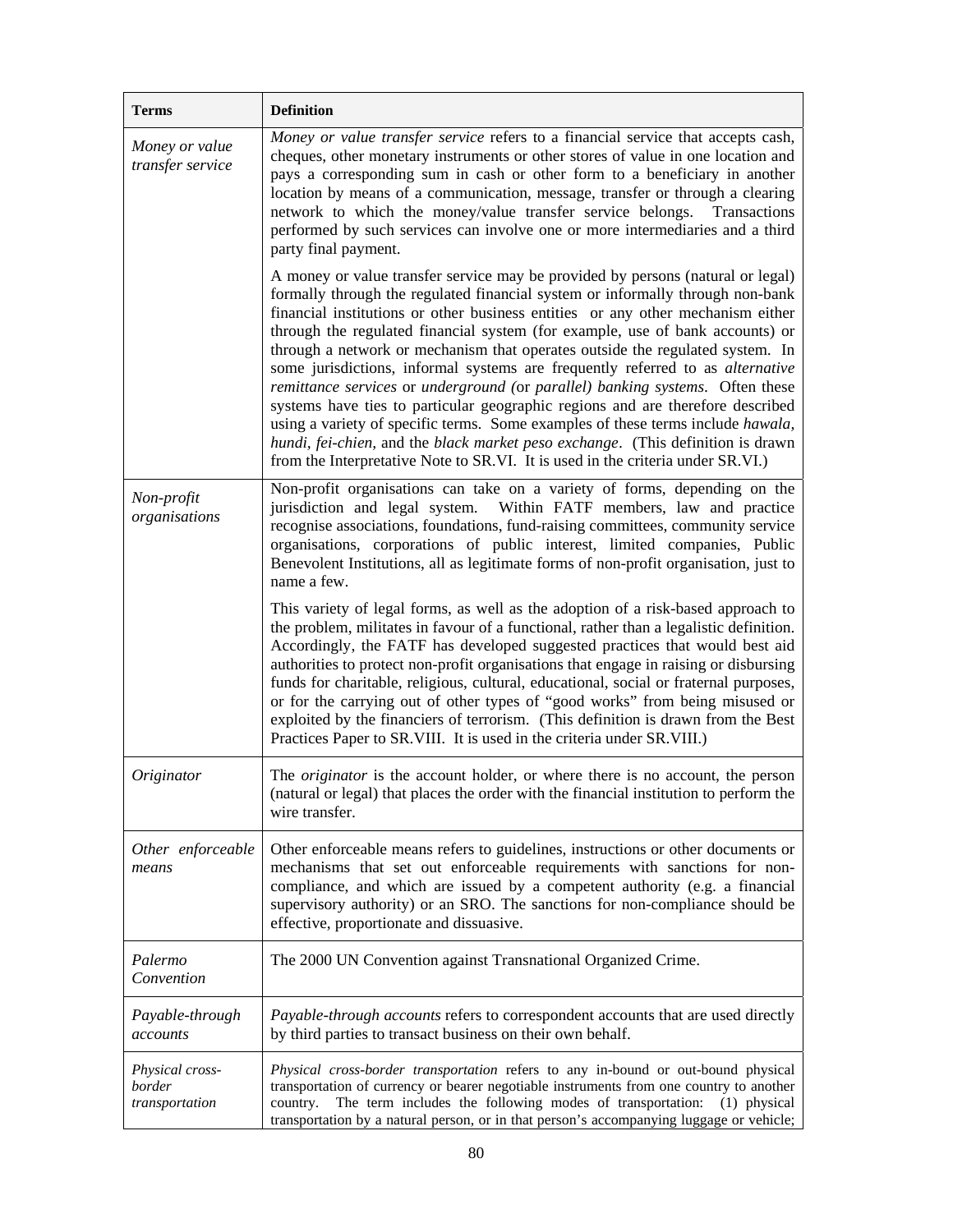| <b>Terms</b>                                             | <b>Definition</b>                                                                                                                                                                                                                                                                                                                                                                                                                                                                                                                                                                                                                                                                                                                           |
|----------------------------------------------------------|---------------------------------------------------------------------------------------------------------------------------------------------------------------------------------------------------------------------------------------------------------------------------------------------------------------------------------------------------------------------------------------------------------------------------------------------------------------------------------------------------------------------------------------------------------------------------------------------------------------------------------------------------------------------------------------------------------------------------------------------|
|                                                          | (2) shipment of currency through containerised cargo or (3) the mailing of currency or<br>bearer negotiable instruments by a natural or legal person.                                                                                                                                                                                                                                                                                                                                                                                                                                                                                                                                                                                       |
| Politically<br>Exposed Persons"<br>(PEPs)                | <i>PEPs</i> are individuals who are or have been entrusted with prominent public<br>functions in a foreign country, for example Heads of State or of government,<br>senior politicians, senior government, judicial or military officials, senior<br>executives of state owned corporations, important political party officials.<br>Business relationships with family members or close associates of PEPs involve<br>reputational risks similar to those with PEPs themselves. The definition is not<br>intended to cover middle ranking or more junior individuals in the foregoing<br>categories.                                                                                                                                       |
| Proceeds                                                 | Proceeds refers to any property derived from or obtained, directly or indirectly,<br>through the commission of an offence.                                                                                                                                                                                                                                                                                                                                                                                                                                                                                                                                                                                                                  |
| Property                                                 | Property means assets of every kind, whether corporeal or incorporeal, moveable<br>or immoveable, tangible or intangible, and legal documents or instruments<br>evidencing title to, or interest in such assets.                                                                                                                                                                                                                                                                                                                                                                                                                                                                                                                            |
| Registration                                             | For the purposes of Special Recommendation VI, registration means a<br>requirement to register with or declare to a designated competent authority the<br>existence of a money/value transfer service in order for the business to operate<br>legally.                                                                                                                                                                                                                                                                                                                                                                                                                                                                                      |
| Related to terrorist<br>financing or money<br>laundering | When used to describe currency or bearer negotiable instruments, the term<br>Related to terrorist financing or money laundering refers to currency or bearer<br>negotiable instruments that are: (i) the proceeds of, or used in, or intended or<br>allocated for use in, the financing of terrorism, terrorist acts or terrorist<br>organisations; or (ii) laundered, proceeds from money laundering or predicate<br>offences, or instrumentalities used in or intended for use in the commission of<br>these offences.                                                                                                                                                                                                                    |
| <b>Risk</b>                                              | All references to risk in this Methodology refer to the risk of money laundering<br>and/or terrorist financing.                                                                                                                                                                                                                                                                                                                                                                                                                                                                                                                                                                                                                             |
| Satisfied                                                | Where reference is made to a financial institution being satisfied as to a matter,<br>that institution must be able to justify its assessment to competent authorities.                                                                                                                                                                                                                                                                                                                                                                                                                                                                                                                                                                     |
| <i>Seize</i>                                             | The term seize means to prohibit the transfer, conversion, disposition or<br>movement of funds or other assets on the basis of an action initiated by a<br>competent authority or a court under a freezing mechanism. However, unlike a<br>freezing action, a seizure is effected by a mechanism that allows the competent<br>authority or court to take control of specified funds or other assets. The seized<br>funds or other assets remain the property of the person(s) or entity(ies) that held<br>an interest in the specified funds or other assets at the time of the seizure,<br>although the competent authority or court will often take over possession,<br>administration or management of the seized funds or other assets. |
| Self-regulatory<br>organisation<br>(SRO)                 | A SRO is a body that represents a profession (e.g. lawyers, notaries, other<br>independent legal professionals or accountants), and which is made up of<br>member professionals, has a role in regulating the persons that are qualified to<br>enter and who practise in the profession, and also performs certain supervisory<br>or monitoring type functions. For example, it would be normal for this body to                                                                                                                                                                                                                                                                                                                            |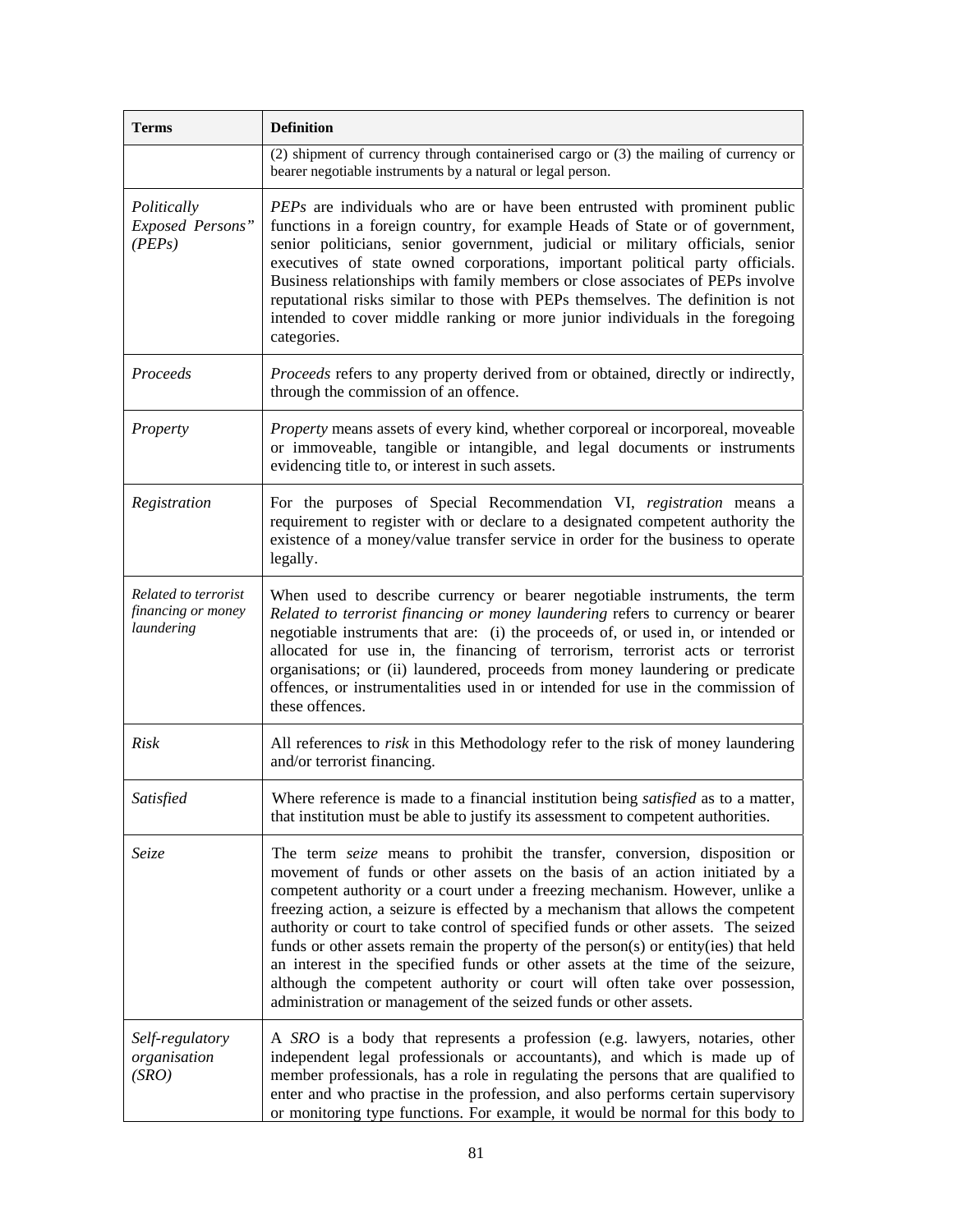| <b>Terms</b>        | <b>Definition</b>                                                                                                                                                                                                                                                                                                                                                                                                                                                                                                                                                                                            |
|---------------------|--------------------------------------------------------------------------------------------------------------------------------------------------------------------------------------------------------------------------------------------------------------------------------------------------------------------------------------------------------------------------------------------------------------------------------------------------------------------------------------------------------------------------------------------------------------------------------------------------------------|
|                     | enforce rules to ensure that high ethical and moral standards are maintained by<br>those practising the profession.                                                                                                                                                                                                                                                                                                                                                                                                                                                                                          |
| Settlor             | Settlors are persons or companies who transfer ownership of their assets to<br>trustees by means of a trust deed. Where the trustees have some discretion as to<br>the investment and distribution of the trusts assets, the deed may be accompanied<br>by a non-legally binding letter setting out what the settlor wishes to be done with<br>the assets.                                                                                                                                                                                                                                                   |
| Shell bank          | Shell bank means a bank that has no physical presence in the country in which it<br>is incorporated and licensed, and which is unaffiliated with a regulated financial<br>services group that is subject to effective consolidated supervision.                                                                                                                                                                                                                                                                                                                                                              |
|                     | Physical presence means meaningful mind and management located within a<br>country. The existence simply of a local agent or low level staff does not<br>constitute physical presence.                                                                                                                                                                                                                                                                                                                                                                                                                       |
| Should              | For the purposes of assessing compliance with the FATF Recommendations, the<br>word should has the same meaning as must.                                                                                                                                                                                                                                                                                                                                                                                                                                                                                     |
| S/RES/1267(1999)    | The term S/RES/1267(1999) refers to S/RES/1267(1999) and its successor<br>resolutions. When issued, S/RES/1267(1999) had a time limit of one year. A<br>series of resolutions have been issued by the United Nations Security Council<br>(UNSC) to extend and further refine provisions of S/RES/1267(1999). By<br>successor resolutions are meant those resolutions that extend and are directly<br>related to the original resolution S/RES/1267(1999). As of February 2004, these<br>resolutions included S/RES/1333(2000), S/RES/1363(2001), S/RES/1390(2002),<br>S/RES/1455(2003) and S/RES/1526(2004). |
| <b>STR</b>          | STR refers to suspicious transaction reports.                                                                                                                                                                                                                                                                                                                                                                                                                                                                                                                                                                |
| <b>Subsidiaries</b> | Subsidiaries refers to majority owned subsidiaries.                                                                                                                                                                                                                                                                                                                                                                                                                                                                                                                                                          |
| Supervisors         | Supervisors refers to the designated competent authorities responsible for<br>ensuring compliance by financial institutions with requirements to combat<br>money laundering and terrorist financing.                                                                                                                                                                                                                                                                                                                                                                                                         |
| Terrorist           | For purposes of SRIII, the term <i>terrorist</i> is as defined in the Interpretative Note<br>of SRIII.                                                                                                                                                                                                                                                                                                                                                                                                                                                                                                       |
|                     | Otherwise, it refers to any natural person who: (i) commits, or attempts to<br>commit, terrorist acts by any means, directly or indirectly, unlawfully and<br>wilfully; (ii) participates as an accomplice in terrorist acts; (iii) organises or<br>directs others to commit terrorist acts; or (iv) contributes to the commission of<br>terrorist acts by a group of persons acting with a common purpose where the<br>contribution is made intentionally and with the aim of furthering the terrorist act<br>or with the knowledge of the intention of the group to commit a terrorist act.                |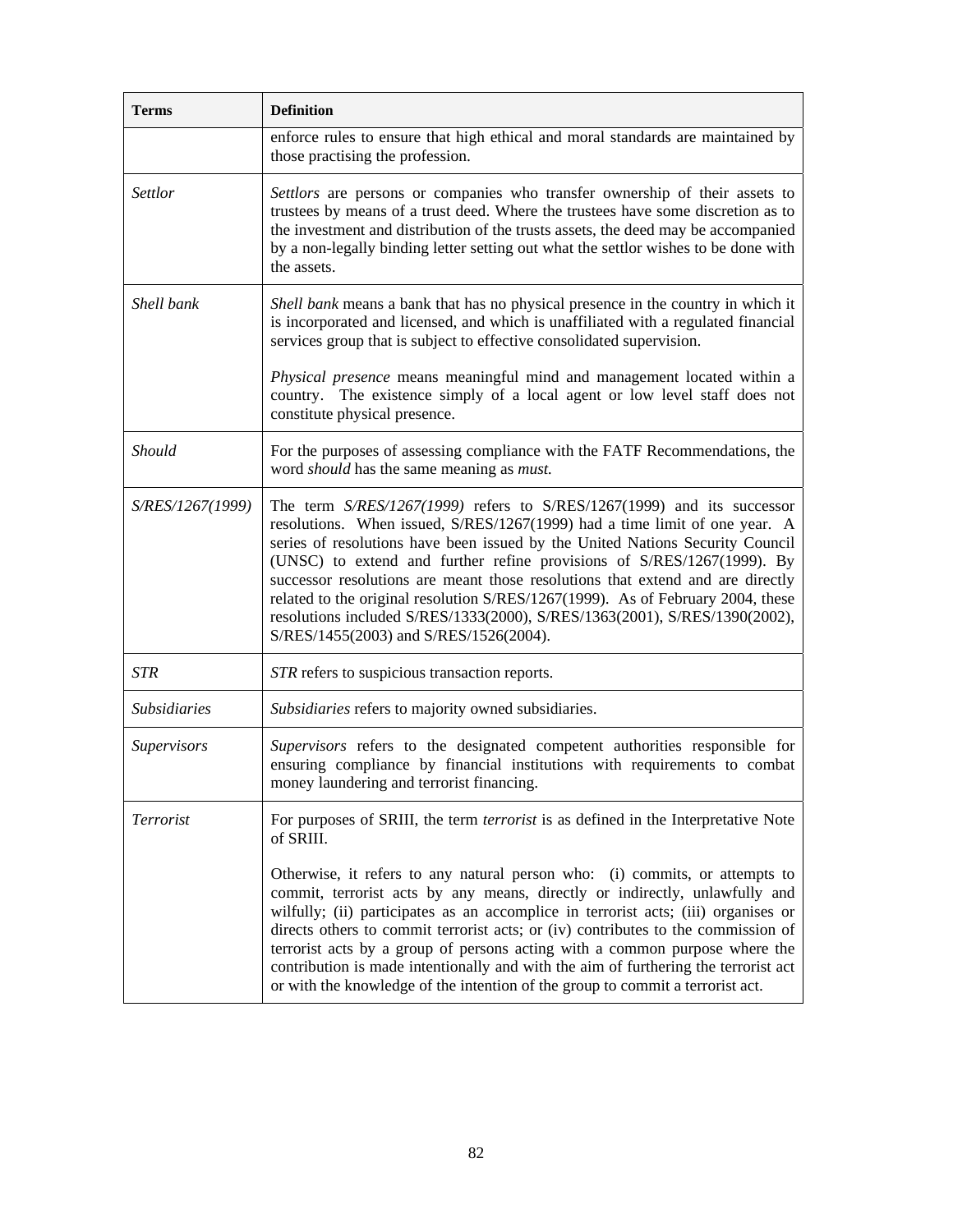| <b>Terms</b>                                | <b>Definition</b>                                                                                                                                                                                                                                                                                                                                                                                                                                                                                                                                                                                                                                                                                                                                                                                                                                                                                                                                                                                                                                                                                                                                                                                                                                                                                                                                                                                                                                                                                                                                     |
|---------------------------------------------|-------------------------------------------------------------------------------------------------------------------------------------------------------------------------------------------------------------------------------------------------------------------------------------------------------------------------------------------------------------------------------------------------------------------------------------------------------------------------------------------------------------------------------------------------------------------------------------------------------------------------------------------------------------------------------------------------------------------------------------------------------------------------------------------------------------------------------------------------------------------------------------------------------------------------------------------------------------------------------------------------------------------------------------------------------------------------------------------------------------------------------------------------------------------------------------------------------------------------------------------------------------------------------------------------------------------------------------------------------------------------------------------------------------------------------------------------------------------------------------------------------------------------------------------------------|
| <i>Terrorist act</i>                        | A <i>terrorist act</i> includes:                                                                                                                                                                                                                                                                                                                                                                                                                                                                                                                                                                                                                                                                                                                                                                                                                                                                                                                                                                                                                                                                                                                                                                                                                                                                                                                                                                                                                                                                                                                      |
|                                             | (i) An act which constitutes an offence within the scope of, and as defined in<br>one of the following treaties: Convention for the Suppression of Unlawful<br>Seizure of Aircraft (1970), Convention for the Suppression of Unlawful Acts<br>against the Safety of Civil Aviation (1971), Convention on the Prevention and<br>Punishment of Crimes against Internationally Protected Persons, including<br>Diplomatic Agents (1973), International Convention against the Taking of<br>Hostages (1979), Convention on the Physical Protection of Nuclear Material<br>(1980), Protocol for the Suppression of Unlawful Acts of Violence at Airports<br>Serving International Civil Aviation, supplementary to the Convention for the<br>Suppression of Unlawful Acts against the Safety of Civil Aviation (1988),<br>Convention for the Suppression of Unlawful Acts against the Safety of Maritime<br>Navigation (1988), Protocol for the Suppression of Unlawful Acts against the<br>Safety of Fixed Platforms located on the Continental Shelf (1988), and the<br>International Convention for the Suppression of Terrorist Bombings (1997); and<br>(ii) any other act intended to cause death or serious bodily injury to a civilian, or<br>to any other person not taking an active part in the hostilities in a situation of<br>armed conflict, when the purpose of such act, by its nature or context, is to<br>intimidate a population, or to compel a Government or an international<br>organisation to do or to abstain from doing any act. |
| Terrorist financing<br>(FT)                 | Terrorist financing (FT) includes the financing of terrorist acts, and of terrorists<br>and terrorist organisations.                                                                                                                                                                                                                                                                                                                                                                                                                                                                                                                                                                                                                                                                                                                                                                                                                                                                                                                                                                                                                                                                                                                                                                                                                                                                                                                                                                                                                                  |
| <i>Terrorist</i><br>Financing<br>Convention | The 1999 United Nations International Convention for the Suppression of the<br>Financing of Terrorism                                                                                                                                                                                                                                                                                                                                                                                                                                                                                                                                                                                                                                                                                                                                                                                                                                                                                                                                                                                                                                                                                                                                                                                                                                                                                                                                                                                                                                                 |
| Terrorist financing<br>offence              | References in this Methodology (except in SR II) to a terrorist financing (FT)<br>offence refer not only to the primary offence or offences, but also to ancillary<br>offences.                                                                                                                                                                                                                                                                                                                                                                                                                                                                                                                                                                                                                                                                                                                                                                                                                                                                                                                                                                                                                                                                                                                                                                                                                                                                                                                                                                       |
| Terrorist<br>organisation                   | For purposes of SRIII, the term <i>terrorist organisation</i> is as defined in the<br>Interpretative Note of SRIII.                                                                                                                                                                                                                                                                                                                                                                                                                                                                                                                                                                                                                                                                                                                                                                                                                                                                                                                                                                                                                                                                                                                                                                                                                                                                                                                                                                                                                                   |
|                                             | Otherwise, it refers to any group of terrorists that: (i) commits, or attempts to<br>commit, terrorist acts by any means, directly or indirectly, unlawfully and<br>wilfully; (ii) participates as an accomplice in terrorist acts; (iii) organises or<br>directs others to commit terrorist acts; or (iv) contributes to the commission of<br>terrorist acts by a group of persons acting with a common purpose where the<br>contribution is made intentionally and with the aim of furthering the terrorist act<br>or with the knowledge of the intention of the group to commit a terrorist act.                                                                                                                                                                                                                                                                                                                                                                                                                                                                                                                                                                                                                                                                                                                                                                                                                                                                                                                                                   |
| Third parties                               | For the purposes of R.9 only, third parties means financial institutions or<br>DNFBP that are supervised and that meet Criteria 9.1 to 9.4                                                                                                                                                                                                                                                                                                                                                                                                                                                                                                                                                                                                                                                                                                                                                                                                                                                                                                                                                                                                                                                                                                                                                                                                                                                                                                                                                                                                            |
| Those who finance<br>terrorism              | For the purposes of SR III only, the phrase those who finance terrorism refers to<br>any person, group, undertaking or other entity that provides or collects, by any<br>means, directly or indirectly, funds or other assets that may be used, in full or in<br>part, to facilitate the commission of terrorist acts, or to any persons or entities                                                                                                                                                                                                                                                                                                                                                                                                                                                                                                                                                                                                                                                                                                                                                                                                                                                                                                                                                                                                                                                                                                                                                                                                  |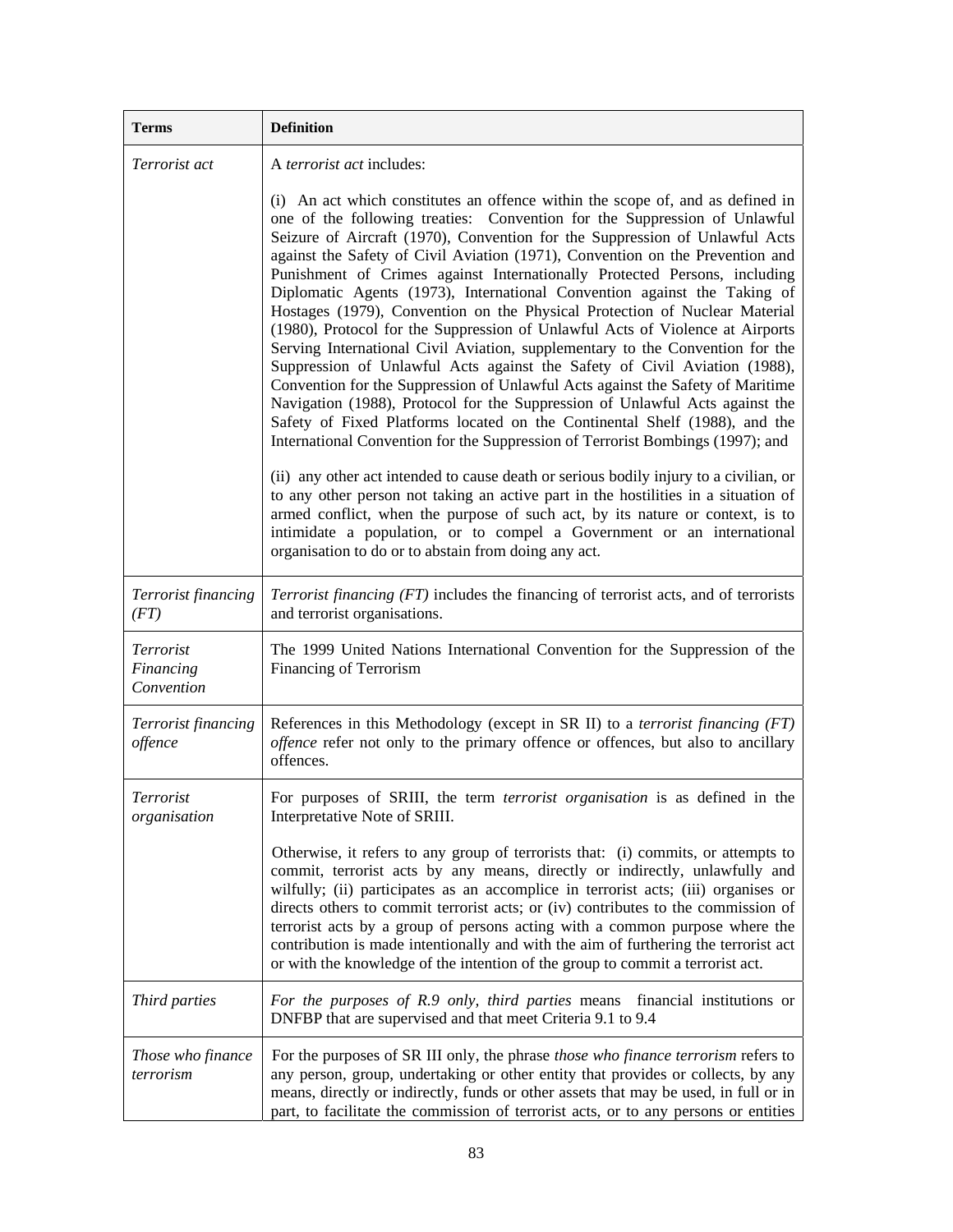| <b>Terms</b>         | <b>Definition</b>                                                                                                                                                                                                                                                                                                                                                                                                                                                                                                                                                                                                                                                                                                                                                                                 |
|----------------------|---------------------------------------------------------------------------------------------------------------------------------------------------------------------------------------------------------------------------------------------------------------------------------------------------------------------------------------------------------------------------------------------------------------------------------------------------------------------------------------------------------------------------------------------------------------------------------------------------------------------------------------------------------------------------------------------------------------------------------------------------------------------------------------------------|
|                      | acting on behalf of, or at the direction of such persons, groups, undertakings or<br>other entities. This includes those who provide or collect funds or other assets<br>with the intention that they should be used or in the knowledge that they are to<br>be used, in full or in part, in order to carry out terrorist acts.                                                                                                                                                                                                                                                                                                                                                                                                                                                                   |
| <b>Transactions</b>  | In the insurance sector, the word <i>transactions</i> should be understood to refer to<br>the insurance product itself, the premium payment and the benefits. For specific<br>requirements with regard to record keeping of transactions in the insurance<br>sector, see the IAIS Guidance Notes of January 2002.                                                                                                                                                                                                                                                                                                                                                                                                                                                                                 |
| <b>Trustee</b>       | Trustees, who may be paid professionals or companies or unpaid persons, hold<br>the assets in a trust fund separate from their own assets. They invest and dispose<br>of them in accordance with the settlor's trust deed, taking account of any letter of<br>wishes. There may also be a protector, who may have power to veto the trustees'<br>proposals or remove them, and/or a custodian trustee, who holds the assets to the<br>order of the managing trustees.                                                                                                                                                                                                                                                                                                                             |
| Vienna<br>Convention | The 1988 United Nations Convention against Illicit Traffic in Narcotic Drugs<br>and Pyschotropic Substances                                                                                                                                                                                                                                                                                                                                                                                                                                                                                                                                                                                                                                                                                       |
| Wire transfer        | For the purposes of Special Recommendations VII, the terms wire transfer refers<br>to any transaction carried out on behalf of an originator person (both natural and<br>legal) through a financial institution by electronic means with a view to making<br>an amount of money available to a beneficiary person at another financial<br>institution. The originator and the beneficiary may be the same person.                                                                                                                                                                                                                                                                                                                                                                                 |
| Without delay        | For the purposes of Special Recommendation III, the phrase without delay has<br>the following specific meaning. For the purposes of S/RES/1267(1999), it<br>means, ideally, within a matter of hours of a designation by the Al-Qaida and<br>Taliban Sanctions Committee. For the purposes of S/RES/1373(2001), the<br>phrase without delay means upon having reasonable grounds, or a reasonable<br>basis, to suspect or believe that a person or entity is a terrorist, one who finances<br>terrorism or a terrorist organisation.<br>The phrase without delay should be<br>interpreted in the context of the need to prevent the flight or dissipation of<br>terrorist-linked funds or other assets, and the need for global, concerted action to<br>interdict and disrupt their flow swiftly. |